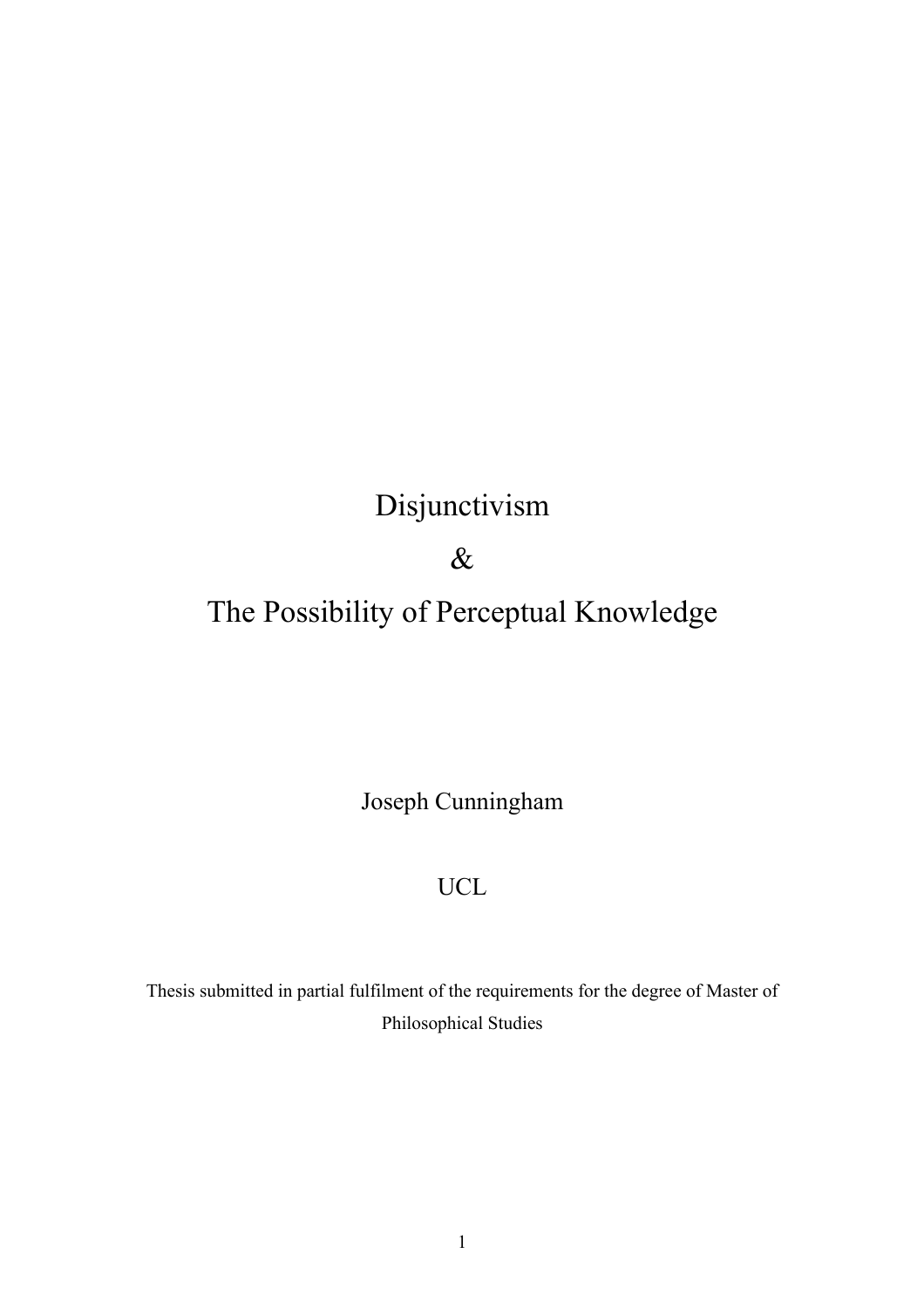I, Joe Cunningham, confirm that the work presented in this thesis is my own. Where information has been derived from other sources, I confirm that this has been indicated in the thesis.

Joe Cunningham, August 2010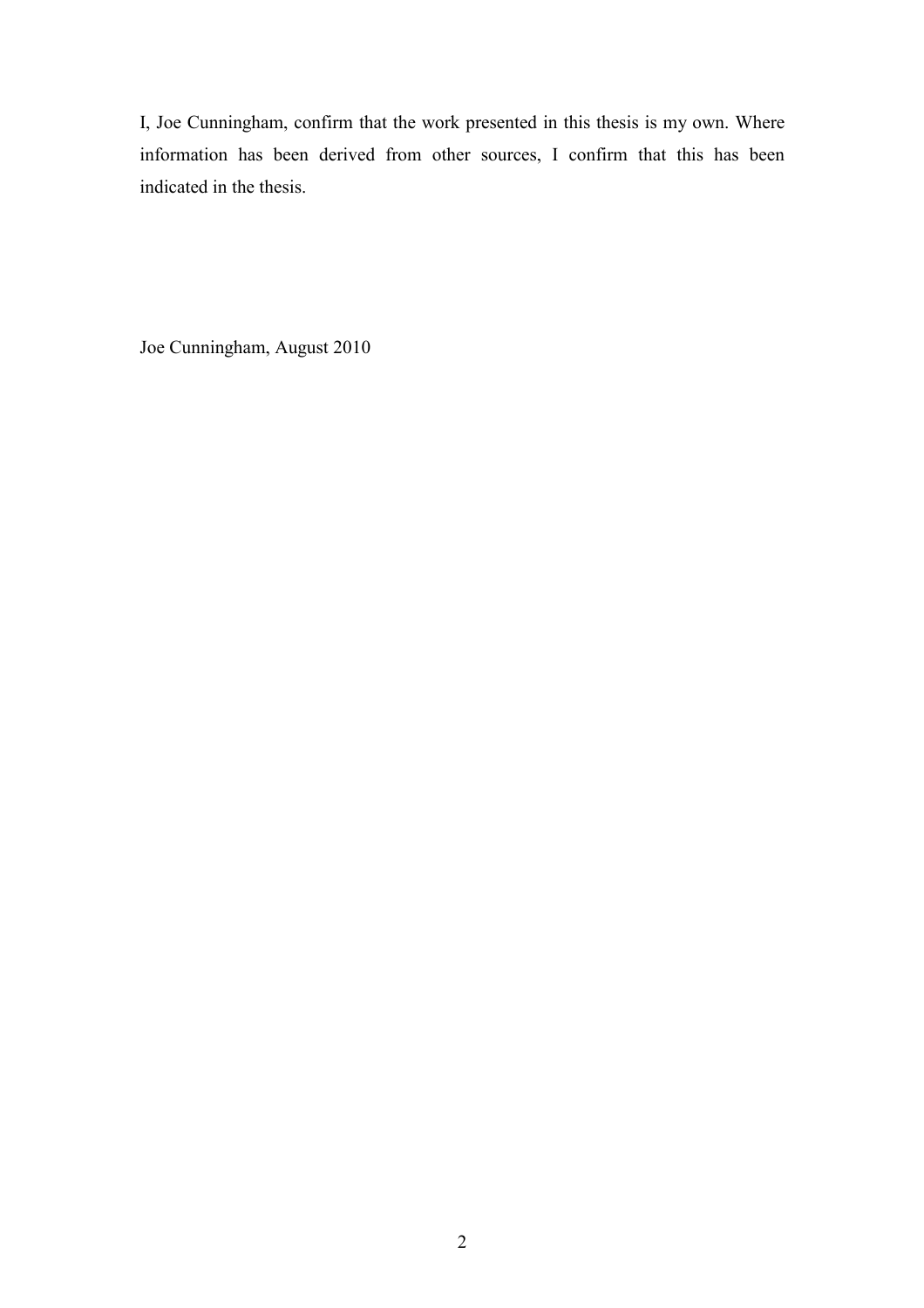### *Abstract*

This thesis is about one of John McDowell's epistemic arguments for perceptual disjunctivism. According to the argument in question we can know things on the basis of perception only if perceptions provide us with different epistemic reasons than phenomenally indistinguishable hallucinations and this is possible only if perceptions have mind-independent states of the world as constituents and are hence a different kind of experiential state from hallucinations, as the perceptual disjunctivist suggests. I argue against some detractors that there is an argument with this structure to be found in McDowell's writings. I then argue that McDowell's own version of the argument fails because it relies on commitments to certain theses which generate problems for the argument. I then describe an alternative version of the argument. The alternative version of the argument relies on a distinctive theory of what it is for perceptions to provide their subjects with epistemic reasons. According to this theory, perceptions are not themselves reasons to believe things about the world but enable us to possess reasons which are then thought of as the states of the world they relate us to: perceptions are not reasons but are ways of possessing reasons. I attempt to develop this theory, defend it against some objections, and I argue that if it is correct then the epistemic argument can be got to work without any commitment to the problematic theses McDowell's version of the argument commits itself to.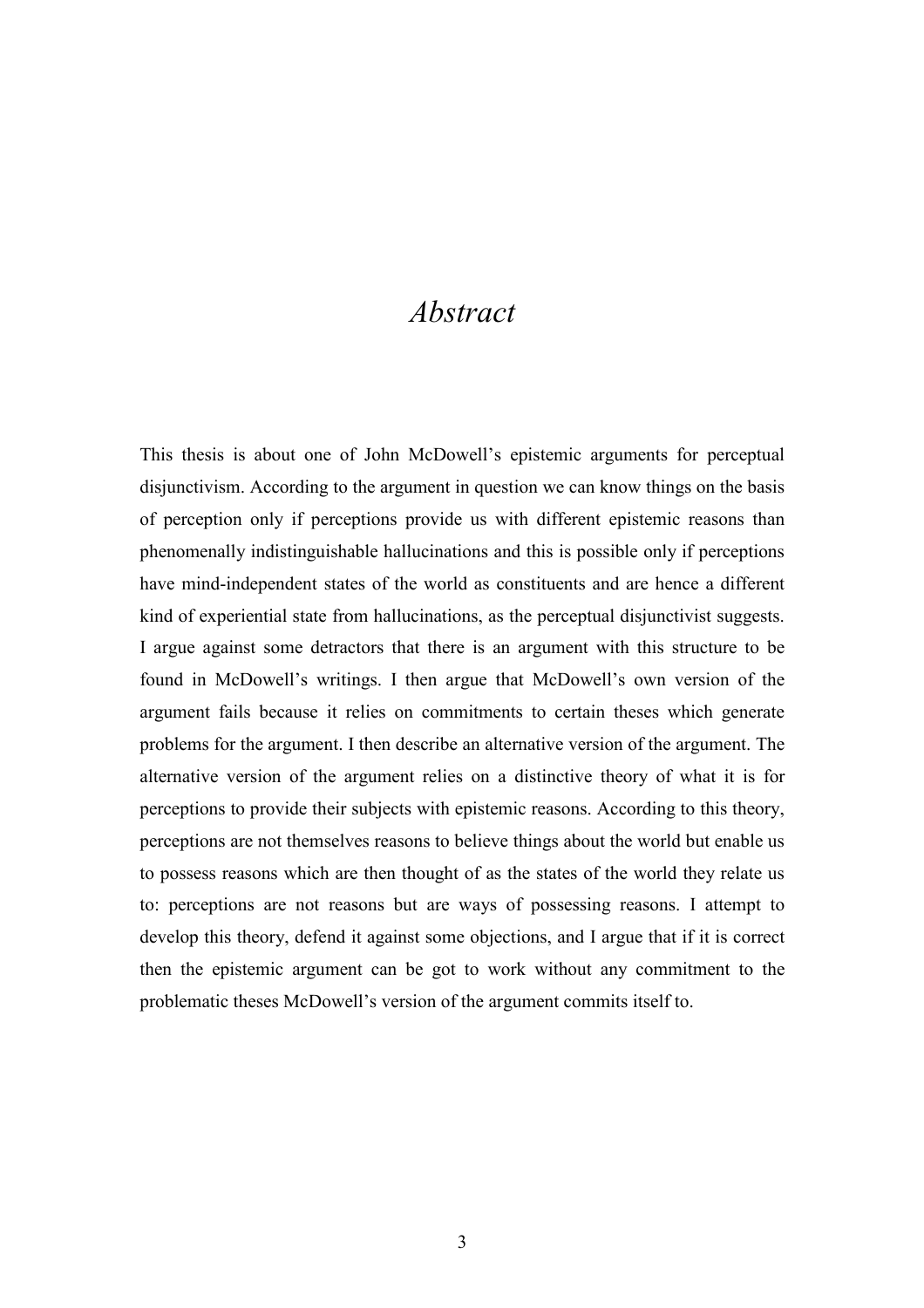## *Contents*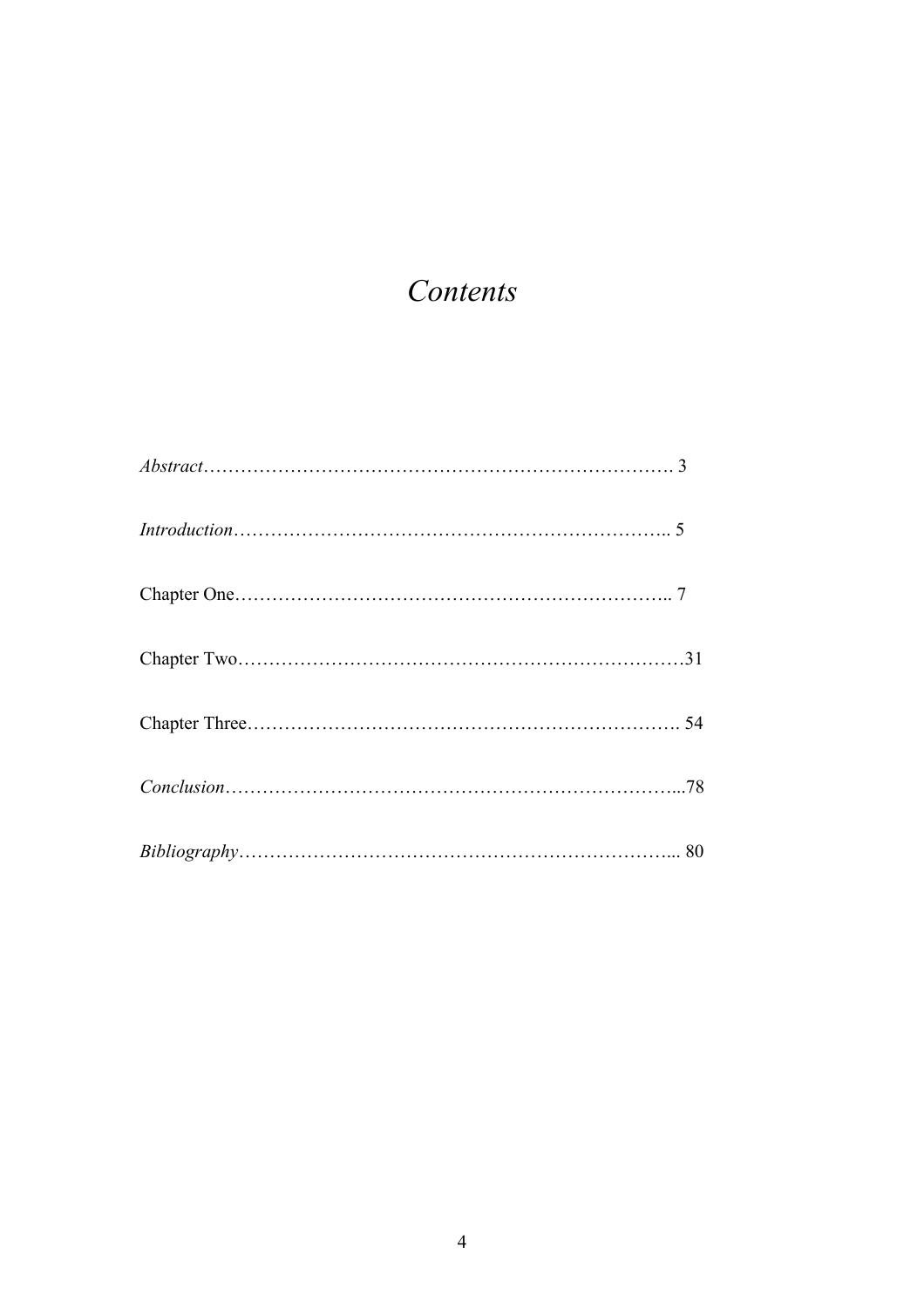### *Introduction*

Perceptual experiences of the world put us in a position to know things about the world. According to one influential epistemological tradition ways of knowing things about the world like perception put us in a position to know things about the world because they provide us with good reasons to believe things about the world. According to this tradition then, perceptions provide us with good reasons to make judgements about the world and this is what enables those judgements to constitute articles of knowledge. This conception of the manner in which perceptual experiences puts us in a position to know things is of course highly controversial but I will not be questioning it in this thesis, instead I will work with the assumption that it is correct.

John McDowell works with the assumption that it is correct in his writings on knowledge in general and perceptual knowledge in particular<sup>1</sup>. Distinctively McDowell thinks that the claim that perceptual experience provides good reasons to make judgements about the world implies that experience must have a certain structure, a structure that the doctrine of disjunctivism about perception ascribes to it. It is with the claim that an inference can be made from the claim that perceptual experience provides us with good reason to believing things about the world to the claim that a disjunctive account of perception is true that is my concern in this essay.

I want to prove three things. The first is that there is an argument which moves from the claim that perceptual experiences provide one with good reasons to judge things about the world to be found in McDowell's writings. That there is an argument

 1 McDowell (1982), (1986), (1994), (1995), (1996), (2002), (2008a), (2008b)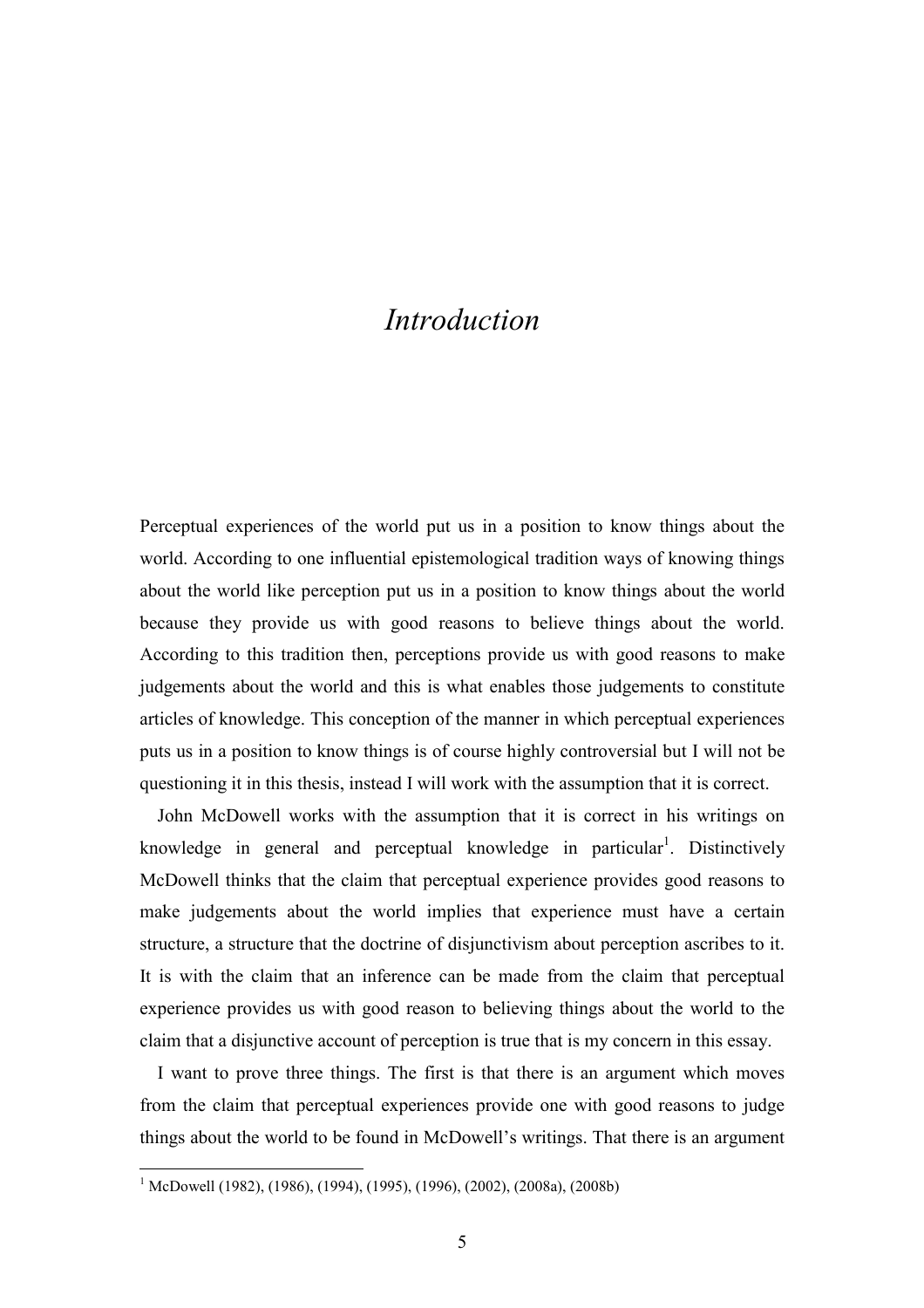with such a structure to be found in McDowell's writings is a thesis which is questioned by commentators who doubt that he endorses disjunctivism at all<sup>2</sup>. The task of chapter one is to prove that there is an argument of that structure to be found in McDowell's writings. Chapter one will also provide an exposition of the disjunctive theory of experience.

The second thing I what to prove is that the version of the argument for perceptual disjunctivism that McDowell himself propounds is problematic. In chapter two I'll spend some time setting out his version of the argument and I will argue that although there is an objection that can be made to it which can be successfully rebutted by McDowell there are three other objections to it which it is at least not obvious that McDowell can mount a successful response to.

During my exposition of McDowell's version of the argument which purports to infer perceptual disjunctivism from the claim that perceptions provide us with good reasons to believe things about the world I will ascribe to him several theses about the nature of epistemic reasons in general and about perceptual reasons in particular. In chapter three I want to show that if those theses are rejected the a theory of perceptual reasons can be constructed which enables one to construct, in turn, a version of the argument for perceptual disjunctivism with the structure described which avoids the objections which beset McDowell's version of the argument. This is the third thing I want to prove. I will end chapter three with an attempt to defend the distinctive theory of perceptual reasons which is used to construct the second version of the argument for perceptual disjunctivism.

 2 Byrne & Logue (2008), Haddock & Macpherson (2008), Snowdon (2004)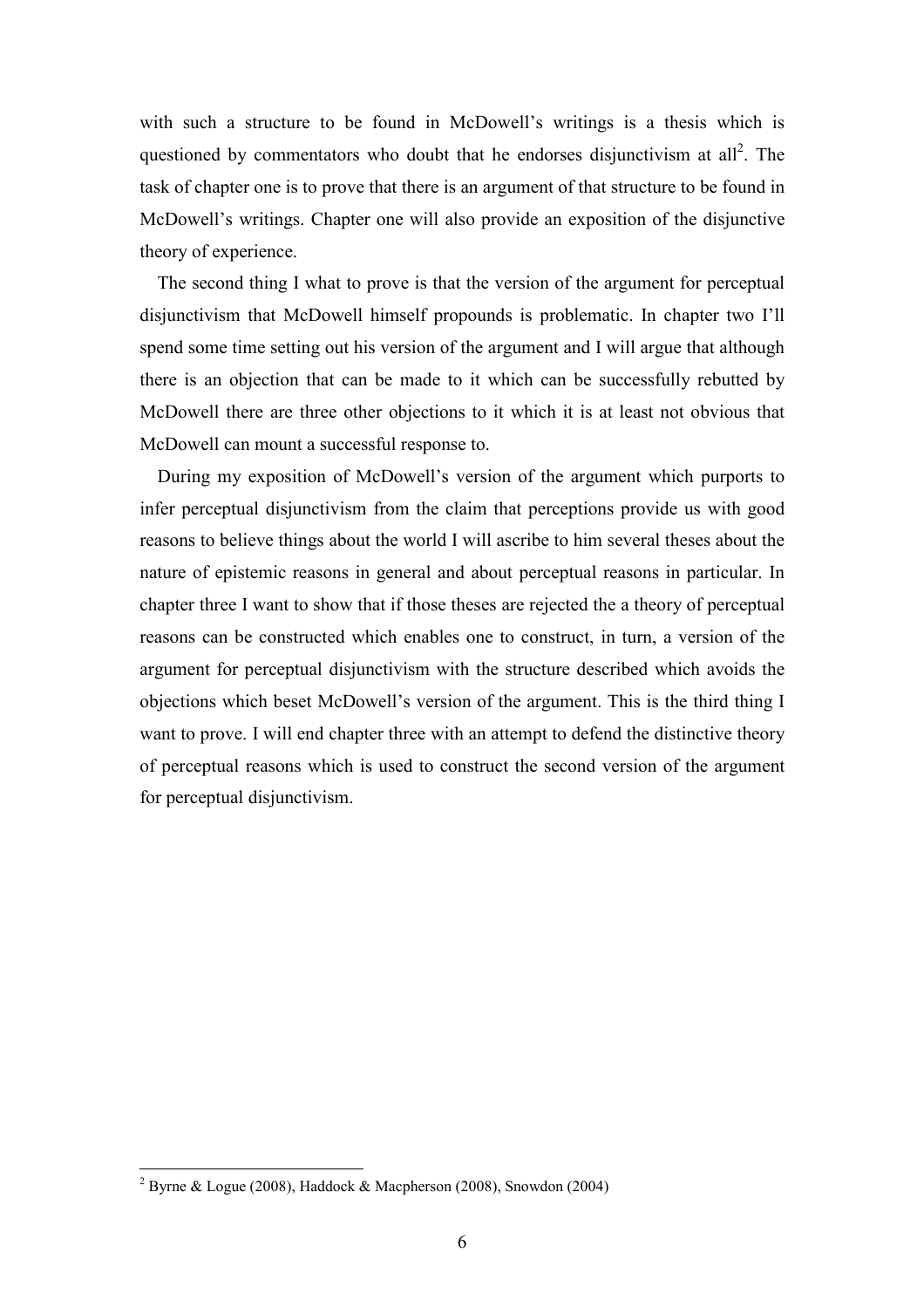I

### *Disjunctivism*

Genuine perceptions of mind-independent objects cannot be told apart from hallucinations of those very same objects solely by reflecting on what it is like for one to undergo them. Disjunctivists about perceptual experience deny that it follows from this that all's the same with one's experiential state whether one has a perception of an object or a hallucination of the same object. They deny this because they want to say that mind-independent objects and their properties are constituents of the experiential states that make up genuine perceptions whereas hallucinations have no such constituents and hence the two are fundamentally different kinds of experiential state. This essay is about the ramifications of this collection of claims for the theory of perceptual knowledge. In this first chapter I want to set out the disjunctive theory of perception more fully. I will then attempt to establish that McDowell endorses the view. Finally I'll set out in schematic form the epistemological argument in favour of it presented in his writings and to be discussed subsequent chapters.

1.

There are various ways of presenting the doctrine of disjunctivism about perception but following M.G.F. Martin I'll present it as a distinctive response to the argument from hallucination, an argument which attempts to establish a counter-intuitive result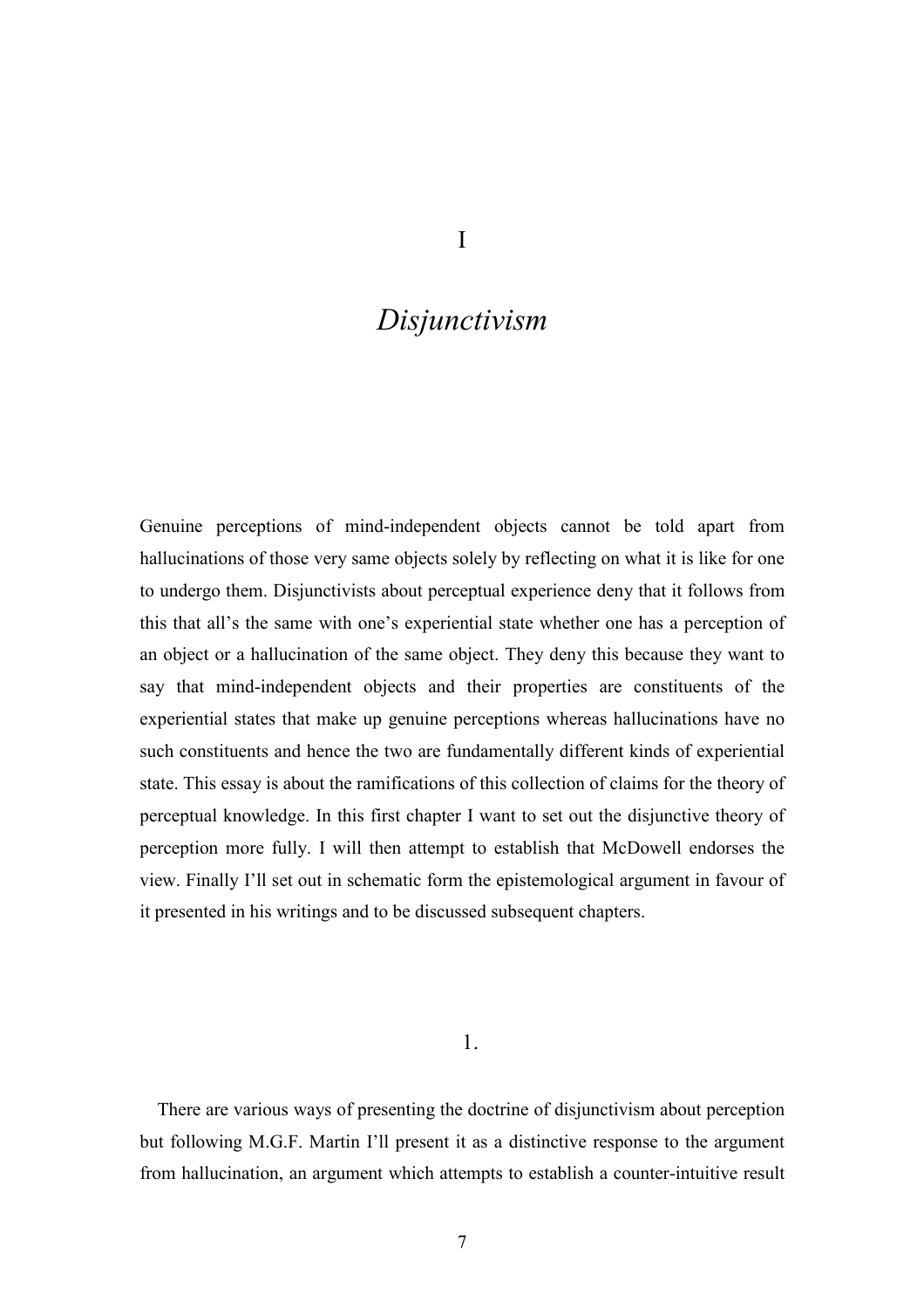concerning the nature of genuine perceptions of mind-independent objects<sup>3</sup>. In this section I'll present the argument from hallucination and in the following section I'll present disjunctivism as a response to it.

When we enjoy a veridical perception of a flickering candle there is some mental state that we in. This mental state is distinctively experiential, which is just to say that it has various features which distinguish it from other mental states like beliefs about the candle, or desires or emotions directed towards it, for example. Perhaps the most prominent feature of the perceptual state that distinguishes it from states of other kinds is its distinctive phenomenal character: what it feels like to enjoy a perception of a mind-independent object. What it feels like to enjoy a perception of a flickering candle is very different from what it feels like to believe that there is a flickering candle or to dislike the fact that there is a flickering candle.

Reflection on the distinctive sort of phenomenal character possessed by the experiential state constitutive of a perception of a flickering candle seems to reveal something about its intrinsic nature: a property it has which marks it out as the distinctive kind of experiential state it is. Reflection on what it is like to perceive a flickering candle reveals that the candle itself and the properties our experience presents it as having are constituents of the experiential state one is in when one perceives it and, more generally that experiential states which constitute instances of veridical perception have mind-independent objects and the properties out experience presents them as having as constituents<sup>4</sup>.

Part of what this means is that that we couldn't be in the kind of experiential state we are in when he perceive a mind-independent object were the object not to exist or were the object not to possess the properties our experience presents it as having: we couldn't be in the kind of experiential state we are in when we perceive the flickering candle if there were no flickering candle or were to fail to have a flickering flame, for example.

Another way of putting this point is by saying that the experiential state that we are in when we perceive the candle constitutes a relation between us and the candle itself as well as whatever properties the candle has that our experience of it presents us

<sup>&</sup>lt;sup>3</sup> Martin (2004); (2006)

<sup>&</sup>lt;sup>4</sup> From now on the claim that the experience that constitutes a genuine perception of an object has the object itself as a constituent – a claim which I'm using to gloss naïve realism, here – should be taken as elliptical for the claim that the experience that constitutes a genuine perception of an object has the object itself *and the properties of it that are present to one by one's experience* as constituents.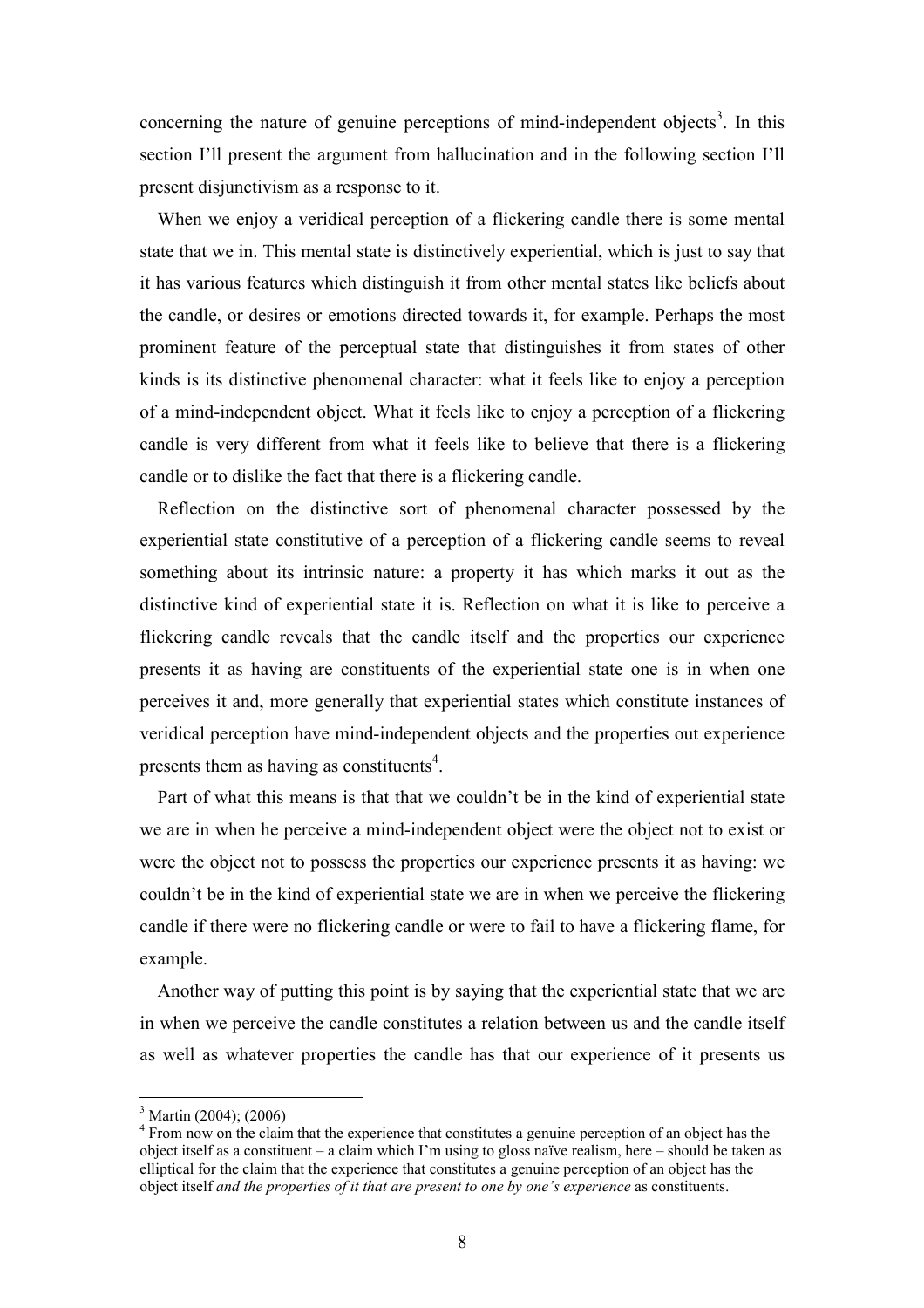with. Generalising this, the point is that experiential states which constitute instances of veridical perception relate us to mind-independent objects and their properties present in our environment<sup>5</sup>. Call this thesis about the nature of veridical perception *naïve realism* about veridical perception.

We have been considering the case of an individual who has a perception of a flickering candle. Now consider the following less common case:

*Experiment*. Daisy has volunteered to be the subject of an invasive scientific experiment. As part of the experiment Daisy will have the top part of her head numbed by local anaesthetic so that a surgeon can remove part of her skull to gain access to the part of her brain responsible for outputting visual experiences. The surgeon will stimulate that part of Daisy's brain and she is to describe to the surgeon what she seems to see. As part of the experiment the room in which Daisy is seated is darkened and a candle with a flickering flame is placed on a stool in front of her. The surgeon asks Daisy to stare at the candle throughout the experiment. At the beginning of the experiment the surgeon does not tamper with Daisy's brain and she a genuine perception of the flickering candle. Throughout the remainder of the experiment the surgeon intermittently manipulates Daisy's visual centres in such a way that she undergoes hallucinations of a flickering candle on the stool in front of her which feel exactly the same to her as genuine perceptions of the real candle on the stool in front of her. At any given time during the experiment Daisy cannot tell solely on the basis of what it is like for her to undergo her visual experiences of a flickering candle whether she is undergoing a hallucination of the candle or perceiving the real thing. This is reflected in her descriptions of what she is experiencing: whenever the surgeon asks her what she is experiencing she responds by saying 'I'm seeing the flickering candle on the stool in front of me'.

<sup>&</sup>lt;sup>5</sup> Likewise from now on I will take the claim that experiences constitutive of genuine perceptions of an object constitute a relation between a subject and the object itself to be elliptical for the claim that experience constitutive of genuine perceptions of an object constitute a relation between a subject and the object itself *and the properties of the object that the experience presents it as having themselves*.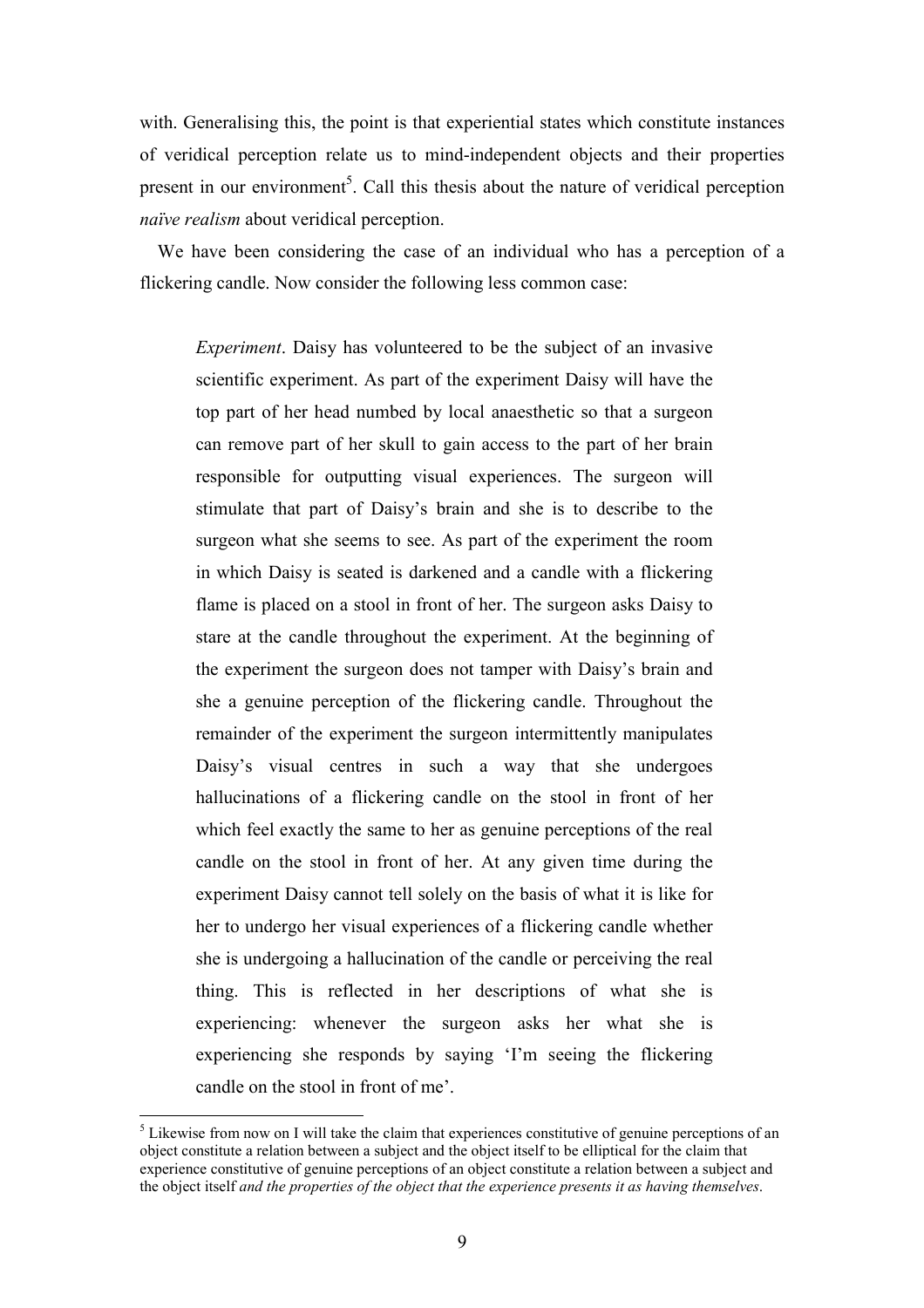In *experiment* as far the phenomenology of each experiential state is concerned, Daisy cannot tell apart her hallucinatory experience and her genuine perception of a flickering candle. Call hallucinations like those which Daisy suffers *perfect hallucinations* because they perfectly match the phenomenology of the perceptions they replicate. The argument from hallucination says that it follows from the fact that the experiential state constitutive of a genuine perception of the flickering candle is phenomenologically indistinguishable from the experiential state constitutive of a mere perfect hallucination of a flickering candle that both experiential states have the exact same intrinsic nature: that the phenomenal indistinguishability of perceptions from corresponding perfect hallucinations entails that perceptions are the same kind of experiential state as hallucinations. Following Martin we can call the claim that hallucinatory states and perceptual states are the same sort of experiential state *the common kind assumption*<sup>6</sup> .

Care should be taken when attempting to understand what it is to say that hallucinatory states and genuine perceptual states are the same in kind. This is because there are ways of understanding what it is for two states to be different in kind on which the common kind assumption comes out as trivially false even though it is not<sup>7</sup>. It might be thought, for example, that if there is *any* property one state possesses but another state lacks then the two are different in kind. On this liberal way of understanding what it is for two states to be different in kind Daisy's perception of a flickering candle and hallucination of a flickering candle are different in kind because Daisy's perception occurs at 10.10am whereas her hallucination occurs at 10.15am: her perception is a 10.10am experience whereas her hallucination is a 10.15am experience so the two are different kinds of experiential state. The liberal way of individuating kinds of state implies that the common kind assumption is false, and obviously so.

But the common kind assumption is not obviously false. This means that there must be a less liberal way of individuating kinds of state and the common kind assumption must be read using this less liberal conception. On this less liberal way of individuating kinds of state there are properties that a state has that are more fundamental to it than other properties such as the particular time at which it occurred

 6 *Ibid*

<sup>7</sup> See *Ibid*, pp.360-361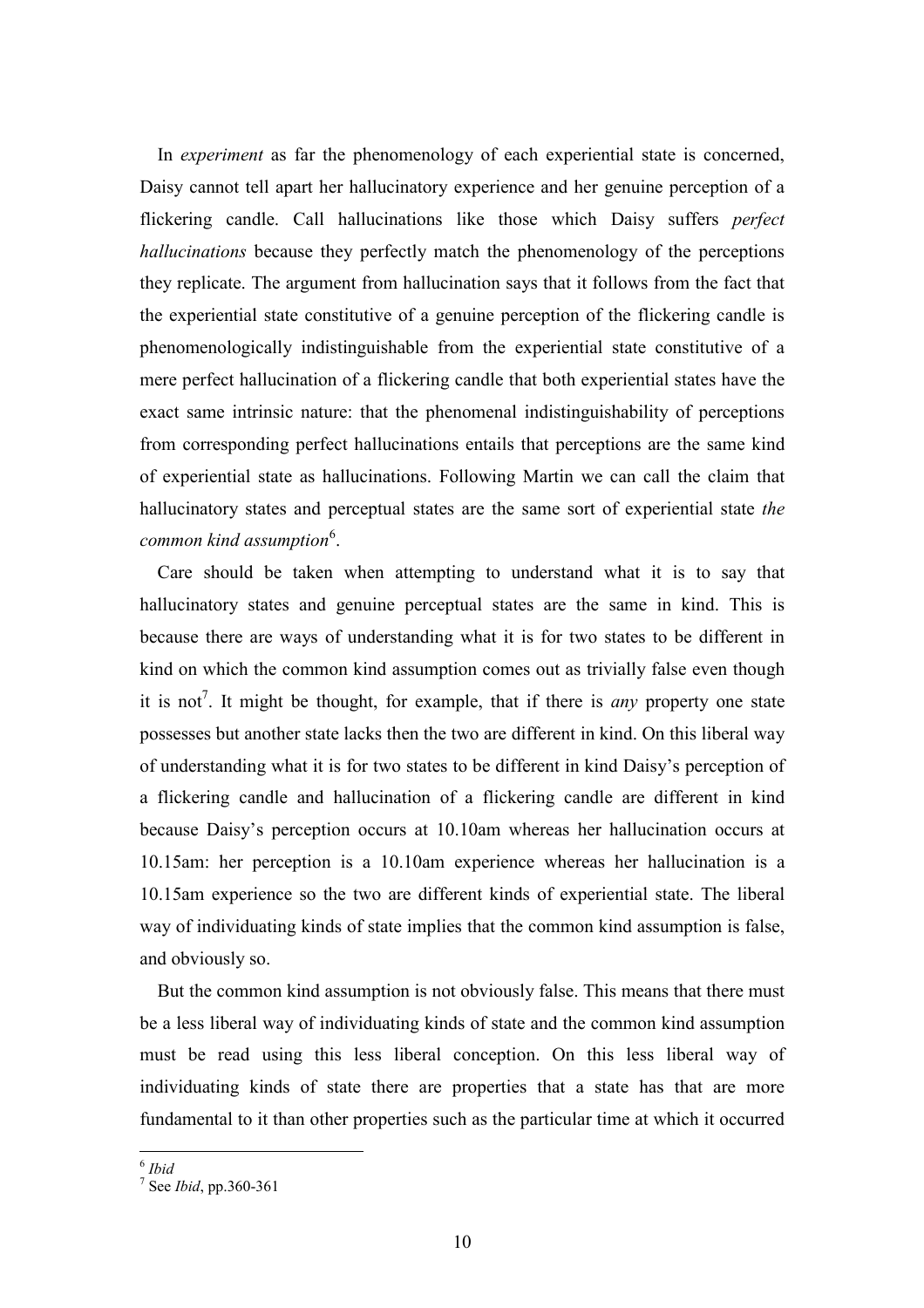or it's particular causes. These more fundamental, basic, or intrinsic, properties delineate what we might think of as the essence of the state, if that word does not strike one as too spooky. This less liberal way of individuating kinds says that if two states are not identical with respect to the set of fundamental properties they have then they are different in kind. So mental states and physical states might thought of as being different in kind because it is a fundamental feature of all and perhaps only mental states that there is something that it is like to undergo them whereas this is not a fundamental feature of physical states.

The common kind assumption should be read using this less liberal way of individuating kinds of state, and read this way it doesn't come out as a trivial falsehood. Read this way the common kind assumption says that perceptions and hallucinations have all of their most fundamental properties in common and differ with respect only to their non-fundamental properties, for example their causal origins, and the argument from hallucination attempts to deduce it from the claim that perceptions are phenomenally indistinguishable from perfect hallucinations.

Now, the experiential state one is in when one suffers a perfect hallucination of a flickering candle doesn't have the flickering candle itself as a constituent. That is because it is not a fundamental feature of hallucinatory states that they constitute relations to mind-independent objects: hallucinations don't have mind-independent objects as constituents. But it follows from the common kind assumption that the experiential state that constitutes one's perception of a flickering candle has the same basic nature as the experiential state constitutive of a perfect hallucination of a flickering candle. It follows in turn, then, that one's perception of a flickering candle does not have the candle as a constituent and that in general perceptual states don't have mind-independent objects as constituents. This straightforwardly implies that naïve realism is false and that is the argument from hallucination's counter-intuitive conclusion.

It is important to be clear about what exactly the argument concludes and what naïve realism says. The argument concludes that perceptions don't constitute relations between subjects and mind-independent objects, or, alternatively, that mindindependent objects don't partly constitute veridical experiences of them. This implies that when one enjoys a veridical perception the state one is in is exactly the same sort of thing as the state one would be in were one hallucinating: all is the same with one's experiential state whether one is perceiving or hallucinating.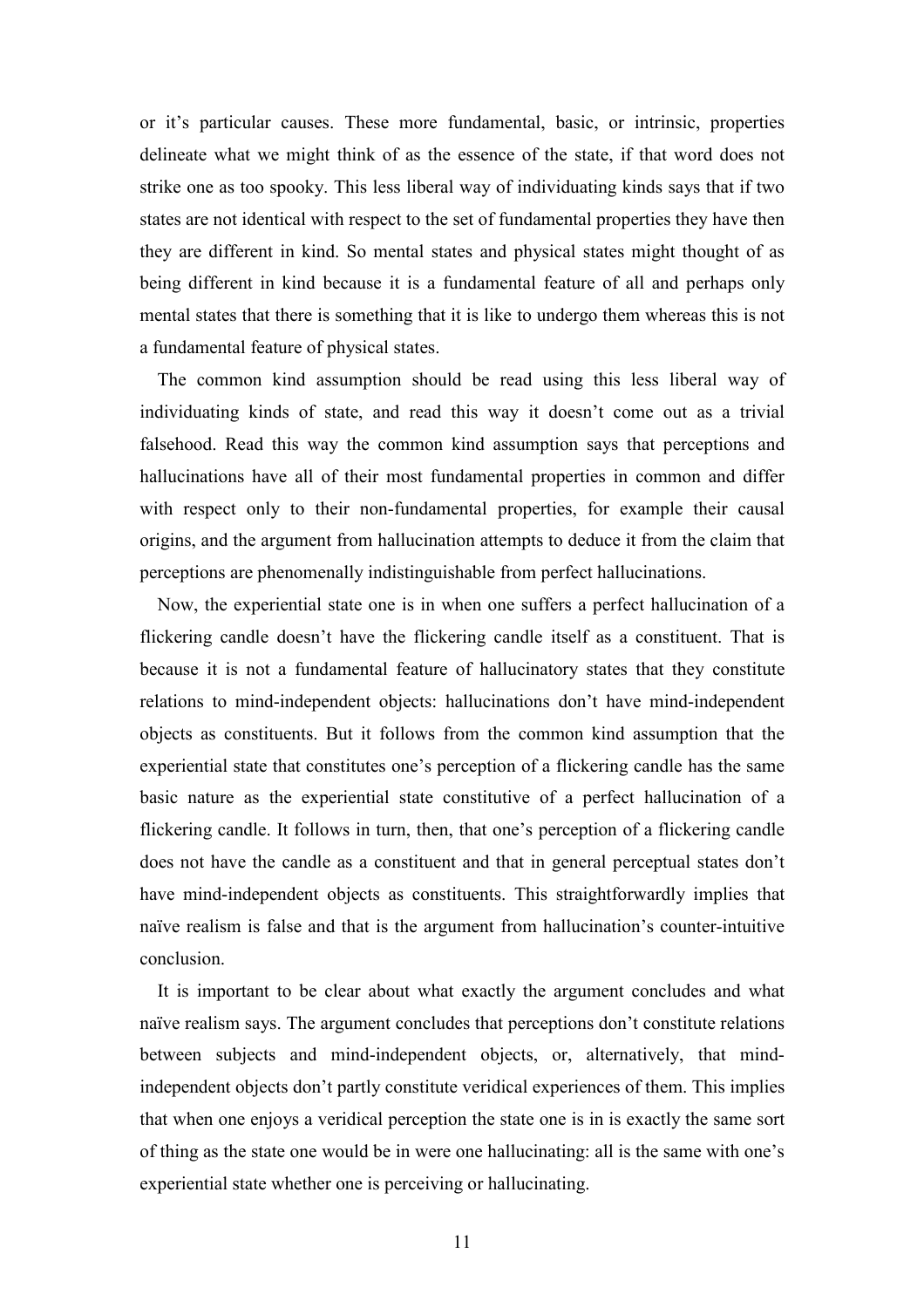This is not to make the absurd suggestion that perceptions and hallucinations are the same thing. It is just to say that in so far as they are different what makes them different is not a fundamental feature of the experiential states that constitute them but rather some non-fundamental feature of them, such as their causal origins: a perception is just an experience that's fundamentally the same in kind as a hallucination but which is caused in a certain way by the mind-independent object it is directed towards whereas a hallucination isn't, for example. A naïve realist about veridical perception, by contrast, wants to say that what makes perceptions different from hallucinations is that they differ with respect to their most fundamental features. This is the claim that the argument from hallucination purports to falsify.

So the argument from hallucination establishes that naïve realism is false. But the argument need not establish only this negative conclusion. The common kind assumption has it that perceptions are the same kind of experiential state as hallucinations. It follows from this that whatever theory one has of the fundamental nature of hallucinatory states is true of perceptual states as well. So if one endorses a sense-datum theory of hallucination which says that hallucinatory states have minddependent objects as constituents the argument from hallucination establishes that a sense-datum theory of genuine perceptual experience is true as well. Or if one endorses an intentionalist theory of hallucination which says that hallucinatory states don't have constituents at all, or alternatively that they fail to constitute relations to any kind of object at all be it a sense-datum or an external object, but are instead propositional attitudes which present propositions about the objects they are directed towards to the subject who undergoes them, the argument from hallucination establishes that such a theory is true of genuine perception as well<sup>8</sup>. The argument establishes both that naïve realism is false and that whatever non-naïve realist theory of the fundamental nature of hallucinatory experience is correct is also correct of the fundamental nature of veridical experience<sup>9</sup>.

 $\overline{a}$  $8$  See Crane (2001) for a statement of the intentionalist analysis of hallucination and perceptual experience in general. See Crane (2008) for an analysis of perceptual experience which claims that it is (a) non-relational or fails to have constituents but (b) claims that experiential states are not propositional attitudes. In virtue of making claim (a) the view deserves to be labelled 'intentionalism'.

<sup>&</sup>lt;sup>9</sup> Crane ((2001); (2005); (2006)) understands the argument from hallucination as purporting to establish the counter-intuitive conclusion that we do not perceive mind-independent objects 'directly' but only perceive them by being perceptually related to sense-date which in some sense resemble mindindependent objects. In other words Crane presents the argument from hallucination as purporting to establish the truth of a sense-datum theory of perception. Indeed this is actually the orthodox way of presenting the argument (see, for example, Byrne & Logue (2008)). Following Martin I have presented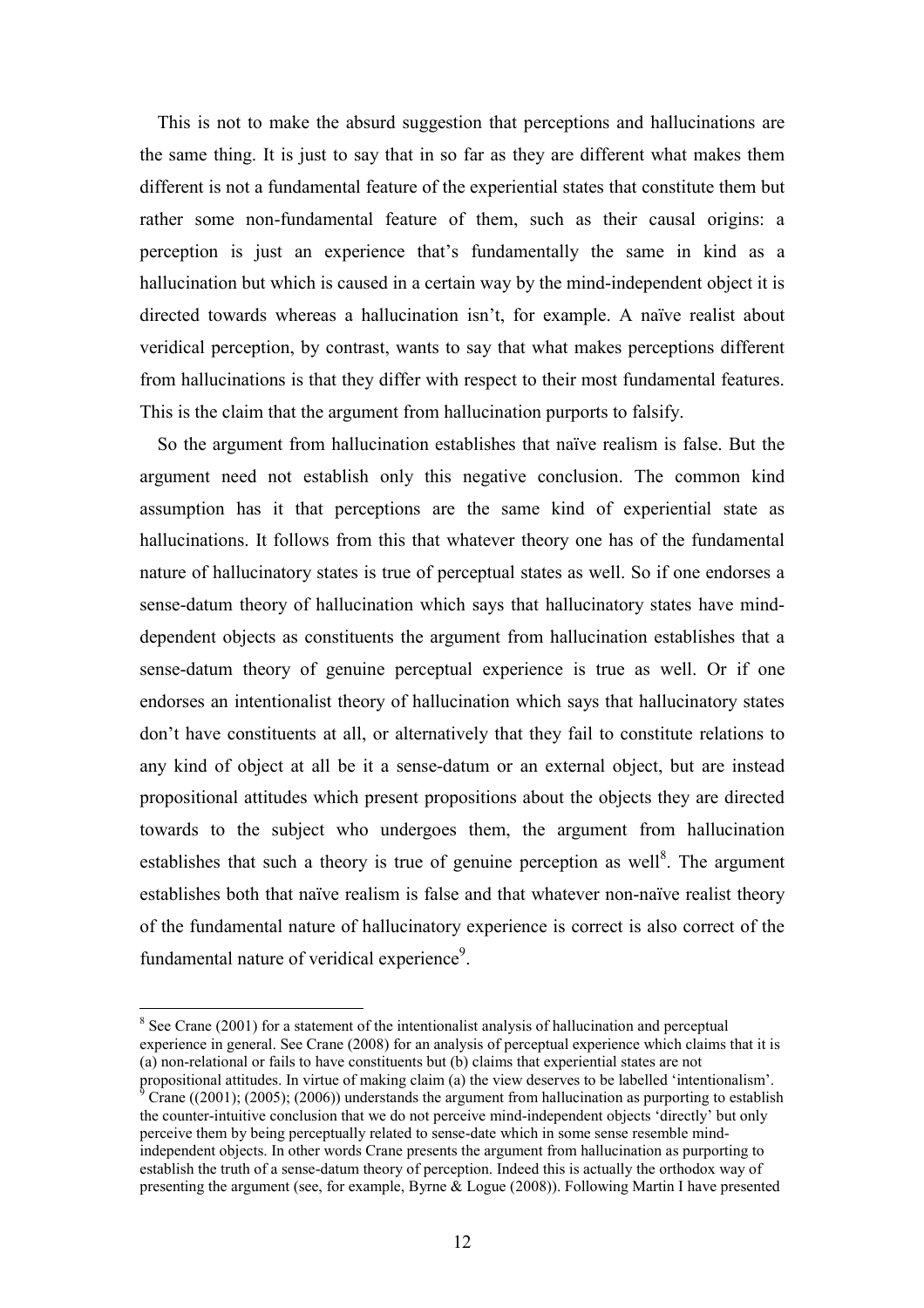Disjunctivists want to deny that hallucinations and perceptions are experiential states that have the same basic nature: they want to deny the common kind assumption. They want to do this moreover, because they endorse naïve realism about perception understood as the claim that mind-independent objects are constituents of the experiential state one enjoys during episodes of perception. So disjunctivism is the conjunction of naïve realism about veridical perception and the claim that veridical perceptual experiences are different sorts of state from hallucinatory experiences. This second claim, moreover, follows straightforwardly from naïve realism as it is understood here given that it is not part of the intrinsic nature of hallucinatory experiences that they have mind-independent objects as constituents.

So the disjunctivist will want to say that when Daisy perceives the flickering candle on the stool in front of her the candle is a constituent of the experiential state she is in whereas whenever she hallucinates a flickering candle on the stool as a result of the surgeon's manipulation of her visual centres she is undergoing a fundamentally different kind of experiential state. Daisy's perceptions and hallucinations don't just differ with respect to their causal origins – they don't differ only because her perception is caused in a certain way by the flickering candle itself whereas her hallucination isn't, for example – but differ with respect to their intrinsic nature: Daisy's perceptions are essentially experiences that have external objects as constituents whereas her hallucinations are essentially experiences which don't.

In establishing its negative and positive conclusions the argument from hallucination relies on the common kind assumption. It attempts to infer the common kind assumption from the true claim that it is not possible to tell that one is enjoying a veridical perception as opposed to a perfect hallucination by reflection solely on what it is like to be in either state. Because they deny the common kind assumption and

it as purporting to establish that naïve realism is false and that either a sense-datum theory or an intentionalist theory of perception is true because I am using the argument solely as a means to present the disjunctive theory of perception and am therefore only interested in it in so far as it establishes that a certain component of that theory of perception – naïve realism – is false.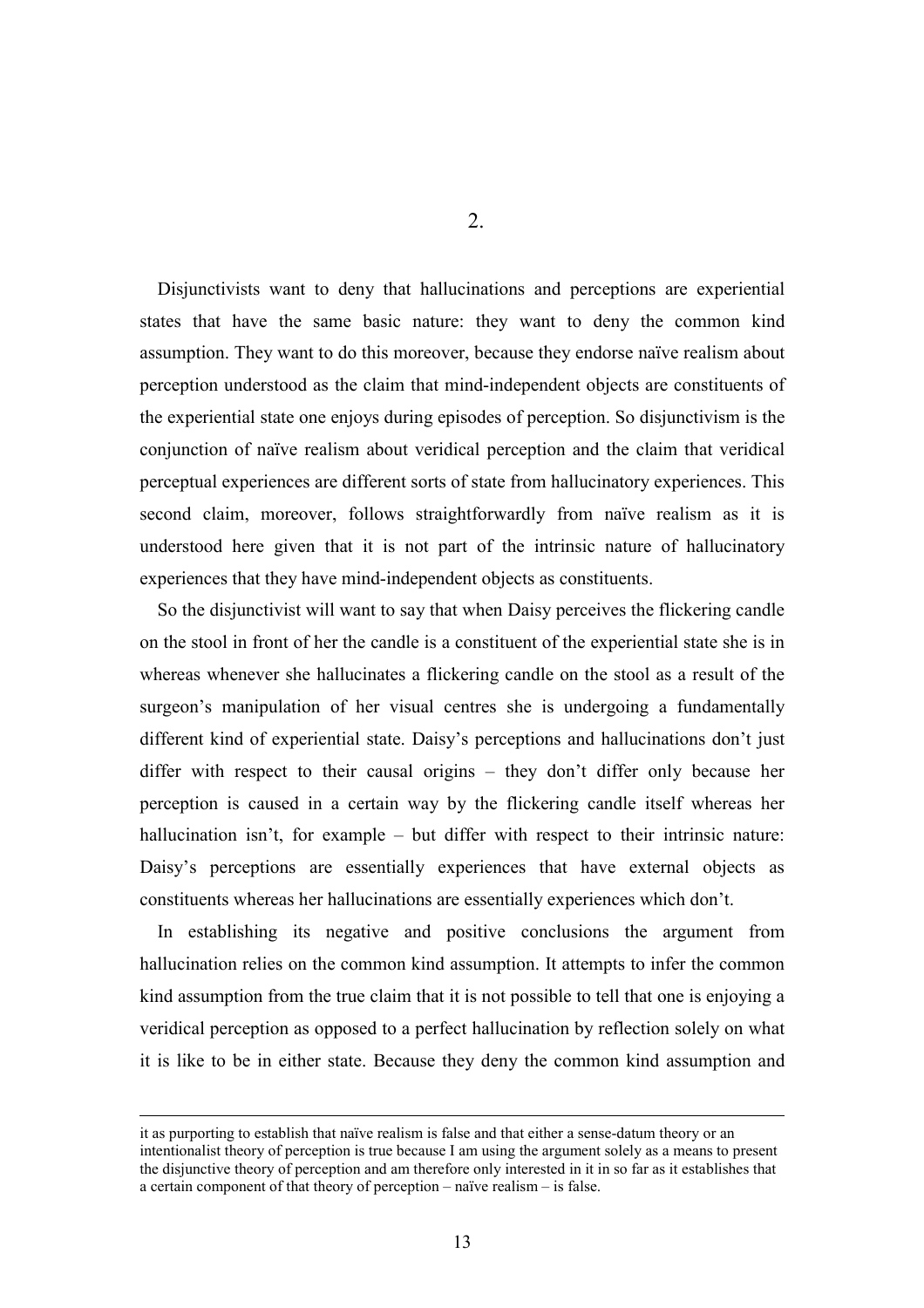insist that perceptions and hallucinations are fundamentally two different kinds of experiential state disjunctivists deny that it follows from the phenomenal indistinguishability of perceptions and perfect hallucinations that the two experiential states are the same in kind. This is the disjunctivist's distinctive response to the argument from hallucination: the argument fails because it moves invalidly from the claim that perfect hallucinations cannot be told apart phenomenologically from corresponding veridical perceptions to the claim that hallucinations are the same kind of experiential state as perceptions. So even though Daisy cannot tell them apart based solely on what it is like to undergo either, her perceptions of the flickering candle and her hallucinations of the flickering candle are different sorts of state.

Because they deny the common kind assumption disjunctivists will not just have to deny the move from the phenomenal indistinguishability of perfect hallucinations and perceptions to the common kind assumption made by the argument from hallucination but also any other move from a true claim about the nature of experience to the common kind assumption. For example it could be argued that a given veridical perception and its perfect hallucination each have the same set of brain states as proximal causes and that it follows from this that they have the same intrinsic nature. The disjunctivist will have to find a way of blocking an inference like this if they are to give a full defence of their view of perception. The argument from hallucination is not the only argument which the disjunctivist must offer a response to.

To say that perceptions and hallucinations are different kinds of experiential state is not to say that there aren't descriptions of perceptions and hallucinations which are correct of both sorts of state. Both states can be correctly described, for example, as perceptual experiences: when one undergoes a perception of a flickering candle one can truthfully be said to be undergoing a perceptual experience just as when one undergoes a hallucination of a flickering candle one can also truthfully be said to be undergoing a perceptual experience. Similarly whenever a subject undergoes a perception or a hallucination of a flickering candle it will be true of them that they will be in the position to truthfully avow that they seem to see a flickering candle: that they seem to see a flickering candle is a correct description of their state of mind whether they undergo a perception or a perfect hallucination of a flickering candle.

All of this is consistent with the disjunctivist's denial of the common kind assumption. What's distinctive about disjunctivism is that it says that these descriptions of a subject – that they are undergoing a perceptual experience of a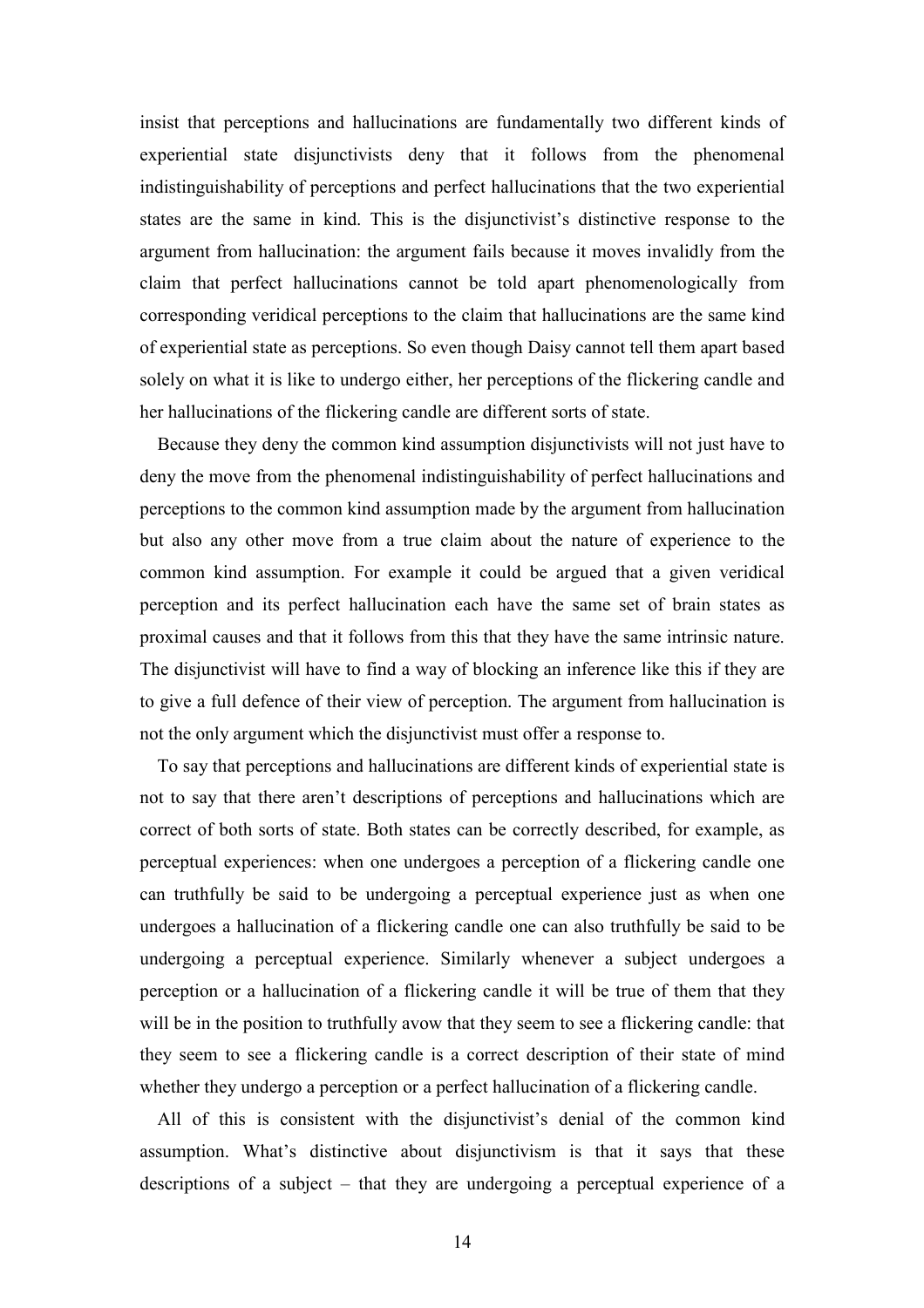flickering candle or that they seem to see a candle for example – can be made true by two different sorts of experiential state. Non-disjunctivist's will want to say, by contrast, that when it is true to say that a subject seems to see a flickering candle or that she enjoys an experience of one it is a single kind of experiential state that makes those descriptions of the subject true.

So for the disjunctivist when it is true to say that a subject seems to see a flickering candle that is because she is *either* enjoying a genuine perception of a flickering candle *or* she is suffering a perfect hallucination of a flickering candle where the sorts of state picked out by each disjunct in that disjunction are different in kind. This explains why the theory is called disjunctivism<sup>10</sup>. For the non-disjunctivist on the other hand what makes it true to say that a subject seems to see a flickering candle is that she is undergoing a kind of experiential state that is common to both perceptions and hallucinations.

3.

I have given offered a generic specification of disjunctivism as the conjunction of naïve realism and the denial of the common kind assumption. As well as Snowdon and Martin, McDowell seems to endorse disjunctivism in a number of writings and in this section and the next this is what I want to prove, as the claim has become controversial as of late. That he endorses the thesis can seem obvious. Here is what he says, for example, in *Criteria, Defeasibility, and Knowledge* (1982):

In a deceptive [hallucinatory case] case, one's experiential intake must *ex hypothesi* fall short of the fact itself [the state of the world presented to the subject by her perceptual experience and knowable

 $10$  One point worth noting is that the thesis at the heart of disjunctivism need not have the logical form of a disjunction. The thesis in that when one has a perceptual experience one either has a genuine perception, which is one kind of state, or a hallucination, which is another. That thesis could just as easily be expressed by a sentence which does not have the form of a disjunction, for example by the sentence 'when one undergoes a perceptual experience one could be enjoying a genuine perception, which is one kind of state, *but* one could be suffering a hallucination, which is another kind of state'. Rather misleadingly, disjunctivism does not, essentially, have anything to do with disjunctions (see Snowdon 2005, pp.137).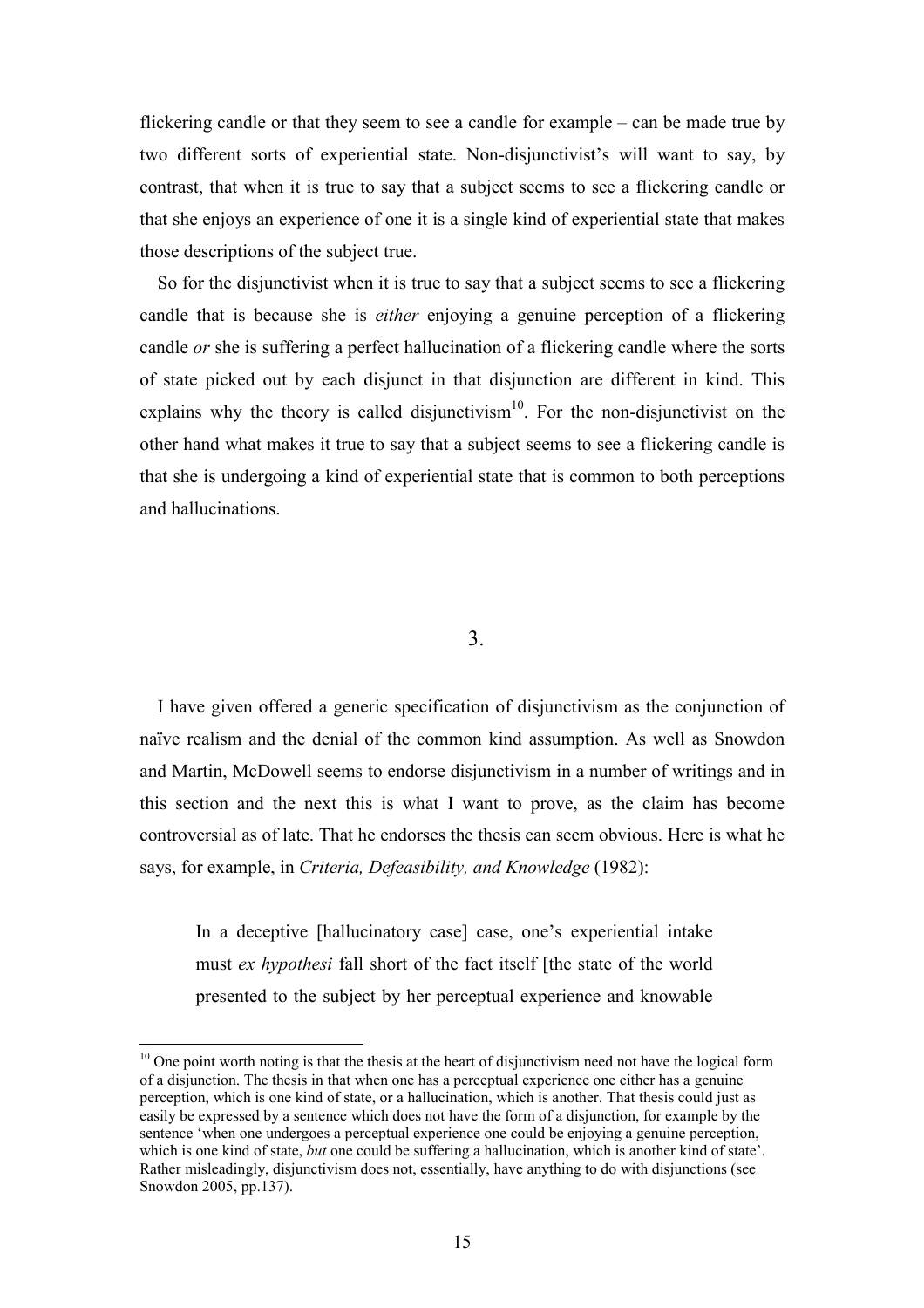on the basis of it], in the sense of being consistent with there being no such fact. So that must be true, according to the argument, in the non-deceptive case too. $11$ 

Here McDowell gives a summary of the conclusion of the argument from hallucination<sup>12</sup>. Shortly after this McDowell suggests that we should avoid this conclusion by adopting disjunctivism. He says that instead of embracing the conclusion of the argument we can:

…say that an appearance that such-and-such is the case can be *either* a mere appearance *or* the fact that such-and-such is the case making itself perceptually manifest to someone. As before the object of experience in the deceptive case is a mere appearance. But we are not to accept that in the non-deceptive cases too the object of experience is a mere appearance, and hence something that falls short of the fact itself. On the contrary, the appearance that is presented to one in those cases is a matter of the fact itself being disclosed to the experiencer.<sup>13</sup>

Here it is easy to read McDowell as saying that in cases of veridical perception – 'non-deceptive' cases – one's experience essentially relates one to a fact about the object presented to one and knowable on the basis of experience whereas in phenomenally indistinguishable hallucinatory cases – 'deceptive' cases – one's experience instead relates one to a 'mere appearance'. The disjunctivist says that experiential states constitutive of veridical perception are essentially relations between subjects and mind-independent objects as well as the properties of those objects presented to one in one's experience of them and are therefore different in kind from hallucinatory experiences. In the above passage McDowell is suggesting that we should conceive of the experiential states constitutive of veridical perception as relations between subjects and *facts* about the objects presented to us by our

 $11$  McDowell (1982), p.386

<sup>&</sup>lt;sup>12</sup> McDowell actually refers to it as the argument from illusion (*ibid*, p.380 and pp.385-386. See also his (1995) pp.396-398) but we can ignore that detail here.

<sup>&</sup>lt;sup>13</sup> McDowell (1982), pp.386-387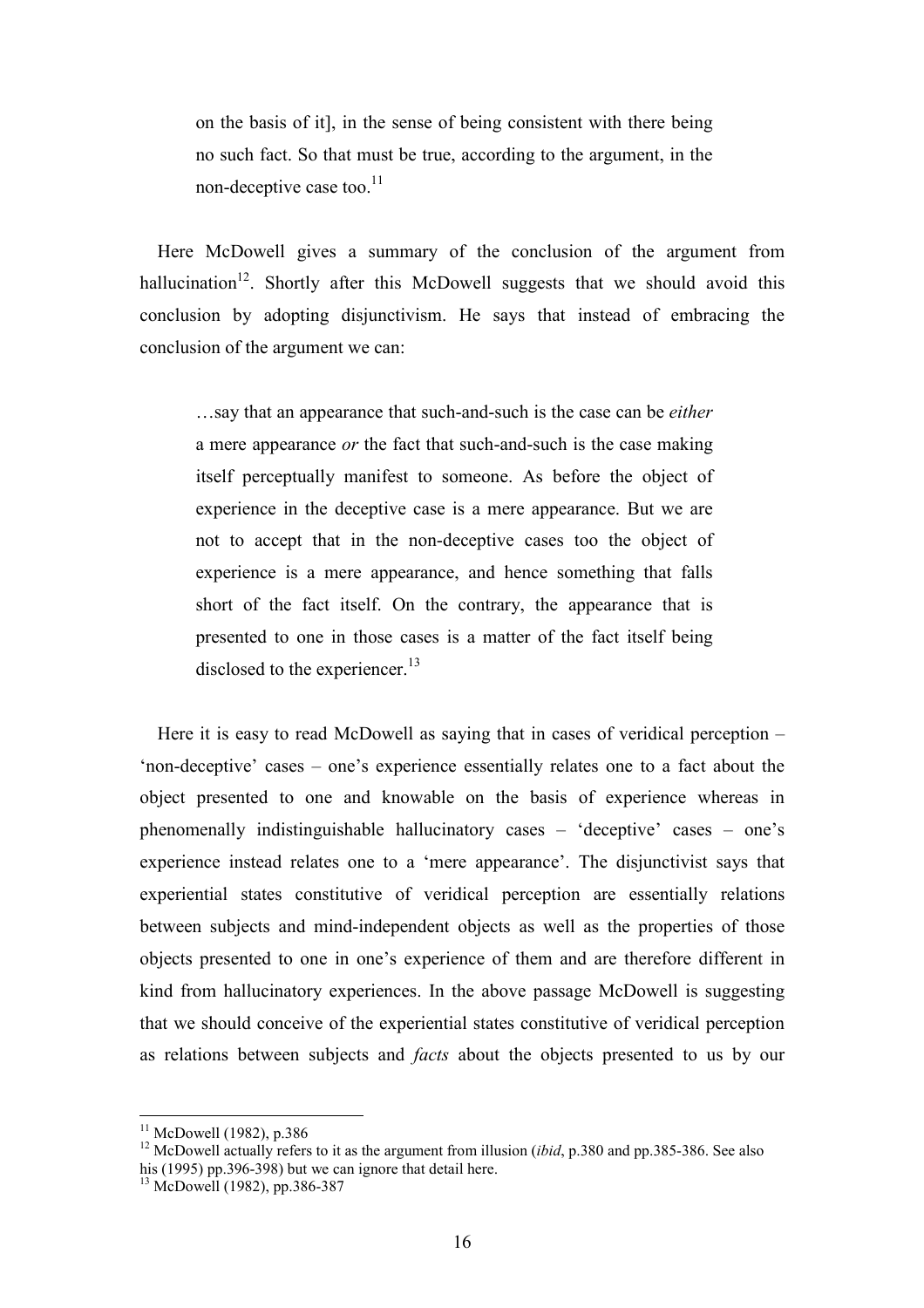perceptions that are knowable on the basis of the experience. Is this tantamount to an endorsement of disjunctivism?

 I think that it is. In the above passage as well as in the remainder of his (1982) we can think of McDowell as suggesting that a genuine perception of an O which is F is fundamentally a relation between a subject and a true proposition – or a fact – about O and its Fness whereas a hallucinatory experience, although phenomenally indistinguishable, is not. But if perceptions have facts about their objects and properties of those objects as constituents then they must also constitute relations between their subjects and the objects and properties in question. If they didn't then they wouldn't be able to have true propositions about those objects and properties as constituents in the first place. We can think of McDowell as suggesting that mindindependent objects and the properties of them presented to one in experience are constituents of experience *in virtue of being* constituents of the facts about those objects that are themselves constituents of experience, even though this is not the case with hallucinatory experiences. Presented like that McDowell's views clearly seem tantamount to disjunctivism, conceived of as the conjunction of naïve realism and the denial of the common kind assumption<sup>14</sup>. I will be largely ignoring these details of McDowell's own particular version of disjunctivism in what follows and talk as if he endorses the simple generic version of the doctrine I presented in prior sections.

In *Singular Thought and the Extent of Inner Space* (1986) McDowell seems to express his commitment to disjunctivism again:

…of facts to the effect that things seem thus and so to one… some are cases of things being thus and so within the reach of one's subjective access to the external world [i.e. veridical perceptual experiences], whereas others are mere appearances. <sup>15</sup>

Short of the fully Cartesian picture, the infallibly knowable fact  $-$  its seeming to one that things are thus and so – can be taken

 $14$  I have only given the briefest of sketches of McDowell's particular brand of disjunctivism here. The view is actually considerable more complicated. For example, McDowell wants to say that external objects and their properties get to be constituents of perceptual experiences in virtue of those experiences essentially having true *demonstrative* propositions as their content: objects are constituents of perceptions because perceptions are essentially factive propositional attitudes that pick out their referents using demonstrative expressions.

 $^{15}$  McDowell (1986), p.241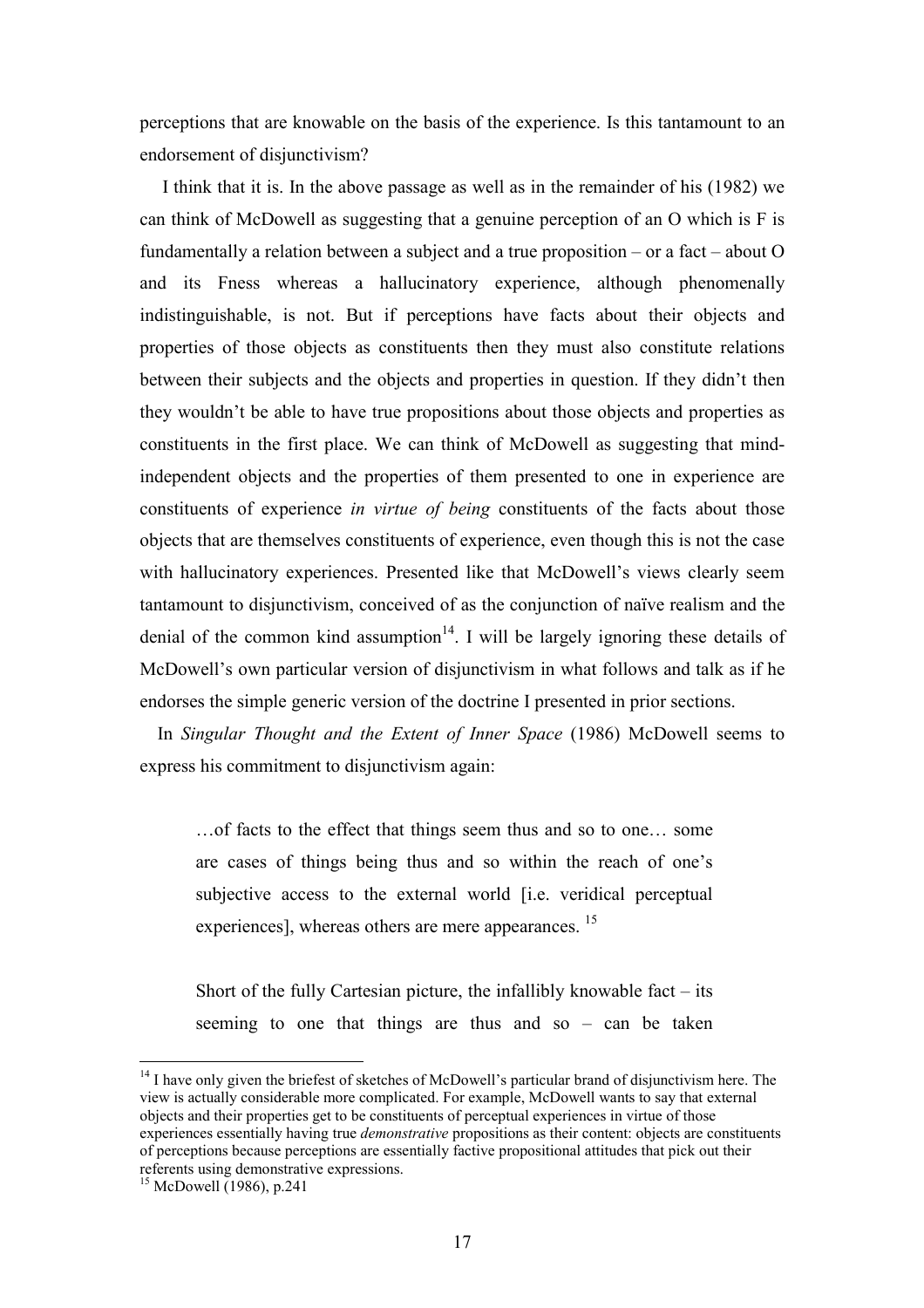disjunctively, as constituted either by the fact that things are manifestly thus and so [e.g. in cases in which one sees that p] or by the fact that that merely seems to be the case.<sup>16</sup>

In these passages McDowell can be read as suggesting that cases in which it is true that for all one's experience suggests it seems to one as if the world is a certain way divide into two disjoint cases. In cases of the first kind one undergoes an experience with a state of external reality itself as a constituent: the object and its properties one's experience relates one to are constituents of one's experience, perhaps by being constituents of a fact that is itself a constituent of one's experience. In cases of the second kind this is not the case. This is so even though cases of the second kind cannot be told apart phenomenologically from cases of the first: in both cases it is true that it seems to the subject that things are a certain way with the world. This seems quite clearly to be an endorsement of disjunctivism.

But commentators on McDowell's work such as Byrne and Logue (2008) and, more tentatively, Haddock and Macpherson (2008) and Snowdon (2005) want to deny that he endorses disjunctivism about perception. Instead they say that he endorses an epistemological thesis that is analogous to disjunctivism but which is neutral with respect to the truth of disjunctivism. Roughly, the thesis states that genuine perceptions and phenomenally indistinguishable hallucinations differ with respect to their epistemic properties. The commentators who suggest that McDowell doesn't endorse disjunctivism want to say that his supposed avowals of disjunctivism such as those quoted above should actually be read as avowals of this epistemological thesis. Byrne and Logue even suggest that there is textual evidence which suggests that he thinks it's false<sup>17</sup>.

I think that they are correct to ascribe the epistemological thesis to him and that it is correct to say that the epistemological thesis doesn't obviously have anything to do with disjunctivism but that they are wrong to think that we should therefore read

<sup>16</sup> *Ibid*, p.242

 $17$  See Byrne and Logue (2008), pp.65-68, Haddock and Macpherson (2008), pp.4-13, and Snowdon (2005), pp.139-140. As noted Byrne and Logue say that McDowell actually thinks that disjunctivism is false. Snowdon thinks that it is not obvious that he endorses disjunctivism because it is not obvious that it follows from epistemic disjunctivism, which is the thesis McDowell seems mostly concerned with. Haddock and Macpherson think that McDowell's views have undergone a development. They say that in his (1982) he doesn't endorse it; in his (1986) it is not clear whether he endorses it; but that in his (1992) he explicitly endorses it. Commentators who think that McDowell does endorse disjunctivism include Crane ((2005), §3.4) and Martin ((2006), pp.356-357 fn.7).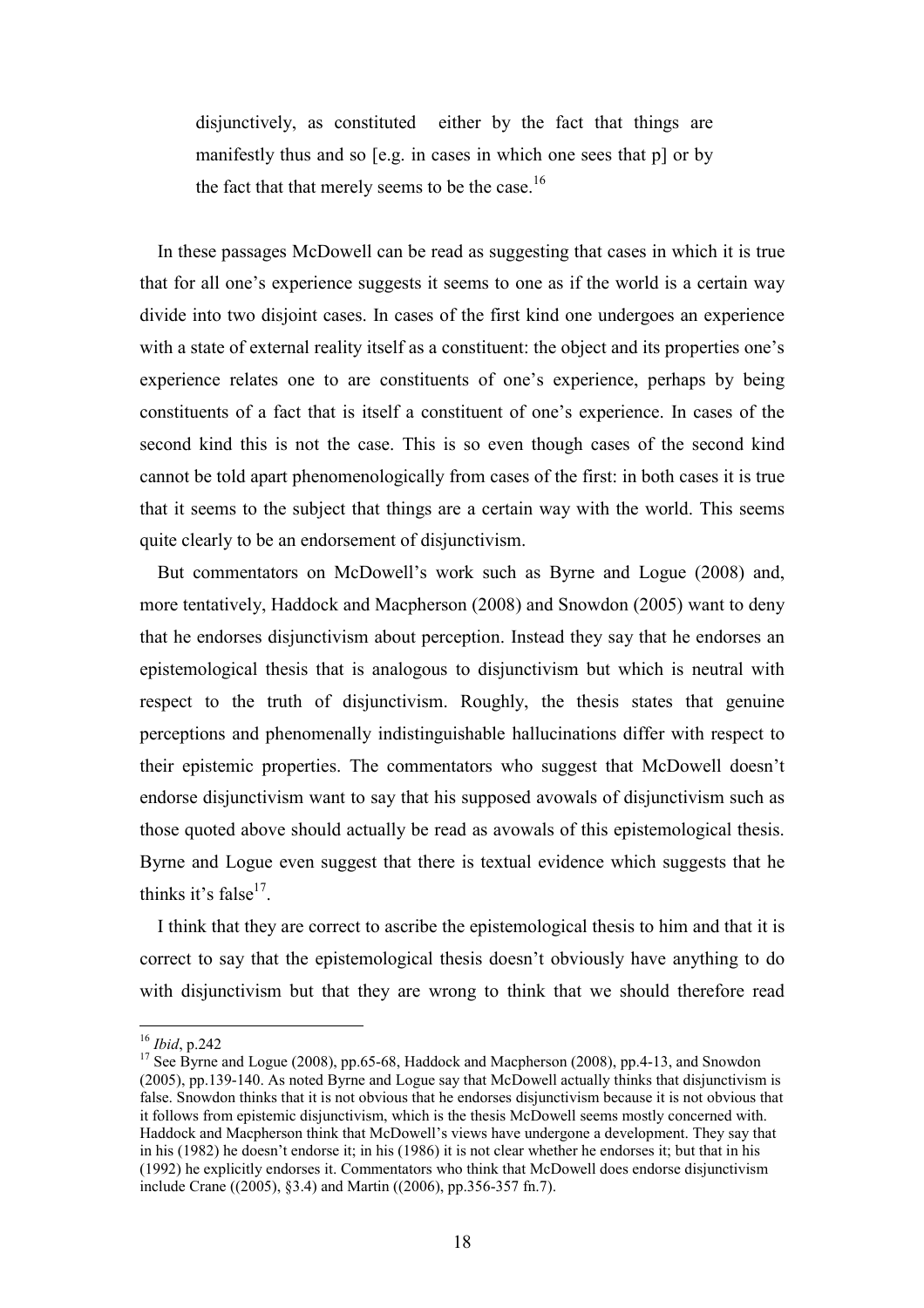McDowell's supposed avowals of disjunctivism as avowals of this epistemological thesis. I'll deal with that suggestion in the proceeding section. For now I want to deal with Byrne and Logue's suggestion that there is textual evidence to suggest that McDowell actually thinks that disjunctivism is false.

In favour of their claim that McDowell thinks that disjunctivism is false they quote the following passage from his recent *The Disjunctive Conception of Experience as Material for a Transcendental Argument* (2008a) where McDowell discusses the nature of the disjunctivist's claim that when one has a perceptual experience as of a mind-independent object one either has a veridical experience of an object, which is one kind of state, or one has a non-veridical experience of an object, which is another kind of state:

The two sides of the disjunction differ in epistemic significance… This difference in epistemic significance is of course compatible with all sorts of commonalities between the disjuncts. For instance, on both sides of the disjunction it appears to one, say, that there is a red cube in front of one.<sup>18</sup>

Here, McDowell is expressing his commitment to the epistemological thesis analogous to disjunctivism mentioned above and to be discussed in sequel. In the passage he also suggests that the thesis is consistent with certain 'commonalities' between cases of veridical perception and non-veridical perception. Byrne and Logue take this commonality to be a shared fundamental experiential nature, and if that's what McDowell's suggesting in the above quotation then he is committing himself to the falsity of disjunctivism.

But McDowell is surely not endorsing the claim that perceptions and hallucinations are the same kind of experiential state in the above paragraph. He seems only to be pointing out that whether one genuinely perceives a red cube in front of one or one suffers an indistinguishable non-veridical experience as of a red cube in front of one it will be true to say of one that it appears to one that there is a red cube in front of one, and as we saw in section three this claim is perfectly consistent with disjunctivism's denial of the common kind assumption. So Byrne and Logue are incorrect to say that

<sup>&</sup>lt;sup>18</sup> McDowell (2008a), fn.15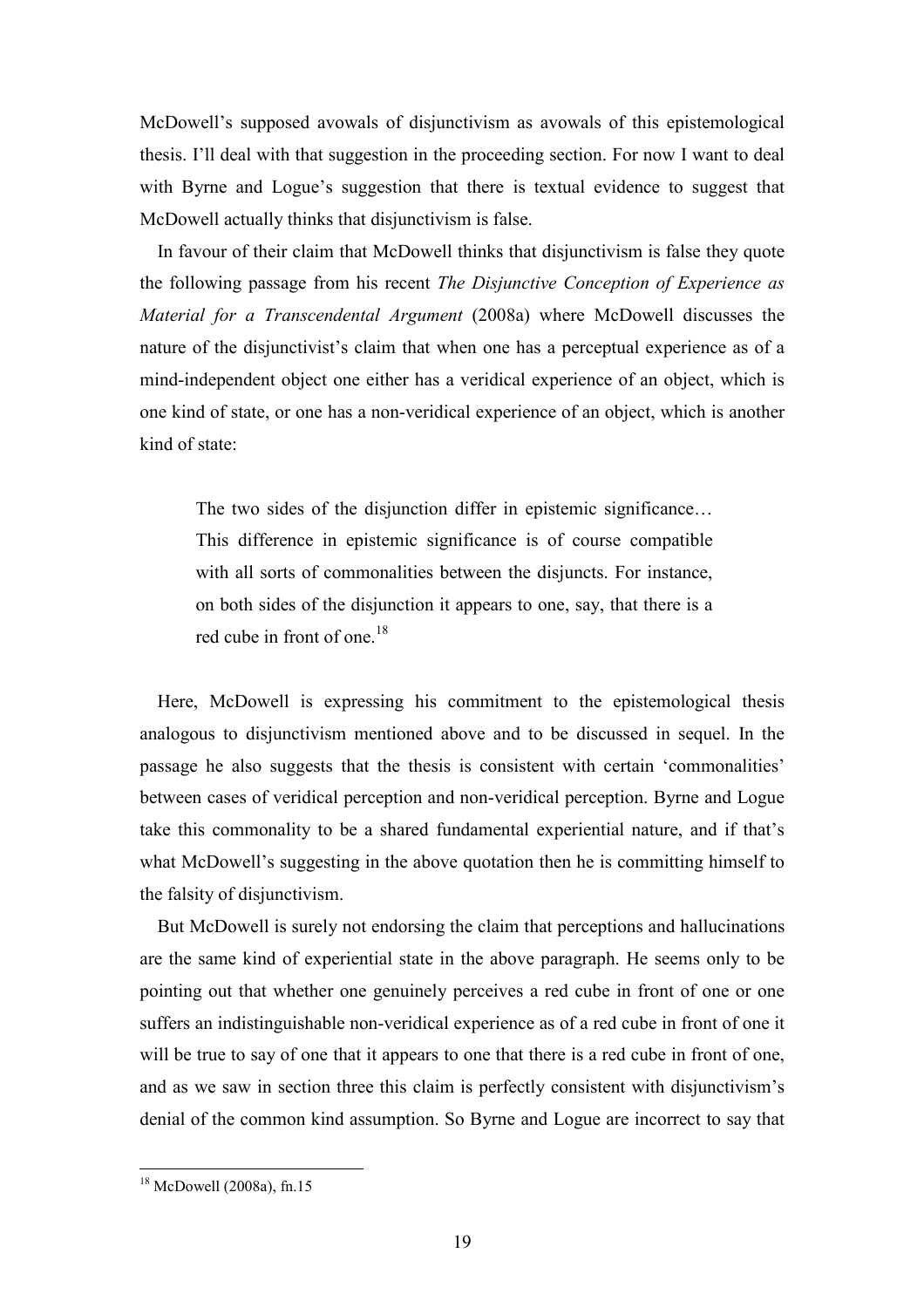what McDowell says in the above quote constitutes a commitment to the falsehood of disjunctivism.

If it's still in doubt whether McDowell endorses disjunctivism, consider the following highly revealing passage from *Putnam on Mind and Meaning* (1992):

Compare the psychological feature that is unsurprisingly shared between someone who sees that such-and-such is the case and someone to whom it merely looks as if such-and-such is the case… It is not compulsory to conceive seeing that such-and-such is the case as constituted by the common feature together with the favourable facts about embedding in the environment. We can understand things the other was round: the common feature  $-$  its being to all intents and purposes as if one sees that such-and-such is the case – intelligibly supervenes on each of the divergent "wide" states. And it is better to understand things this way round.<sup>19</sup>

Here McDowell is suggesting that we should not conceive of the state of seeing that some fact about the world is the case as an experiential state that is common between veridical and non-veridical visual perception, in conjunction with facts about the way such an experiential state is 'embedded in the environment'. McDowell is denying, for instance, that we should identify what it is to see an O which is F as an experiential state which is common to a hallucination as of an O which is F but which is set apart from such a hallucinatory state by being caused by the O and its Fness.

 Rather he is suggesting that we should conceive of the state of seeing an O which if F and the state of having a hallucination as of an O which is F as each constituted solely by different sorts of experiential states that are conceived of as 'wide' states: states which one can be in only if one's environment is a certain way. McDowell is suggesting that we should identify seeing an O which is F solely with an experiential state that one can be in only if one's environment is the way one's experience presents it to be and that we should identify a hallucination as of an O which is F solely with an experiential state that one could be in even if one's environment is not the way one's experience presents it to be.

<sup>&</sup>lt;sup>19</sup> McDowell (1992), p.284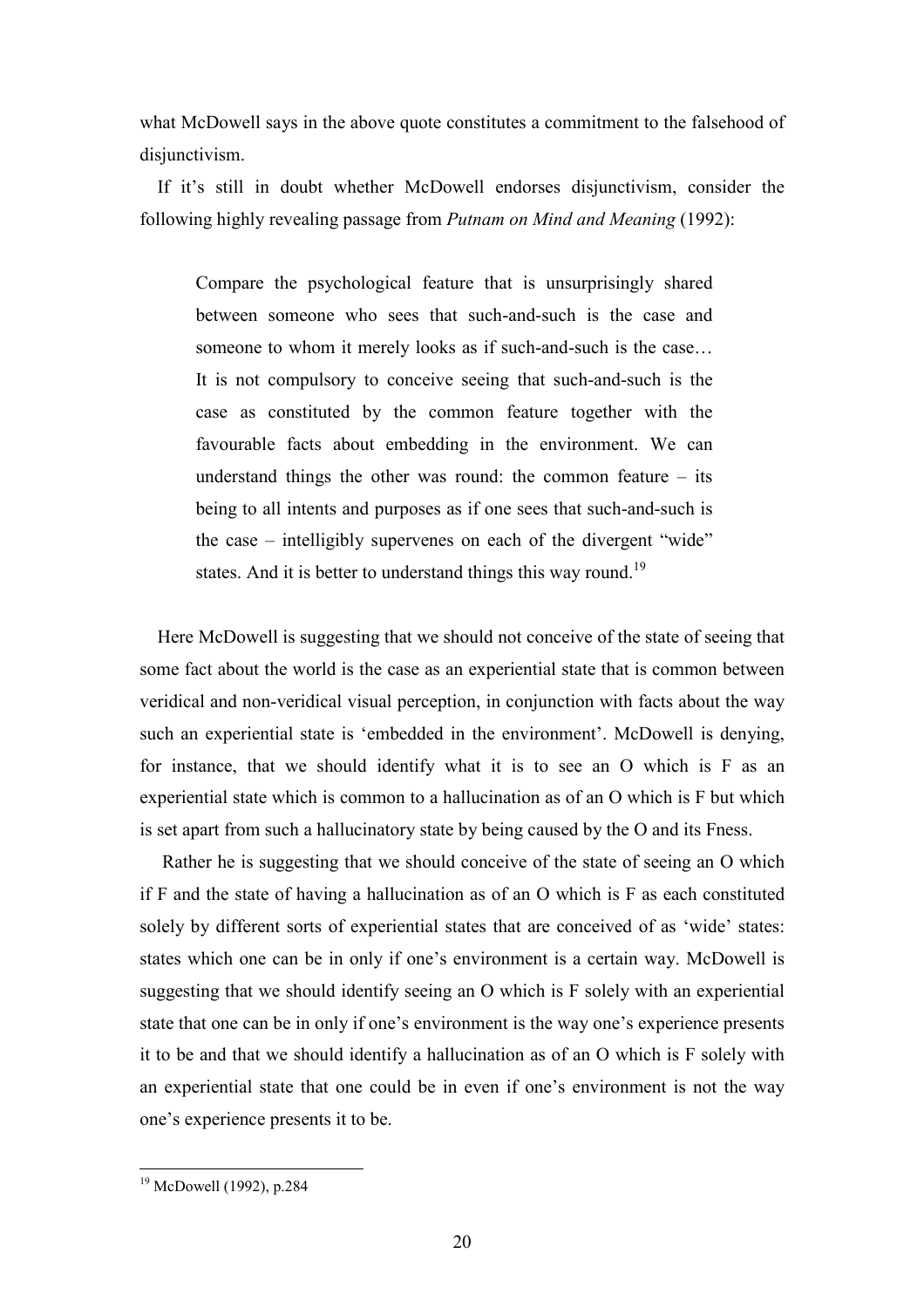He then suggests that we should think of the 'common element' shared by perceptions and phenomenally indistinguishable non-veridical perceptual episodes – that it seems to one that the world is the way each kind of experience portrays it – as realised by or as supervening upon the different kinds of wide experiential states that constitute perceptions and hallucinations respectively. In virtue of claiming that the experiential states constitutive of perceptions and hallucinatory experiences are states that one can be in only if the world is a certain way it seems like McDowell is straightforwardly endorsing disjunctivism in the above passage.

#### 4.

We have seen that there is textual evidence which suggests that McDowell embraces disjunctivism and that Byrne and Logue's claim to the contrary lacks justification, in so far as that justification was supposed to be provided by the piece of textual evidence they took to favour their claim that McDowell is no disjunctivist. I now turn to a different way of justifying the claim that McDowell doesn't endorse disjunctivism provided by the commentators mentioned in the preceding section according to which McDowell's supposed avowals of disjunctivism are actually avowals of an epistemological thesis analogous to disjunctivism.

The epistemological thesis in question can be presented as a response to an epistemic analogue of the argument from hallucination. This version of the argument purports not to establish a counter-intuitive thesis about the nature of veridical perception but a counter-intuitive thesis about the epistemological features of veridical perception. I'll present the argument then present the epistemological analogue of disjunctivism as a response to it, before getting to the suggestion that McDowell's supposed avowals of disjunctivism should actually be read as avowals of this epistemic thesis.

Evie sees a burning weeping willow in front of her. Her visual experience is a case of sight, and as such it is a genuine perception: there really is a weeping willow on fire in front of her and she is having a visual experience of it. If Evie were to form a judgement with the content *there is a weeping willow on fire in front of me* she would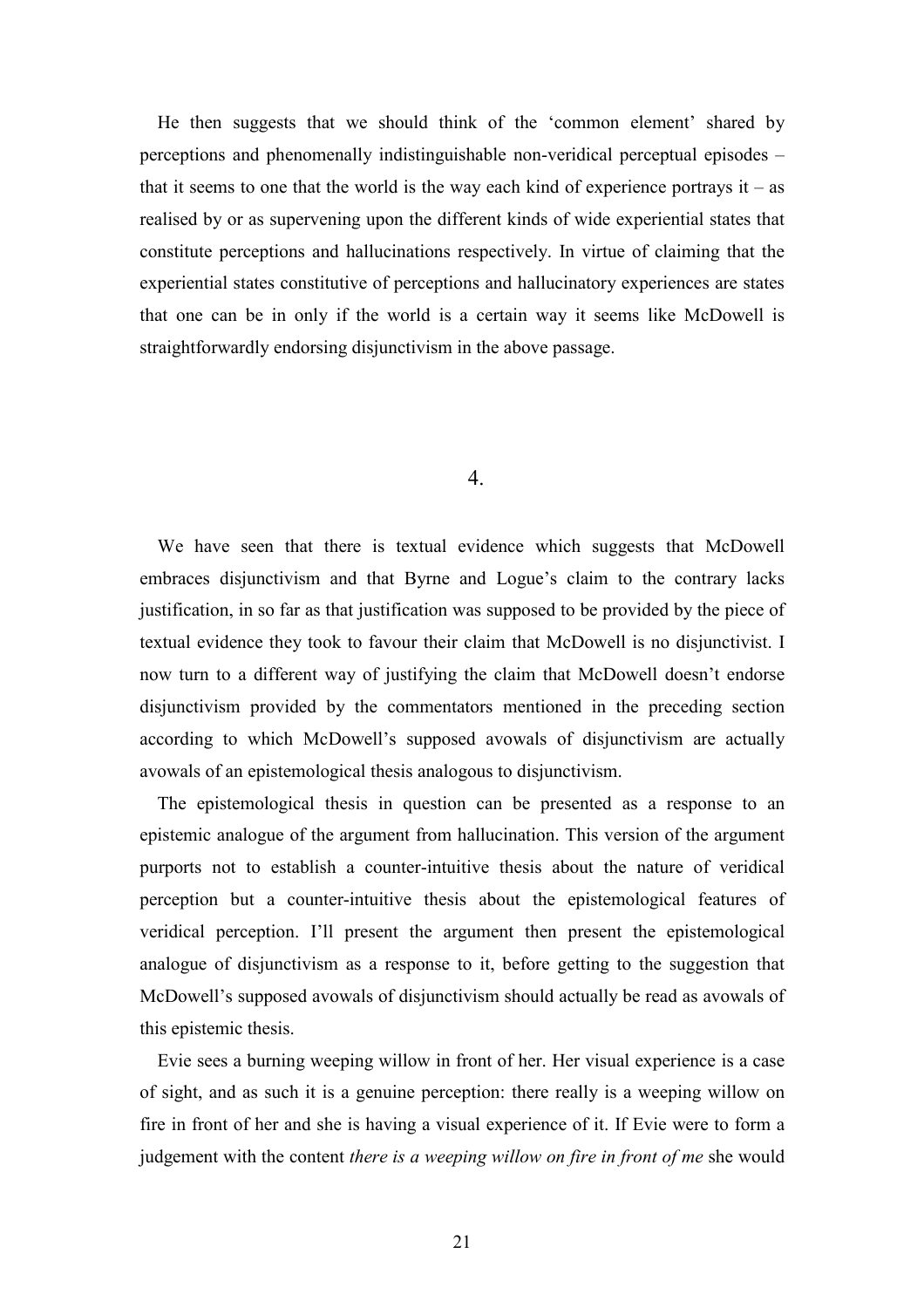not only be making a true judgement but she would be making a judgement that her veridical visual experience of the burning weeping willow in front of her gives her good reason to make: her judgement would be made justified by her perceptual experience.

But let's imagine that Evie has a visual experience of a burning weeping willow in front her that isn't a genuine perception of a burning weeping willow – isn't a case of her *seeing* a burning weeping willow – but is actually a visual hallucination of a burning weeping willow that Evie cannot tell apart from a genuine sighting of a burning weeping willow based solely on what it is like for her to suffer it. In this case if Evie were to form a judgement with the content *there is a weeping willow on fire in front of me* she not only would be making a false judgement – assuming that there is actually not a weeping willow on fire in front of her, of course – but she would also not be making a judgement that her visual experience of a burning weeping willow in front of her gives her good reason to make: her judgement would not be made justified by her perceptual experience.

Now, the epistemic analogue of the argument from hallucination asks us to infer from the phenomenal indistinguishability of Evie's sight of a burning weeping willow in front of her and her hallucinatory visual experience of a burning weeping willow in front of her that both experiential states provide her with the exact same set of reasons to make judgements about objects they present to her and that *a fortiori* they provide her with the exact same reasons to make a judgement with the content *there is a weeping willow on fire in front of me*. In other words the epistemic analogue of the argument from hallucination says that it follows from the phenomenal indistinguishability of perceptions and perfect hallucinations that both are the same with regards to what reasons they give the subject to make judgements about objects they present to her. This is the epistemic analogue of the argument from hallucination's equivalent of the common kind assumption made by the argument from hallucination proper I discussed earlier. Both arguments attempt to deduce their respective common kind theses from the claim that perceptions and hallucinations are phenomenally indistinguishable.

Why exactly one might think that it follows from the phenomenal indistinguishability of perceptions and hallucinations that they provide the same reasons for judgements about the objects they present is something I'll address in the next chapter. For now we can note that it follows from the claim that perceptions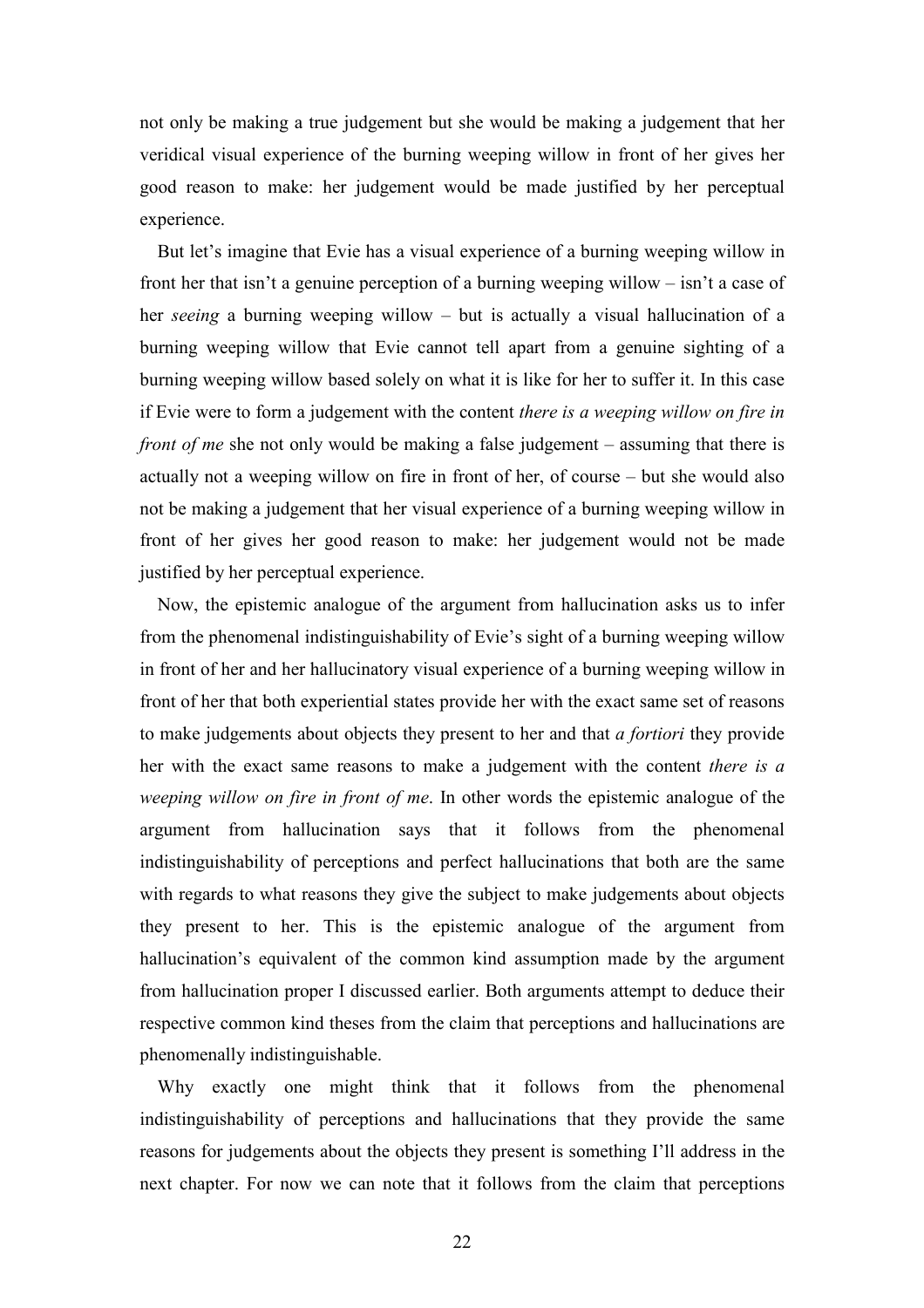provide the same reasons for judgements as hallucinations that a perception of an O which is F does not provide a good reason to judge that there is an O which is F, given that hallucinations of an O which is F fails to provide a good reason to make a judgement with that content. This is the counter-intuitive epistemological claim that constitutes the epistemic analogue of the argument from hallucination's conclusion. Evie's genuine perception of a burning weeping willow in front of her doesn't give her a good reason to judge that there is a burning weeping willow in front of her afterall because her visual experience is phenomenally indistinguishable from a hallucinatory experience which does not provide good reason to make that judgement.

There is an important corollary of the epistemic analogue of the argument from hallucination that I should note before offering a sketch of the response to the argument that constitutes the epistemological thesis analogous to disjunctivism that the commentators mentioned correctly ascribe to McDowell. The corollary is that if we assume that if genuine perceptions of an O which is F provide reasons for taking it to be true that there is an O which is F that are only as good as those which hallucinatory experiences of an O which is F provide to make the same judgements, as the argument establishes, they do not put us in a position to *know* that there is an O which is F then the argument establishes that even in cases of genuine perception we are not in a position to know propositions such as that just described on the basis of them. In other words if we assume that it is condition of having perceptual knowledge that p that perceptual experience must provide us with good reason to judge that p and if we assume that hallucinations provide us with no such good reason then the argument establishes a scepticism about perceptual knowledge.

The epistemological thesis analogous to disjunctivism about perception which commentators correctly ascribe to McDowell consists in the claim that necessarily, veridical perceptions do provide better reasons to make judgements about the objects they present their subjects with than hallucinations and the claim, which follows, that genuine perceptions and hallucinations differ with respect to what reasons they give their subjects for making judgements about the objects they present: perceptions and hallucinations differ with respect to their epistemic properties. This is so, moreover, even though perceptions and hallucinations are phenomenally indistinguishable. Since this epistemological thesis shares a structure with disjunctivism about perception I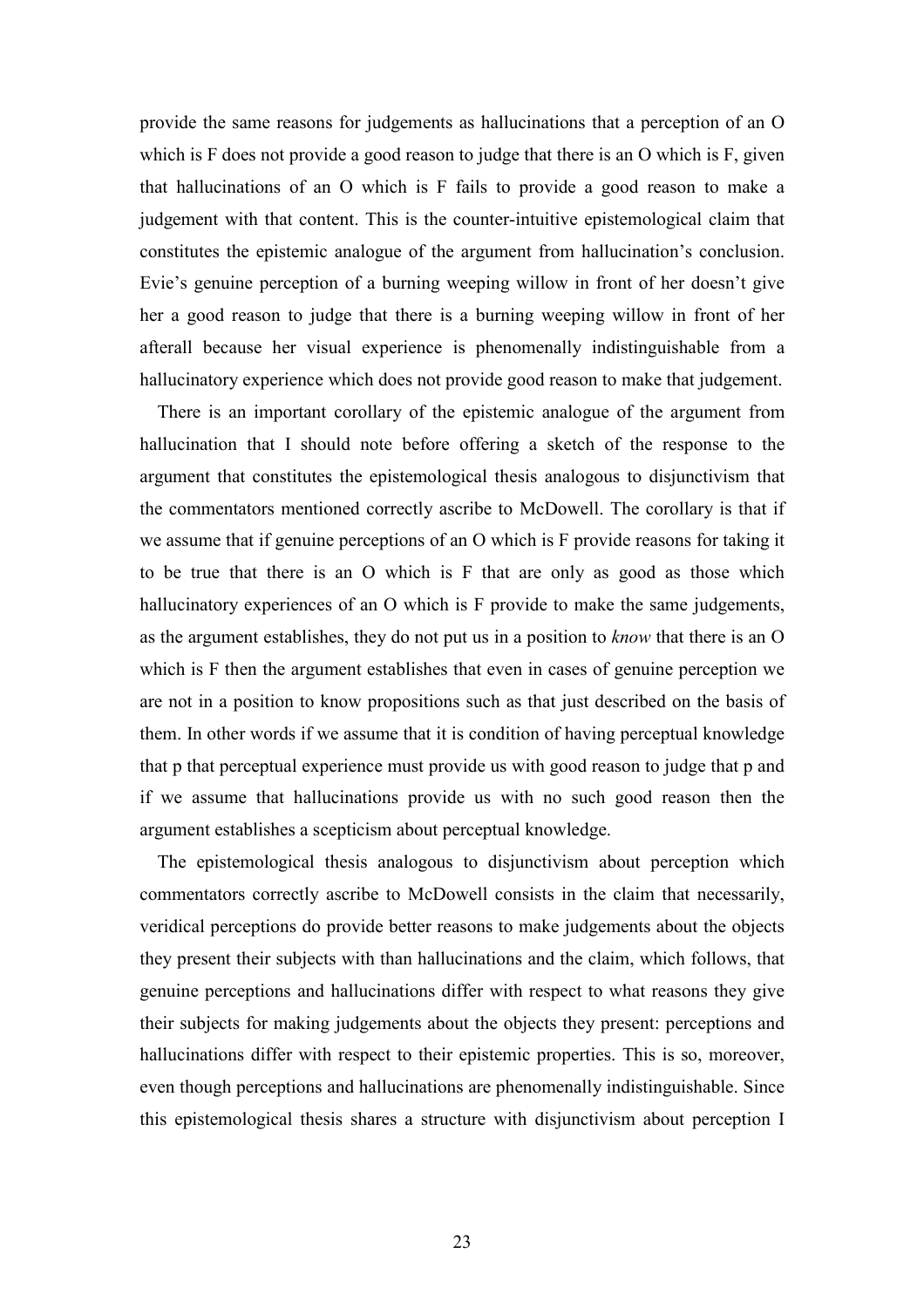will label it *epistemic disjunctivism* and I will refer to the thesis about perception discussed in previous sections of this chapter as *perceptual disjunctivism*<sup>20</sup>.

Assuming that if perceptions don't provide us with good reasons to judge that p on the basis of them, as the epistemic analogue of the argument from hallucination purports to establish, then they don't provide us with knowledge that p either, I noted that a corollary of the argument I've been discussing is a scepticism about perceptual knowledge. In so far as epistemic disjunctivism enables us to reject the argument in question it also gives us a way to reject the scepticism about perceptual knowledge the argument generates, albeit in conjunction with a certain thesis about the relation between knowledge and perceptual reasons. Genuine perceptions can provide us with knowledge about the world because unlike phenomenally indistinguishable hallucinations they give us good reasons to make the very same judgements about the world that constitute our knowledge of it, or so says the epistemic disjunctivist.

It seems correct to claim that McDowell endorses this thesis. The most explicit confirmation of this is provided in his (2008a). We have already come across a passage from that paper in which McDowell expresses his commitment to epistemic disjunctivism, but here is another:

Experiences of the first kind [genuine perceptions] have an epistemic significance that experiences of the second kind [phenomenally indistinguishable hallucinations] do not have. They afford opportunities for knowledge of objective states of affairs. According to the highest common factor conception [the claim that both kinds of experience have the same epistemic properties] appearances never yield more, in the way of warrant for belief, than do those appearances in which it merely seems that one, say, sees that things are thus and so. $21$ 

<sup>&</sup>lt;sup>20</sup> As Snowdon points out ((2008), p.35) the term 'disjunctivism' is now used as a label for views in such disparate areas of philosophy as the philosophy of perception (as we have seen), epistemology (as we have also seen), the philosophy of action, and the theory of reasons. For the most part I will be focusing on disjunctivism about perception although as will become apparent later disjunctivism about perception shares a common structure with views of the same name in the philosophy of action, epistemology, and theory of reasons. Indeed it is in virtue of this that those views share a name with the distinctive doctrine about the nature of perceptual experience that is my focus.

 $21$  McDowell (2008a), p.381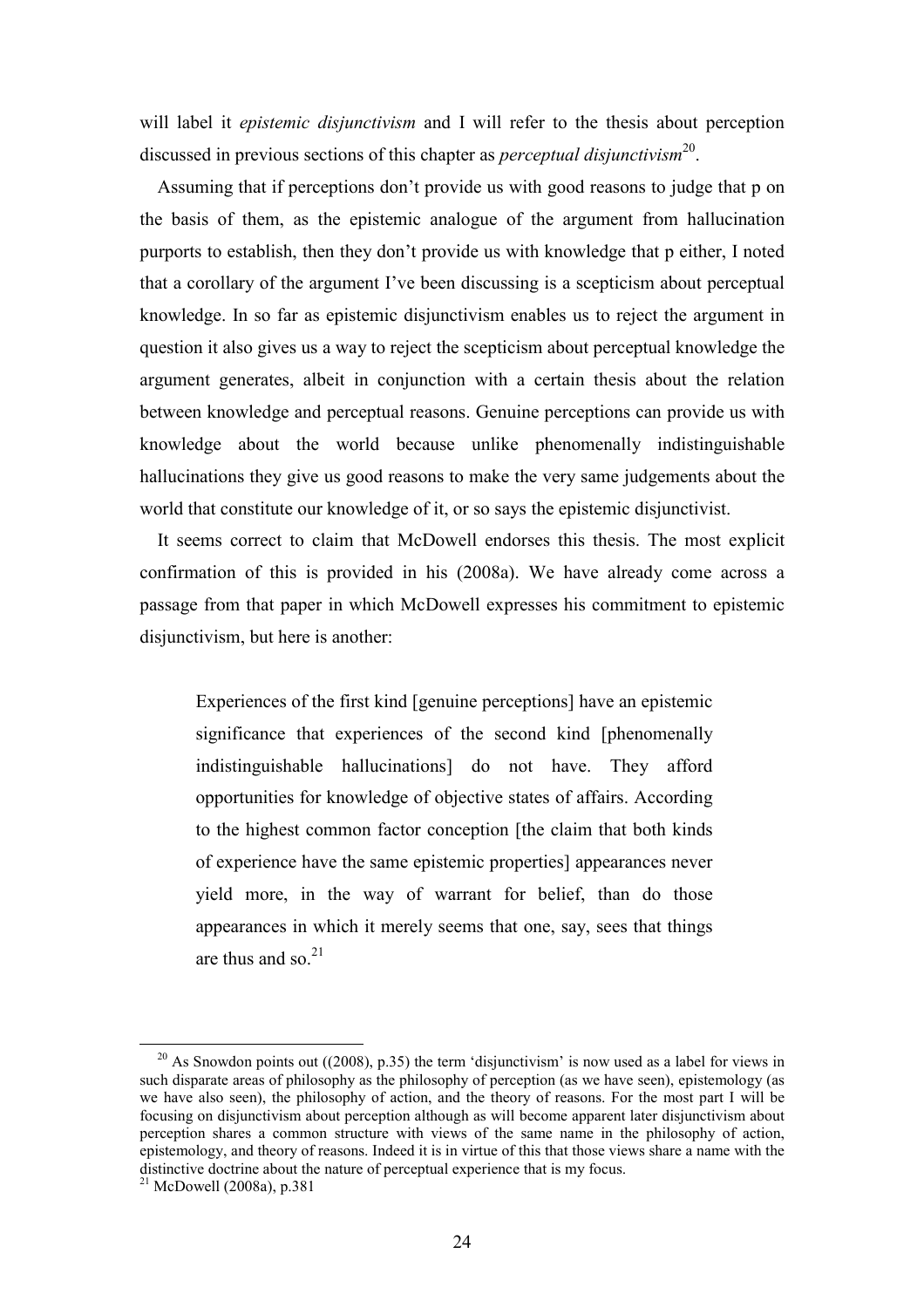Here, McDowell can easily be read as saying that genuine perceptions provide one with different reasons – 'warrant' – for beliefs about the world than do hallucinations and that therefore they put one in a position to know things about the world, unlike hallucinations. McDowell is committing himself to epistemic disjunctivism in the above passage as well as the thesis that if genuine perception is to put us in a position to know anything about external reality then it must provide us with different reasons or warrant then phenomenally indistinguishable hallucinatory experiences.

What has epistemic disjunctivism got to do with perceptual disjunctivism? The former thesis says that perceptions and hallucinations differ with respect to what reasons they provide for their subjects with whilst the latter says that perceptions have states of the world as constituents and are therefore different in kind from hallucinations. There is no *obvious* relation between them. It seems possible to hold perceptual disjunctivism without holding epistemic disjunctivism. This is because it seems possible to reject the idea that the phenomenal indistinguishability of perceptions and hallucinations entails that they are the same in kind whilst accepting the idea that it entails that they provide the subject with the same reasons. Likewise it seems that one can be an epistemic disjunctivist whilst remaining neutral on the truth of perceptual disjunctivism. This is because it seems possible to explain why perceptions and hallucinations differ with respect to their epistemic properties by pointing out that they differ with respect to some non-fundamental property – their causal properties, say – and this is consistent with the claim that the perceptual disjunctivist essentially wants to deny: that they are the same basic kind of state.

Commentators who wish to deny that McDowell endorses disjunctivism seize on the fact that epistemic disjunctivism doesn't obviously entail disjunctivism. Their reasoning seems to be as follows. McDowell obviously wants to endorse epistemic disjunctivism. But there is no clear separation between epistemic disjunctivism and perceptual disjunctivism in his presentation of either view. He often says things which look like avowals of perceptual disjunctivism but then talks as if what he has really avowed is epistemic disjunctivism and vice-versa. Given that his main concern is with epistemic disjunctivism this must mean that whenever he seems to endorse perceptual disjunctivism he actually means to endorse epistemic disjunctivism. But since that thesis seems consistent with the falsehood of perceptual disjunctivism McDowell doesn't actually endorse the latter.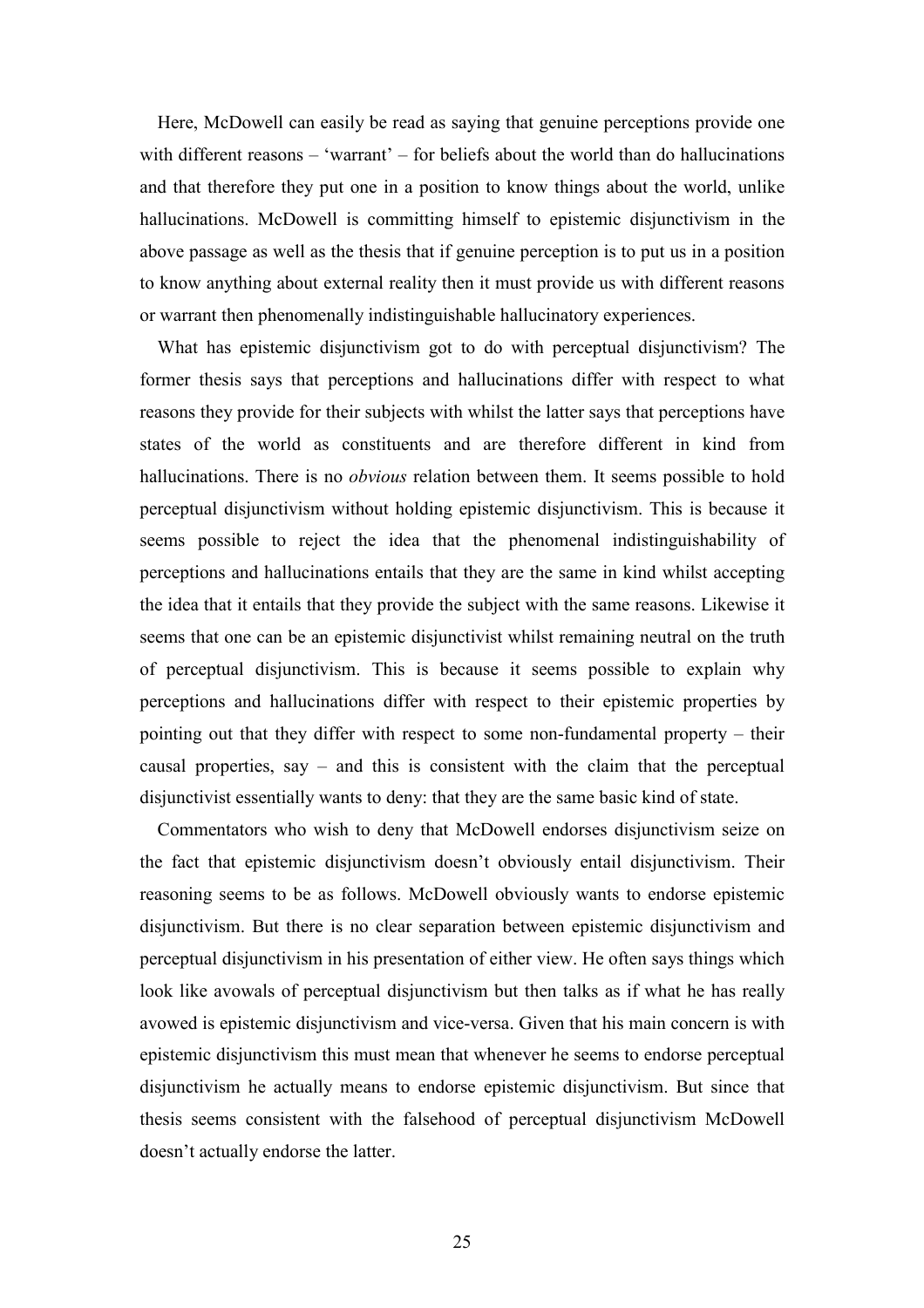I think that this line of reasoning can be questioned. It is true that McDowell wants to endorse epistemic disjunctivism, as we have seen. It is also true that there is no clear separation between epistemic disjunctivism and perceptual disjunctivism in McDowell's works: he does indeed say thing which look like avowals of perceptual disjunctivism – for example the passages quoted at the beginning of section three – but which he talks about as if they are avowals of epistemic disjunctivism and viceversa<sup>22</sup>. It doesn't follow from the fact that McDowell equivocates between perceptual and epistemic disjunctivism and that he is really interested in arguing for the latter that his supposed avowals of perceptual disjunctivism should actually be understood as avowals of epistemic disjunctivism, however. This is because the best way to explain the equivocation between the two theses in McDowell's work is that he sees them as intimately related and perhaps even equivalent. In other words I am suggesting that what explains why McDowell avows perceptual disjunctivism but then talks as if he has avowed epistemic disjunctivism and vice-versa is that he thinks that if one wants to endorse epistemic disjunctivism then the only way one will be in a position to do that is to endorse perceptual disjunctivism as well.

If that's what explains why McDowell equivocates between the two theses then there is no reason not to take McDowell's avowals of perceptual disjunctivism at face value: McDowell is interested, first and foremost, in establishing epistemic disjunctivism but he thinks that to do so he has to endorse perceptual disjunctivism as well and this is why he expresses his commitment to perceptual disjunctivism and then talks as if he has thereby committed himself to epistemic disjunctivism. The commentators mentioned, then, are wrong to think that an equivocation in McDowell's language should lead us to think that he doesn't really endorse perceptual disjunctivism.

Of course the reading of McDowell that I have just offered requires that we ascribe to him the thesis that there is an intimate connection between epistemic disjunctivism and perceptual disjunctivism: it requires us to say that McDowell thinks that the only way to get epistemic disjunctivism to work is if one also adopts perceptual disjunctivism. But I noted above that there is no *obvious* connection between the two kinds of disjunctivism: it seems possible to be a perceptual disjunctivist without being

 $2<sup>22</sup>$  For example in his (1982), pp.385-387 he presents what looks like perceptual disjunctivism as a response to what looks like the argument from hallucination but then throughout the rest of the paper talks as if he has thereby established epistemic disjunctivism.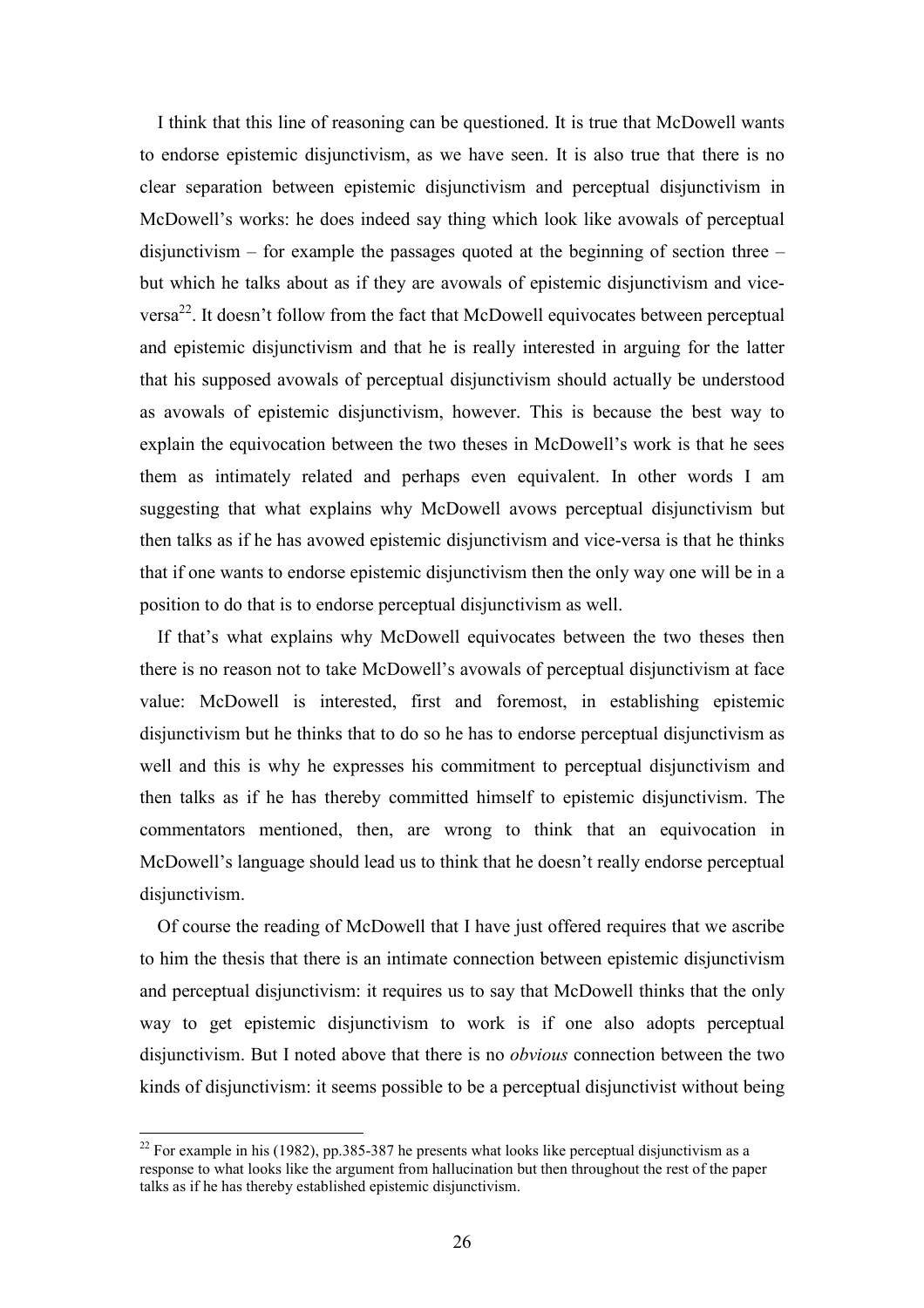an epistemic disjunctivist and vice-versa. Whilst it is not obvious that there is a connection between these views I think that McDowell thinks that there is, as I have made clear. A consequence of this is that it enables us to extract an epistemological argument for disjunctivism from McDowell's work, an argument which purports to infer perceptual disjunctivism from epistemic disjunctivism. I want to say more about the structure of that argument in the next section. In the following chapters I will try to defend and develop it.

#### 5.

My defence of the claim that McDowell endorses perceptual disjunctivism resulted in the ascription of an epistemological argument for perceptual disjunctivism to him and it is this argument that is the subject matter of the rest of this essay. In this final section I want to clarify the argument's structure.

Epistemic disjunctivism says that perceptions and hallucinations differ with respect to what reasons they provide their subjects with to make judgements about the states of the world they present to those subjects. Perceptions provide their subjects with better reasons to make judgements about the world than do hallucinations and this explains why they put their subjects in a position to know things about the world even though hallucinations don't, assuming that there is such a link between perceptual knowledge and perceptual reasons. Perceptual disjunctivism says that perceptions and hallucinations differ with respect to their fundamental nature: perceptions have mindindependent states of the world as constituents whereas hallucinations don't. What is the structure of the argument that moves from the former thesis to the latter that McDowell puts forward?

 I think the argument goes like this. McDowell's argument starts from the claim that perceptions of a burning weeping willow put us in a position to know that there is a burning weeping willow even though hallucinatory experiences as of a burning weeping willow fail to put us in a position to know that there is a burning weeping willow. Let's call this the *anti-sceptical claim* since it involves the anti-sceptical thesis that perceptions put us in a position to know things.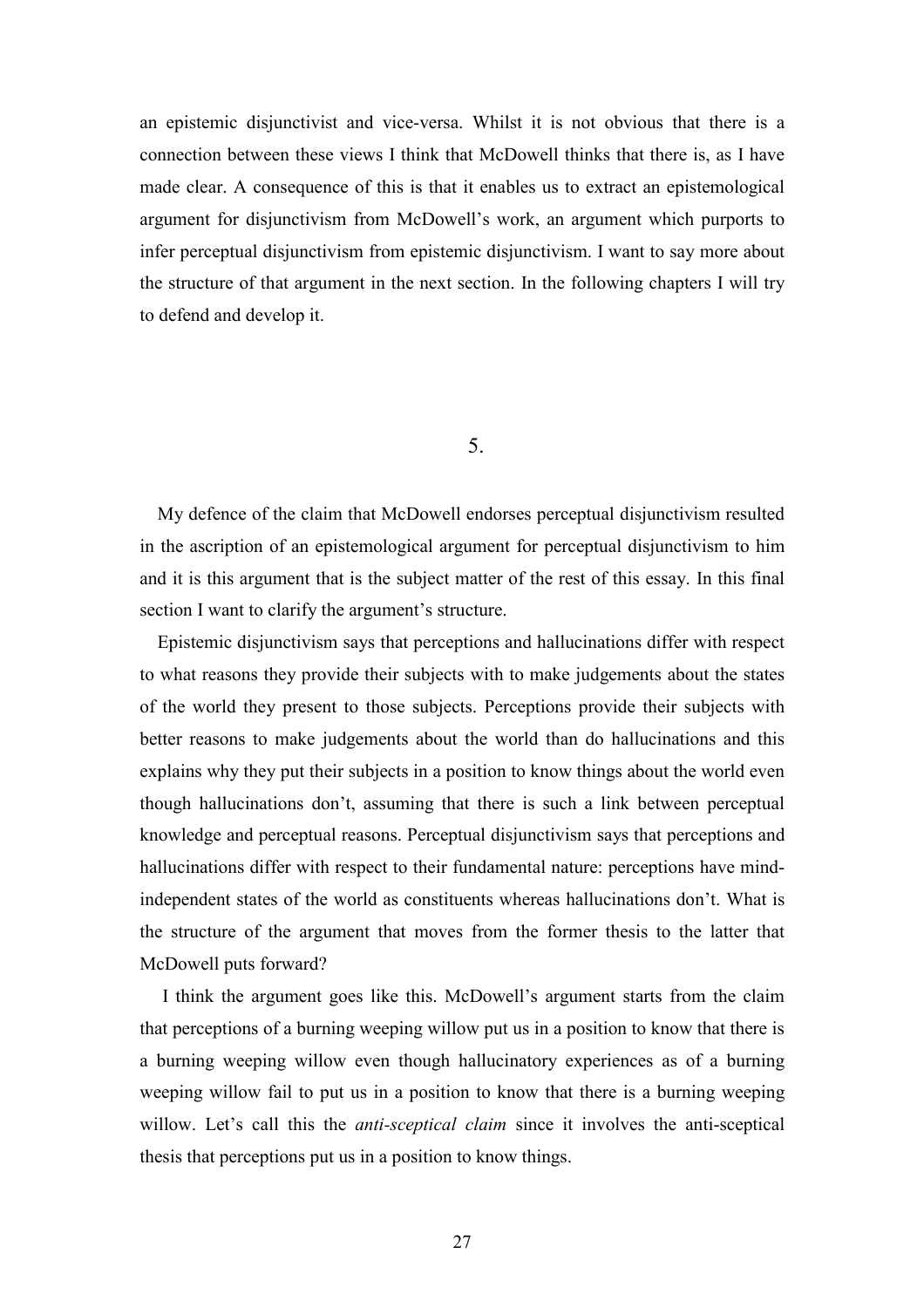What explains why the anti-sceptical claim is true? One thing that seems like it could explain why the anti-sceptical claim is true is that whenever one has a hallucination of a burning weeping willow it is false that there is a burning weeping willow whereas whenever one genuinely perceives a burning weeping willow it is true that there is a burning weeping willow. If this were true then it would explain why hallucinations don't put us in a position to know things even though perceptions do, because to be in a position to know that there is a burning weeping willow it has to be true that there is a burning weeping willow. Unfortunately it is not possible to explain the truth of the ant-sceptical claim in this way because it is simply not true that whenever one has a hallucinatory experience as of a burning weeping willow it is false that there is a burning weeping willow: one can have an hallucinatory experience of an object even if that object actually exists.

What else could explain why the anti-sceptical claim is true? Another way of explaining its truth could be provided by a certain way of conceiving of *how* perceptual experience puts us in a position to know things. According to the way in question a perception puts us in a position to know that  $p$  – where 'p' is some relevant piece of information about the mind-independent object that we perceive – by providing us with *good reasons* to judge that p. Another way of presenting this conception of how perception enables us to know things is as the view that perception doesn't count as a way of knowing that p just because it is capable of explaining why one knows that p, but because the explanation it makes available of why one knows that p involves considerations which function as one's reason to believe that p and so is a kind of rational explanation: that S perceives that p enables S to know that p because the claim 'because S perceives that p' could be given as way of explaining *in a satisfactory way from the standpoint of rationality why* S knows that  $p^{23}$ .

How does this reasons-based conception of perceptual knowledge lead us to an explanation of the truth of the anti-sceptical claim? The anti-sceptical claim says that perceptions put us in a position to know things about the world even though phenomenally indistinguishable hallucinations don't. The reasons-based approach to perceptual knowledge just described says that perceptions put us in a position to know things because they provide us with good reasons to make the very judgements that constitute the knowledge they enable us to possess. It seems clear that this last claim

<sup>&</sup>lt;sup>23</sup> See Cassam (2007) for a discussion of what it is for  $\Phi$ ing that p to count as a way of knowing that p. Cassam doesn't consider the reasons-based account of ways of knowing that I've just sketched.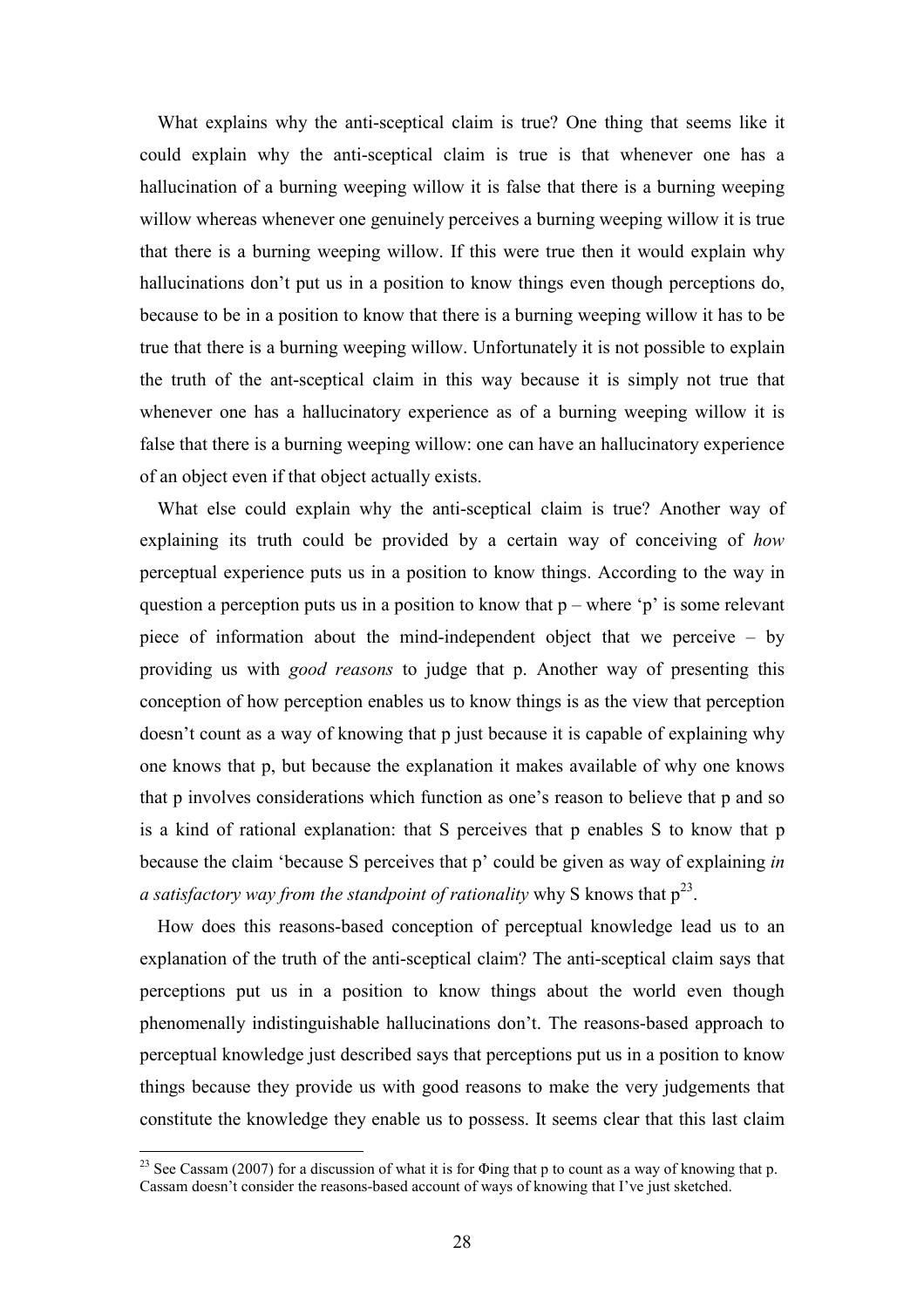is only capable of explaining the first if it is also the case that perfect hallucinations don't provide us with good reasons to make the judgements which would constitute knowledge were we to make them on the basis of genuine perceptions. So the reasons-based conception of perceptual knowledge constitutes an explanation of the anti-sceptical claim when we marry it to the claim that from 'S perceives that p' we can infer 'S has good reason to believe that p' even though we cannot infer it from 'S suffers a hallucination as of p' and this is so even though perceptions of p are phenomenally indistinguishable from hallucinations as of p. It should be clear by now that what is being suggested here is that given the correctness of the reasons-based approach to perceptual knowledge what explains why the anti-sceptical claim is true is that epistemic disjunctivism is true.

This is exactly how the inference from the anti-sceptical claim to epistemic disjunctivism is structured. The *first part* of McDowell's epistemic argument for perceptual disjunctivism says, then, that what explains why perceptions enable us to know that p even though phenomenally indistinguishable hallucinations don't is that necessarily, perceptions provide us with different reasons to believe that p than hallucinations. The first part of McDowell's epistemic argument constitutes a transition from the anti-sceptical claim to epistemic disjunctivism and it represents the truth of the latter both as a *necessary condition* of the truth of the former, as well as providing an *explanation* of the truth of the former.

But now we might ask what explains why perceptions provide us with better reasons than phenomenally indistinguishable hallucinations? The *second part* of McDowell's epistemic argument for perceptual disjunctivism says that what explains why a perception of an O which is F provides one with a better reason to judge that there is an O which is F than a mere perfect hallucination as of an O which is F is that necessarily, one's perception has the O and its Fness themselves as constituents and is hence a different kind of experiential state than one's perfect hallucination as of an O which is F, which doesn't have the O and its Fness themselves as constituents. The second part of McDowell's epistemic argument for perceptual disjunctivism consists in a transition from the truth of epistemic disjunctivism to the truth of perceptual disjunctivism and it represents perceptual disjunctivism both as a *necessary condition*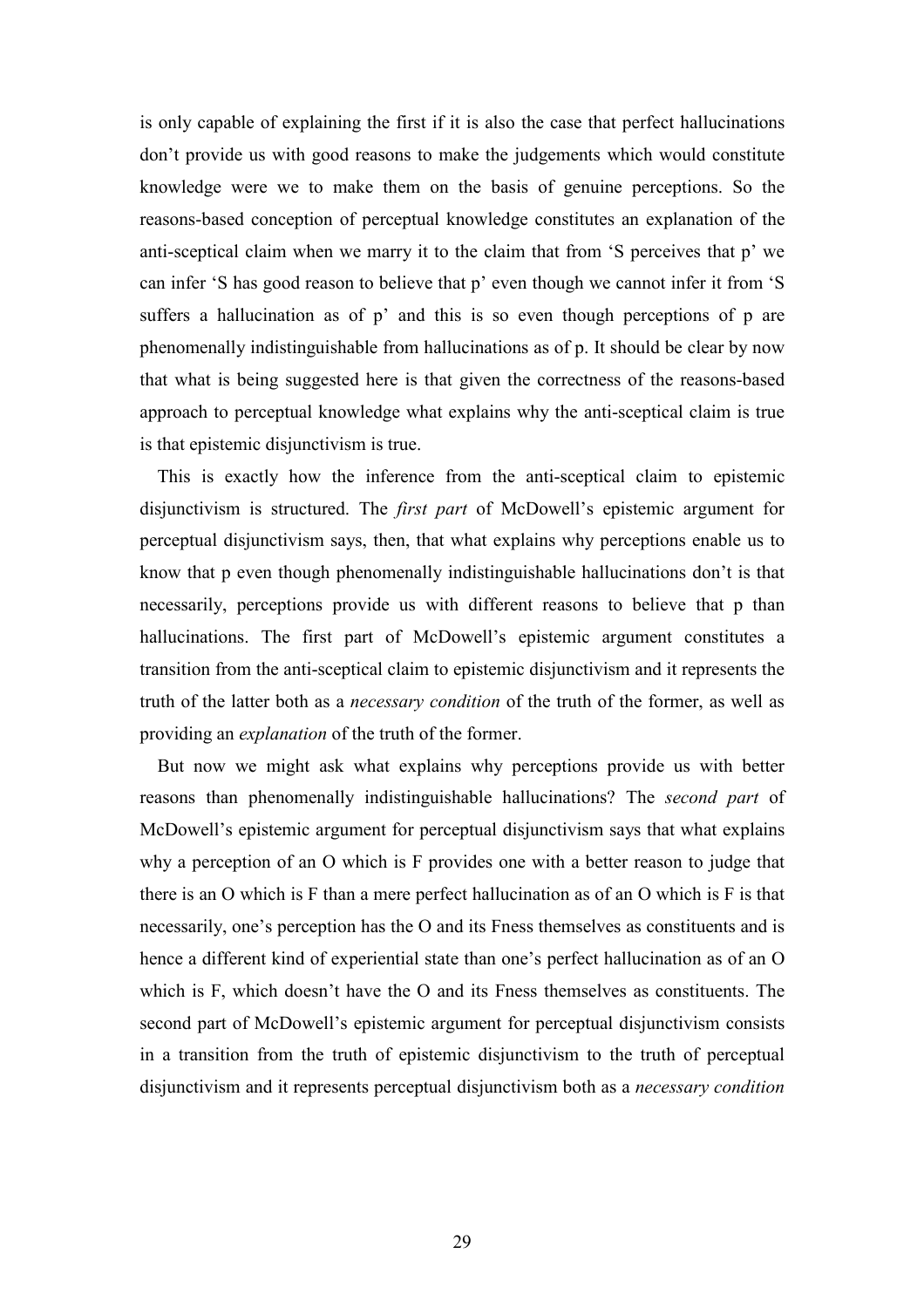of the truth of epistemic disjunctivism, as well as providing an *explanation* of its truth $^{24}$ .

That's the schematic version of McDowell's epistemic argument for perceptual disjunctivism. It is an argument which starts with the claim that perceptions and hallucinations put one in differing positions to know things, and then infers from this that they differ with respect to what reasons they provide us with, and finally draws from this the conclusion that they constitute fundamentally different kinds of experience because perceptions of the states of the world they provide us with reasons to believe things about have those states of the world as constituents whereas hallucinations don't. I've outlined the structure of the argument but it is not obvious how it could be got to work: how should we understand the claim that perceptions provide us with better reasons than hallucinations? And is it really the case that perceptual disjunctivism needs to be endorsed in order for epistemic disjunctivism to be viable? In the next chapter I will outline McDowell's own version of the epistemic argument which will provide an answer to these questions.

<sup>24</sup> Note that to say that p provides an explanation of q us not to say that p is *sufficient* for the truth of q. 'That the rock was thrown at it' provides an explanation of why the window is broken but it is not sufficient for the truth of that claim, for example. I want to point this out because I want to make it clear that the epistemic argument for perceptual disjunctivism says that epistemic disjunctivism is a necessary condition of the truth of the anti-sceptical claim and explains why it is true but does *not* say that epistemic disjunctivism is sufficient for the truth of the anti-sceptical claim: it leaves it open that even though perceptions provide one with better reasons than hallucinations that doesn't *guarantee* that perceptions put us in a position to know things about the world whereas hallucinations don't, even though it might explain that fact. Likewise for what the epistemic argument says about the relation between epistemic disjunctivism and perceptual disjunctivism: it does not say that perceptual disjunctivism is sufficient for the truth of epistemic disjunctivism, even though it is necessary for it's truth and also explains why it's true, if it is.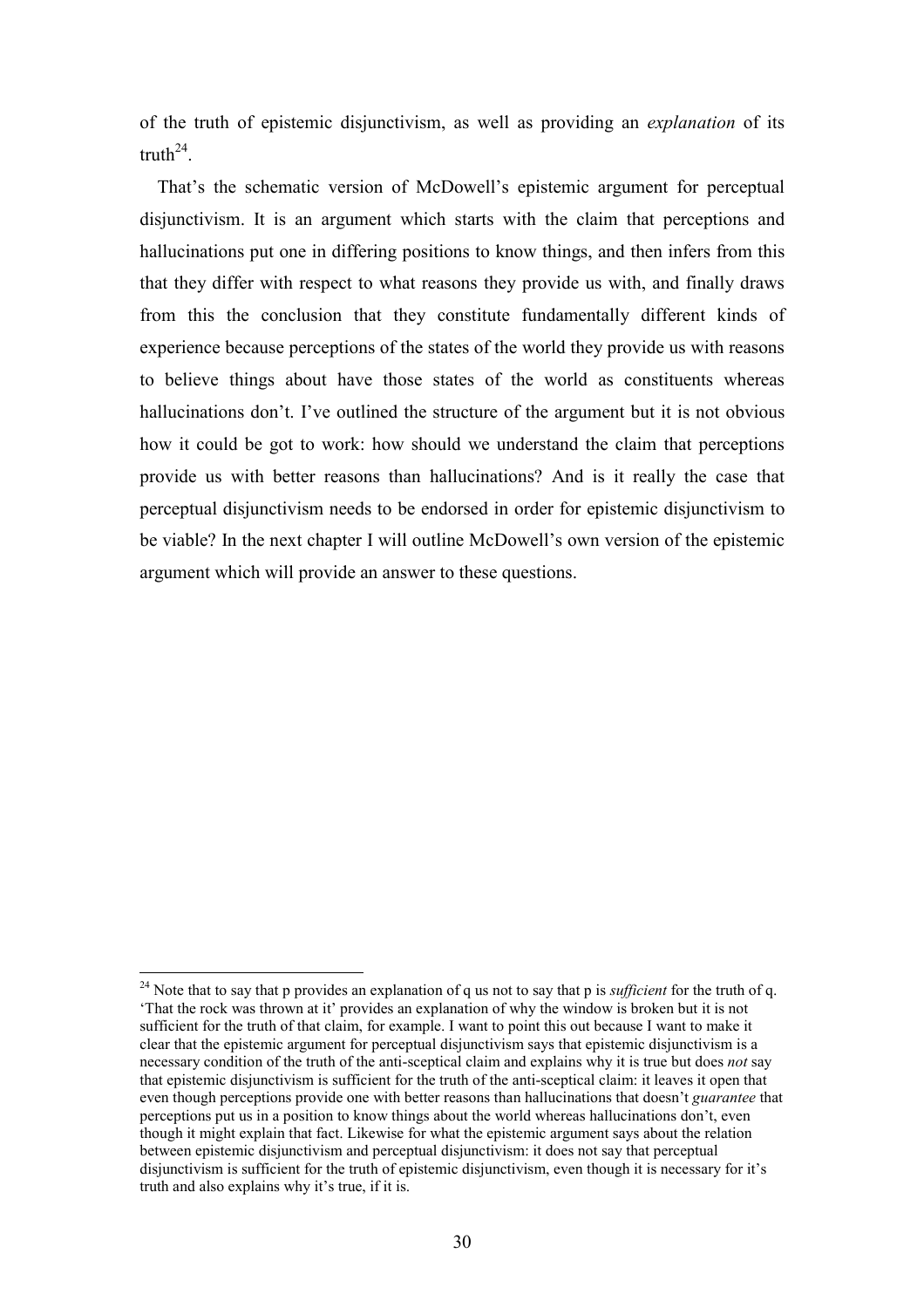# *A Version of the Epistemic Argument for Perceptual Disjunctivism*

We saw in the last chapter that an epistemic argument for perceptual disjunctivism can be extracted from McDowell's writings on the matter. The first part of the epistemic argument says that what explains why our perceptions put us in a position to know things about the objects they present us with even though indistinguishable hallucinations don't is that they give us better reasons to make judgements about those objects than hallucinations. The second part of the argument says that what explains this, in turn, is that perceptions have the very states of the world they provide us with reasons to make judgments about as constituents whereas phenomenally indistinguishable hallucinations don't. In this chapter I want to present McDowell's version of this argument. I'll argue that there are a number of objections which can be made against this version of the argument, some of which seem fatal.

1.

I'll begin with what McDowell's version of the epistemic argument says about the first part of the argument: the transition from the anti-sceptical claim to epistemic disjunctivism. This part of the argument says that what explains why perception puts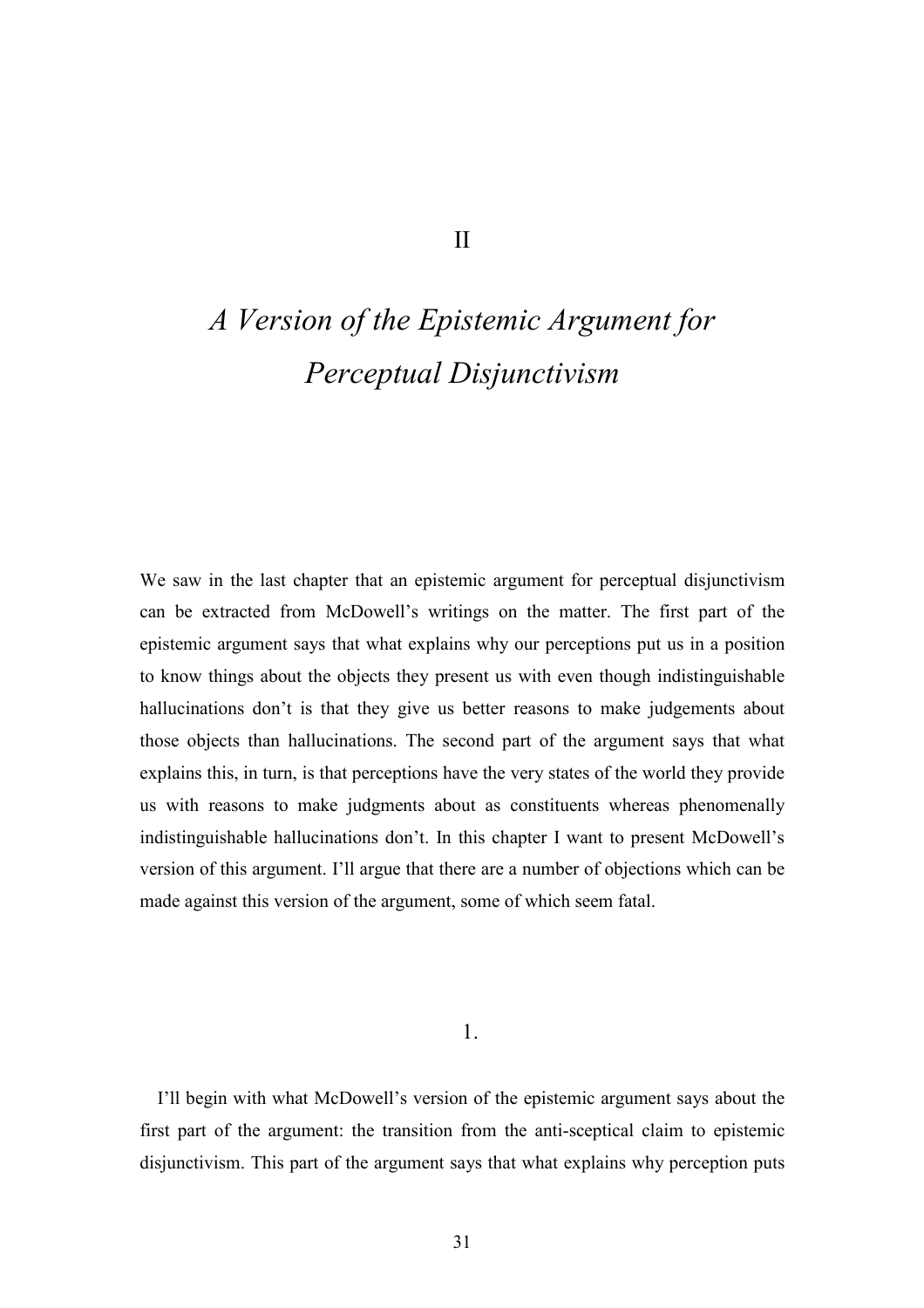us in a position to know that p even though a phenomenally indistinguishable hallucination doesn't is that it is a condition of perception putting us in a position to know that p that it provides us with different or better reasons to judge that p than a phenomenally indistinguishable hallucination. So even though I can't tell apart my perception of a lemon tree in front of me from a perfect hallucination as of a lemon tree in front of me necessarily, my perception provides me with better reason to judge that there is a lemon tree in front of me than my hallucination and this is why my perception affords me an opportunity for knowledge that there's a lemon tree in front of me even though my hallucination doesn't. How does this inference work according to McDowell's version of the argument?

McDowell accepts the idea that in order for perception of a lemon tree in front of one to put one in a position to know that there is a lemon tree in front of one it must be the case that one's perception provides one with good evidence or a good reason to judge that there is a lemon tree in front of one: McDowell endorses the reasons-based account of perceptual knowledge I sketched at the end of the previous chapter<sup>25</sup>. But he also thinks that for one's perception of a lemon tree in front of one is to put one in a position to know that there is a lemon tree in front of one it must provide one not just with any kind of good evidence in favour of that judgement, but with *indefeasible* evidence for that judgement. This, I take it, is how McDowell understands the notion of good perceptual evidence for a proposition describing the external objects and properties a given perception presents one with: indefeasible evidence that one's perceptual experience of those objects and properties enables one to possess.

For McDowell an article of evidence, E, counts as an indefeasible reason to judge that p just in case the possession of E is inconsistent with the falsehood of  $p^{26}$ . For example the fact that there are five apples in the fridge provides me with indefeasible evidence for the judgement that there are fewer than six apples in the fridge, and the fact that Evie is standing in front of me provides me with indefeasible evidence for the judgement that there is someone standing in front of me. Whenever I refer to an article of evidence or a reason as 'indefeasible' I'll be using the word in this sense. E counts as *defeasible* evidence to believe that p for McDowell, by contrast, if the possession of it is consistent with the falsehood of p. For example the fact that two individuals share a similar set of genes provides me with defeasible evidence to

 $25$  See, for example, McDowell (1995), p.395

<sup>&</sup>lt;sup>26</sup> McDowell (1982), 370-371.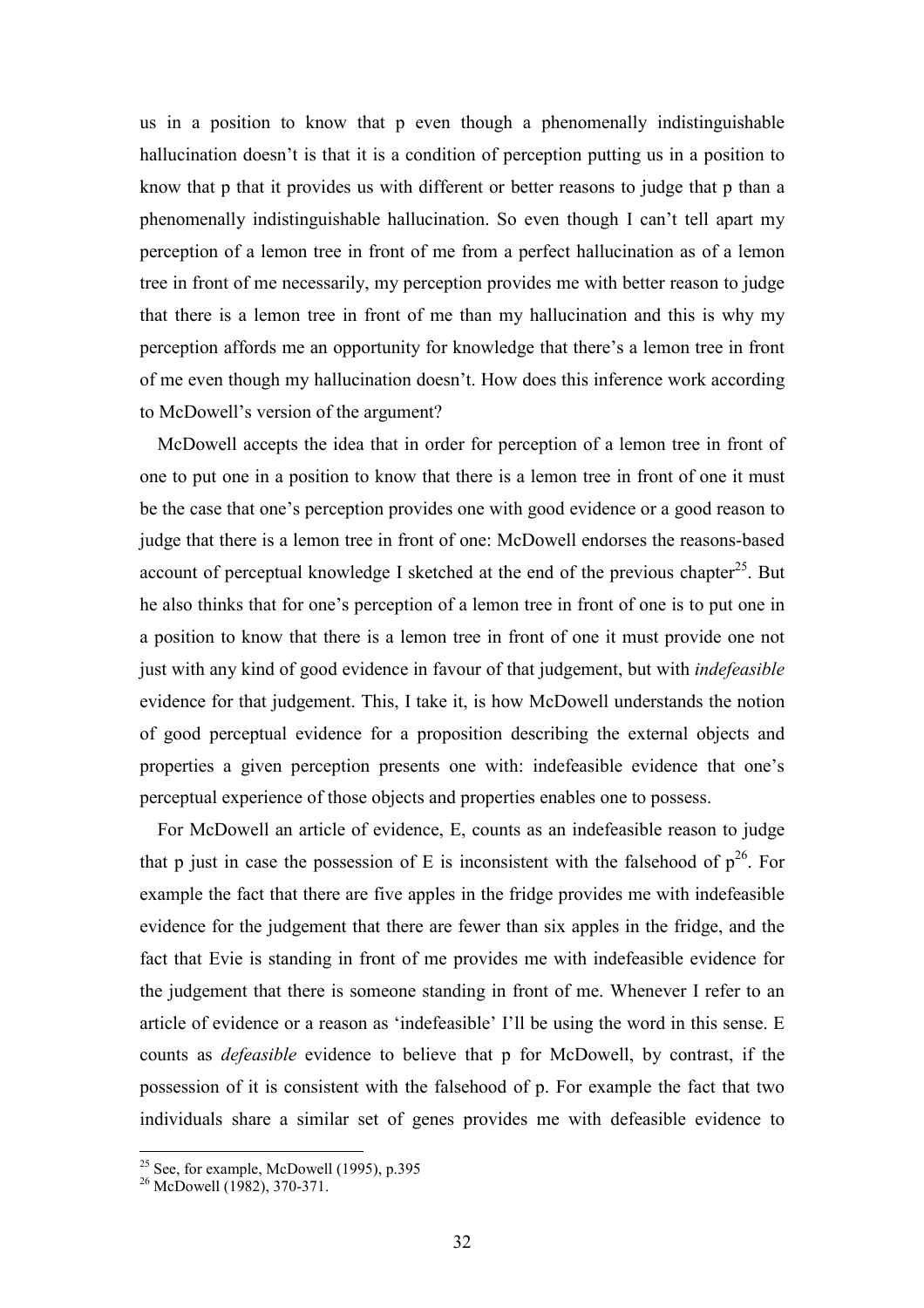believe that they are related, and the fact that the branches of the tree outside are shaking provides me with defeasible evidence to judge that it is windy. Whenever I refer to an article of evidence 'defeasible' I'll be using the word in this sense.

So McDowell thinks that what explains why my perception of a lemon tree in front of me enables me to know that there is a lemon tree in front of me is that it provides me with reason in favour of the judgement that there is a lemon tree in front of me that's inconsistent with the falsehood of that judgement: my perceptions provide me with indefeasible evidence. But why does McDowell think that perceptions of an O which is F have to provide one with indefeasible as opposed to defeasible reasons for believing that there is an O which is F if they are to put their subjects in a position to know that there is an O which is F?

I think that this is because he thinks that if perceptions were to provide one with defeasible reasons for believing that  $p -$  where 'p' is a proposition describes the external objects and properties one's perception presents one with – then perceptual experience would not be able to afford us opportunities for knowledge that p without the aid of background knowledge which linked one's perception or perhaps the content thereof to the truth of 'p' – knowledge, for example, that the existence of our perceptual experiences indicate that 'p' is true – and this is not, intuitively, the correct picture of how perceptual knowledge works $^{27}$ .

When I perceive a lemon tree in front of me I can know that there is a lemon tree in front of me without having to know that if I have an experience of a lemon tree in front of me then it is probable that there is a lemon tree in front of me, for example. When I perceive a lemon tree in front of me I am simply in a position to know that there is a lemon tree in front of me without the aid of any background knowledge concerning the relation between my experiences of a lemon tree and the fact that there is a lemon tree in front of me. McDowell thinks that this implies that my perception of a lemon tree needs to provide me with indefeasible reasons to believe that there is a lemon tree in front of me: if a knowledge source provides one with only defeasible evidence for the belief that p then it must rely on the subject's background knowledge if it to provide one with evidence in favour of p for the subject and since perception is a knowledge source that doesn't rely on the subject's background knowledge in order

 $\overline{a}$ <sup>27</sup> *Ibid*, p.373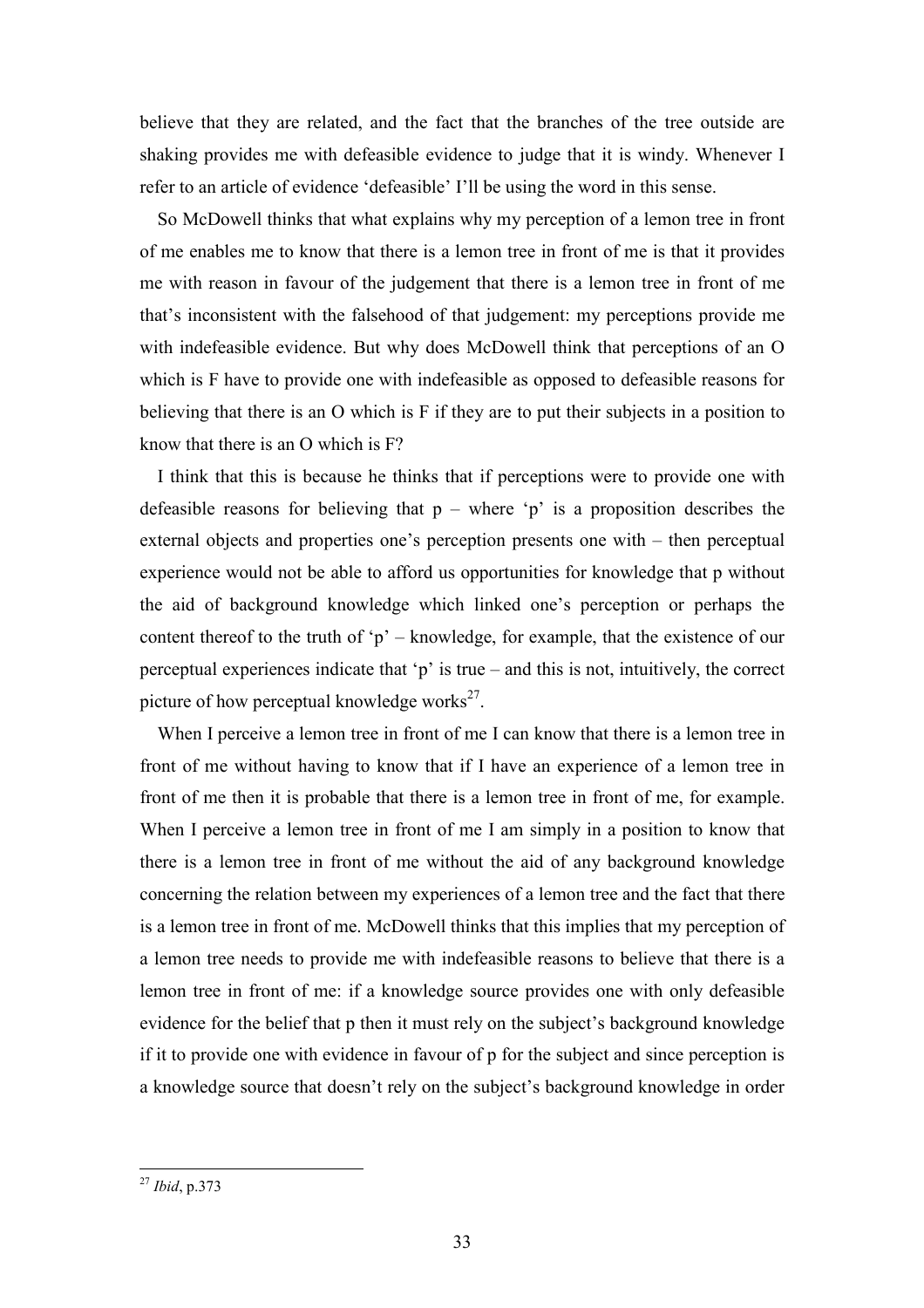to function as evidence for the belief that p it must provide the subject with an indefeasible reason to believe that p.

So McDowell wants to say that perceptions provide their subjects with indefeasible reasons to believe that p and that this is what explains why they put us in a position to know that p. But what exactly is the indefeasible reason in favour of believing that there is a lemon tree in front of one that one's sighting of a lemon tree provides one with? Consider what McDowell says in the following passage:

Seeing, or perhaps having seen, that things are thus and so would be an epistemically satisfactory standing in the space of reasons.<sup>28</sup>

So sticking with the visual case McDowell wants to say that one's indefeasible reason for believing that p that one's perceptual experience provides one with is *that one sees that p*, and that one sees that p genuinely counts as an *indefeasible* reason to believe that p because from 'S sees that p' we can validly infer 'p': seeing that p is a *factive* state, a state which one can be in only if 'p' is true.

In claiming that one's sighting of a lemon tree in front of one provides one with the indefeasible reason *that one sees that there is a lemon tree in front of one* to believe that there is a lemon tree in front of one McDowell is making a significant assumption about the nature of perceptual reasons. The assumption is that perceptions provide their subjects with reasons to believe that p partly by constituting a fact – that one sees that p, say – that can in turn constitute the sole premise of a valid deductive inference which has 'p' as its conclusion. Perceptions provide their subjects with reasons, then, in the same way that rainfall provides one with a reason to believe that it is raining: rainfall provides one with reason to believe that it is raining because it constitutes the fact that it is raining and this can, trivially, constitute the sole premise in a deductive inference to the claim that it is raining. Similarly, one's sighting of a lemon tree in front of one provides one with a reason to believe that there is a lemon tree in front of one because it constitutes the fact that one sees that there is a lemon tree in front of one and this can in turn constitute the sole premise in a valid deductive inference to the conclusion that there is a lemon tree in front of one.

 $28$  McDowell (1995), pp.396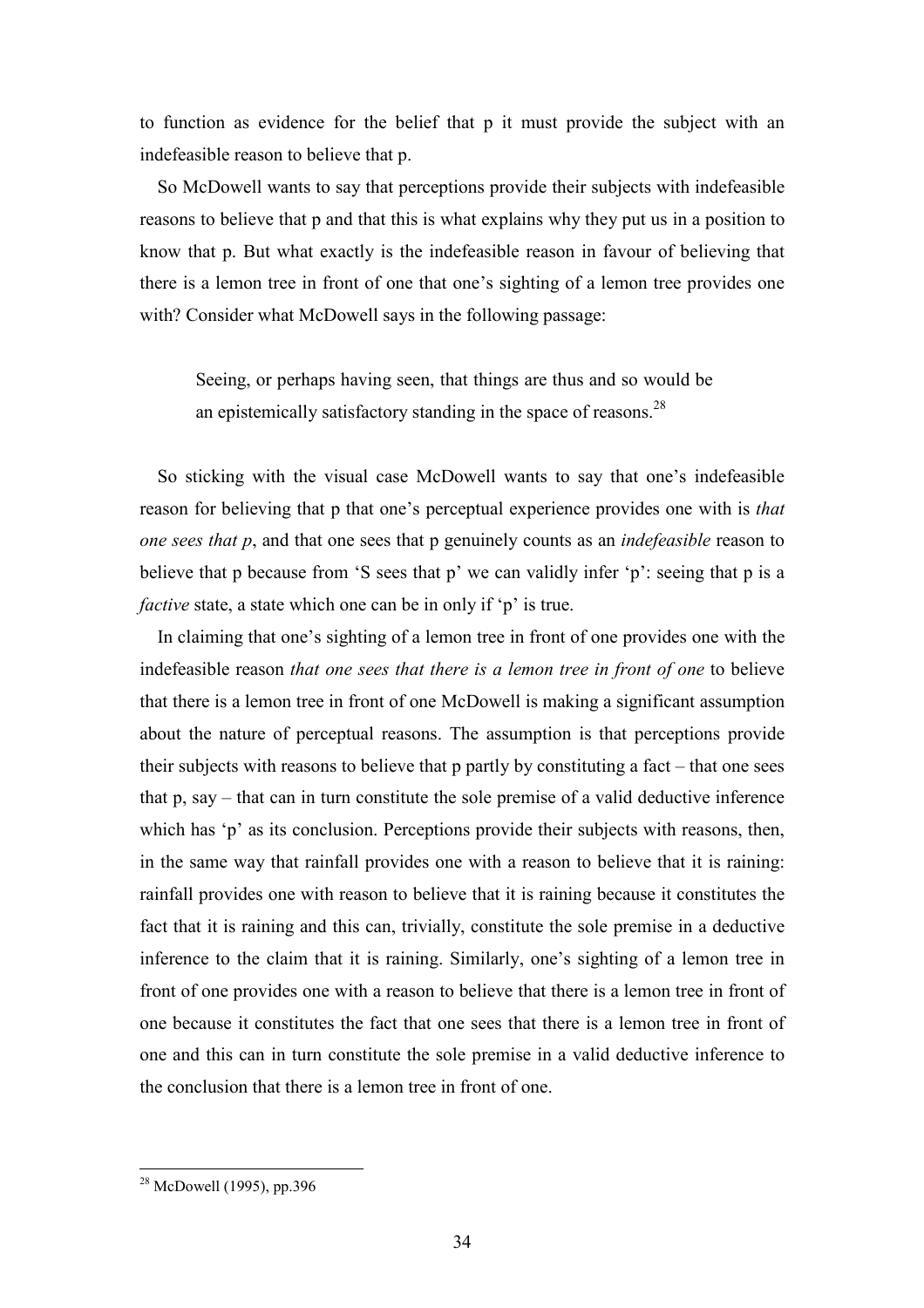That this *premise-constituting* conception of perceptual reasons is correct is an assumption of some significance and I'll be coming back to it later<sup>29</sup>. It seems to me to be the product of two ideas. The first idea is the *inferentialist* conception of reasonhood which says roughly that something can be a reason for believing that p if and only if one can infer p from it: only if it can constitute the premise in an argument for p<sup>30</sup>. The second idea is that the correct way to understand how perceptions provide their subjects with reasons to believe that p is by constituting the reason itself: perceptual experiences themselves just *are* the reasons they provide their subjects with to believe that p. If we combine these two ideas we get the premise constituting conception of perceptual reasons that McDowell commits himself to when he says that in cases of visual perception *that one sees that p* constitutes one's reason to believe that p.

I do not want to dwell on the premise-constituting conception of perceptual reasons at the moment. It will come up again in chapter three. In the remainder of this section I want to describe how McDowell uses the claim that perceptions provide their subjects with indefeasible reasons to believe that p of the form *that one perceives that p* in the first part of his version of the epistemic argument.

McDowell wants to say that what explains why perception puts me in a position to know that p is that it is a necessary condition of my perceptions putting me in a position to know that p that they provide me with the indefeasible reason *that one perceives that p* to believe that p. But if this is the correct picture of the way perceptual knowledge works then, McDowell wants to say, what explains why I can't know that p on the basis of a given hallucinatory experience is that my hallucinatory experience fails to constitute an indefeasible reason of this form to believe that p. This is because *that one perceives that p* is trivially not a condition that obtains when one suffers a visual hallucinatory experience phenomenally indistinguishable from the visual perceptual experience one enjoys when one's experience gives one the indefeasible reason *that one perceives that p*. Indeed it is difficult to see how hallucinatory experiences could provide one with indefeasible reasons to believe that

 $29$  The Premise constituting conception of perceptual reasons seems to me to be tacitly assumed by many philosophers of perception working within the internalist tradition. The most prominent is BonJour (1985; 2002).

 $30$  Prvor (2005) calls this claim the 'premise principle', rejects it and thus the premise constituting conception of perceptual reasons along with it.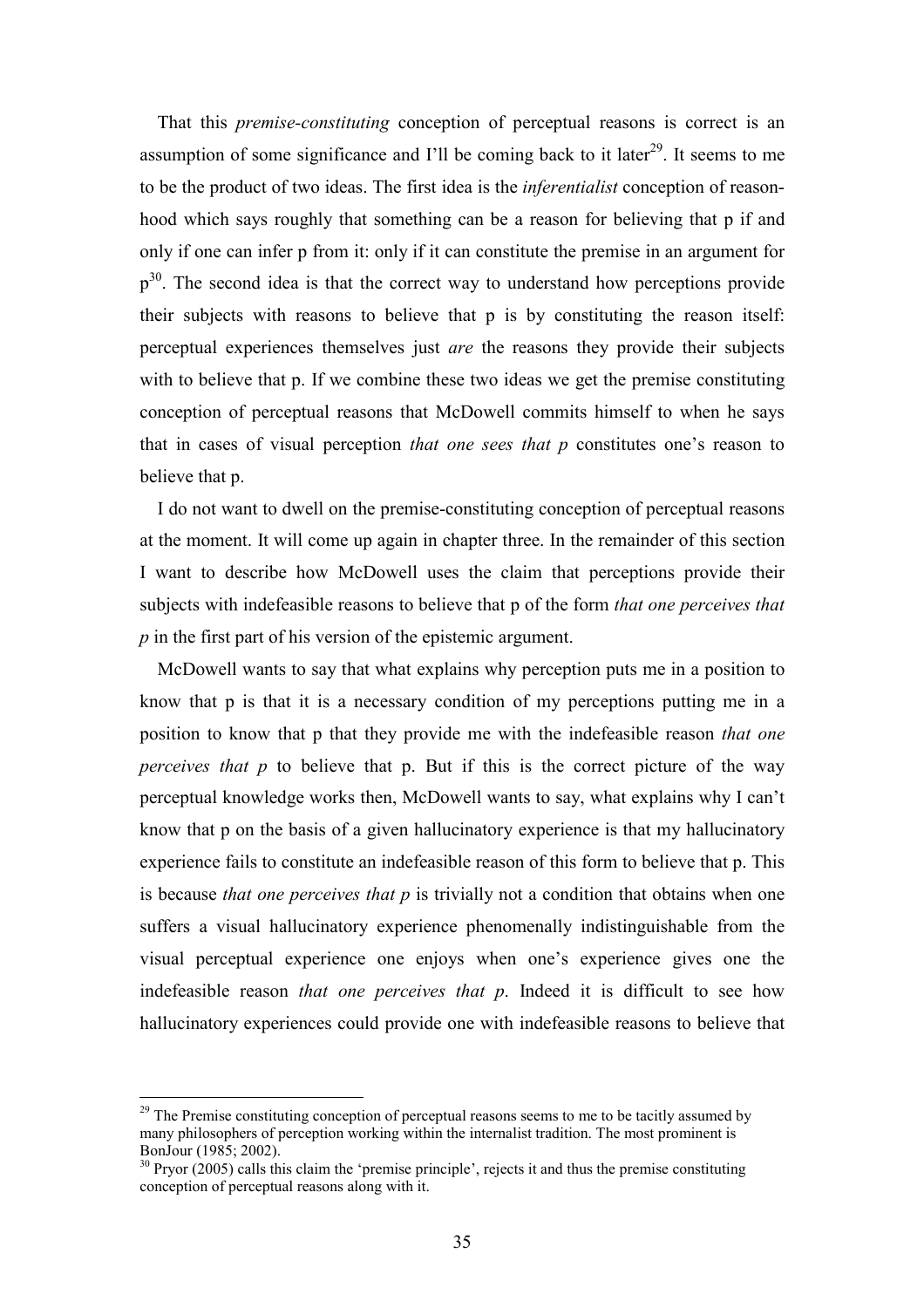p in any sense given that one could undergo such a hallucinatory experience even if p were false.

But if what explains why perceptions put me in a position to know that p is that they provide me with indefeasible evidence *that one perceives that p* and what explains why hallucinations don't put me in a position to know that p is that they fail to provide me with such indefeasible evidence then what explains why perceptions and hallucinations put me in differing positions to know things about the world is that perceptions and hallucinations provide me with different reasons to believe things about the world even though they might well be phenomenally indistinguishable: what explains why the anti-sceptical claim is true is that epistemic disjunctivism is true. This is how the first part of McDowell's version of the epistemic argument runs.

#### 2.

I have presented the first part of McDowell's version of the epistemic argument. In this section I want to present the second part of McDowell's version of the argument.

We have seen that so far McDowell wants to say that perceptions and hallucinations provide us with different reasons to believe that p because visual perceptions, for example, provide us with the indefeasible reason *that one sees that p*  to believe that p whereas hallucinations don't. We have also seen that McDowell wants to say that sightings provide us with such reasons partly by constituting them: my sighting of a lemon tree constitutes the fact that I see that there is a lemon tree in front of me, and this is part of what explains how my sighting can provide me with such reasons.

But just because one's visual experience constitutes the fact that one sees that p it doesn't follow that that fact can function as a reason for one: it doesn't follow that one counts as possessing that reasons. It might seem plausible to think that one must have *reflective* knowledge that one sees that p in order for seeing to function as one's reason for believing that p: one must be capable of knowing by reflection on one's current state that one sees that p if the claim that one sees that p is to function as a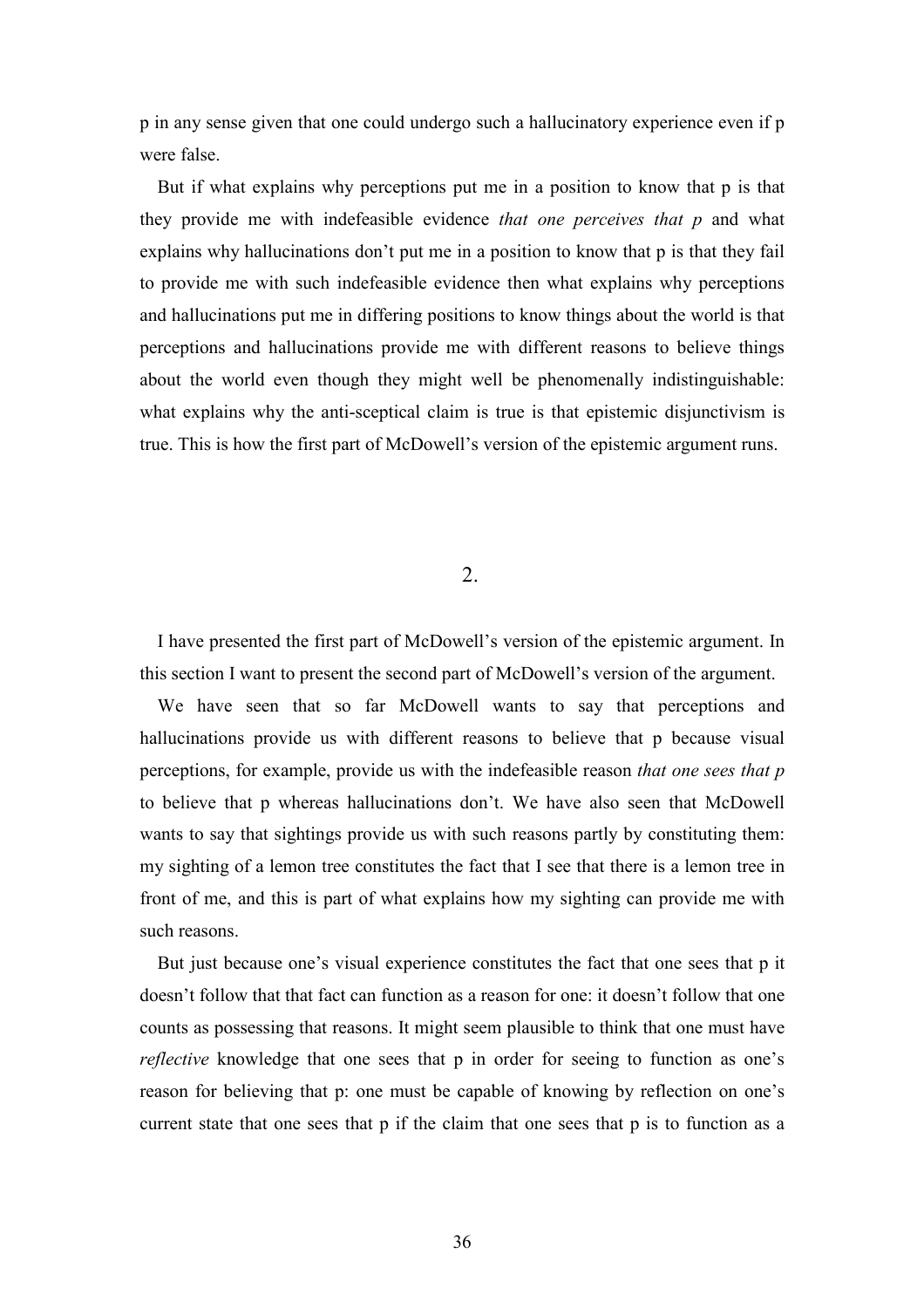reason to believe that  $p^{31}$ . This claim seems plausible in the light of the plausibility of the more general claim that one needs to have reflective knowledge of the considerations that constitute one's reasons to believe that p if they are to constitute one's reasons for belief at all<sup>32</sup>. If we assume that one must have reflective knowledge of the claims that constitute one's reason for believing that p then we get the result that in order for one's visual experience to put one in possession of the indefeasible reason it constitutes, from 'S is having a visual perception of a lemon tree in front of her', for example, we must be able to validly infer 'S is capable of knowing by reflection that she sees that there is a lemon tree in front of her'.

In order for one's visual experience of a lemon tree in front of one to provide one with the indefeasible reason *that one sees that there is a lemon tree in front of one* it not only must constitute that fact but it also must put one in a position to know it by reflection. But how can it be the case that one's visual perception of a lemon tree is sufficient for the reflective knowability of the claim that one sees that there is a lemon tree in front of one?

I think that McDowell explains how this can be so by making a significant assumption about the epistemological status of our experiential states. The assumption is that for any perception of a mind-independent object if one enjoys such a perceptual state, one is capable of knowing by reflection that one is enjoying that perceptual state. This assumption could be justified by the claim that for any psychological or mental state if one is in that state then one is in a position to know by reflection that one is in that state in conjunction with the claim that perceptual states are psychological states<sup>33</sup>. Since the subject's visual perception of a lemon tree constitutes the fact that she sees that there is a lemon tree in front of her it follows from the assumption about the epistemological status of out perceptual states that one's visual

<sup>&</sup>lt;sup>31</sup> Or at least have a justified belief that one sees that p. To keep things simple I'll stick solely with the claim that one needs to know that one sees that p in order for the claim that one sees that p to function as a reason to believe that p. This shouldn't lead one to think that I think that the claim couldn't function as one's reason to believe that p when one has a mere justified belief in it however.

<sup>&</sup>lt;sup>32</sup> Again, many epistemologists working within the internalist tradition support this claim. BonJour (1985; 2002) provides the paradigm case of a philosopher who endorses this claim. McDowell seems to endorse it. See his (1982), pp.390-391; (1994), p.418; (1995), pp.403; and (2002), pp.100-101. Neta & Pritchard (2007) as well as Pritchard (2008) ascribe the thesis to him as well.

 $33$  This is a version of a thesis which Williamson (2000), ch.4 labels the 'luminosity' thesis and is a very familiar thesis about the epistemology of the mental. When the luminosity thesis is conjoined with the thesis that for any mental state, if one is not in that state then one is in a position to know by reflection that one is not in that state we get a version of what Williamson calls the 'transparency' thesis which says that for any mental state one is able to tell by reflection whether one is in that state or whether one is not in that state. The transparency thesis expresses the thought that we are infallible about the goings on in our own minds.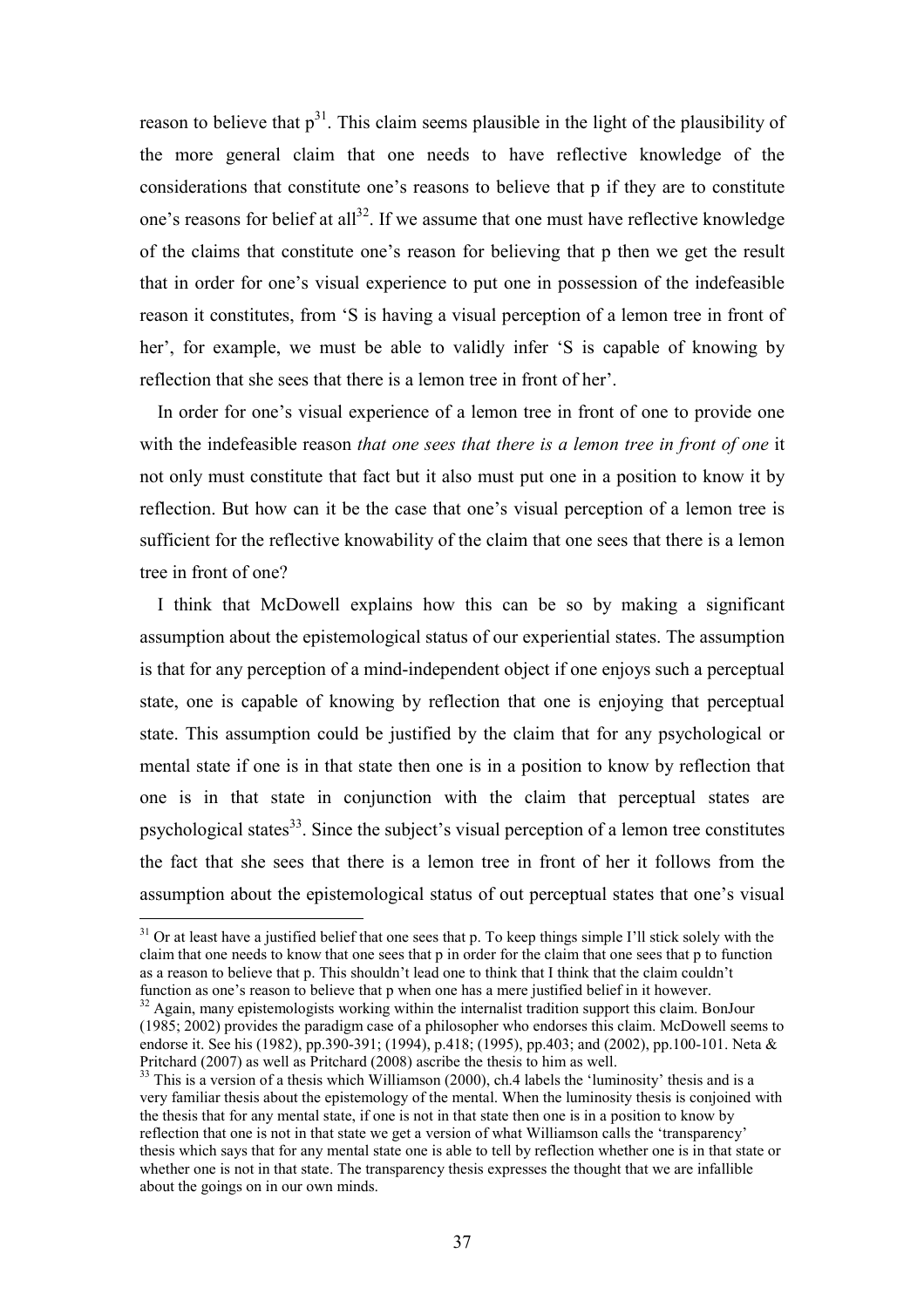perception of a lemon tree in front of one is sufficient for the knowability by reflection of the fact that one sees that there is a lemon tree in front of one. This is how McDowell shows that one's visual perception of a lemon tree in front of one provides one with the reason *that one sees that there is a lemon tree in front of one* to believe that there is a lemon tree in front of one: it does so because it constitutes that fact and because it is it is knowable by reflection.

Now, in explaining how one's visual perception of a lemon tree in front of one is sufficient for one to possess the reason *that one sees that there is a lemon tree in front of one McDowell* has drawn on two claims. The first is that one's visual perception of a lemon tree constitutes the fact that one sees that there is a lemon tree in front of one. The second is that for any perceptual state directed towards a mind-independent object if one enjoys such a perceptual state, one is capable of knowing by reflection that one is enjoying that perceptual state. According to the second part of McDowell's version of the epistemic argument for perceptual disjunctivism it follows from these assumptions that perceptual disjunctivism is true.

The second assumption effectively states that we can have reflective knowledge of the perceptual states that we are in. Now as we have seen, if our perceptions are the same kind of experiential state as hallucinations then they are different from hallucinations only because they require the existence of their mind-independent objects and have some extrinsic property which relates them to such objects such that they can count as perceptions of those objects, such as the property of being caused by those objects. But it is not clear that we can know by reflection that we are in states of this kind: surely we cannot know by reflection, for example, that the experiential state we are in when he undergo a perception is caused by its object. It follows, then, that if our perceptual states are the same kind of experiential state as hallucinations then we can't know that we are in them by reflection. Hence, if the second assumption McDowell makes to explain how it is that one can know that one perceives that p holds, perceptions and hallucinations must be of difference experiential kinds: they must differ with respect to some of their intrinsic properties and not just their nonintrinsic properties.

The first assumption that McDowell makes says that our perceptual states constitute the indefeasible reason *that one perceives that p* to believe that p that they provide us with. Now, it cannot be the case that one perceives that p unless it is also the case that p, as we have seen. This implies that the perceptual state which constitutes the fact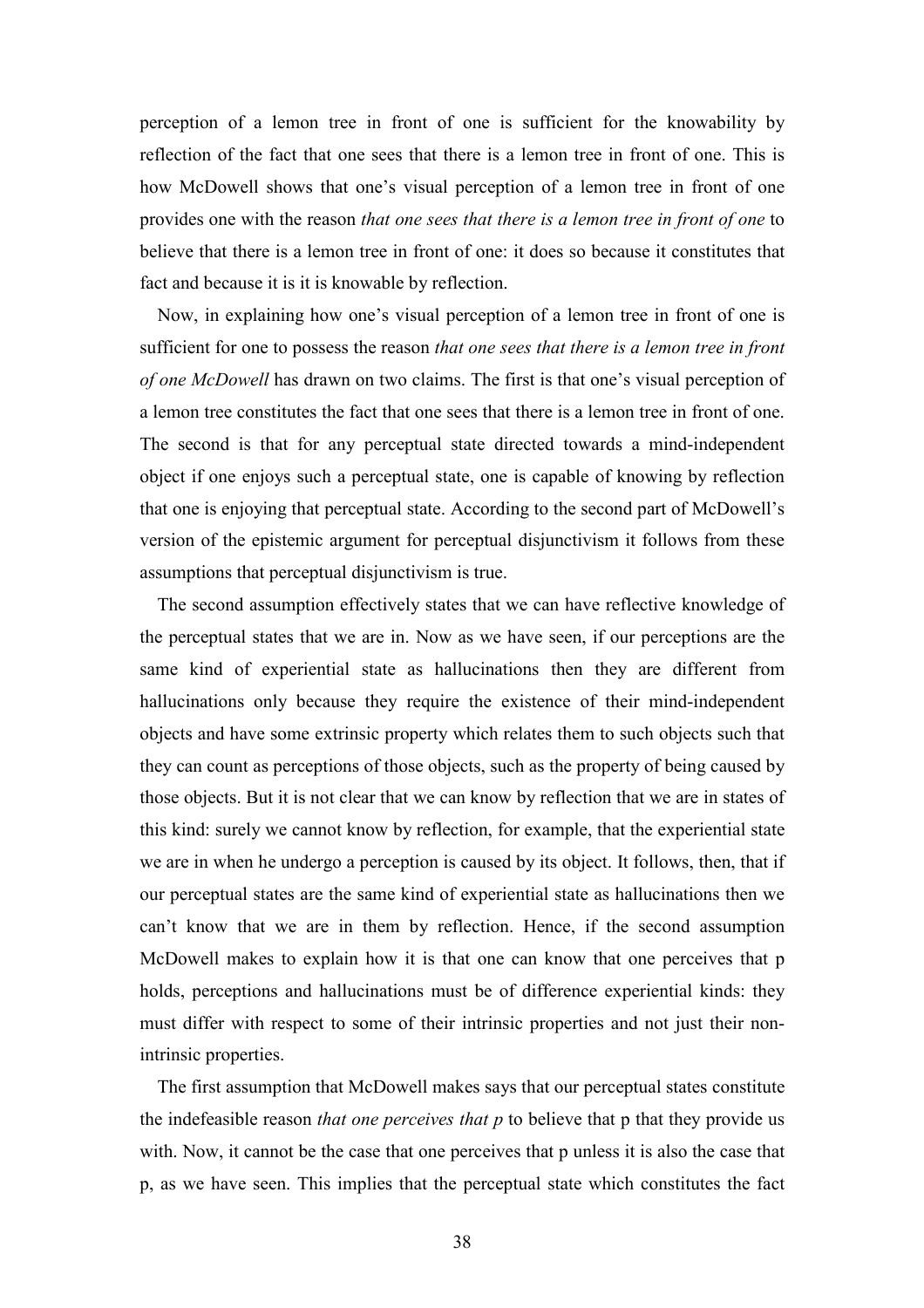that one perceives that p cannot be a state that we can be in unless p is true. But we have seen that it seems to follow from the second assumption that our perceptual states must be constituted by experiential states that are different in kind from hallucinatory states and cannot be constituted by states that are the same in kind experientially as hallucinatory states but which are distinguished from them by their non-intrinsic properties, like for example their causal origins. So it follows from both assumptions together that the perceptual state that constitutes the fact that one perceives that p must be identical to an experiential state different in kind from a hallucinatory state and which can be enjoyed only if p is true.

But it seems that the only way to accommodate this consequence of the two assumptions is to say that the state of the world which constitutes p is a constituent of the experiential state different in kind from a hallucinatory state which makes up the perceptual state that constitutes the fact that one perceives that p. In other words, the only way to accommodate the consequence of the two assumptions just described is to say that the perceptual state that provides one with the indefeasible reason *that one perceives that p* by constituting that fact must be different in kind experientially from a hallucinatory experience because it has the state of the world which constitutes the fact that p as a constituent, and this is just what the perceptual disjunctivism suggests.

This is McDowell's way of getting the inference from epistemic disjunctivism to perceptual disjunctivism to work. One's visual perception of a lemon tree provides one with the indefeasible reason *that one sees that there is a lemon tree in front of one*  to believe that there is a lemon tree in front of one whereas a visual hallucination as of a lemon tree in front of one doesn't. Our visual perception enables us to possess this reason because it constitutes the fact that one sees that there is a lemon tree in front of one and our perceptions enable us to know this indefeasible reason by reflection, as must be the case if we are to count as possessing it. One's visual state enables one to know by reflection that one sees that there is a lemon tree in front of one because it is itself knowable by reflection and it constitutes the fact that one sees that there is a lemon tree in front of one. Because it constitutes the fact that one sees that there is a lemon tree in front of one and this fact cannot obtain unless there is a lemon tree in front of one, one's visual state must be a state one can be in only if there really is a lemon tree in front of one. But if one's visual perception of a lemon tree in front of one is to be knowable to one by reflection then it cannot be an experiential state the same in kind as hallucination but which differs from hallucination with respect to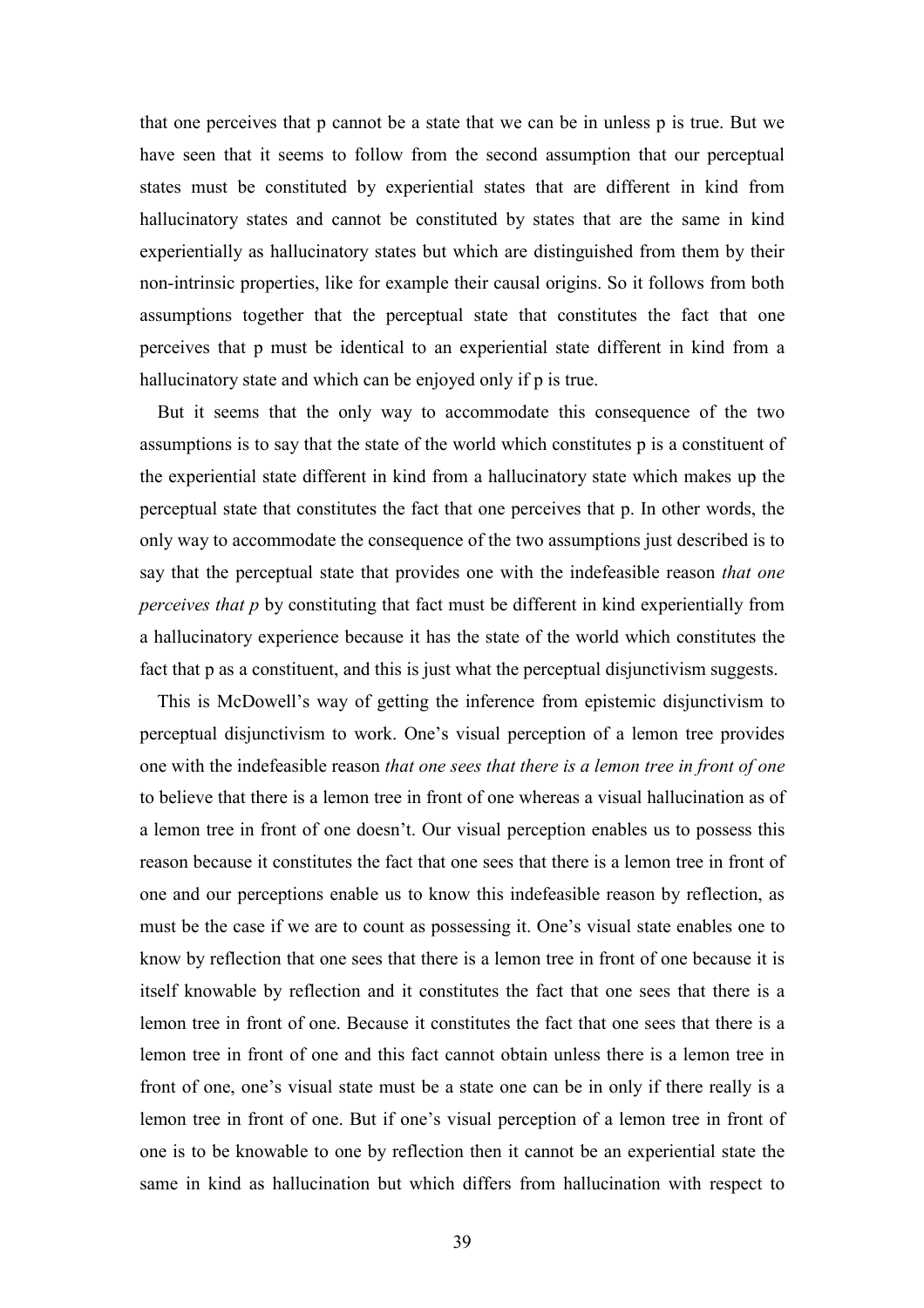some of its extrinsic properties, such as its causal properties. It follows that one's visual perception of a lemon tree in front of one must be an experiential state different in kind from a hallucination as of a lemon tree in front of one that one can be in only if there really is a lemon tree in front of one. But the only way this can be the case is if one's visual perception of a lemon tree in front of one is an experiential state that has the lemon tree in front of one itself as a constituent and this is why it is different in kind from a hallucinatory state as of a lemon tree in front of one, as the perceptual disjunctivist suggests. This is McDowell's version of the second part of the epistemic arguments.

3.

In the first section I presented McDowell's version of the first part of the epistemic argument for perceptual disjunctivism. In the second section I presented McDowell's version of the second part of the epistemic argument for perceptual disjunctivism. Putting McDowell's version of each part of the argument together we get an argument that works overall as follows.

Perceptions put us in a position to know that  $p -$  where 'p' is some relevant proposition about the objects and properties of those objects presented to us by our perceptions – whereas hallucinations don't. What explains why perceptions put us in a position to know that p whereas hallucinations don't is that perceptions provide us with the indefeasible reason to believe that p *that one perceives that p* whereas hallucinations don't. Perceptions and hallucinations, even though they can be phenomenally indistinguishable from one another provide us with different reasons to believe things about the world. Since that fact has to be reflectively accessible to one if it is to function as one's reason the perception that one has which constitutes it must be itself knowable by reflection. But one's perception can be knowable by reflection only if they are constituted by experiential states different in kind from those which we suffer when we undergo hallucinations. But since one's perceptions constitute the indefeasible reason *that one perceives that p* to believe that p and the existence of that reason entails that p is true perceptions must be constituted by experiential states that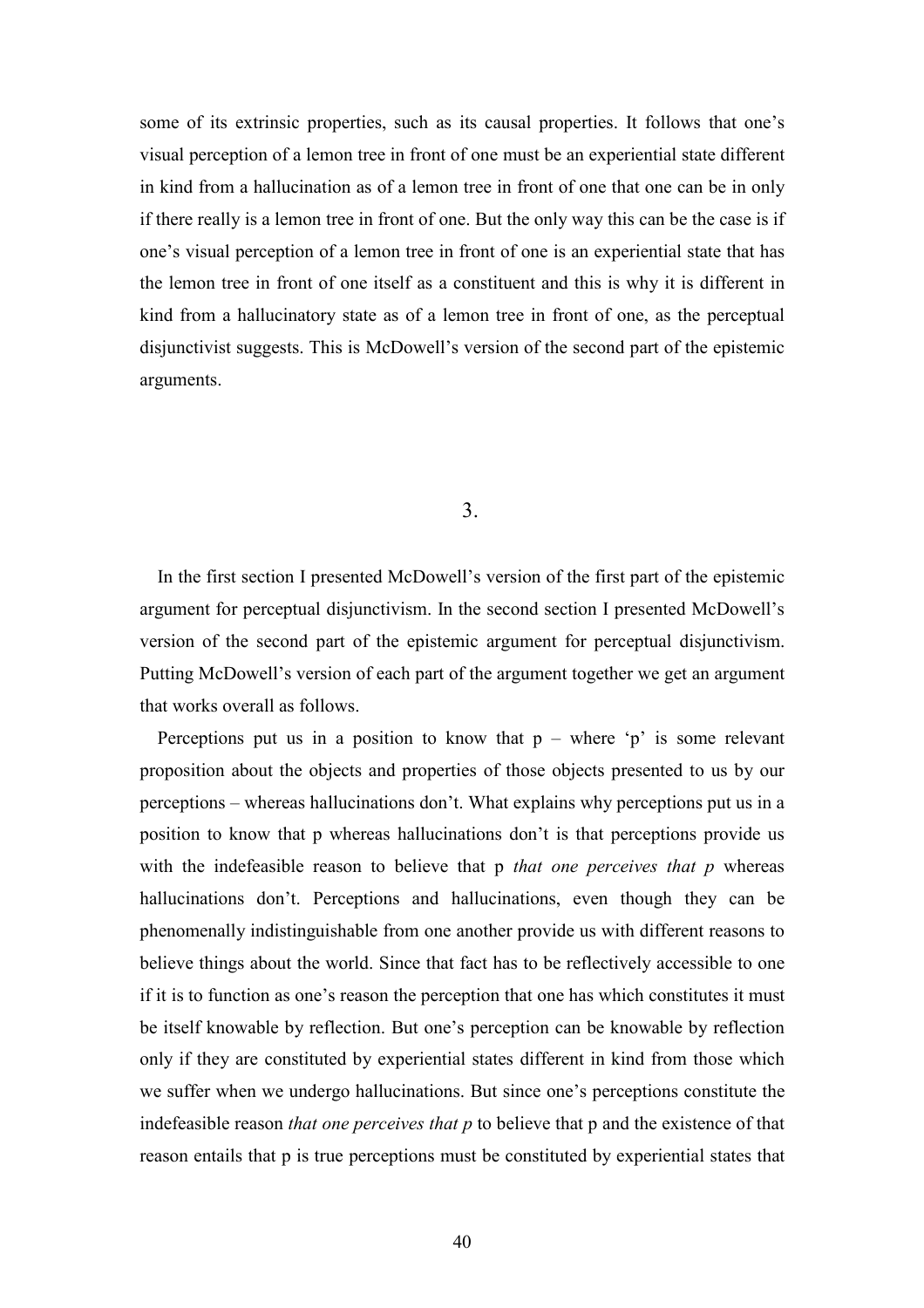one can enjoy only if p is true. This implies that the experiential states that constitutes the perception which one has which in turn constitutes the indefeasible reason *that one perceives that p* must have the states of the world that constitute p as constituents and hence are for that reason different kinds of experiential states from hallucinations, as the perceptual disjunctivist suggests.

I'll call this McDowellian version of epistemic argument for perceptual disjunctivism the *reflective knowledge* argument. In the remainder of this chapter I want to argue that it doesn't work.

#### 4.

In this section I want to consider an objection to the second part of McDowell's reflective knowledge argument that I think McDowell can meet. The objection is that the reflective knowledge argument, with it's insistence on the claim that one can know by reflection that one is in the experiential state constitutive of perception in conjunction with it's insistence on the idea that one can only be in such a state if some proposition about the world p knowable on the basis of that experience is true, runs into a version of the well-known problem Michael McKinsey (1991; 2007) presented for externalist theories of mental content<sup>34</sup>. I'll call the objection the *McKinsey objection*.

The problem, McKinsey thinks, is that externalist theories of mental content which say that one is in a position to know by reflection that one is enjoying a mental state that has a content which is supervenient on the state of one's environment have to say that one is able to have knowledge by reflection of the facts about the world on which the content of the mental state in question supervenes. This is supposed to be a problem because intuitively it is simply not the case that we can come to know facts about the world by reflection. According to the second objection to McDowell's reflective knowledge argument McDowell's commitment to the claim that we can know by reflection the indefeasible reason *that one perceives that p* runs him into the very same problem that McKinsey thinks the content externalist runs into.

 $34$  Neta & Pritchard (2007), pp.389-390 point out that McDowell runs into a version of this problem.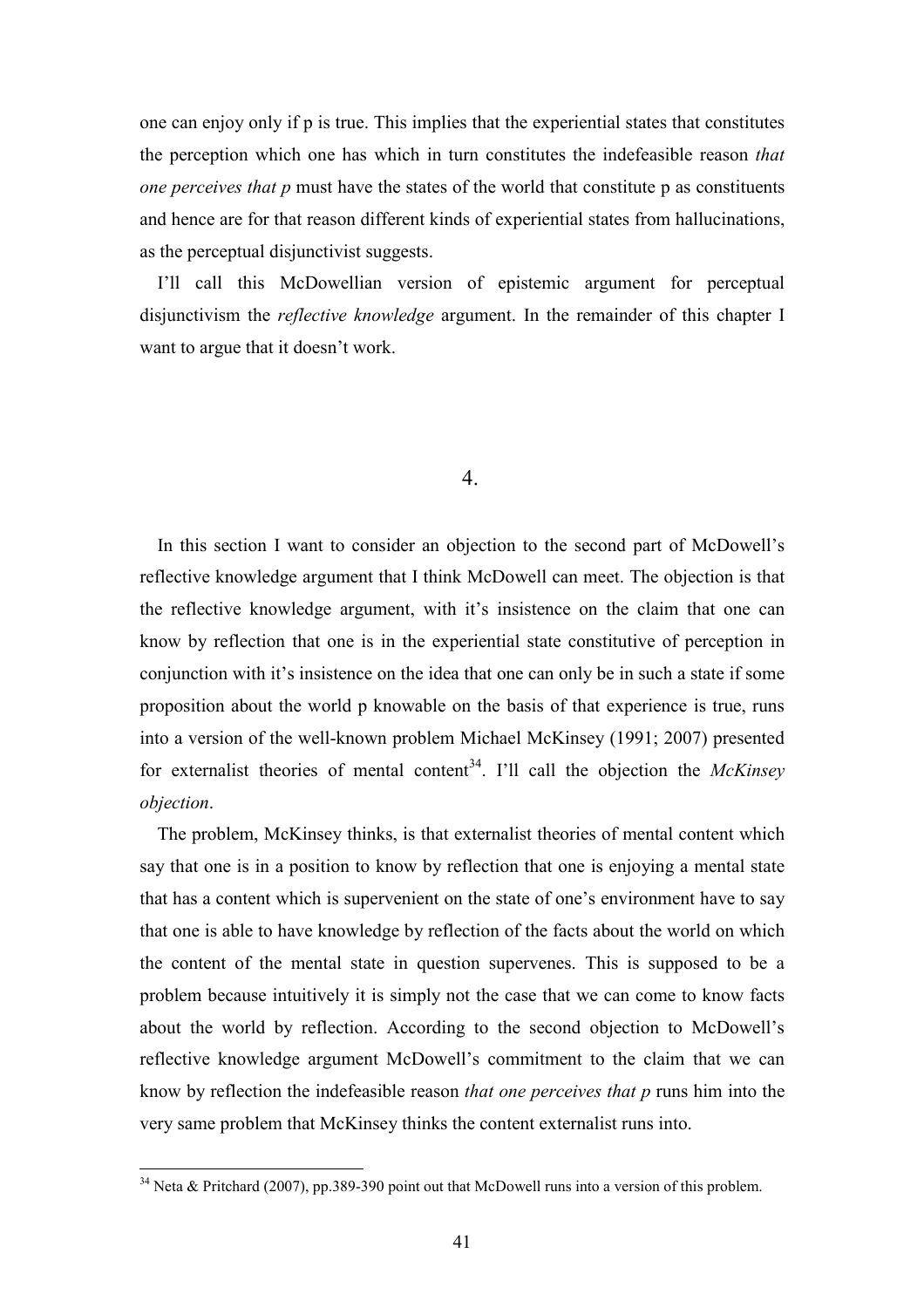The problem for McDowell can be presented as follows. McDowell says that if S is in the experiential state that constitutes her perception that p then S is in a position to know by reflection that she perceives that p. But perceiving that p is a factive state: if S perceives that p then p is true. So let's assume that S undergoes a visual perception of a lemon tree in front of her which constitutes the fact that she sees that there is a lemon tree in front of her. By McDowell's reckoning we can infer that S is in a position to know by reflection that she sees that there is a lemon tree in front of her. But assuming that S is reasonably intellectually sophisticated she will be capable of knowing by reflection that if she sees that there is a lemon tree in front of her then there is a lemon tree in front of her. If we assume that knowledge is closed under known entailment however then it follows immediately that S can know by reflection that there is a lemon tree in front of her: she can know a fact about the world by reflection. But as McKinsey protests it is surely false that one can know by reflection that a certain proposition about the world is true.

So it seems that the reflective knowledge argument if sound has the consequence that we can know by reflection that certain facts about the world obtain and this is counter-intuitive. As Pritchard and Neta (2007) point out however there is a way for McDowell to respond to the McKinsey objection and thus defend his argument<sup>35</sup>.

They start by noting the following. To know that p by reflection for McDowell is to have a belief that p that's based on one's reflectively known indefeasible perceptual reason to believe that p. One's reflectively known indefeasible perceptual reason to believe that p is *that one perceives that p*. To base one's belief that p on this indefeasible reason is just to infer p from it. So as long as one infers p from the reflectively known proposition *that one perceives that p* one counts as having perceptual knowledge for McDowell. But in the supposedly problematic cases in which one comes to know that p by reflection by inferring it from the claim that one perceives that p, also known by reflection, this is precisely what occurs: one infers p from one's reflectively known indefeasible reason *that one perceives that p*. Hence in cases in which one comes to know that p by reflection by inferring it from one's reflective knowledge that one perceives that p one also comes to know that p *by perception* as well for McDowell.

<sup>35</sup> *Ibid*, pp.391-394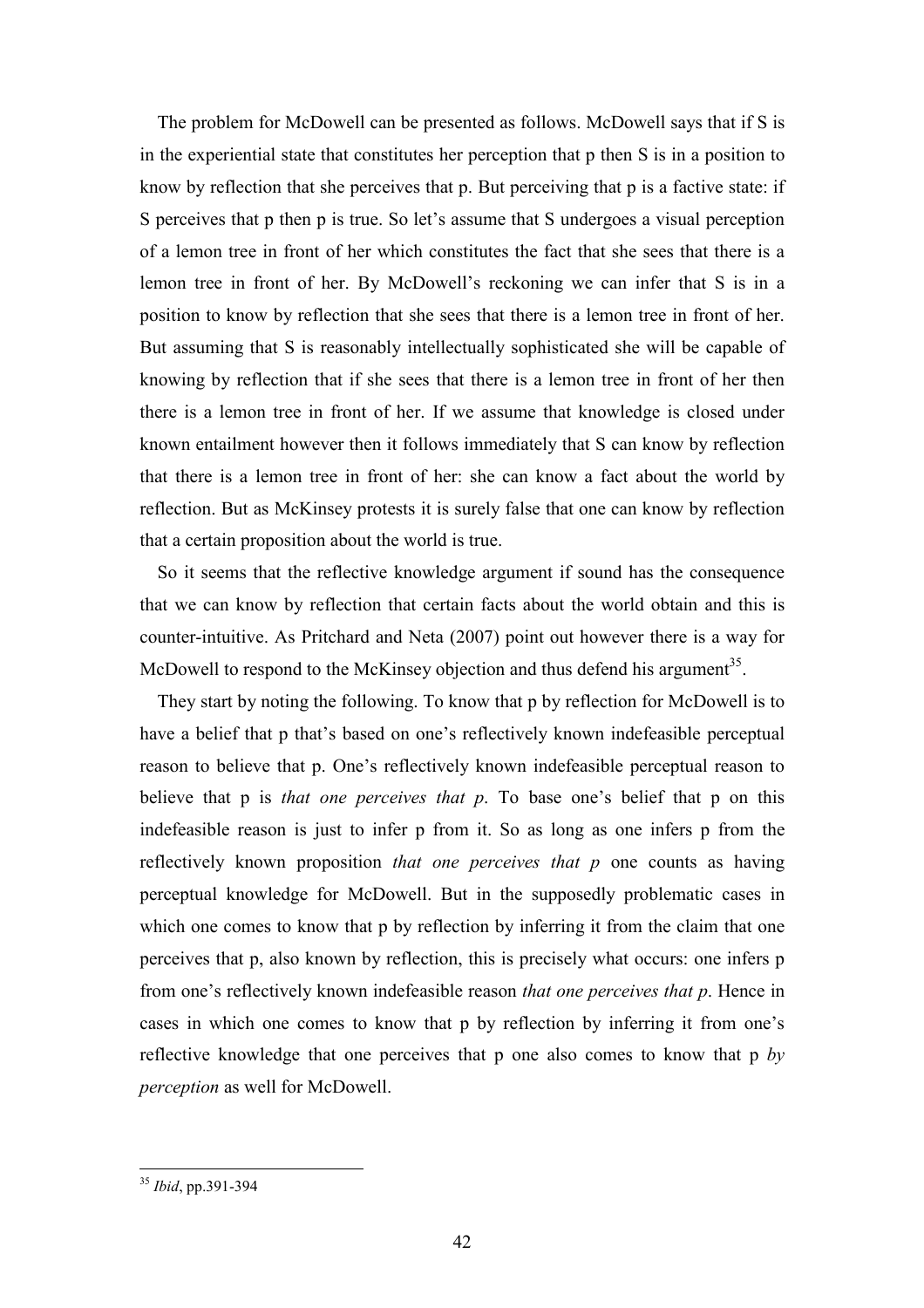How does this help with the problem we're now considering? The problem is that it is a consequence of McDowell's reflective access argument that one can know facts about the world by reflection. Pritchard and Neta's claim is basically that it is a consequence of McDowell's reflective access argument that one can know that p by reflection but only when one also knows that p by perception: it is a consequence of McDowell's reflective access argument that being in a position to know that p by perception comes along with being in a position to know it by reflection. But this claim surely doesn't help with the problem because it says that it really does follow from McDowell's reflective access argument that one can know things about the world by reflection; why does it help with the problem to say that it follows from McDowell's argument that one can know things about the world by reflection only when one also knows them by perception?

The answer is that it doesn't seem anywhere near as problematic to say that facts about the world are knowable by reflection only when they are also knowable by perception than it does to say that facts about the world are knowable by reflection *alone*. If it were a consequence of McDowell's account that we can know things about the world by reflection alone then that would be a problem for McDowell because it is surely counter-intuitive to say that we can come to know things about the world simply by sitting down and reflecting. But if it is a consequence of McDowell's account that we can know things about the world by reflection only when we also know those things by perception that doesn't seem so counter-intuitive because in far as his account has the consequence just described he doesn't have to countenance the possibility of an agent coming to know things about the world just by sitting down and reflecting. So McDowell can respond to the objection that his reflective access argument leads him to be committed to the claim that one can know things about the world by reflection as follows: the claim that one can know things about the world by reflection is only implausible if it is read as the claim that one can know things about the world by reflection *alone*, but my account doesn't have that consequence, instead it has the consequence that one can know things about the world by reflection only when one also knows them by perception, so my account fails to have any problematic claim as a consequence.

So the McKinsey objection to McDowell's reflective access argument is not effective. In the following sections I turn to an objection put forward by Wright (2002; 2008) which is fatal to McDowell's argument, or so I will try to show.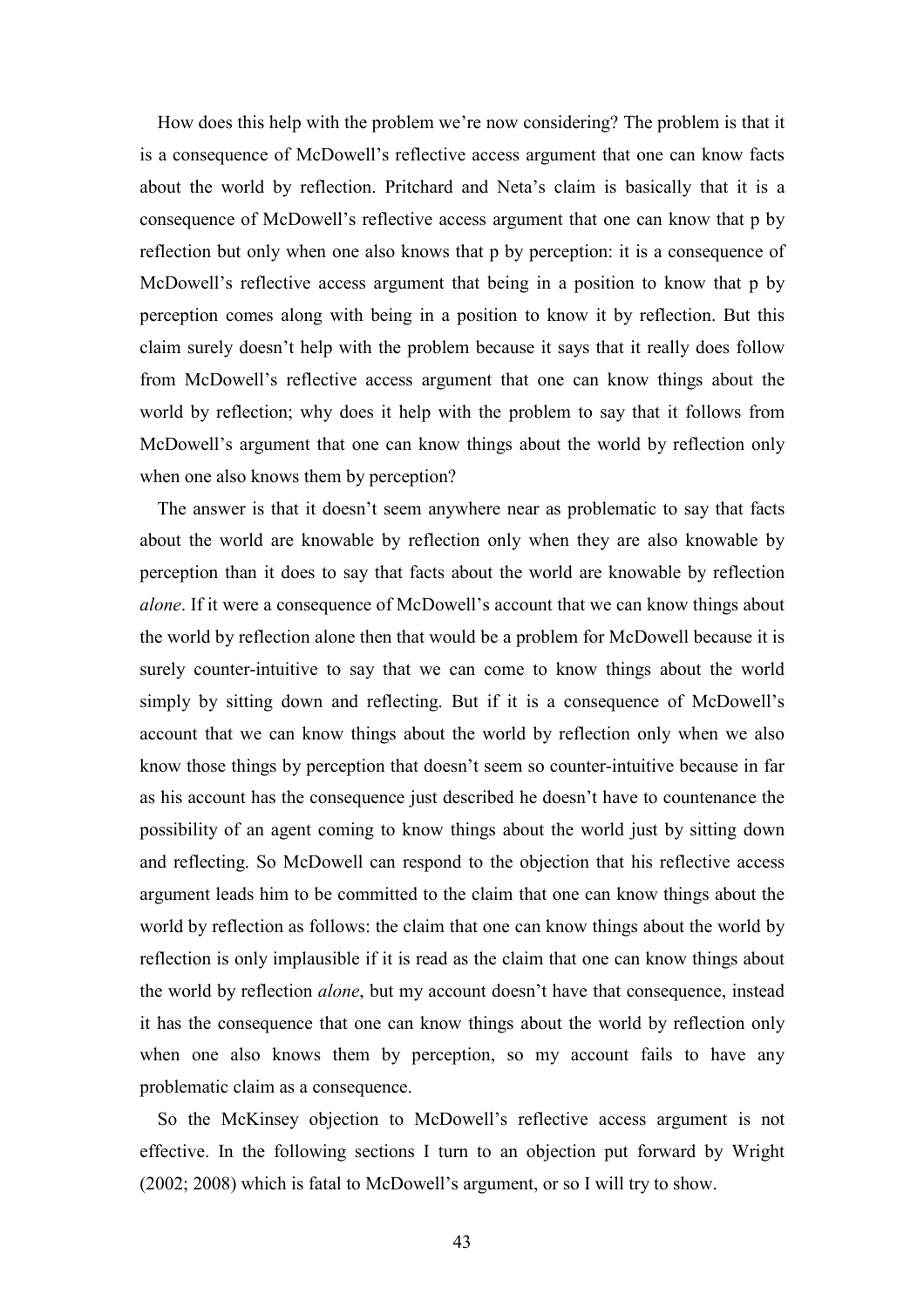In the previous section I showed, following Pritchard and Neta, how McDowell can meet the McKinsey objection. In this section I want to point out that McDowell's reflective knowledge argument carries with it commitments which lead McDowell to be committed to a distinctive conception of what it is to know that one is undergoing an experiential state by reflection. This conception will need to be articulated more fully and defended by McDowell if his reflective knowledge argument is to be acceptable. I'll call this issue with McDowell's argument the *phenomenal indistinguishability issue*.

The claim that's key to McDowell's derivation of perceptual disjunctivism from his version of epistemic disjunctivism is that if one has a perception of a mindindependent object then one is in a position to know by reflection that one has a perception of a mind-independent object. There is an obvious problem with this claim however: given the phenomenal indistinguishability of the experiential state that constitutes one's perception of an O which is F and the experiential state one is in when one suffers a hallucination as of an O which is F doesn't it straightforwardly follow that one cannot know by reflection that one is in former sort of experiential state when one is, even if they are different in kind?

The claim that the phenomenal indistinguishability of perceptual states and hallucinatory states implies that one cannot know by reflection that one is in either is one way of motivating the key premise of the epistemic analogue of the argument from hallucination that I discussed in the previous chapter. According to the premise in question the phenomenal indistinguishability of perceptual and hallucinatory experiential states implies that they must provide the subjects with the same reasons to believe things about the world. If the phenomenal indistinguishability of the two states implies that one is not in a position to know by reflection that one is in the experiential state constitutive of perception when one is and if it is assumed that one must be able to know that one is in such an experiential state by reflection in order for perception to provide one with different reasons to believe things about the world than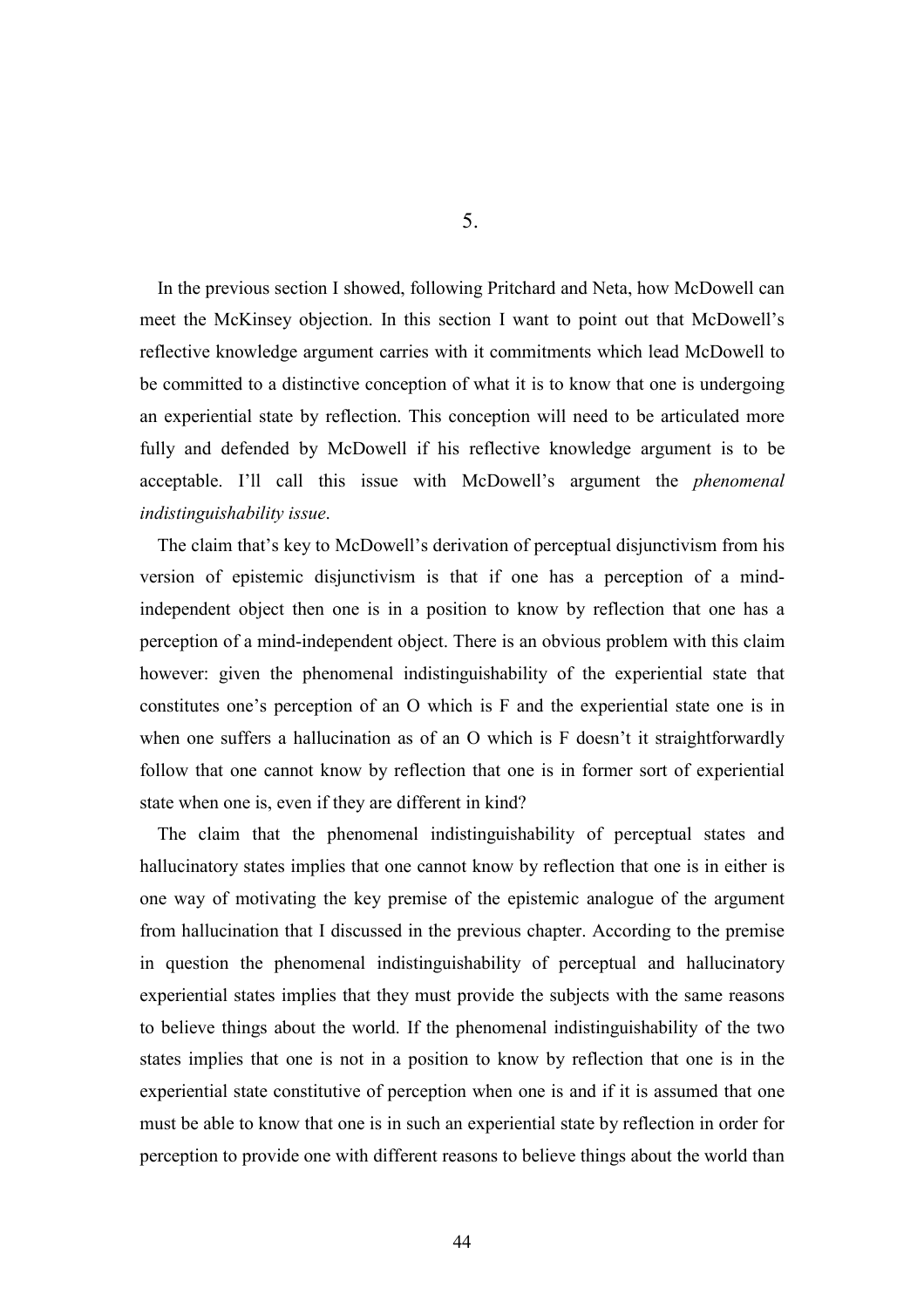hallucination as McDowell suggests, then the key premise of the epistemic analogue of the argument from hallucination follows.

If McDowell is to meet the objection to the reflective knowledge argument just sketched then he will have to find some way of showing that one can know by reflection that one is in the experiential state he thinks constitutes perception of a mind-independent object when one is even though that state is phenomenally indistinguishable from a hallucination as of the same object. That is, if McDowell is to defend his argument he will have to find some way of saying that even though perceptions and hallucinations are phenomenally indistinguishable it doesn't follow that one cannot know by reflection that one perceives when one does: reflective knowledge of one's own perceptual states is not knowledge based on the phenomenology of those states<sup>36</sup>. If McDowell's perceptual knowledge argument is to be acceptable he needs to develop and defend this account. This is the phenomenal indistinguishability issue.

### 6.

So far we have seen that McDowell can defend himself against the McKinsey objection and that his argument isn't acceptable until he's addressed the phenomenal indistinguishability issue. In this I want to present another objection with the reflective knowledge argument. I'll call this objection *the knowledge of perception objection*.

We have seen that according to the reflective knowledge argument it is one's reflective knowledge of one's own experiential state – reflective knowledge that one perceives that p – which constitutes one's possession of a perceptual reason to believe that p. The reflective knowledge argument has it, in other words, that perceptual knowledge is mediated by knowledge of one's own experiential states: it is mediated by one's reflective knowledge that one perceives that p.

<sup>&</sup>lt;sup>36</sup> See Martin (2006), part II for a discussion of how a disjunctivist might say that one is in a position to know that one is in a given perceptual state even though that state is phenomenally indistinguishable from a hallucinatory state.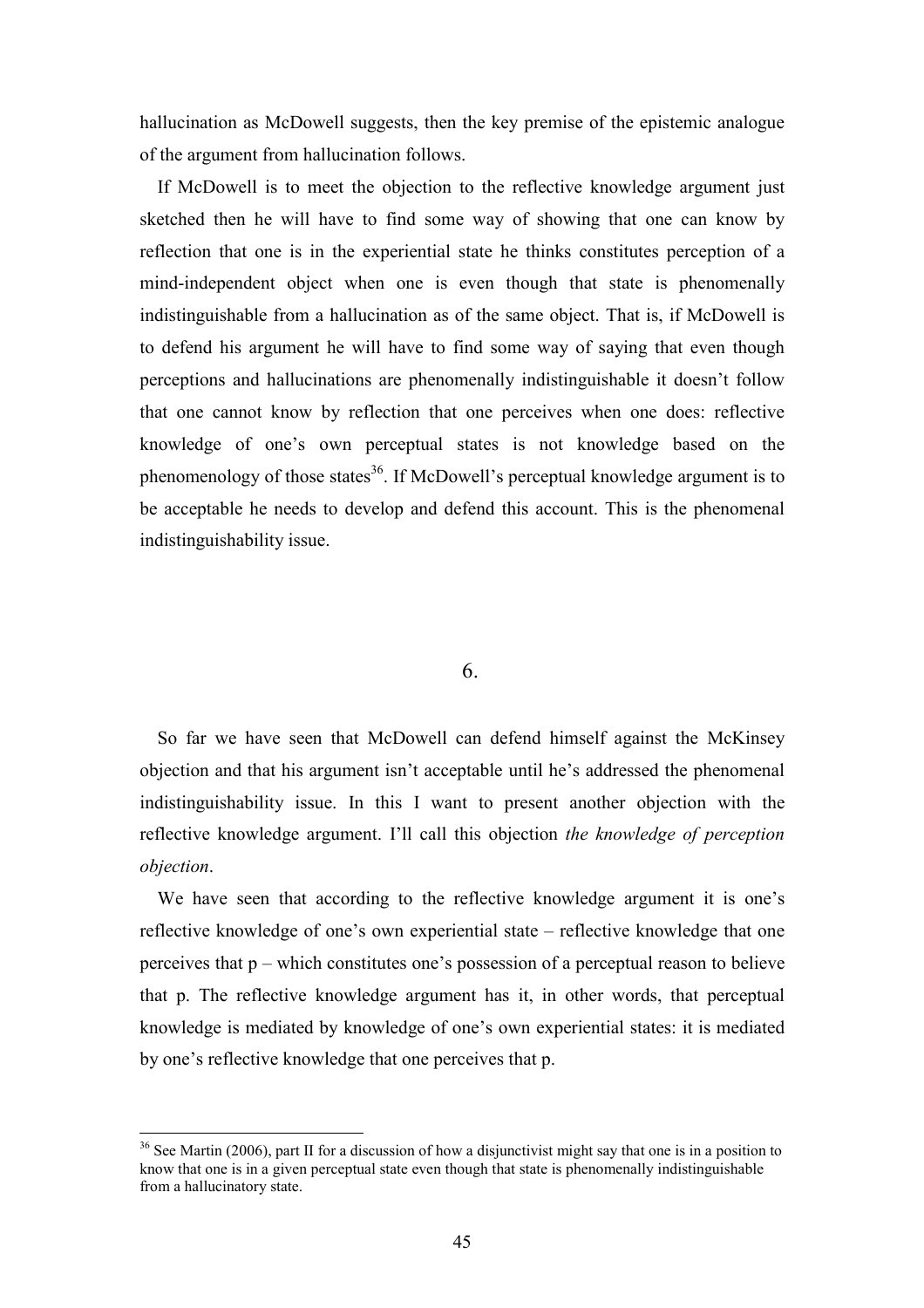I think that there is a sense in which the idea that perceptual knowledge is cognitively mediated in such a way over-intellectualises perceptual knowledge. Surely there are cases in which a subject experiences an O which is F and then is in a position to know that there is an O which is F without having to be in a position to know that she perceives that there is an O which is F? It seems that there are even cases in which subjects seem to be able to possess perceptual reasons and hence perceptual knowledge even when they are not capable of forming any beliefs about their own perceptual experiences at all. Consider the following case:

*Planet of the Blind.* Grace lives on a planet inhabited solely by people who have been blind since birth. There is no one on Grace's planet who has a sense of sight. Consequently no one on Grace's planet possesses the concept *vision, sight*, *seeing*, or any other concept of visual perception. One day Grace undergoes surgery on her the area of her brain response for visual perception. She awakes from her anaesthetic and, as a side effect of the surgery, has been cured of her blindness: she now has visual perceptions of mindindependent objects as rich and as our own. Because Grace does not possess any concepts of visual perception she has no conception of what is happening to her. Consequentially she is unable to form any judgements which employ any such concepts. She looks out the window and sees a lemon tree outside. She possesses the concept of a lemon tree and is able to recognise it using her new powers of vision. Her visual experience of a lemon tree outside provides her with a good reason to judge that there is a lemon tree outside and thereby puts her in a position to know that there is a lemon tree outside.

If a case like that of Grace's is possible then one's perceptual experience can provide one with good reason to believe that p and hence can put one in a position to know that p without one having to possess any article of knowledge about one's perceptual states, including one reflective knowledge that one perceives that p. This is because the case of Grace in *Planet of the Blind*, if possible, and if cases of the same structure can be constructed for other modes of perception, shows that an individual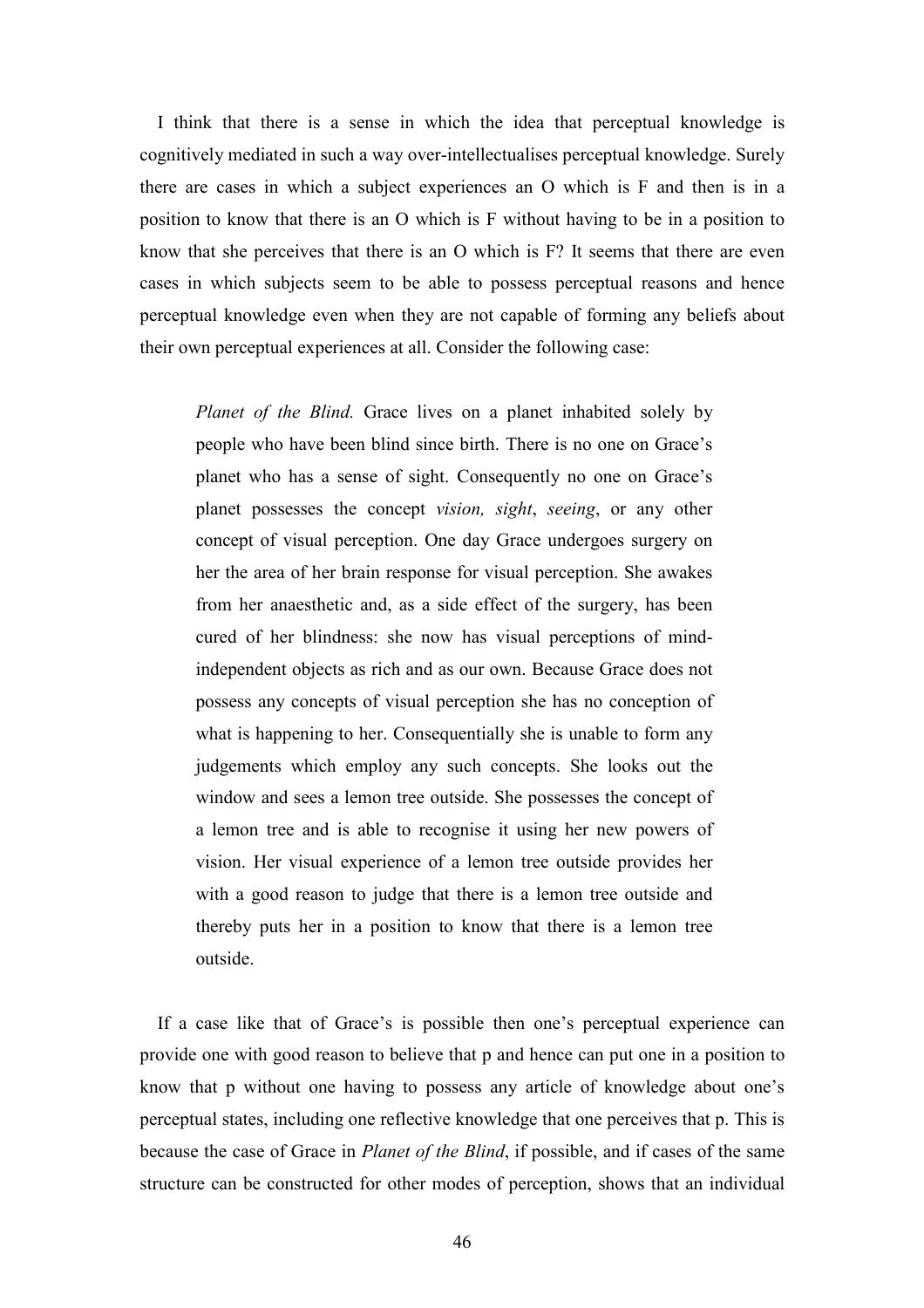can have perceptual reasons and perceptual knowledge even though they are not in a position to have any knowledge concerning their own perceptual states and hence are not capable of having reflective knowledge that they perceives that p.

I don't want to argue for the claim that cases like *Planet of the Blind* are possible, even though it seems to me that they are. I simply want to note that in order for the claim at the heart of the reflective knowledge argument that perceptions provide their subjects with indefeasible reasons of the form *that one perceives that p* to be acceptable it will have to be shown that they are not. This is the knowledge of perception objection.

7.

So far I have presented McDowell's version of the epistemic argument for perceptual disjunctivism – the reflective knowledge argument – and have attempted to show that McDowell can respond to the McKinsey problem, that he must deal with the phenomenal indistinguishability issue if his argument is to be acceptable, and that McDowell's argument runs into the knowledge of perception objection. In this section I want to present an objection to the reflective knowledge argument originally propounded by Wright (2002; 2008).

Wright's objection can be presented as follows. For a consideration, R, to constitute a reason, defeasible or indefeasible, to believe that p it must be possible to validly infer p from R. This is the inferentialist conception of reason-hood that I briefly mentioned earlier and which I claimed McDowell commits himself to when he says that perception provide their subjects with reasons to believe that p by constituting indefeasible reasons of the form *that one perceives that p*. But this is not all it takes for R to constitute a reason to believe that p, according to Wright. In addition for R to constitute a reason for one to believe that p one must be able to have reason to endorse the claim which constitutes R independently of one having reason to believe that p itself. In other words Wright thinks that one has to rationally avow the claim which constitutes R without already being able to rationally avow p if R is to constitute a reason for one to believe that p. If one can have justification for R without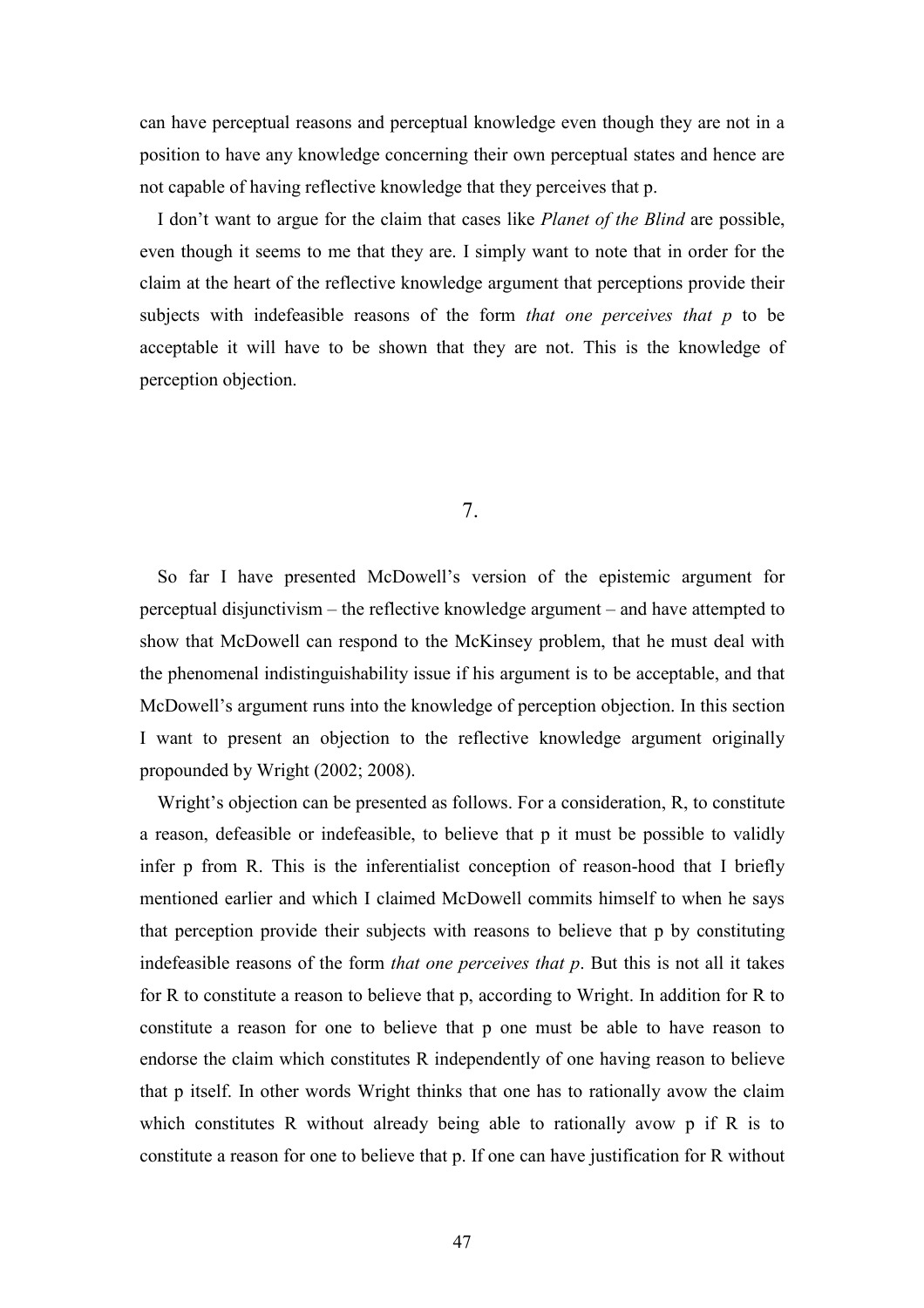having prior justification for p then Wright says R can *transmit* it's justification to p, and only then can it be a reason to believe that p:

…a proper proof should be cogent – should be compelling. A cogent argument is one whereby someone could be moved to rational conviction of – or the rational overcoming of doubt about – the truth of its conclusion. So a chain of valid inferences cannot be cogent if only someone who already took themselves to be rationally persuaded of the conclusion could rationally receive whatever grounds purportedly warranted its premises as doing just that… to acquire a warrant for the premisses of a valid argument and to recognise its validity is *thereby* to acquire – perhaps for the first time – a warrant to accept the conclusion.<sup>37</sup>

So Wright thinks that for R to be a reason for p one must be able to validly infer p from R and R must be capable of 'transmitting' the justification one has for it to p, where R can transmit its justification to p only if one can be moved to rational conviction of R even though one is not already rationally convinced of the truth of p. If, for example, p itself were part of the justification one has for R then R could not be a reason for p, according to Wright because if it were then in order to for one to possess justification for R one would already have to possess justification for p, which according to Wright's conception of reason-hood is impossible.

So Wright is saying for example that if the claim that there is rain water on Tom's jacket is to be a reason to believe that it is raining then it must be possible to infer that it is raining from the claim that there is rain water on Tom's jacket *and* it must be possible to justify the belief that there is rain water on Tom's jacket without already having to possess reason to believe that it is raining in order for it to function as a reason to believe that it is raining. Since one cannot have justification for the claim that there is rainwater on Tom's jacket without already having justification for the claim that Tom is wearing a jacket the former cannot constitute a reason for the latter according to Wright. Since one can have justification for the claim that there is rainwater on Tom's jacket without already having justification for the claim that it is

<sup>&</sup>lt;sup>37</sup> Wright (2002), p.333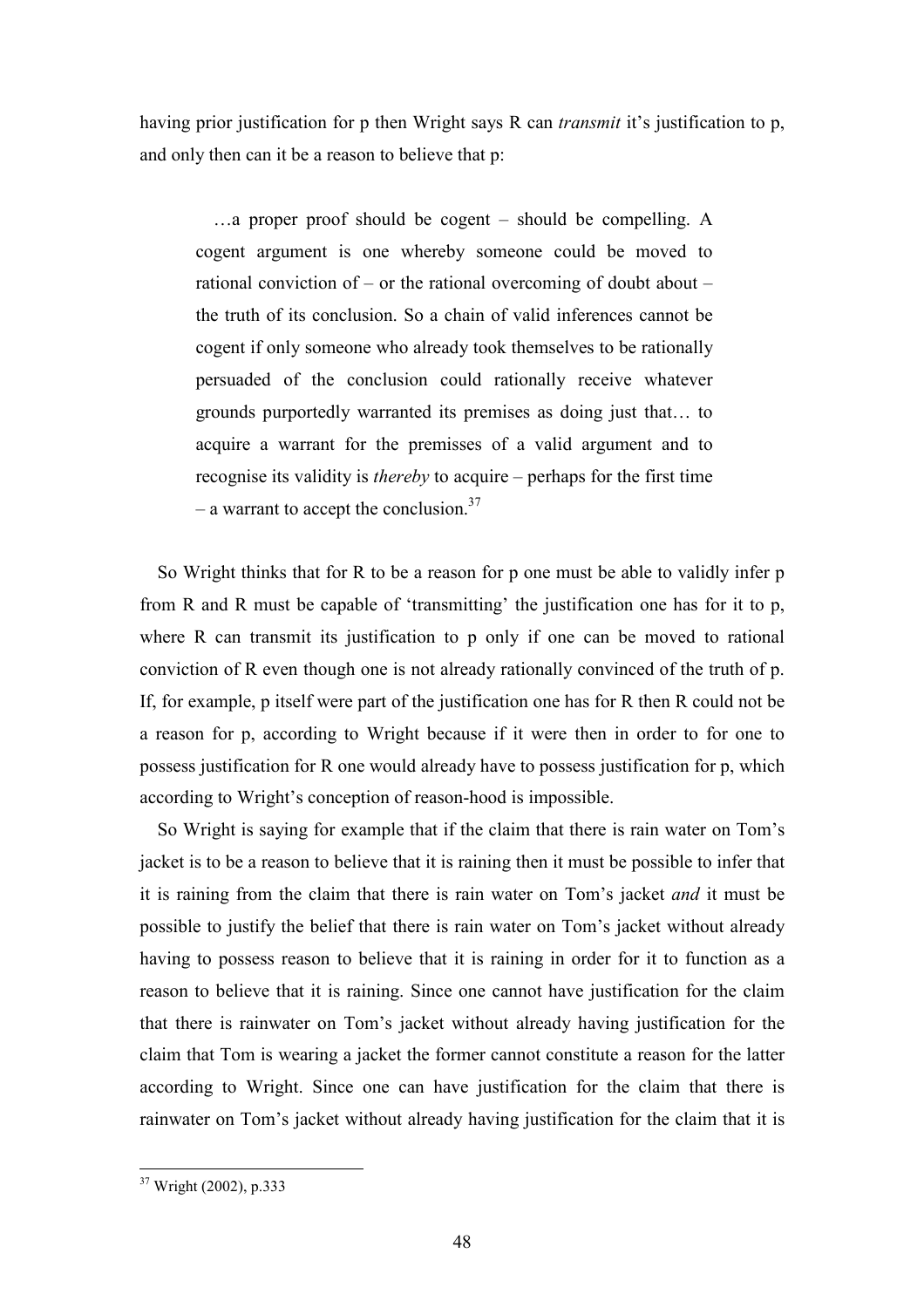raining, however, it is possible, by Wright's lights, that the former could be a reason for the latter, though a defeasible one.

Now, McDowell says that one's reason to believe that p that one's perceptual experience provides one with is the reflectively knowable fact *that one perceives that*   $p$  – reflectively knowable, it will be recalled, because it is constituted by one's reflectively knowable experience that has the state of the world which constitutes p as a constituent. If Wright is correct then it must be possible to infer 'p' from that proposition if it is to be a reason. Clearly it is possible to infer 'p' from the claim that one perceives that p, so McDowell's perceptual reasons fulfil one of Wright's criteria for reason-hood – indeed, this is exactly what we'd expect given that McDowell himself agrees with this criteria. In addition, however, if Wright is correct then in order for the claim that one perceives that p to count as a reason to believe that p it must be possible to justify the claim that one perceives that p independently of the claim that p: if *that one sees that there is a lemon tree in front of one* is to count as a reason to believe that there is a lemon tree in front of one for example, it must be possible to avow with rational propriety the claim that one perceives that there is a lemon tree in front of one without having any prior justification to believe that there is a lemon tree in front of one.

But it seems that one cannot have justification to believe that one sees that there is a lemon tree in front of one without already having justification to believe that there is a lemon tree in front of one. This is because seeing that there is a lemon tree in front of one is phenomenally indistinguishable from a hallucination as of a lemon tree in front of one. Given this it seems that the only way one could rationally avow that one sees that there is a lemon tree in front of one is if one already has justification to believe that there is a lemon tree in front of one, that way one could have reason to believe that the perceptual state one is in is a sighting of a lemon tree and not a mere perfect hallucination of one.

Now, if this is correct then according to Wright *that one perceives that p* cannot be a reason to believe that p afterall: since one can only rationally avow the former if one is already in a position to rationally avow the latter, for the reason that perceptions are phenomenally indistinguishable from hallucinations as of the same objects, it follows from Wright's conception of reason-hood that *that one perceives that p* is not a reason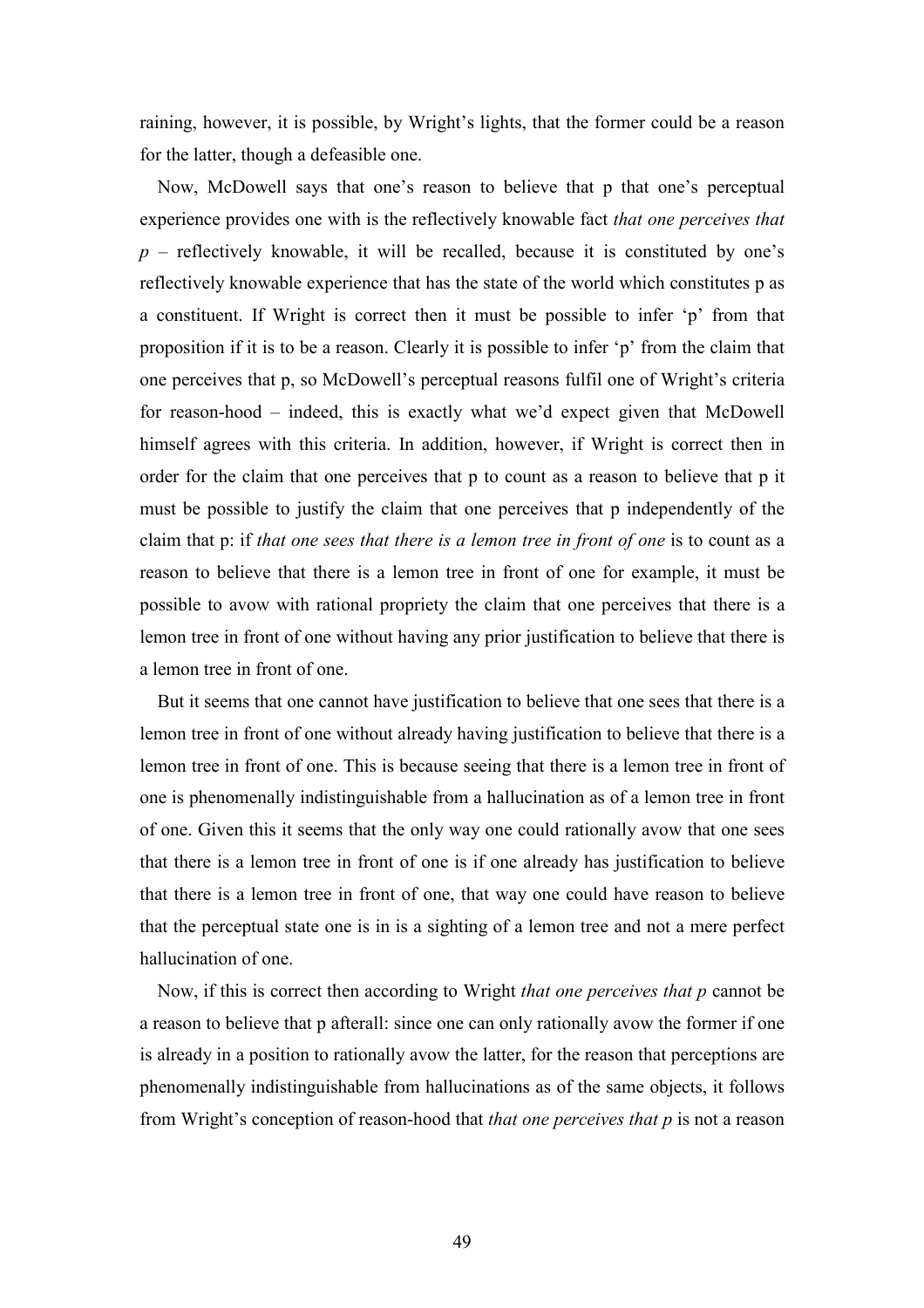to believe that p. This is so, moreover, whether or not a disjunctive conception of perceptual experience is true, as Wright points out<sup>38</sup>.

This is a problem for McDowell's reflective knowledge argument for perceptual disjunctivism because the claim that the reason that one's perceptual experiences provide one with to believe that p is *that one perceives that p* is central to McDowell's derivation of perceptual disjunctivism from epistemic disjunctivism. That part of the argument says that since *that one perceives that p* is one's perceptual reason to believe that p and since one's perceptions must provide one with reflective knowledge of it if it is to be one's reason, the perceptual state which constitutes the fact that one perceives that p must be reflectively knowable to one, and this can be the case only if it is an experiential state which has the state of the world which constitutes p as a constituent, as the disjunctivist suggests. The effect of Wright's criticism is that McDowell cannot rely on the claim that one's perceptual reason to believe that p is the fact that one perceives that p to derive perceptual disjunctivism from epistemic disjunctivism.

So because seeing a lemon tree in front of one is phenomenally indistinguishable from a visual hallucination as of a lemon tree in front of one, one cannot have justification to make the former claim without already having justification to make the claim that there is a lemon tree in front of one, and this implies that *that one sees that there is a lemon tree in front of one* cannot be a reason to believe that there is a lemon tree in front of one. This causes problems for McDowell reflective knowledge argument for perceptual disjunctivism as we've seen. Before moving onto to look at replies to Wright's objection in the next section however I want to finish this one by noting that the rationale Wright has for claiming that *that one perceives that p* cannot be a reason for one to believe that p can be understood to be another motivation for the key premise in the epistemic analogue of the argument from hallucination. This premise says that because perceptions and hallucinations are phenomenally indistinguishable they each provide us with the same reasons to believe that p. According to Wright the phenomenal indistinguishability of perceptions and hallucinations precludes the rational avowal of the claim that one perceives that p prior to the rational avowal of the claim that p and this precludes in turn the former functioning as a reason for the latter. If it is assumed that perceptions are supposed to

<sup>38</sup> *Ibid*, pp.39-40; (2008), pp.396-400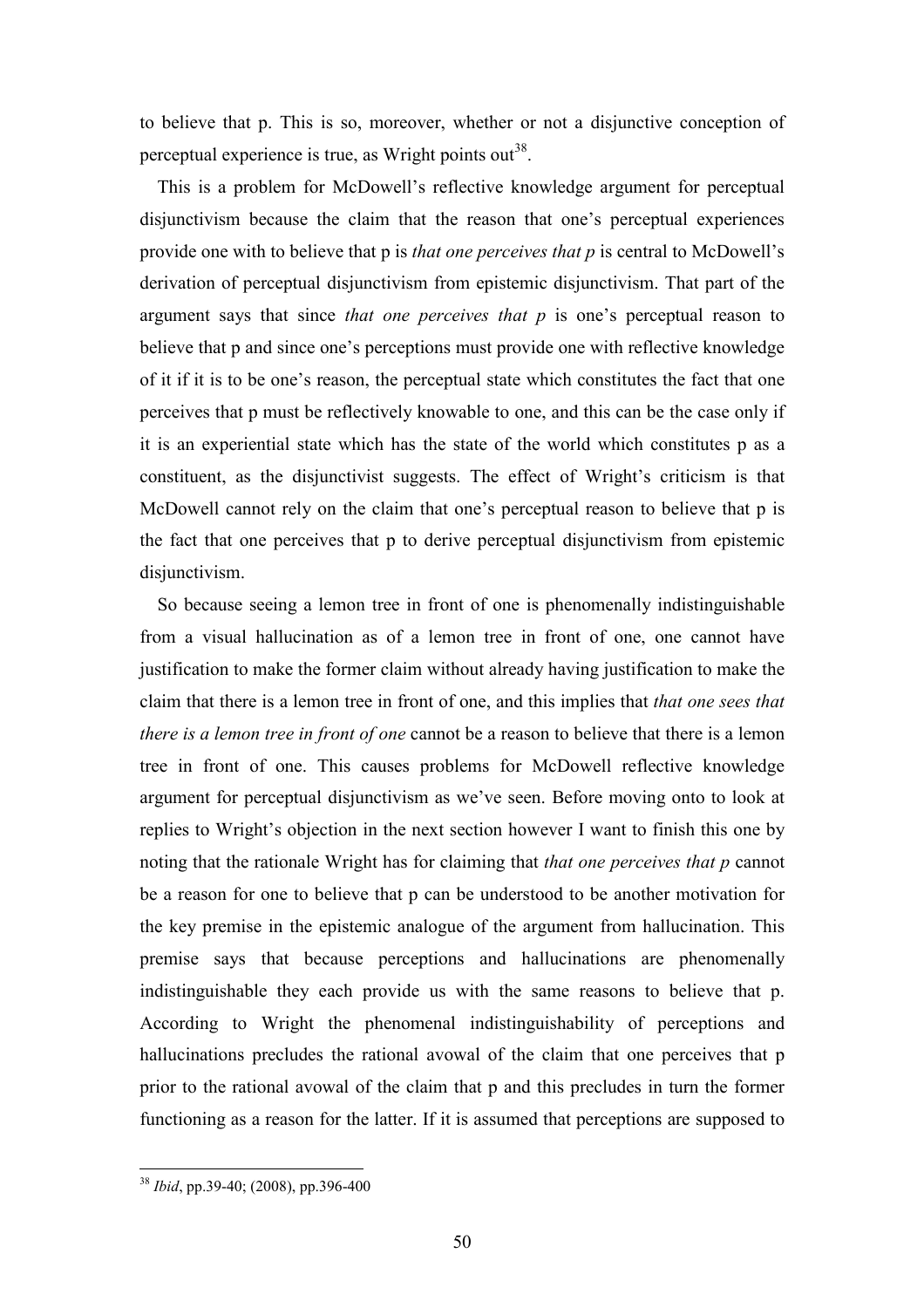provide their subjects with different reasons to believe that p to hallucinations only because they enable their subjects to have reflective access to the claim *that one perceives that p* then if it's true, as Wright thinks, that phenomenal indistinguishability precludes the claim that one perceives that p constituting a reason to believe that p, then the key premise of the epistemic analogue of the argument from hallucination follows.

#### 8.

We saw in the last section that McDowell's reflective knowledge argument is vulnerable to an objection from Wright. According to this objection since *that one perceives that p* cannot be rationally avowed independently of the rational avowal of the claim that p itself *that one perceives that p* cannot constitute a reason to believe that p afterall. Hence, McDowell can't rely on the claim that it is a reason in his reflective knowledge argument for perceptual disjunctivism as he does. In this section I want to examine a response to it. I will argue that it fails and hence that unless a better response is forthcoming Wright's objection seems fatal to the reflective knowledge argument.

According to the first response to Wright it is correct to say that if R is to constitute a reason to believe that p then not only must one be able to infer p from R but one must be able to rationally avow R without first having to rationally avow p, as Wright says. It follows that one must be able to rationally avow the claim that one perceives that p before one rationally avows the claim that p if the former is to constitute a reason for belief in the latter. Wright is wrong however to suggest that one cannot offer a rational avowal of the claim that one perceives that p independently of one's rational avowal of the claim that p itself: one *can*, according to the response to Wright's objection we're now considering, rationally avow the claim that one sees that there is a lemon tree in front of one before one is in a position to avow that there is a lemon tree in front of one.

How is this possible? According to the response we're now considering McDowell claims that *that one perceives that p* is knowable by reflection. But if this claim is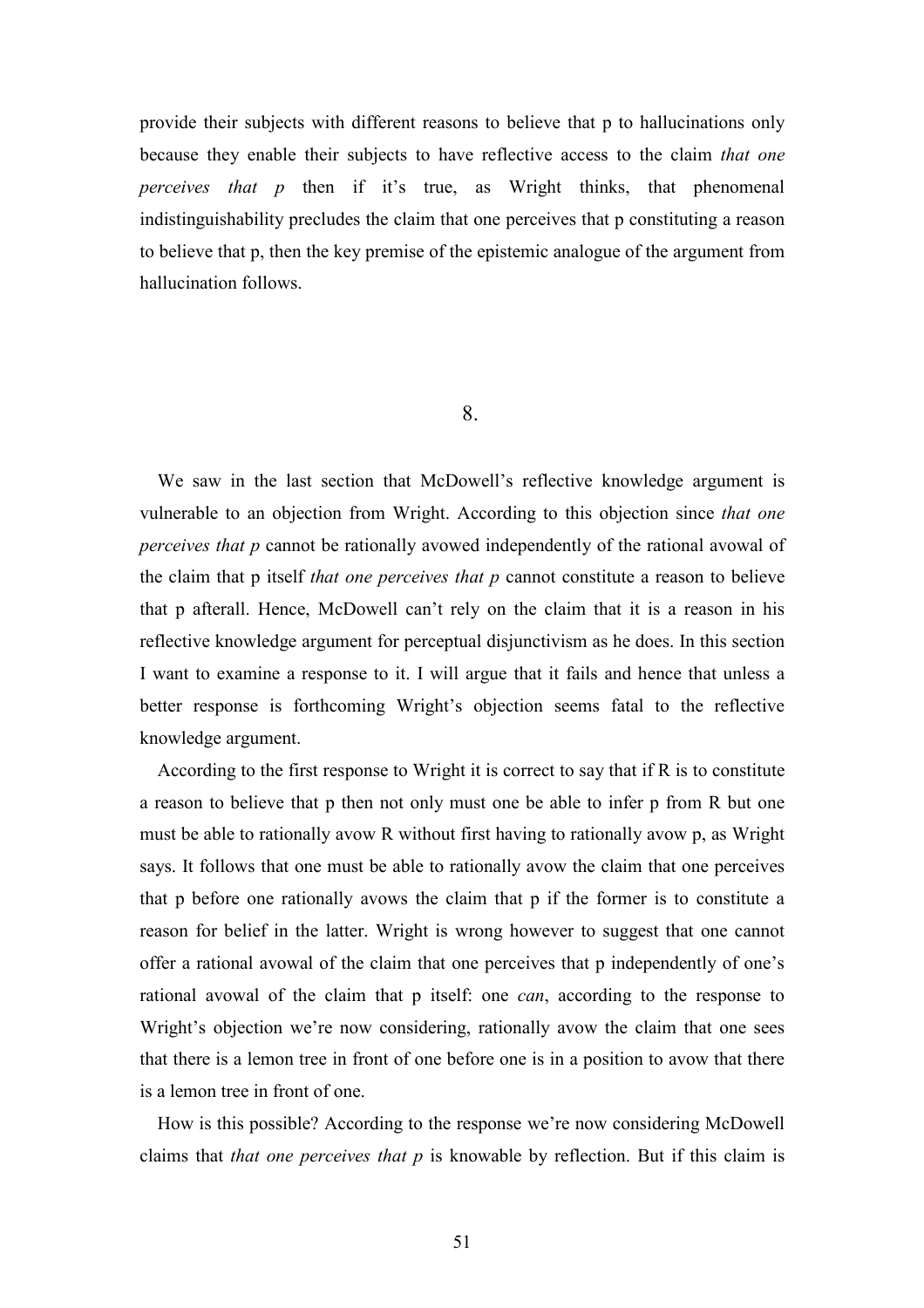right then doesn't it follow that one can rationally avow that one perceives that p without having to rationally avow first that p? That is, if it is true that one can know that one perceives that p by reflection then that proposition can be rationally believed even though one doesn't already rationally believe that p and therefore can function as a reason to believe that p afterall, so Wright's objection fails.

But why should we accept that if it is knowable by reflection that one perceives that p then one can rationally avow that one perceives that p without already having to rationally avow that p? One reason to accept it, so this response to Wright's problem might say, is that if a claim is knowable by reflection then this implies that what justifies one's belief that one perceives that p is one's process of reflection itself, and one can undergo this process of reflection without having to be in a position to rationally avow the claim that p. Hence because one can know that one perceives that p by reflection one can have justification for that claim prior to any justification one has for the claim that p and Wright's objection fails.

One thing that should be noted about this response to Wright's objection first off is that it presupposes that it is possible for one to know that one perceives that p by reflection even though perceiving that p is phenomenally indistinguishable from a hallucination as of p and as the we saw it is a substantial question whether that is the case. The current response to Wright's objection has to have an answer to the phenomenal indistinguishability issue if it is to be acceptable.

A second worry with this response to Wright is that it simply does not seem plausible to suggest that even if one can know that one perceives that p by reflection it follows that one can rationally avow that one perceives that p prior to possessing any justification for the claim that p itself. The defence of this claim offered by the respondent to Wright says that one's process of reflection justifies one's claim that one perceives that p without one having to have any prior justification for the claim that p itself. But is it really a correct picture of how reflective knowledge works to say that one's process of reflection rationally justifies the claims that it puts one in a position to know? What exactly is it about the process of reflection which is supposed to justify the claim that one perceives that p? If this idea is not made more intelligible then it is not clear how the present response to Wright can substantiate it's claim that one's capacity to know that one perceives that p by reflection can put one in a position to rationally avow that one perceives that p without having to possess any justification to believe that p itself in the first place.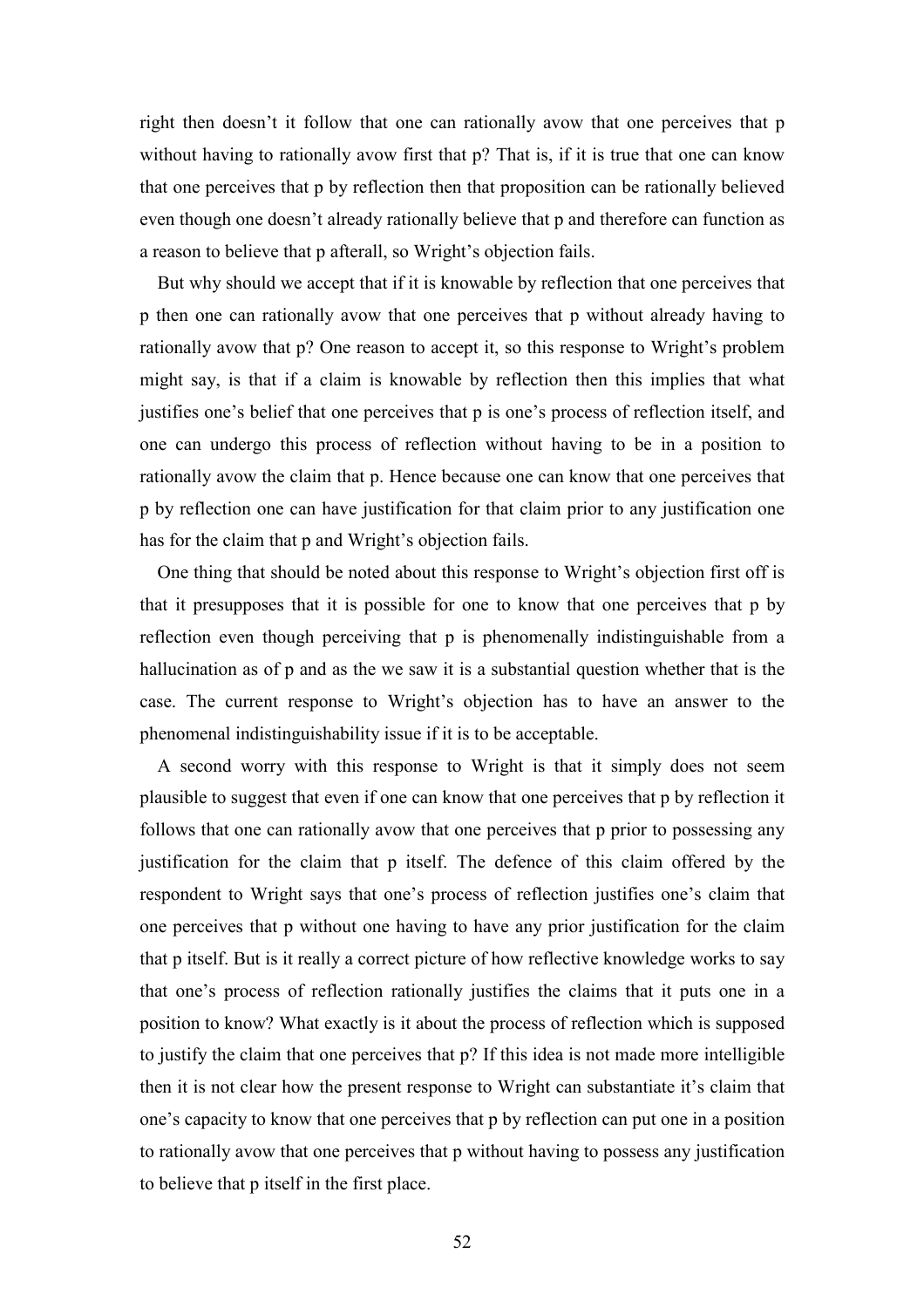Due to Wright's objection and the other objections presented in this chapter which it is not obvious how McDowell might respond to I conclude that we should reject the reflective knowledge argument. All is not lost for the epistemic argument for perceptual disjunctivism however as there is another more successful version of the argument available, or so I will argue in the next chapter.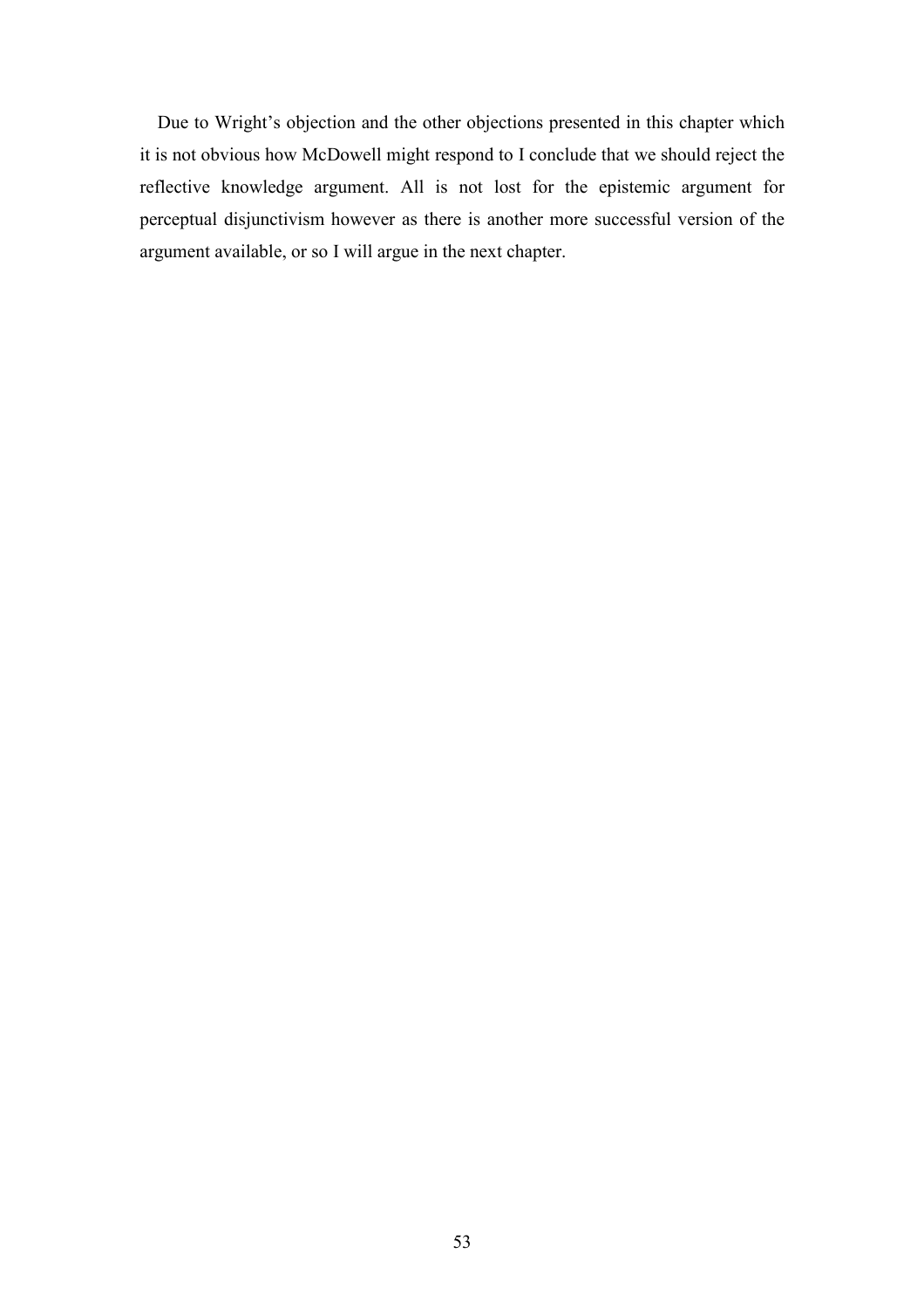# *Perceptual Reasons*

In the previous chapter I outlined McDowell's version of the epistemic argument for perceptual disjunctivism: the reflective knowledge argument. I outlined several problems for this argument: the McKinsey objection, the phenomenal indistinguishability issue, the knowledge of perception objection, and Wright's objection. I argued that McDowell can meet the McKinsey objection but that it is not clear how he can meet any of the other objections. In this chapter I want to develop an alternative version of the epistemic argument for perceptual disjunctivism which is distinct from the reflective knowledge argument and which avoids the problems for it just mentioned. The version of the argument I want to develop doesn't rely on the claim that one's perceptual reason to believe that p is *that one perceives that p* but instead relies on a distinctive theory of what it is for perceptions to provide reasons for the beliefs about the world they support. I'll develop this distinctive conception of perceptual reasons first, then I'll show how it can be used to develop a version of the epistemic argument that is distinct from McDowell's and which avoids the problem for it mentioned, then I'll defend the emergent version of the epistemic argument from a group of fresh objections.

The claim at the heart of McDowell's reflective knowledge argument is the claim that *that one perceives that p* is the indefeasible reason one's perceptual experiences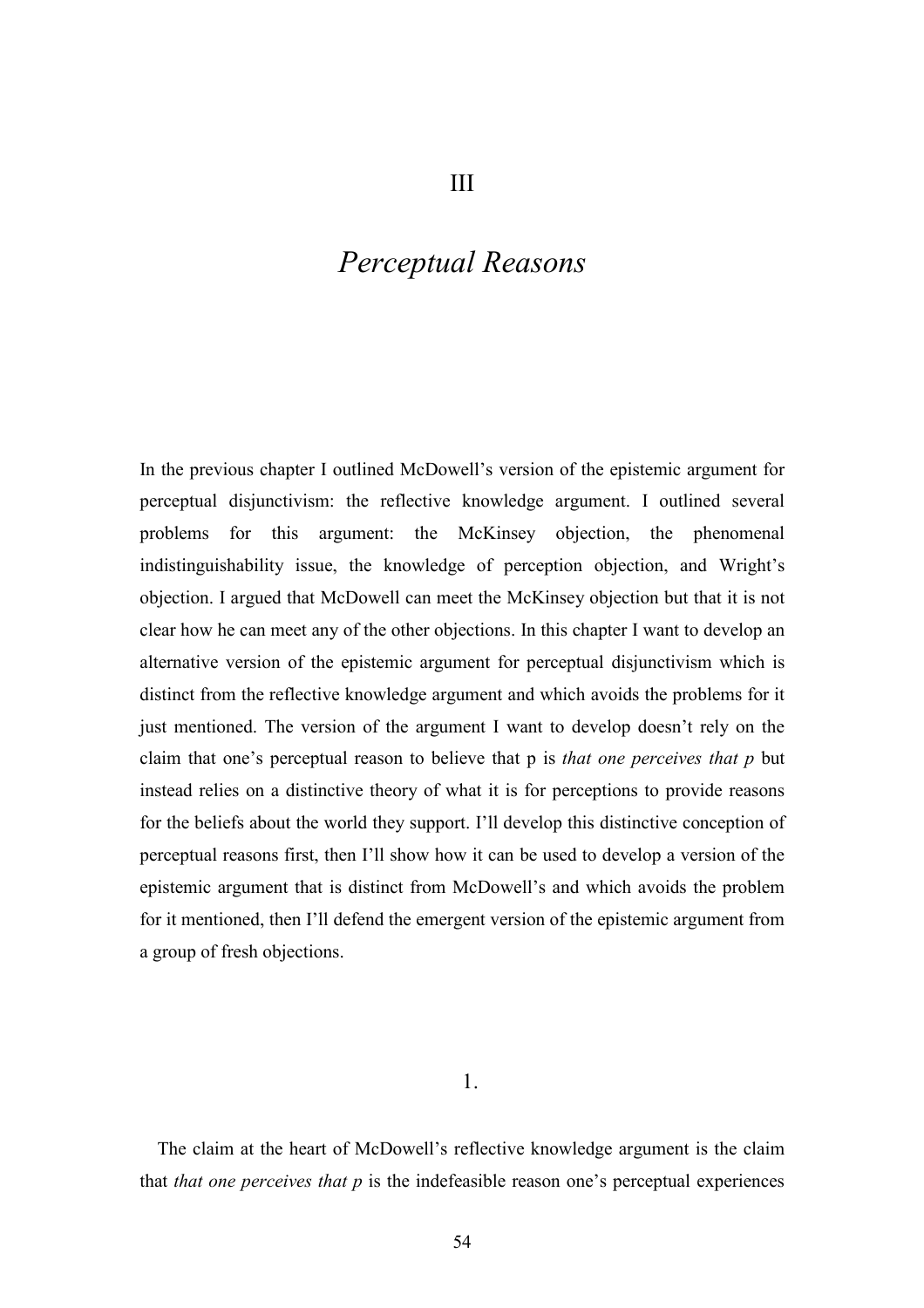provide one with to believe that p. This is a reason to believe that p because 'p' can be validly inferred from it. Our perceptions enable one to possess this reason because to possess a reason is to have reflective knowledge of it and because experiences are knowable by reflection whilst also constituting the fact that one perceives that p this ensures that having a perceptual experience is sufficient to have reflective knowledge of an so to possess the indefeasible reason to believe that p: *that one perceives that p*.

Embedded in this last paragraph are a number of claims about reasons, perceptual reasons, reasons possession, and what it is for perceptions to provide one with reasons that McDowell drew on in his reflective knowledge argument. The claims about the nature of reasons are:

(A)Something can constitute a reason to believe that p only if 'p' can be inferred from it

And, the claim which follows from (A):

(B) Reasons to believe that p must be the sorts of things from which 'p' can be inferred.

(A) and (B) essentially state what I called earlier the *inferentialist* conception of reason-hood which McDowell and, seemingly, Wright as well as Brewer (1999), BonJour (1982; 2002), and Steup (2001) amongst many others work with.

The claim about perceptual reasons in particular contained in the above summary of the position articulated by the reflective knowledge argument is:

(C) Perceptual reasons in favour of p are indefeasible: they cannot be possessed by the subject if it is false that p.

Claim (C) is motivated by the idea that all defeasible reasons – reasons the possession of which is consistent with the falsehood of p, for example the premises in an inductive argument for  $p - can$  only bequeath the subject knowledge with the aid of further background knowledge had by the subject which relates such evidence to the truth of p itself, in conjunction with the further idea that perceptual reasons can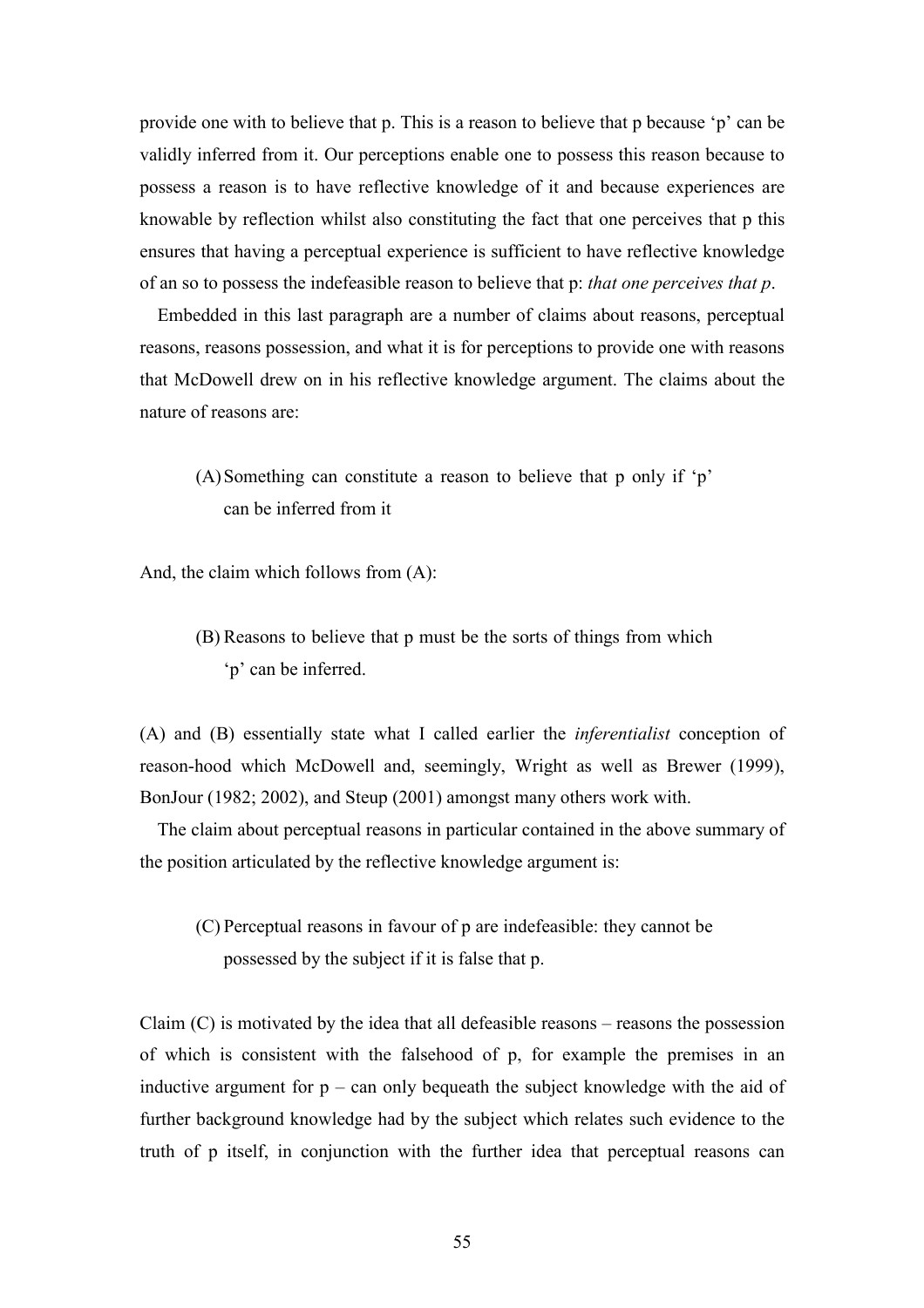bequeath subjects knowledge without relying on any such background knowledge possessed by the subject.

The claim about reasons possession embedded in the paragraph summarising the position expressed by the reflective knowledge argument is:

(D)To possess a reason is to have reflective knowledge of it: if R is to constitute a reason to believe that p then one must be capable of knowing R by reflection.

Claim (D) can be motivated by the though that if reasons are knowable by reflection then they can be rationally avowable independently of the claims they are supposed to support. If this idea is correct, moreover, then (D) has the consequence that all reasons are reasons in Wright's sense: they are claims which are rationally avowable prior to the claims that they are supposed to support.

Finally, the claims about what it is for perceptions to provide one with reasons to believe that p contained in the summarising paragraph are:

- (E) Perceptual experiences provide their subjects with indefeasible reasons in part by constituting the facts from which p can be deduced which are themselves identical to reasons
- (F) Perceptions provide their subjects with indefeasible reasons also by enabling those facts to be reflectively knowable by the subject precisely because the subject's experiences themselves are reflectively knowable and those experiences constitute the subject's indefeasible reasons, as (E) suggests.

Claims (E) and (F) together essentially state what I earlier called the premiseconstituting conception of perceptual reasons which says that provide one with reasons by constituting premises perceptions – reflectively knowable ones – from which 'p' can be deduced.

Claims (A)-(F) are related to each other in a number of ways, some of which I have already made explicit. As I have said claim  $(A)$  entails claim  $(B)$ . Since  $(B)$  is effectively equivalent to the claim that reasons are propositions (D) entails (B) given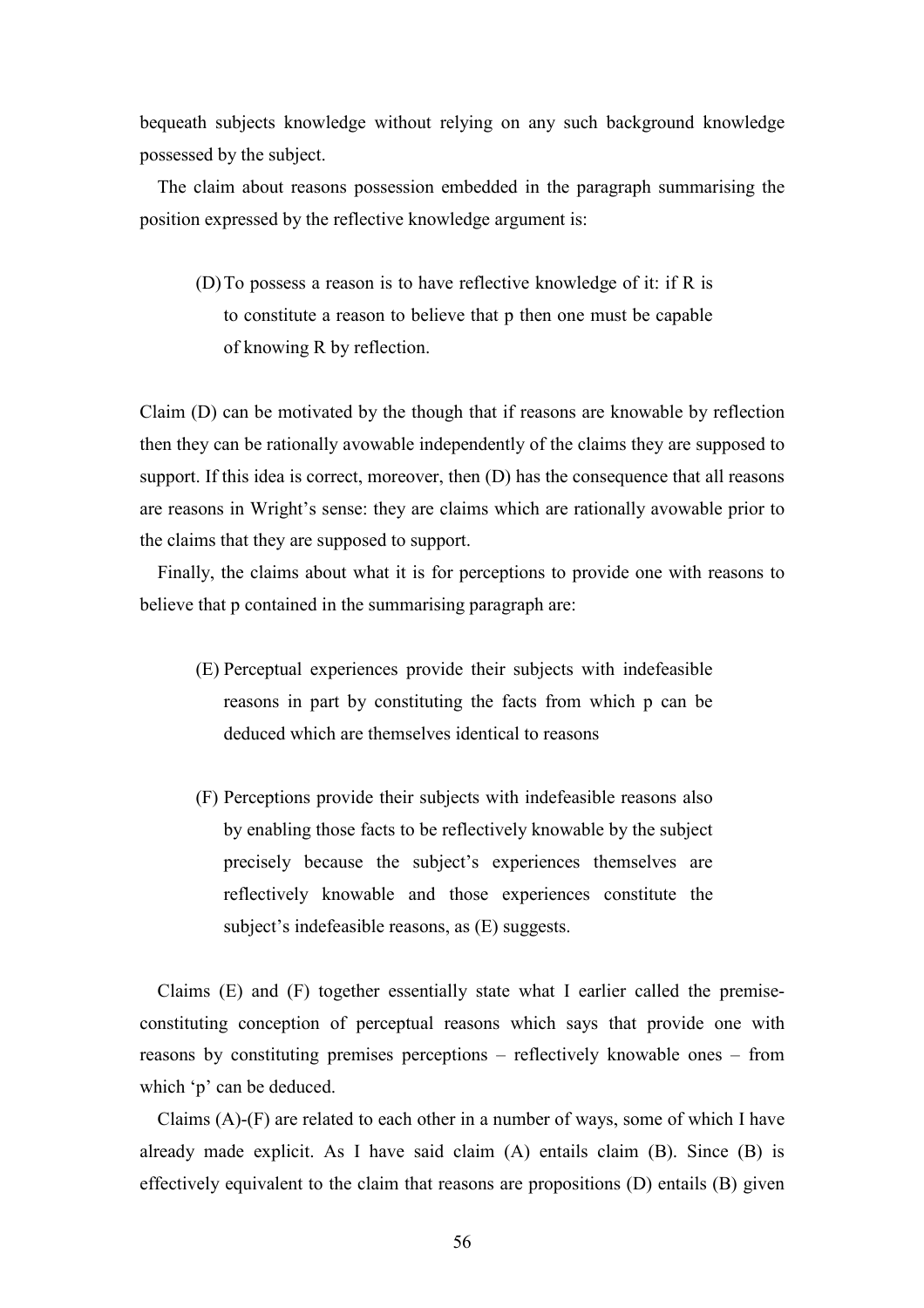that it is using the word 'knowledge' to mean 'propositional knowledge'. (D) also implies that only true propositions can be reasons, since knowledge is factive. Both claims (E) and (F) presuppose that perceptual reasons are indefeasible as (C) suggests. Claim (E) presupposes claim (A) and with it claim (B). Claim (F) presupposes claim (D). Claims (E) and (F) express a conception of the manner in which perceptions provide their subjects with reasons that gain their motivation from claims (A)-(D) such that if any of those claims were to be rejected then so too could either or both of claims  $(E)$  and  $(F)$ .

I want to reject claim (A): I don't think that a reason in favour of believing that p need be something from which 'p' can be inferred. With my rejection of (A) comes a rejection of (B): I want to deny that reasons to believe that p need be the sorts of things from which 'p' can be inferred. In other words I want to deny that all reasons need be propositions and *a fortiori* true propositions, as (D) entails. I want to accept (C): I want to say that perceptual reasons are indefeasible in the sense that the possession of them is inconsistent with the falsehood of the claims they support. But I want to reject (D): one doesn't need to know R by reflection in order to count as possessing it. I want to reject (D) because I don't think that one needs to have *knowledge* of one's reasons to believe that p in order to possess reasons at all. All of this puts me in a position to reject (E) and (F): perceptions don't provide us with reasons by constituting true propositions from which 'p' can be deduced and which we can know by reflection precisely because they are constituted by our reflectively knowable experiences.

#### 2.

I want to begin to develop the account of perceptual reason which can, I will argue, be used to deliver a version of the epistemic argument for perceptual disjunctivism that is more satisfactory than McDowell's and which incorporates a rejection of every claim mentioned in the previous section except claim (C), the claim that perceptual experiences provides one with indefeasible reason. The account I want to develop is structurally analogous to the account of ways of knowing developed by Williamson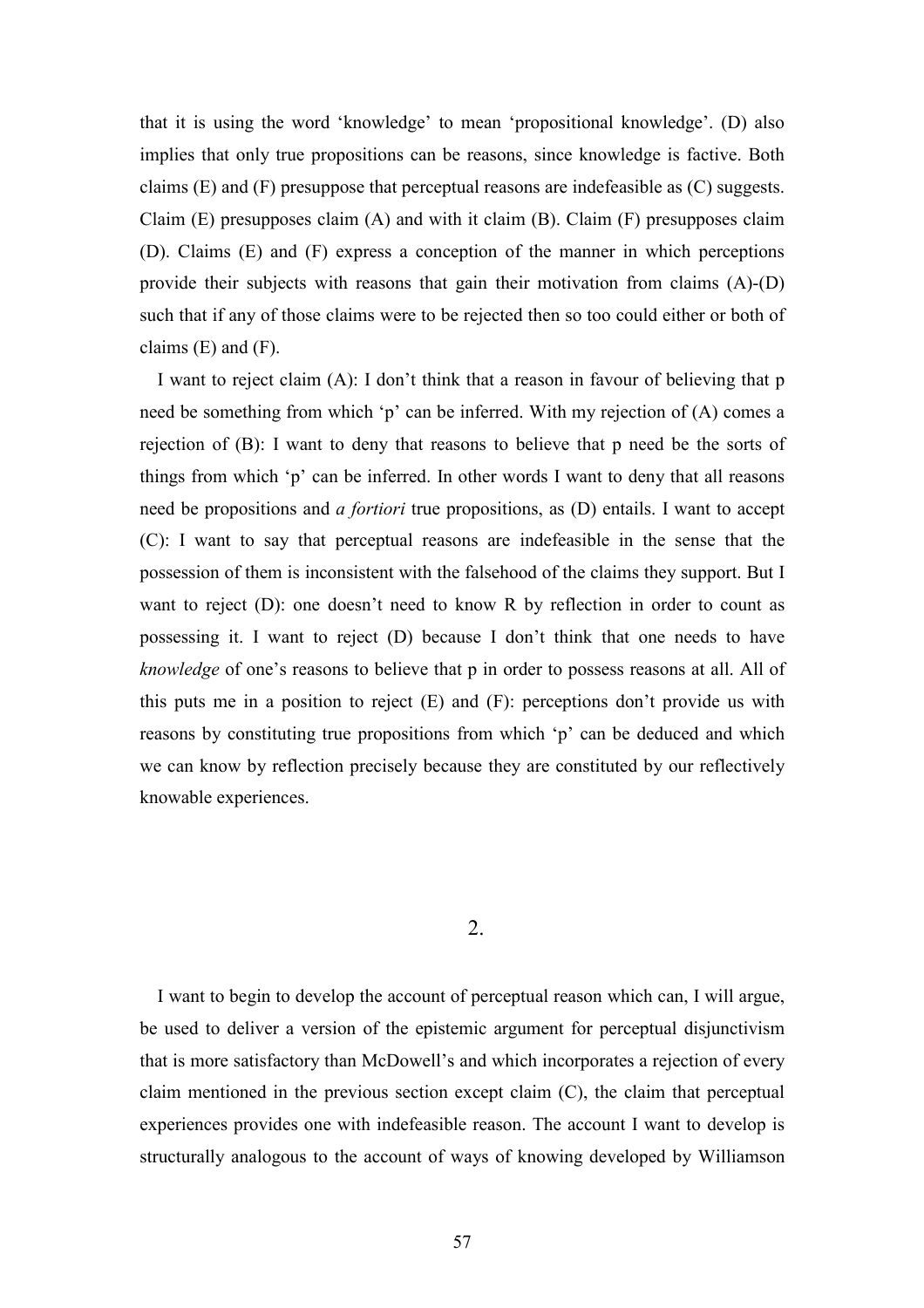$(2000)^{39}$ . I'll present that account in this section and in the next I'll present the account of perceptual reasons I want to defend.

When one knows that p one does not know it *simpliciter*, there is always some determinate way in which one knows it. Examples of ways of knowing are memory, introspection, mathematical intuition, the testimony of others, and of course perception. Williamson develops a novel account of what it is for something to count as a way of knowing: of what it is for perceiving, introspecting, remembering, and in general  $\Phi$ ing to count as a way of knowing that  $p^{40}$ .

The account relies on Williamson's claim that knowing is a discrete kind of mental state $^{41}$ . Traditionally, many epistemologists have conceived of the state of knowing that p as a state composed of three discrete and more basic elements. The first element which the tradition claims forms a part of the state of knowing that p is the psychological state of believing that p: a subject cannot know that p without believing that p, hence the belief that p is a component of the state that constitutes knowing, according to the tradition. The second element which the tradition claims forms a part of the state of knowing that p is the truth of p or, alternatively, the fact that p: a subject cannot know that p without it being true that, hence the truth of p is a component of the state that constitutes knowing, according to the tradition. The third and final element which the tradition claims forms a part of the state of knowing that p is whatever component which needs to be added to the belief that p and the truth of p to make up the state of knowing, and following Alvin Plantinga we can call this component of knowledge, traditionally conceived, 'warrant'<sup>42</sup>. We can think of warrant as a property that one's belief that p has which relates one's belief to the fact that p in such a way that one's belief that p together with the truth of p can constitute knowledge that p. So according to the traditional view to know that p is to be in a complex state that constituted by a belief that p, the truth of p, and warrant to believe that p, whatever that is.

A consequence of the traditional view is that there is no kind of state of mind that the subject can be in which is necessary and sufficient for knowing that p. This is a consequence of the traditional view because it says that the only psychological state

<sup>39</sup> Williamson (2000), pp.33-41

<sup>&</sup>lt;sup>40</sup> See Cassam (2007) for a discussion of ways of what it is for  $\Phi$ ing to count as a way of knowing that p.

 $41$  Williamson (2000) defends this claim in chs. 2, 3, and 4. See Fricker (2009) for a critique of the claim that knowing is a state of mind.

 $42$  Plantinga (1993)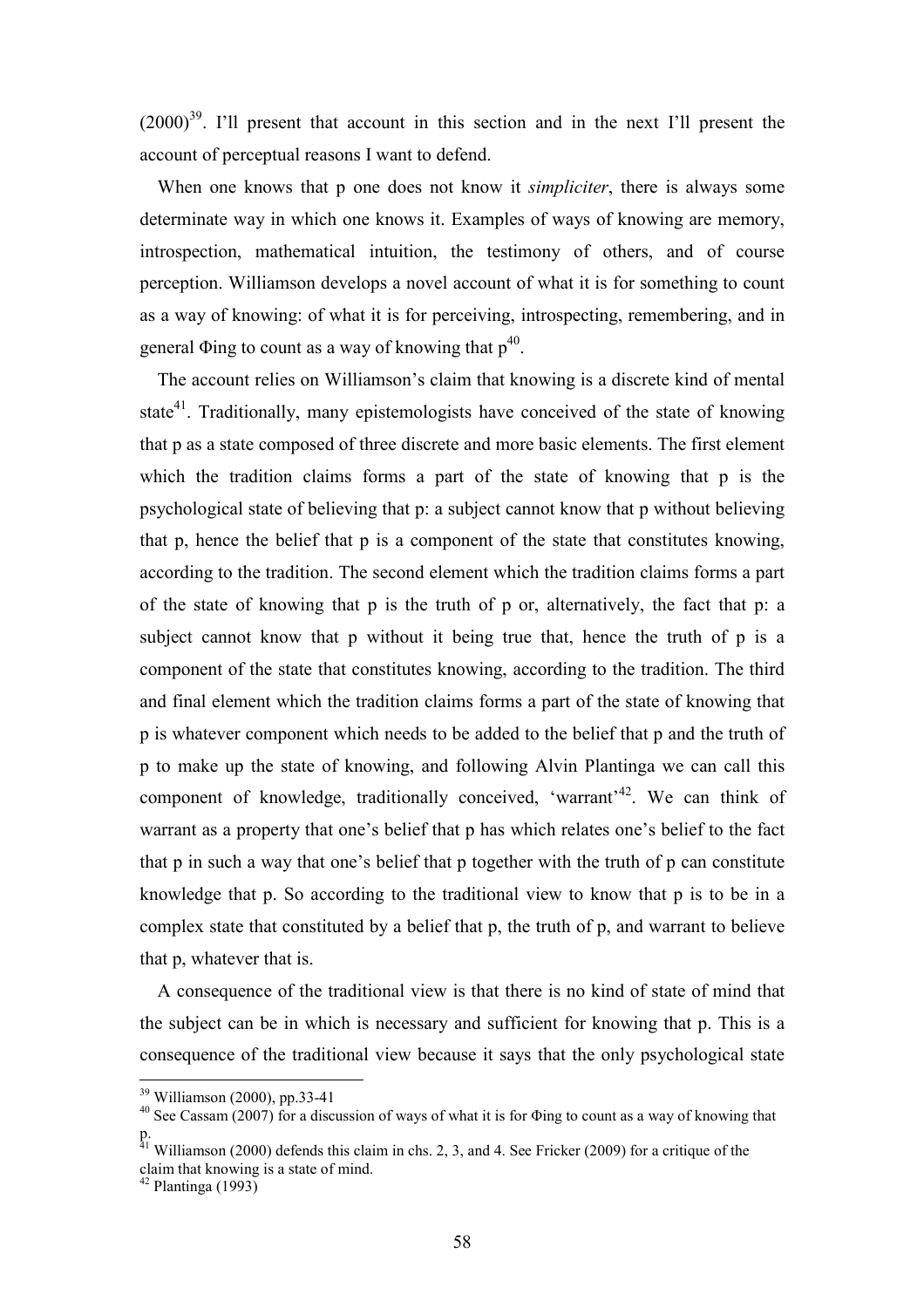that the subject is in when she knows that p is her belief that p, the other components of the state of knowing are not states of mind, hence the traditional view has the consequence that there is no kind of mental state that is equivalent to knowing that p.

Williamson rejects this consequence of the traditional picture of knowing that p and with it the traditional picture itself. That is, Williamson wants to say that there is a distinctive kind of mental state being in which is necessary and sufficient for knowing that p: just like believing or experiencing, knowing is a kind of psychological state. Since knowing is factive moreover – one cannot know that p unless p is true – it follows that on Williamson's view there is some mental state that one can have to only true propositions. This constitutes a rejection of the traditional picture because if knowledge is a distinctive kind of psychological state then it cannot be composed of a belief that p, the truth of p, and a warrant to believe that p, as we have seen. Indeed, if we assume that the only way in which it could be composed of a set of discrete and more basic elements is if it were composed of a the three elements just mentioned then it follows from Williamson's account that the state of knowing that p is itself metaphysically basic and is not composed of discrete and more basic elements at all<sup>43</sup>.

Williamson's distinctive account of knowledge dovetails with his distinctive accounts of what it is for something to be a way of knowing that p. According to Williamson ways of knowing that p are factive propositional attitudes – attitudes like seeing that p and remembering that  $p$  – which constitute states of knowing in the same way that particular colours constitute the state of being coloured. The state of being coloured is constituted by discrete colour properties like redness and greenness because the state of being coloured is a *determinable* state of which individual colour properties are *determinates*: being coloured is a state which can be instantiated by an object only if there is some determinate way of being coloured which constitutes that state. Similarly, Williamson wants to say, the state of knowing that p is constituted by propositional attitudes like seeing that p and remembering that p because the state of knowing that p is a determinable state of which those propositional attitudes are determinates: knowing that p is a mental state of a subject that can be instantiated by a subject only if there is some determinate way of knowing that p which constitutes that

<sup>43</sup> If it is assumed further that the *concept* of knowledge is structurally isomorphic to the *state* of knowing then it follows from this in turn that the concept of knowledge is primitive and is not analysable into more basic concepts. This is indeed a claim that Williamson makes (2000, ch.1).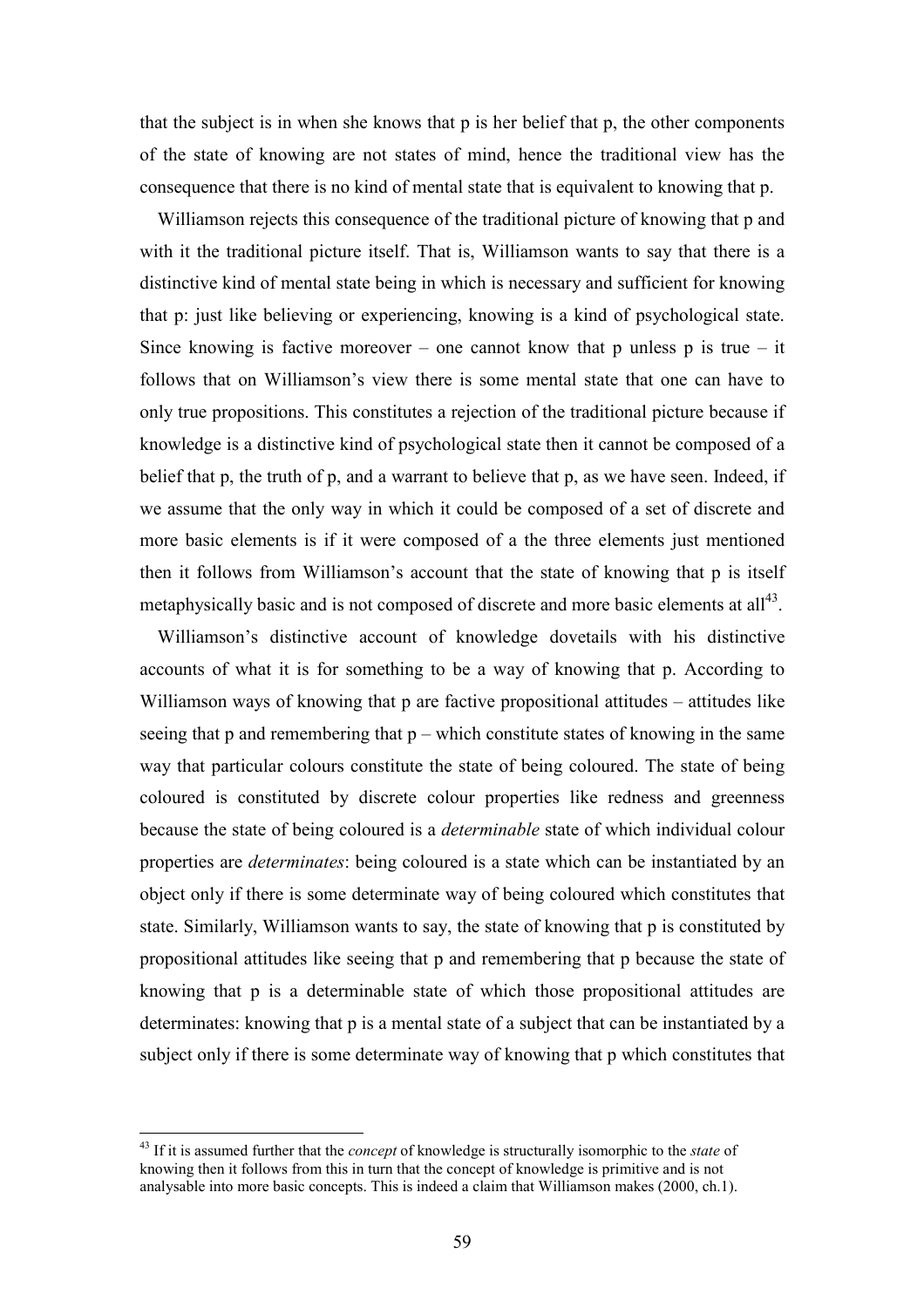state. Factive propositional attitudes like seeing that p and remembering that p just are these ways of knowing that function as determinable for the state of knowing that p.

## 3.

I've just sketched Williamson's account of knowledge and ways of knowing. I do not want to say whether I think either account is correct. I sketch them only because the account of perceptual reasons I want to develop has significant parallels with Williamson's accounts of knowledge and ways of knowing. The account of perceptual reasons I want to develop is generated by the application of an account of what it is to possess a reason to believe that p in general to the case of the reasons that perceptual experience provides one with to believe that p in particular. I'll sketch the general account and then apply it to the case of perceptual reasons in particular in the next section. A distinctive account of perceptual reasons will emerge.

The general account of reasons possession I want to develop can be presented as follows. A reason to believe that p is any state of the world which is either a truthcondition of p, if it is an indefeasible reason, or which renders the truth of p probable, if it is a defeasible reason. In other words any state of the world which is connected to the truth of p in either of these ways is a reason to believe that p. If it is connected to the truth of p by being a truth-condition of p then it is an indefeasible reason to believe that p. If it is connected to the truth of p by rendering p likely to be true then it is a defeasible reason to believe that p.

By a 'state of the world' I don't just means facts about the world or, what I am taking to be the same thing, true propositions about the world. States of the word which have different metaphysical profiles can count as reasons too, on the view to be developed here. For example, the beers in the fridge can be a reason to believe that there are beers in the fridge just as much as the fact that there are beers in the fridge can. This is the *first* claim that forms a part of the general theory of reasons I want to present.

For a subject to be in possession of a reason, R, to believe that p, where, as the first claim states R is to be conceived of as a state of the world related to the truth of p in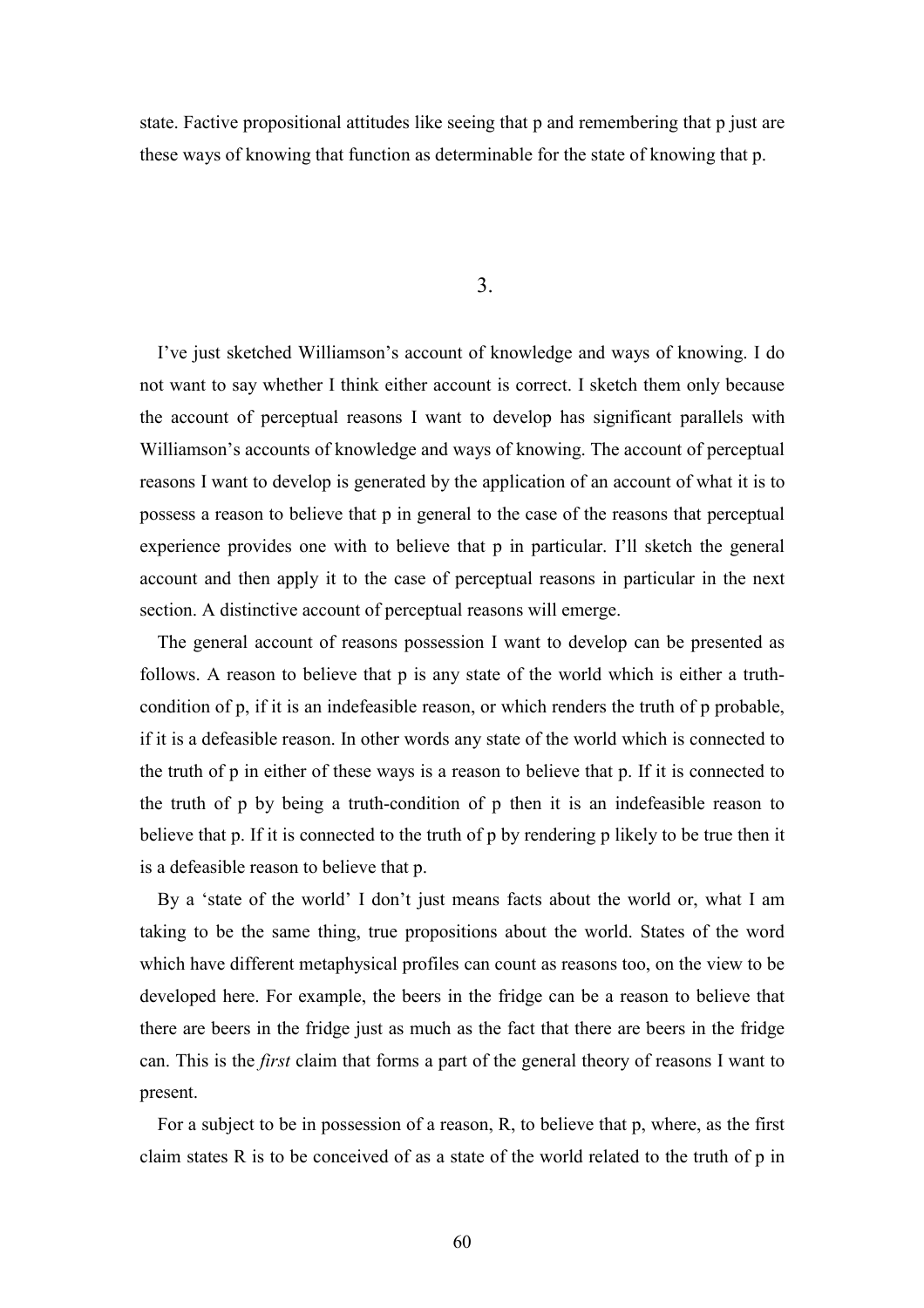either of the ways described – whether a fact about the world or a state of the world with a different metaphysical profile – according to the account I want to develop, is for two conditions to obtain. The fist condition (i) is that the subject must be in some *psychological state* that is directed towards R and has R itself as a constituent where this psychological state constitutes her possession of R: the first condition that the current account claims to be necessary for the possession of a reason to believe that p is that one must be in some psychological state that constitutes a relation between the subject and the state of the world which constitutes R, and this psychological state constitutes her possession of R. Where R is a fact this state will be a factive propositional attitude such as knowing that p, if Williamson is right to claim that knowing is a factive propositional attitude that is. If however R is not a fact but a state of the word which is related to the truth of p in either of the ways mentioned which is of a different metaphysical category then the psychological state in question need not be a propositional attitude but some other kind of state that can have states of the world as constituents.

That's the first condition that the current account claims is necessary for reasons possession. The analysis it expresses of the state of possessing a reason to believe that p is structurally analogous to the account Williamson gives of what it is to know that p. Condition (i) says that there is some psychological state that constitutes being in possession of a reason to believe that p where this reason is conceived of as a state of the world. Similarly Williamson says that there is some psychological state  $-$  a propositional attitude to be exact – that is identical to knowing that p and this psychological state is factive and therefore has the fact that p itself as a constituent. The account of reasons possession just sketched says that whenever one possesses a reason R, there is some psychological state that one is in which has the state of the world which constitutes R as a constituent and which constitutes one's possession of a reason: a description of the agent's psychological states should reveal whether she possesses a reason to believe that p, conceived of as a state of the world which is related to the truth of p in either of the ways described.

Williamson's account constitutes a rejection of any account of knowing that p which says that knowing that p is composed of the psychological state of believing that p in conjunction with the truth of p and warrant for p. Similarly Condition (i) of the account of reasons possession constitutes a rejection of any account of what it is for a subject to possess a reason R to believe that p which says that one can possess a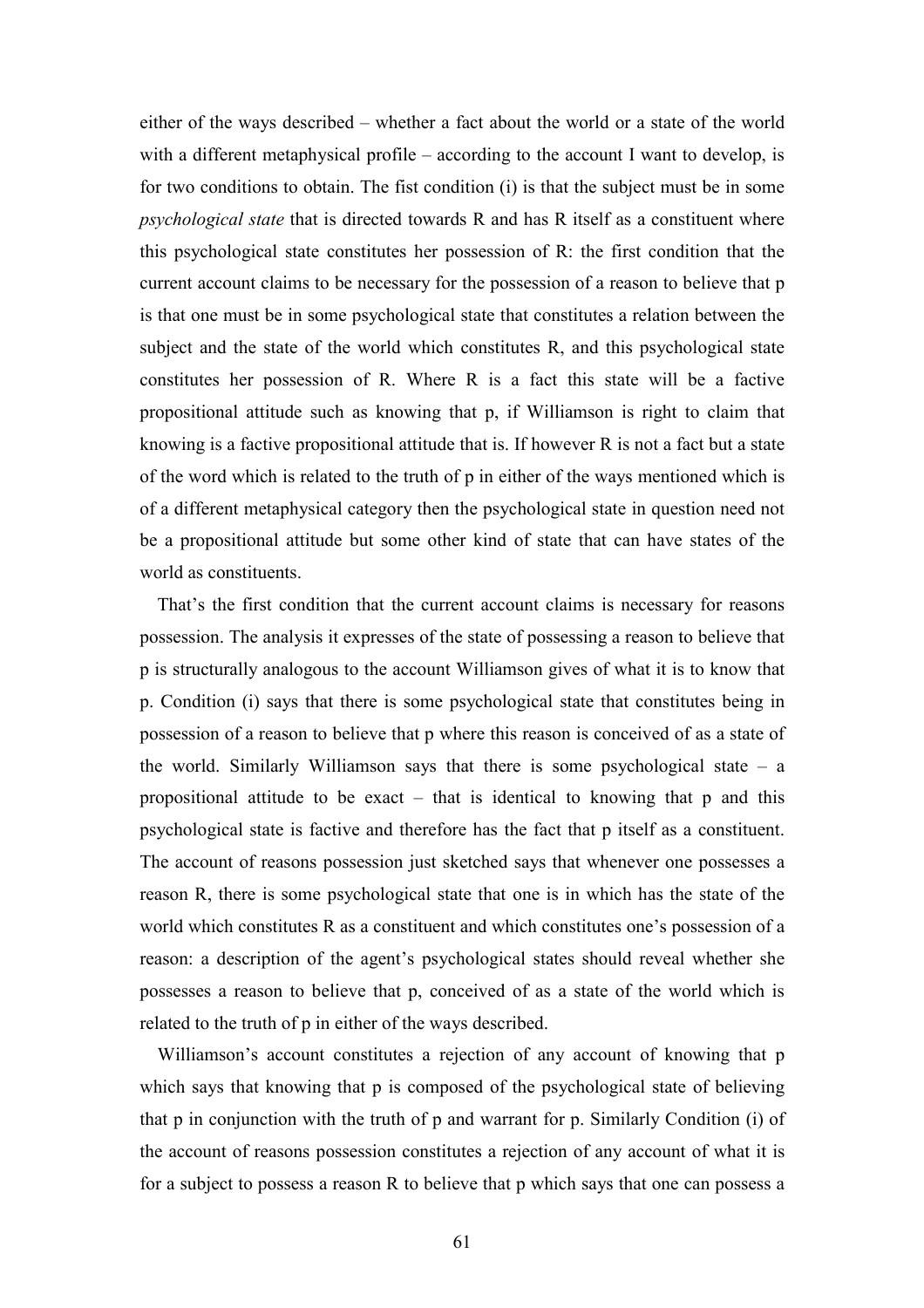reason to believe that p, R, even if R is not a constituent of any psychological state that one is in. The account constitutes a rejection, for example, of any account of reasons possession which says that to possess a reason, R, to believe that p is to be in a psychological state that represents R as confirming the truth of p but which is merely caused by R, say, and doesn't have R as a constituent. In virtue of insisting that condition (i) is a necessary condition of subject possessing a reason to believe that p, the account of reasons possession we are now considering says that it is purely a psychological of the agent that constitutes her possession of a reason to believe that p.

So the first condition of a subject possessing a reason R to believe that p is that R must be a constituent of some psychological state that the subject is in where this psychological state constitutes one's possession of the reason R. The second condition which is a necessary condition of a subject possessing a reason R to believe that p, where R is some state of the world which is a truth condition of p or makes p likely to be true, and which is together with (i) is sufficient for a subject to possess the reason R can be presented as follows.

For a subject to possess a reason R to believe that p it is not enough that R is a constituent of the subject's psychological state that constitutes her possession of R. That there is rainwater on Tom's coat constitutes a defeasible reason for me to believe that it is raining because it makes it likely to be true that it is raining outside. Assuming that knowledge is a psychological state and that I know that there is rainwater on Tom's coat I am in some psychological state with that fact, which constitutes a reason to believe that it is raining outside, as a constituent. Still, I don't possess any reason to believe that it is raining outside unless in some manner I conceive of the fact that there is rainwater on Tom's coat to be indicative of the truth of the claim that it is raining outside. Similarly a lemon tree in front of me might be a constituent of my visual experience, my visual experience might well count as a psychological state, the lemon tree in front of me might be an indefeasible reason to believe that there is a lemon tree in front of me because it makes that claim true, and I might therefore have a state of the world which constitutes a reason to believe that there's a lemon tree in front of my as a constituent of a psychological state that I'm in, but that psychological state can't constitute a possession of a reason unless I also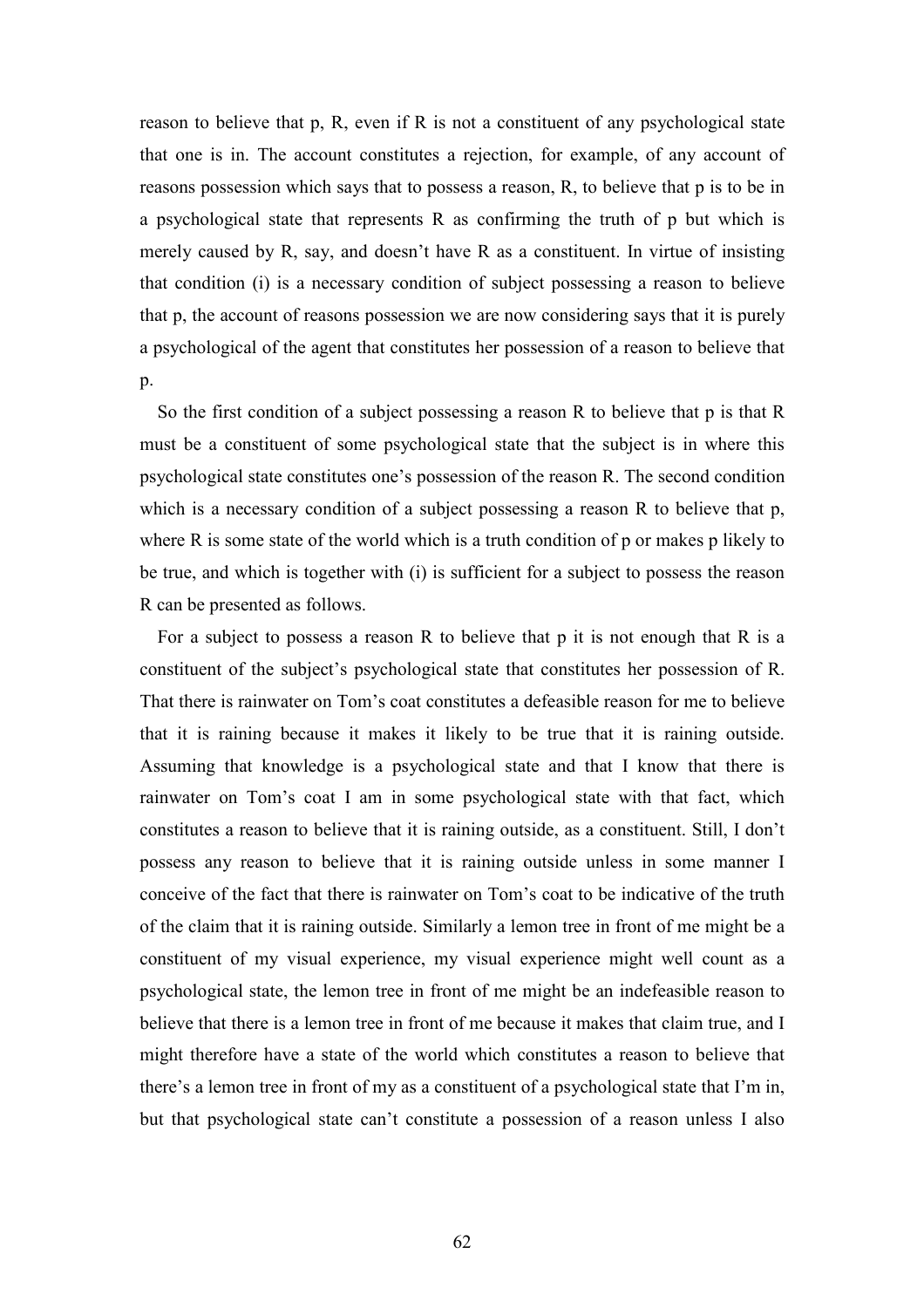conceive in some way of the lemon tree in front of me as something which makes it true that there's a lemon tree in front of me<sup>44</sup>.

So if a psychological state which has R as a constituent is to constitute my possession of the reason R in favour of the belief that p then I must conceive of R as either a truth-maker of p, if R is an indefeasible reason to believe that p, or as confirming the truth of p, if R is a defeasible reason to believe that p. This rather inchoately specified thought is the second necessary condition of a subject possessing the reason R to believe that p which together with condition (i) is sufficient for a subject to possess the reason R. That is, the second necessary condition for a subject possessing the reason R to believe that p is (ii) a subject must conceive of R as either a truth maker of P if R is an indefeasible reason to believe that p or as making p likely to be true if R is a defeasible reason to believe that p if she is to possess it as a reason to believe that p.

Presupposing the truth of the claim that reasons are states of the world that stand in the relations to the truth of p described and putting both condition (i) and condition (ii) together we get the following theory of what it is for a subject to possess a reason, which I will call the *psychological theory of reasons possession*:

(PTRP): S possesses a reason R to believe that p iff either S is in some psychological state with R as a constituent and conceives of R as a truth maker of p, if R is an indefeasible reason to believe that p or S is in some psychological state with R as a constituent and conceives of R as making p likely to be true, if R is a defeasible reason to believe that p.

(PTRP) is distinctive because it insists that one can possess a reason only if the state of the world which constitutes that reason is a constituent of a psychological state one is in. It implies that claims (A) and (B) are false because it presupposes that reasons to believe that p need not be the sorts of things from which 'p' can be inferred: they need not be propositions, although a true proposition about the world can constitute a reason according to (PTRP). It also implies that claim (D) is false: one need not have reflective knowledge of a certain proposition that constitutes a

<sup>&</sup>lt;sup>44</sup> Cf. Brewer (1999), ch.3 and BonJour (2002), pp.9-10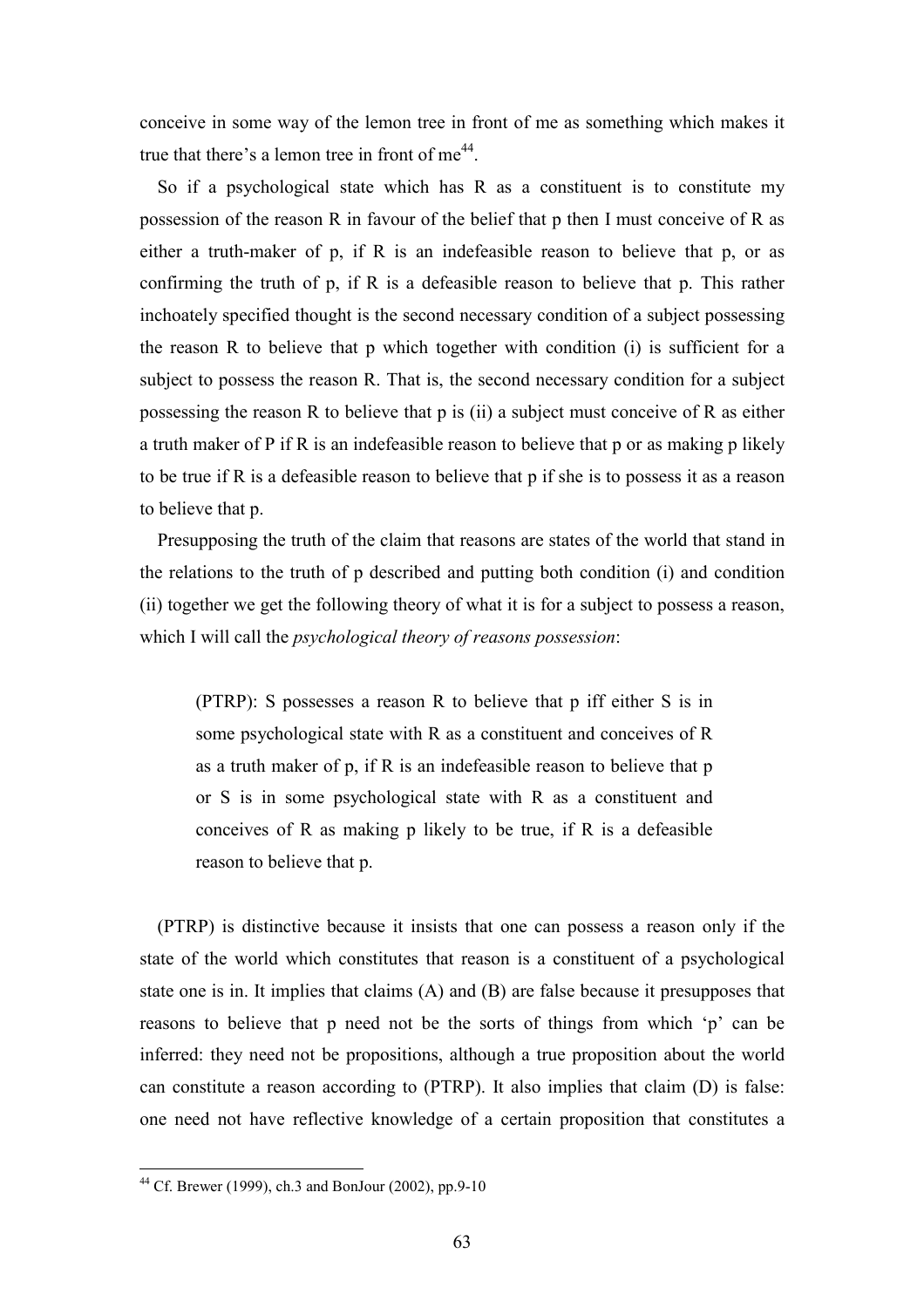reason to believe that p if one is to possess a reason to believe that p. (PTRP) says that if knowledge is a psychological state then if a proposition that is a reason to believe that p is reflectively known then one is in a position to possess a reason to believe that p, but (PTRP) leaves it open that one can be in a position to possess a reason to believe that p if the state of the world which constitutes that reason is a constituent of some psychological state not identical to knowledge, assuming, again, that knowledge is a psychological state.

This is the general account of reasons possession that I'll be working with in this chapter. In the following two sections I want to apply it to the case of perceptual reasons in particular and then use the emergent theory of perceptual reasons to construct a version of the epistemic argument for perceptual disjunctivism which avoids the objections to the reflective knowledge argument I discussed in the previous chapter. After that I will offer a defence of (PTRP) and the account of perceptual reasons which emerges from it.

#### 4.

(PTRP) is the general theory of reasons possession that I want to suggest, when applied to the case of perceptual reasons in particular, generates a theory of perceptual reasons which if assumed correct gives us a way of constructing a version of the epistemic argument for perceptual disjunctivism which is more successful than the reflective knowledge argument in so far as it avoids the objections to that argument outlined in the previous chapter. In this section I want to apply (PTRP) to the case of perceptual reasons and clarify the theory of perceptual reasons which emerges. I will also distinguish it from theories of perceptual reasons found in Steup (2001) and that utilised by the reflective knowledge argument.

(PTRP) says that to possess a reason to believe that p, where reasons are conceived of as states of the world which are connected to the truth of p either by being a truthmaker for p if the state of the world constitutes an indefeasible reason to believe that p or by rendering p likely to be true if the state of the world constitutes a defeasible reason to believe that p, is to have one such state of the world as a constituent of some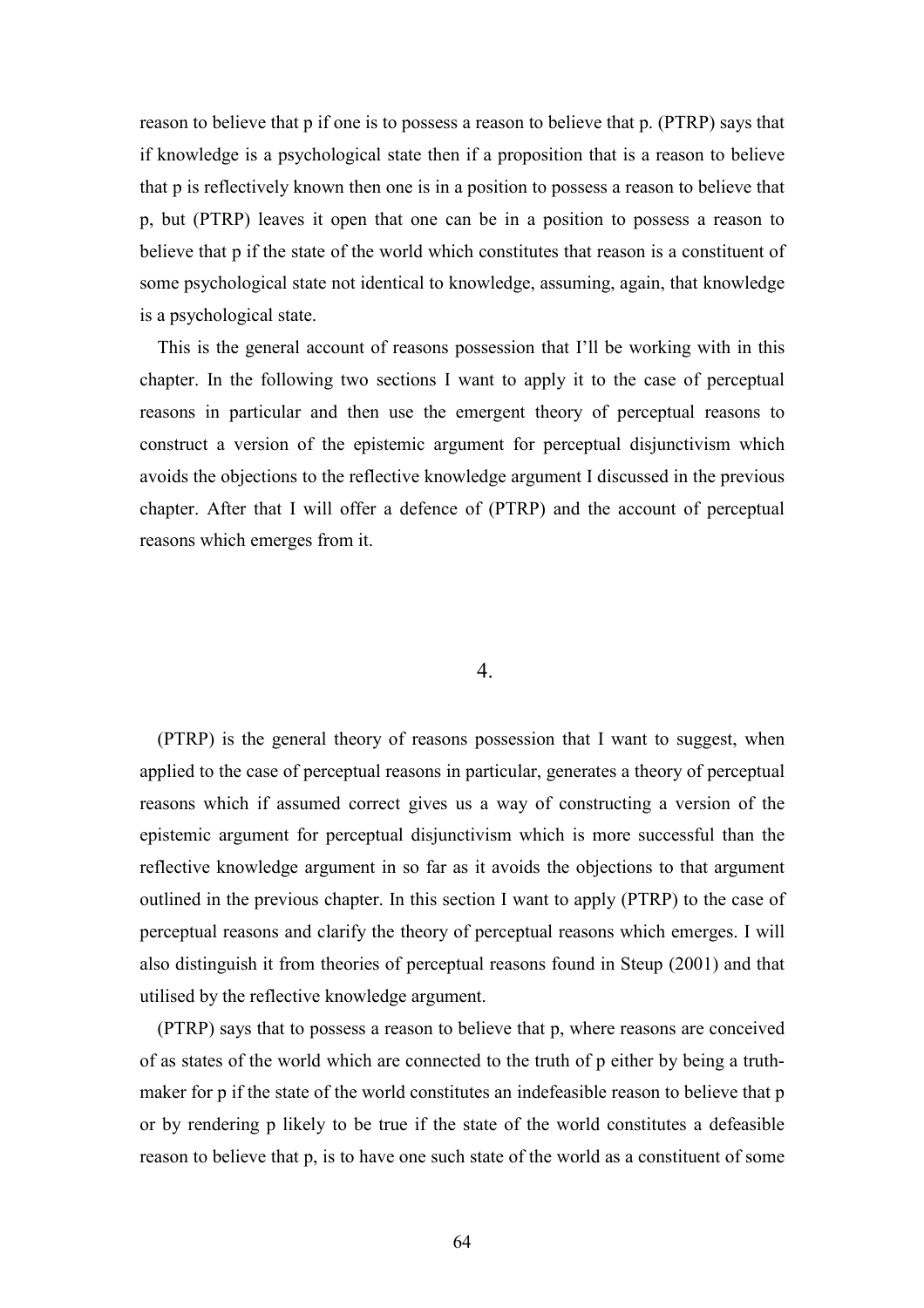psychological state one is in and to and to conceive of it either as a truth-maker for p if it is an indefeasible reason or as making p likely to be true if it is a defeasible reason.

Perceptions of an O which is F provide one with good reason to believe that there is an O which is F. When we have a reason to believe such a proposition provided to us by perception we have perceptual reasons. How are we to understand how a perception of an O which is F is to provide us with a reason to judge that there is an O which is F in the context of (PTRP)? That is, how should be conceive of perceptual reasons assuming that (PTRP) is true?

(PTRP) states that psychological states which have states of the world which constitute reasons constitute possession of those reasons, given that one conceives of these states of the world as connected to the truth of the propositions they constitute reasons to believe. Perception of an O which is F provides one with reasons to believe that there is an O which is F. It seems that the correct way to combine these theses is to say that a perception of an O which is F just is a psychological state which has O and its Fness as constituents, where the O and its Fness constitute an indefeasible reason to believe that there is an O which is F, given that the presence of an O which is F is a truth-maker of the proposition that there is an O which is F. Perceptions of a state of the world provide one with reasons to believe in propositions that describe the existence of those states of the world because those states of the world are indefeasible reasons to believing in propositions that record their existence, and perceptions of them are psychological states that have them as constituents and which constitute one's possession of them as reasons, assuming that the subject conceives of those states of the world as truth-makes of the judgements they constitute reasons for.

On this account of perceptual reasons which falls out of (PTRP) perceptual experiences are *ways of possessing reasons*, where reasons are then conceived of as states of the world, and are not to be thought of as reasons themselves. They are ways of possessing reasons because to possess a reason is partly to be in some psychological state that has the state of the world that constitutes one's reason as a constituent and perceptions are psychological states which have states of the world which constitute indefeasible reasons as constituents.

On the account of perceptual reasons being developed here the relationship the possession of reasons and perceptual experience is structurally analogous to the account of the relationship between knowing and ways of knowing according to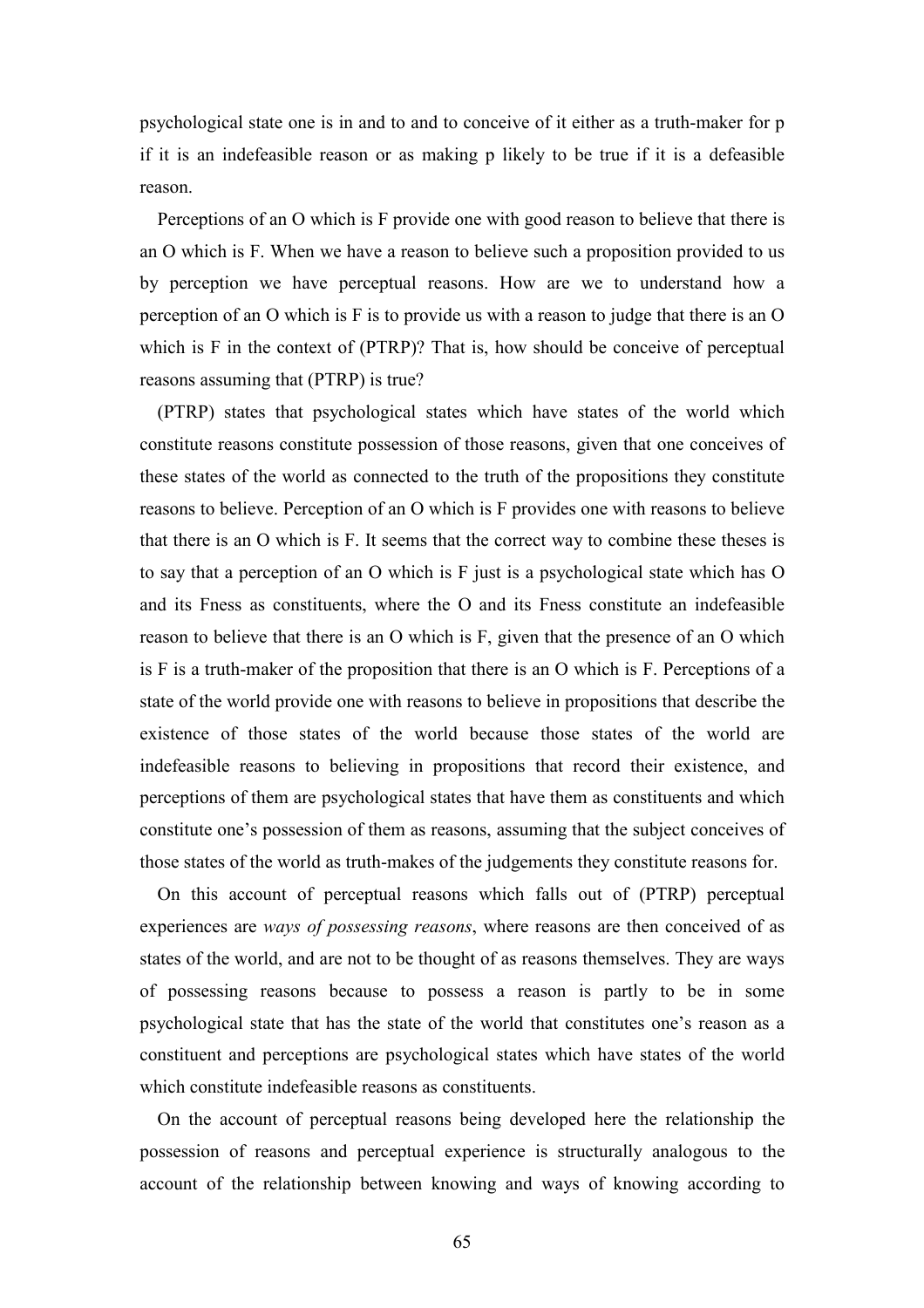Williamson. Williamson says that ways of knowing are to knowing as the state of being red is to the sate of being coloured: ways of knowing are determinable of the psychological state of knowledge. Similarly on the account of perceptual reasons that falls out of (PTRP) that we are now considering perceptions are to the state of possessing reasons to believe that p as the state of being red is to the state of being coloured: having a perception of an O which is F is determinate of the determinable state of possessing a reason to believe that there is an O which is F. This is because, to repeat, perceptions are psychological states which relate one to states of the world which are thought of as reasons, and being in such a psychological state is constitutive of what it is to possess a reason according to (PTRP), as long as one conceives of those states of the world as standing in certain relations to the truth of the propositions they are reasons for.

It should be clear how the current account of perceptual reasons differs from the account which the reflective knowledge argument is married to, an account which is made up of the conjunction of claim (E) with claim (F). On that account indefeasible perceptual reasons are facts of the form *that one perceives that p* constituted by our perceptual experiences. Such facts count as indefeasible reasons for the belief that p because 'p' can be validly deduced from them. We count as possessing those reasons because we are capable of knowing those facts by perception. On the account of perceptual reasons that falls out of (PTRP) indefeasible perceptual reasons to believe that p are the states of the world that constitute p that are the constituents of our perceptions of such states of the world. Such states of the world count as indefeasible reasons because to believe that p because they make 'p' true. We count as possessing those reasons because the states of the world that make them up are constituents of our perceptions and perceptions are psychological states and we conceive of them as truth-makers for p.

The account of perceptual reasons that falls out of (PTRP) is also distinct from an account of perceptual reasons offered by Steup (2001). Steup thinks that an inferentialist conception of reason-hood is true: he thinks that something can be a reason to believe that p only if one can infer it from p, and he thinks that it follows from this that all reasons are propositions. That is, Steup is committed to claims (A) and  $(B)$ <sup>45</sup>. To that extent he is in agreement with the conception of reasons that the

 $45$  Steup (2001), p.1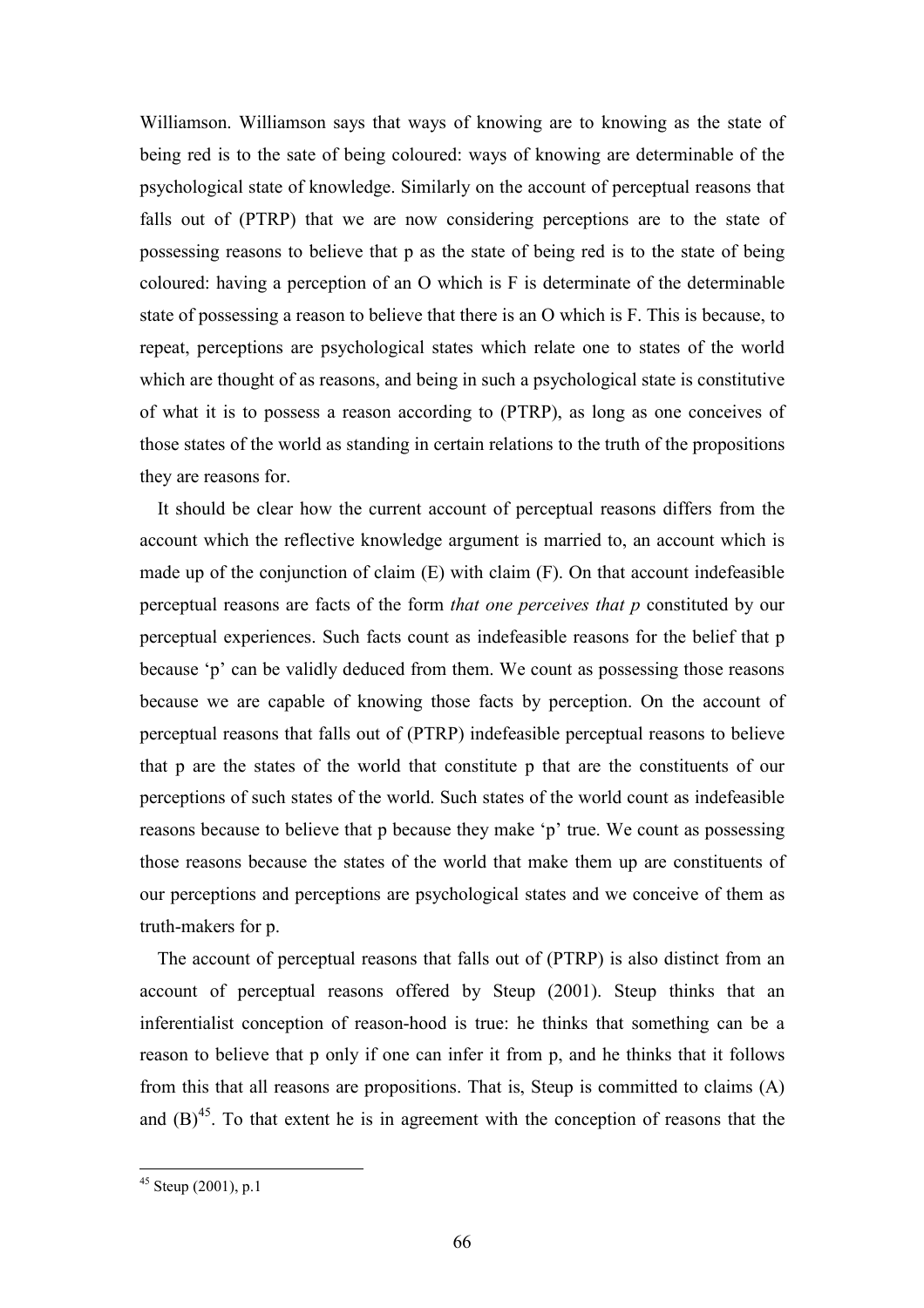reflective knowledge argument employs. He does not, however, think that one's perceptual experiences provide their subjects with reasons to believe that p by constituting facts of the form *that one perceives that p* from which 'p' can be inferred. Instead he thinks that perceptual experiences provide their subjects with reasons to believe that p because they have true *propositional contents* from which 'p' can be inferred. On Setup's picture perceptual experiences provide their subjects with reasons to believe that p because they enable true propositions from which 'p' can be inferred to function as premises in an inference to  $p^{46}$ .

So for example Steup says that one's perception of a lemon tree in front of one is constituted by a perception with the true propositional content *that there is a lemon tree in front of one* and one's experience provides one with this claim as a reason to believe that there is a lemon tree in front of one by enabling it to function as a premise in an inference to the claim that there is a lemon tree in front of one. This view differs from the view of perceptual reasons which the reflective knowledge argument utilises because although it is committed to the claim that perceptual reasons are the sorts of things from which 'p' can be inferred, it carries with it no commitment to the claim that perceptual reasons are identical to facts which record the existence of one's perceptual experiences of the form *that one perceives that p* and it carries with it no commitment to the view that one needs to have reflective knowledge of the claims which constitute one's reasons in order for one to count as possessing those reasons. Instead, on Steup's view one's perceptual experiences provide one with reasons by having them as propositional content.

I want make clear how Steup's view and the view of perceptual reasons which emerges from an application of (PTRP) are similar and how they are different. On Steup's view perceptual experience provide one with reasons to believe that p by enabling propositions to function as premises in an inference from which 'p' can be inferred, and it is the propositional contents of perceptual experience which function as reasons, not perceptual experiences themselves. Perceptions give one access to reasons instead of constituting them.

On the view of perceptual reasons which emerges from the application of (PTPR) perceptual experiences perceptual reasons are identified with the states of the world which one's perceptions present one with and are not identical to perceptual

 $46$  This view is similar to that propounded by Brewer (1999) and possibly Crane (2001).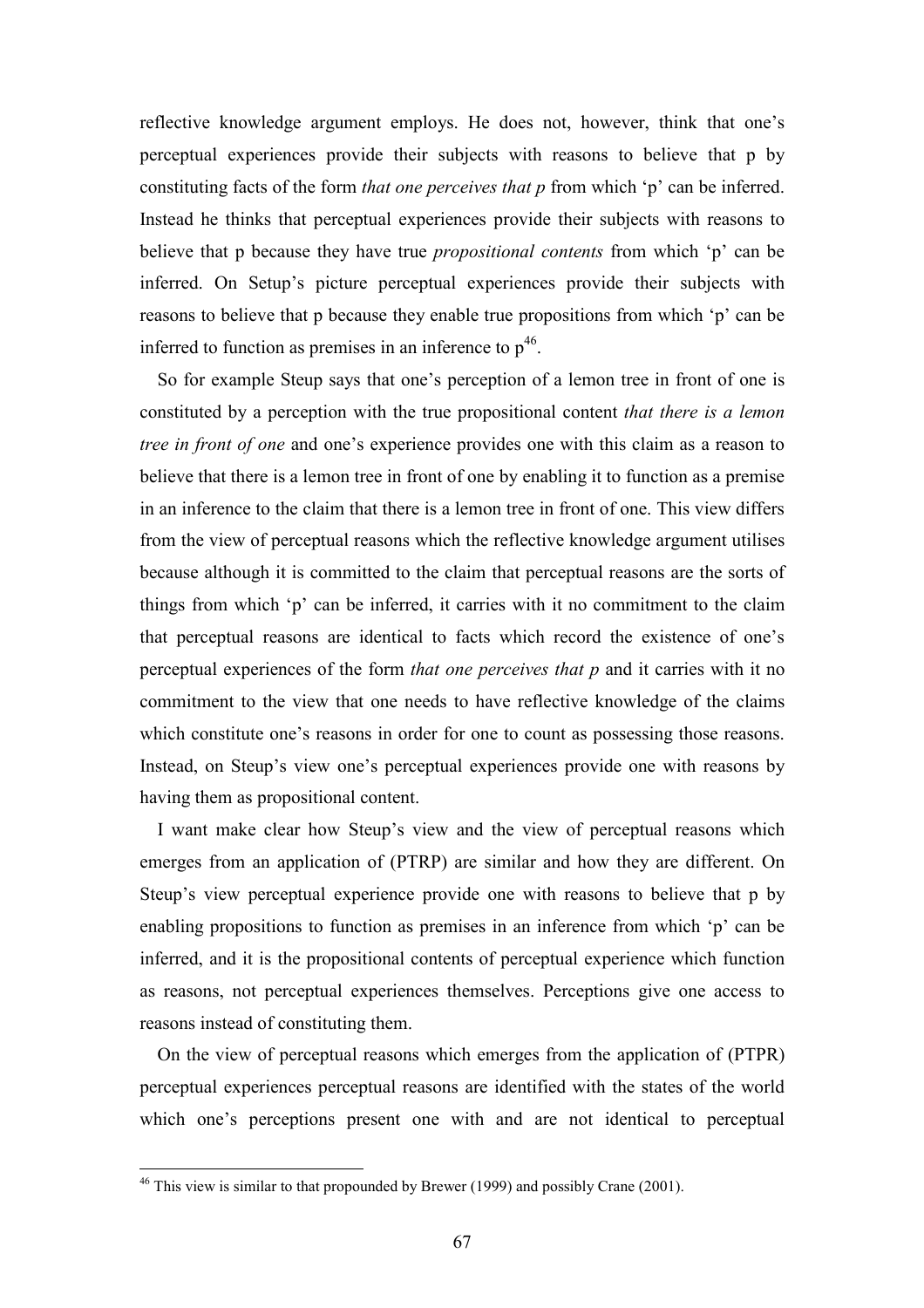experiences themselves. Perceptions give one access to reasons instead of constituting them. This is what the view which emerges from the application of (PTRP) has in common with Steup's view. Unlike Steup's view however, the theory of perceptual reasons which emerges from the application of (PTRP) doesn't carry with it any commitment to the idea that reasons to believe that p are true propositions or the sorts of things from which 'p' can be inferred and so doesn't carry with it any commitment to the claim that perceptions have true propositional contents. The view which emerges from the application of (PTRP) can also be used as a basis to construct a version of the epistemic argument for perceptual disjunctivism, unlike Steup's view. In the next section I turn to this argument.

# 5.

In the previous section I applied (PTRP) to the case of perceptual reasons. The emerging theory of perceptual reasons says that perceptual experiences are ways of possessing reasons, specifically they are ways of possessing indefeasible reasons to believe propositions which record the existence of the mind-independent states of affairs that form the constituents of the psychological state constitutive of perception. In this section I want to show how this theory of perceptual reasons can be used to construct a version of the epistemic argument for perceptual disjunctivism.

I will start with what the first part of the new version of the epistemic argument: the transition from the anti-sceptical claim the epistemic disjunctivism. The new version of the epistemic argument that I want to develop here affects the inference from the anti-sceptical claim to epistemic disjunctivism in a similar way to the manner in which the reflective knowledge argument affected the inference, but without any reliance on the claim that *that one perceives that p* is one's perceptual reason to believe that p.

The first part of the new version of the epistemic argument can be presented as follows. A perception of an O which is F puts its subject in a position to know that there is an O which is F whereas a hallucination as of an O which is F, even though it is phenomenally indistinguishable from the perception, does not. This is the anti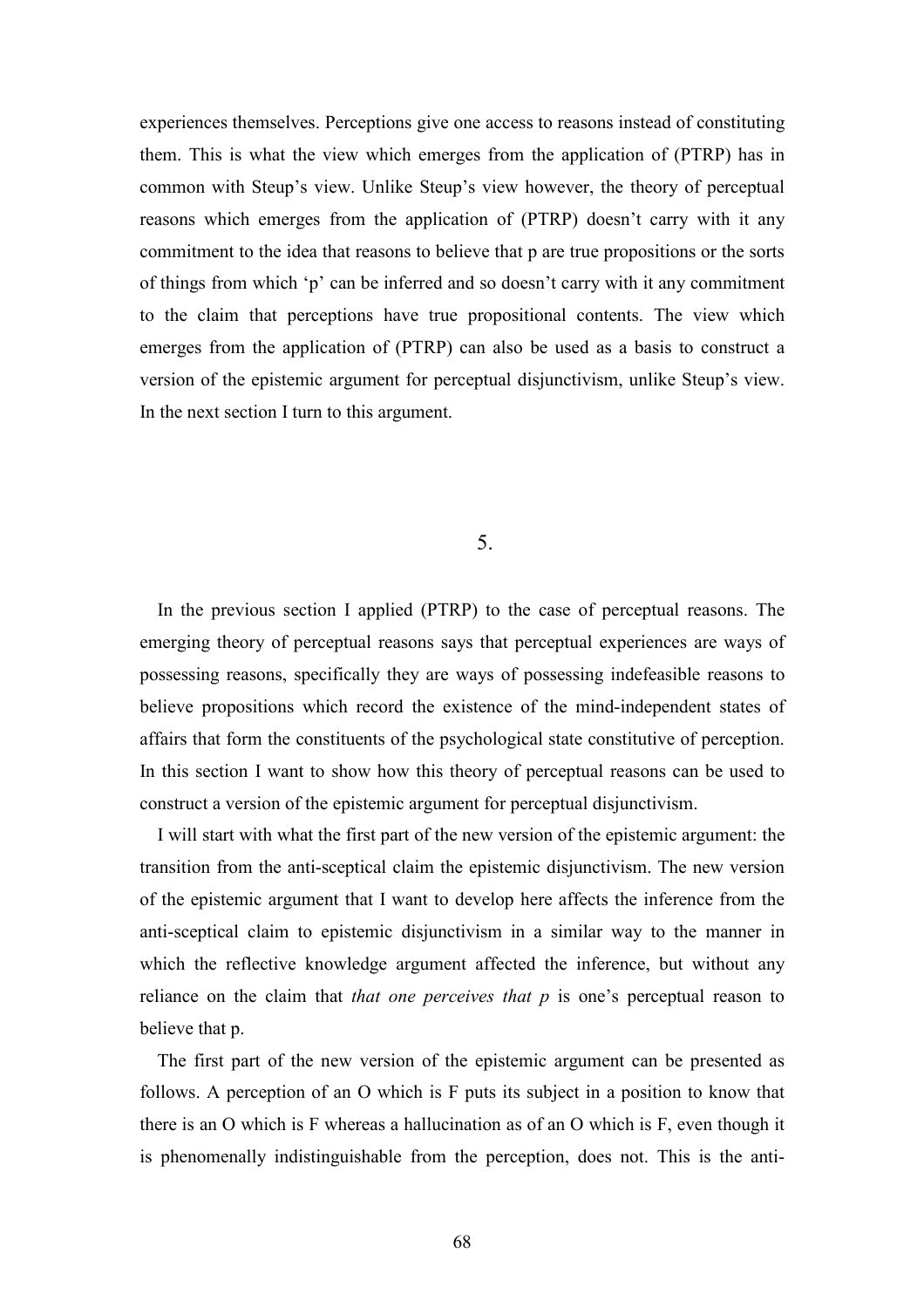sceptical claim. What explains why such perceptions put us in a position to know things whereas phenomenally indistinguishable hallucinations don't is that they provide us with indefeasible reason to believe that there is an O which is F whereas a hallucination doesn't. The indefeasible reason to believe that there is an O which is F of which perceptual experience constitutes our possession is the O and its Fness – a state of the world which is a constituent of the perceptual experience. Since one could have a hallucination as of an O which is F even though there is no O which is F one does not possess such an indefeasible reason to believe that there is an O which is F when one has a hallucination as of an O which is F and this is what explains why hallucinations as of an O which is F don't put us in a position to know that there is an O which is F. Hence what explains why perceptions and hallucinations differ with respect to whether they put us in a position to know that there is an O which is F is that they provide us with different reasons even though they are phenomenally indistinguishable as the epistemic disjunctivist suggests.

So the first part of the new version of the epistemic argument says that what explains why perceptions put us in a position to know things whereas hallucinations don't is that they provide us with indefeasible reasons whereas hallucinations don't, just as the reflective knowledge argument says. Where the new version of the epistemic argument differs from the reflective knowledge argument is in its suggestion that the indefeasible reason which one's perception provides on with is identical to the state of the world that is the truth maker of the proposition that it enables one to know, and which is a constituent of one's perception. The reflective knowledge argument identifies perceptual reasons with facts about one's perceptual states of the form *that one perceives that p* whereas the new version of the epistemic argument identifies them with states of the world that constitute truth-makers of the propositions one's perceptions enable one to know and which one has access to via perception.

That's the first part of the new version of the epistemic argument for perceptual disjunctivism. I now move onto the second part: the transition from epistemic disjunctivism to perceptual disjunctivism. The new version of the argument affects the inference from epistemic disjunctivism to perceptual disjunctivism in a different way to the way in which the reflective access argument attempts to affect the inference. In particular it does not rely on the claim that one needs to have reflective knowledge of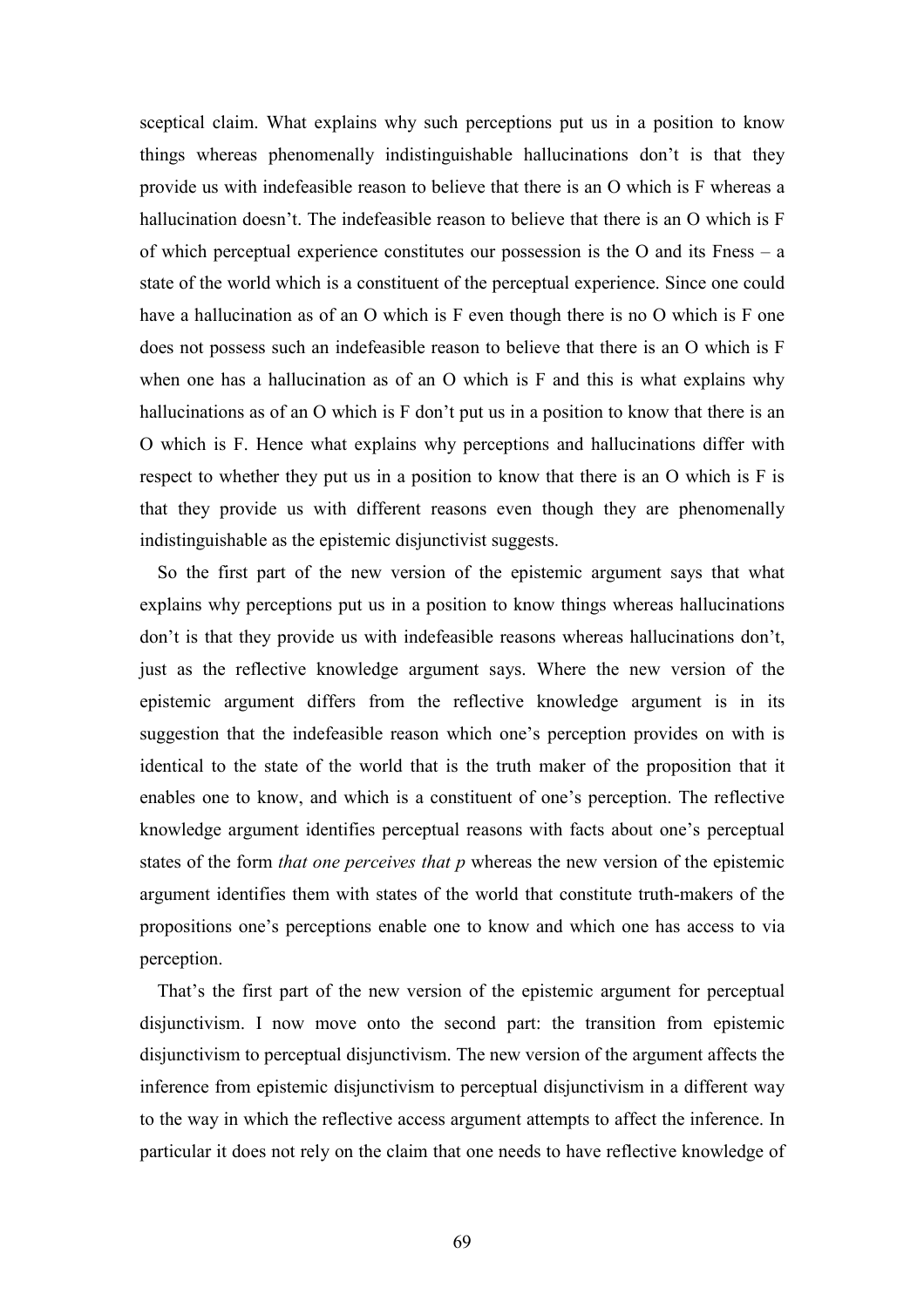whatever it is that constitutes one's reasons to believe that p in order to count as possessing those reasons.

The new version of the epistemic argument says that perceptual experiences provide one with indefeasible reasons to believe that there is an O which is F that are identical to the states of the world that are constituents of ones perceptual experiences. Since hallucinations don't provide one with such reasons, perceptions and hallucinations provide one with different reasons even though they are phenomenally indistinguishable. This is what epistemic disjunctivism amounts to according to the new version of the epistemic argument. The new version of the epistemic argument assumes the correctness of (PTRP) and consequently it assumes that in order for perceptions to provide their subjects with indefeasible reasons it must be the case that perceptions are psychological states of the subject which have the states of the world which are identical to those indefeasible reasons as constituents. Perceptions of an O which is F provide their subjects with an indefeasible reason to believe that there is an O which is F which is identical to the O and its Fness, and that state of the world is itself a truth-maker of the proposition that there is an O which is F. But by (PTRP) a perception of an O which is F can only provide one with such a reason if it is constituted by a psychological state – a state of the subject's mind – which has the  $O$ and it's Fness as constituents.

Now, it can be the case that a perception of an O which is F can have O and its Fness as constituents and be a psychological state of the subject only if perceptual disjunctivism is true. To see why, if assume that perceptual disjunctivism is false then perceptions of mind-independent objections are states that are composed of three elements: experiential states that are of the same kind as the experiential states one suffers when one undergoes a hallucination as of an O which is F, the state of the world made up of the O and its Fness, and some extrinsic property of the experiential states which relates it to the O and its Fness such that one counts as perceiving the O and its Fness such as a suitable causal relation between the experiential state and the O and its Fness. But on such a picture a perception of an O which is F is not itself a psychological state because the only psychological state one is in when one perceives if such a picture of perception is correct is the experiential state that is the same in kind as that which one undergoes when one suffers a hallucination, the other components of the state of perception are not themselves psychological states, so if a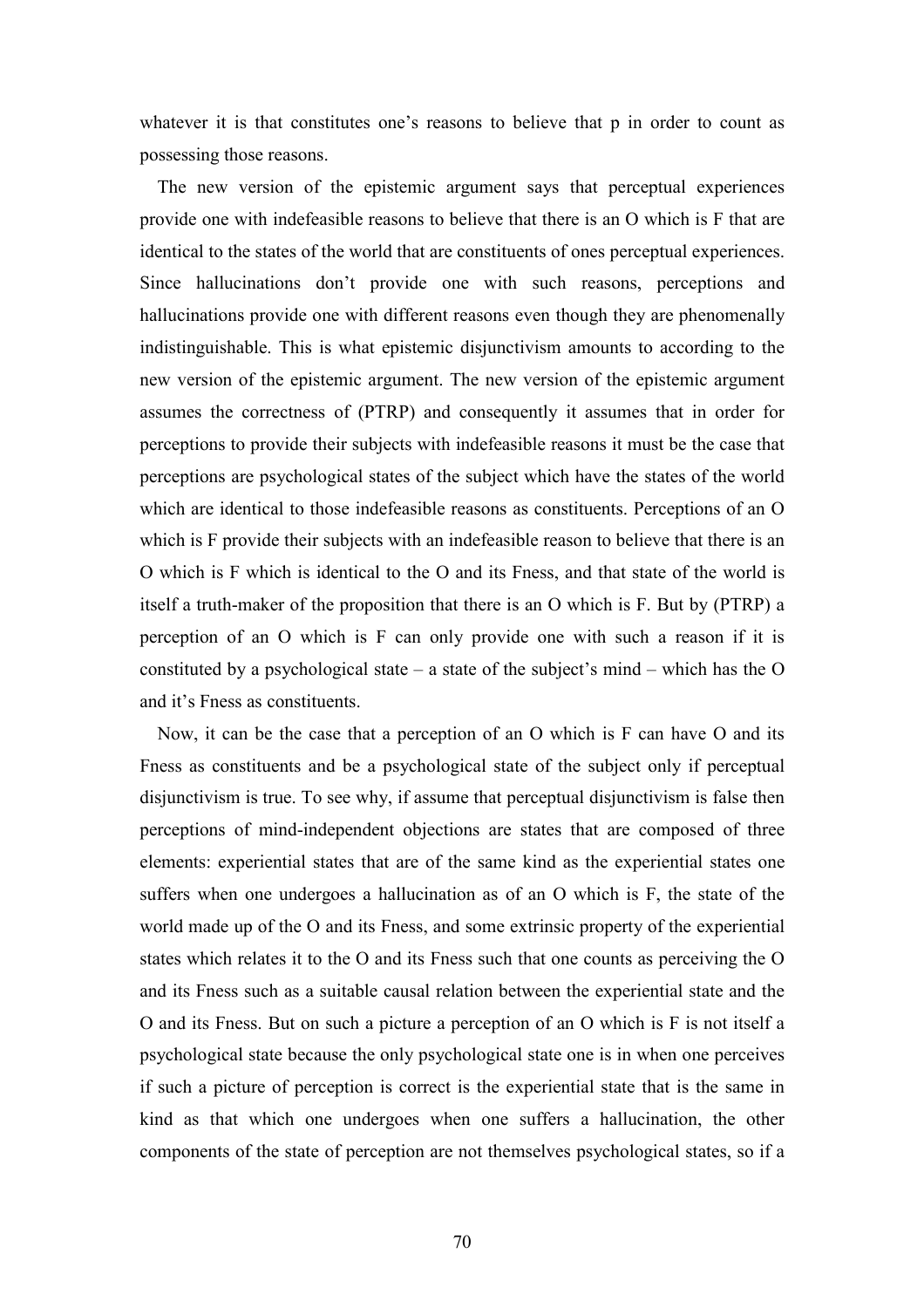non-disjunctivist picture of perceptual experience is correct then perceptions aren't psychological states.

It follows that if perception is to be a psychological state that has O and its Fness as constituents as it must be if it is to provide one with indefeasible perceptual reasons given the truth of (PTPR) then perceptual disjunctivism is true: perceptions provide one with indefeasible reasons but, according to the argument we are now considering, this can be the case only if they are psychological states which have states of the worlds as constituents and are hence a different sort of experiential state from that which constitutes hallucination, as the perceptual disjunctivist suggests.

This is the second part of the new version of the epistemic argument for perceptual disjunctivism. It relies on the claim that if perceptions are to enable us to possess reasons then they must be identical to psychological states which constitute our possession of those reasons. It then infers from this that this can be the case only if perceptual disjunctivism is true because if perceptual disjunctivism were false then perceptions would not be psychological states at all. This brings out a parallel between what the perceptual disjunctivist says about perception and what Williamson says about knowledge. Williamson's account of knowing that p is inconsistent with the idea that knowing is identical to a state composed of a belief, the truth of the belief, and warrant. The new version of the epistemic argument relies on the claim that likewise, the perceptual disjunctivist's account of perception is inconsistent with the idea that perceiving is identical to a state composes of an experience the same in kind as hallucination, the object and properties perceived, and some extrinsic property of the experience that relates it to the object and properties perceived, for example as an effect to cause. I'll call the new version of the epistemic argument for perceptual disjunctivism which relies on (PTRP) and the theory of perceptual reasons which falls out of it the *psychological access argument*.

#### 6.

The psychological access argument is objectionable because it relies heavily on the theory of perceptual reasons which falls out of (PTRP), and (PTRP) is itself objectionable. In the following section I'll attempt to respond to a couple of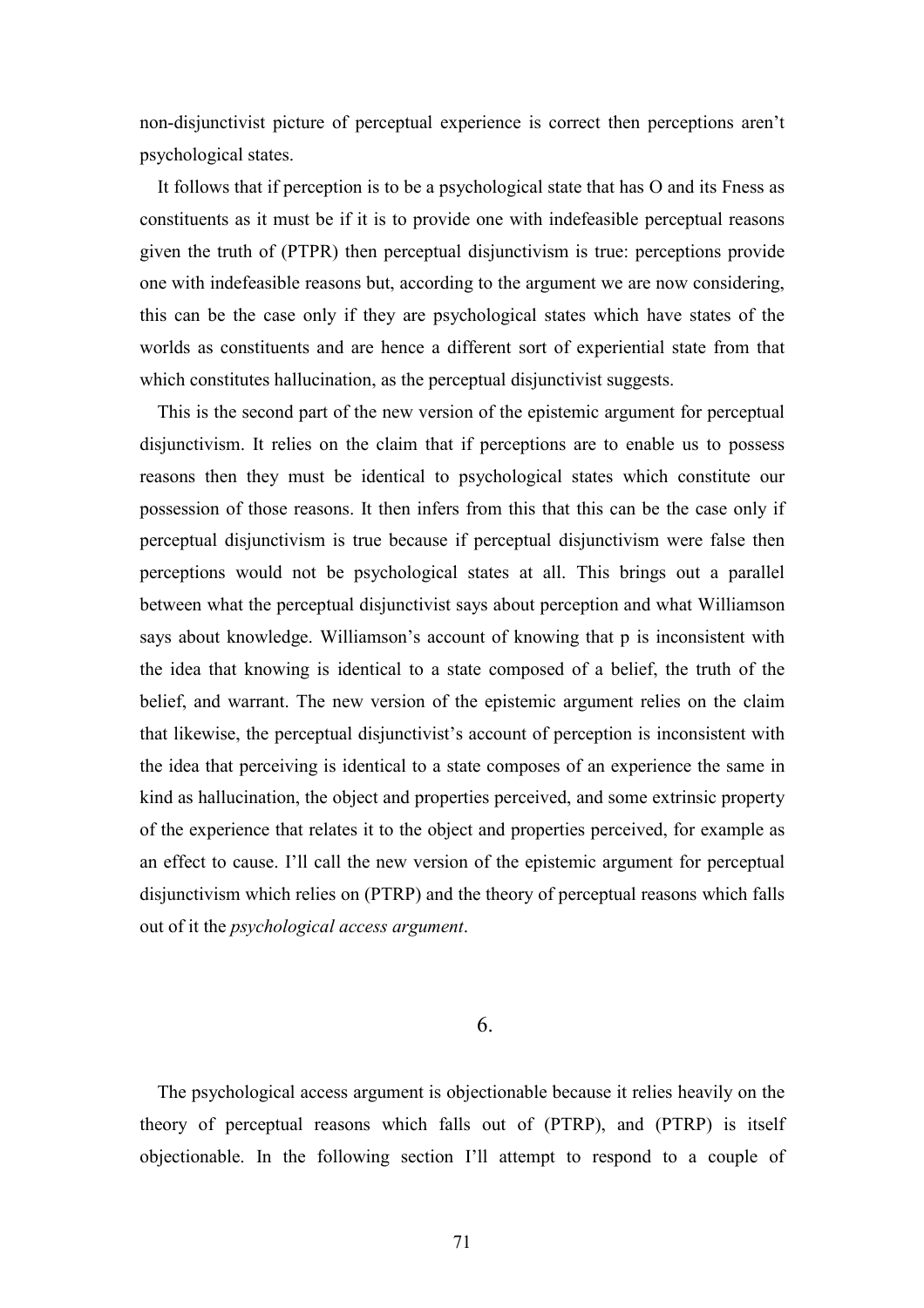objections to (PTRP) and this will constitute a defence of the psychological access argument. In this section I want to point out that the argument avoids the problems which beset the reflective knowledge argument and is to that extent to be the preferred version of the epistemic argument for perceptual disjunctivism.

The first objection that was presented against the reflective knowledge argument was the McKinsey objection. According to that objection the reflective knowledge argument is unacceptable because it carries with it a commitment to the idea that one can know that one perceives that p by reflection, and this implies that subjects who are at least moderately cognitively sophisticated can know that p by reflection. But it is counter-intuitive to say that one can know fact about the world by perception. I argued that there is a response which McDowell can give to this objection. Be that as it may it is certainly not the case that the psychological access argument runs into the objection because it doesn't commit itself to the claim that one can know by reflection that one perceives that p when one does. It commits itself to the claim, rather, that perceptions provide one with reasons because they are psychological states which constitute one's possession of reasons conceived of as the states of the world which are constituents of those perceptions.

The second objection that was presented against the reflective knowledge argument was the phenomenal indistinguishability issue. According to this objection the reflective knowledge argument relies on the claim that we can have reflective knowledge of our perceptual states and this claim cannot be accepted until it has been shown that the phenomenal indistinguishability of perceptions and hallucinations that are as of the same object doesn't preclude knowledge of one's perceptions by reflection. This objection cannot be made against the psychological access argument because that argument, again, doesn't make the assumption that one can know by reflection that one perceives that p.

The third objection that was presented against the reflective knowledge argument was the knowledge of perception objection. This objection states that it's counterintuitive to suggest that perceptual knowledge and even the possession of perceptual reasons is mediated by knowledge of one's perceptual states as the reflective knowledge argument assumes because of the possibility of cases which constitute counter-examples to that claim such as *Planet of the Blind*, a case in which a subject is capable of possessing visual-perceptual reasons and hence visual-perceptual knowledge even though she possesses no concept of visual and so is unable to form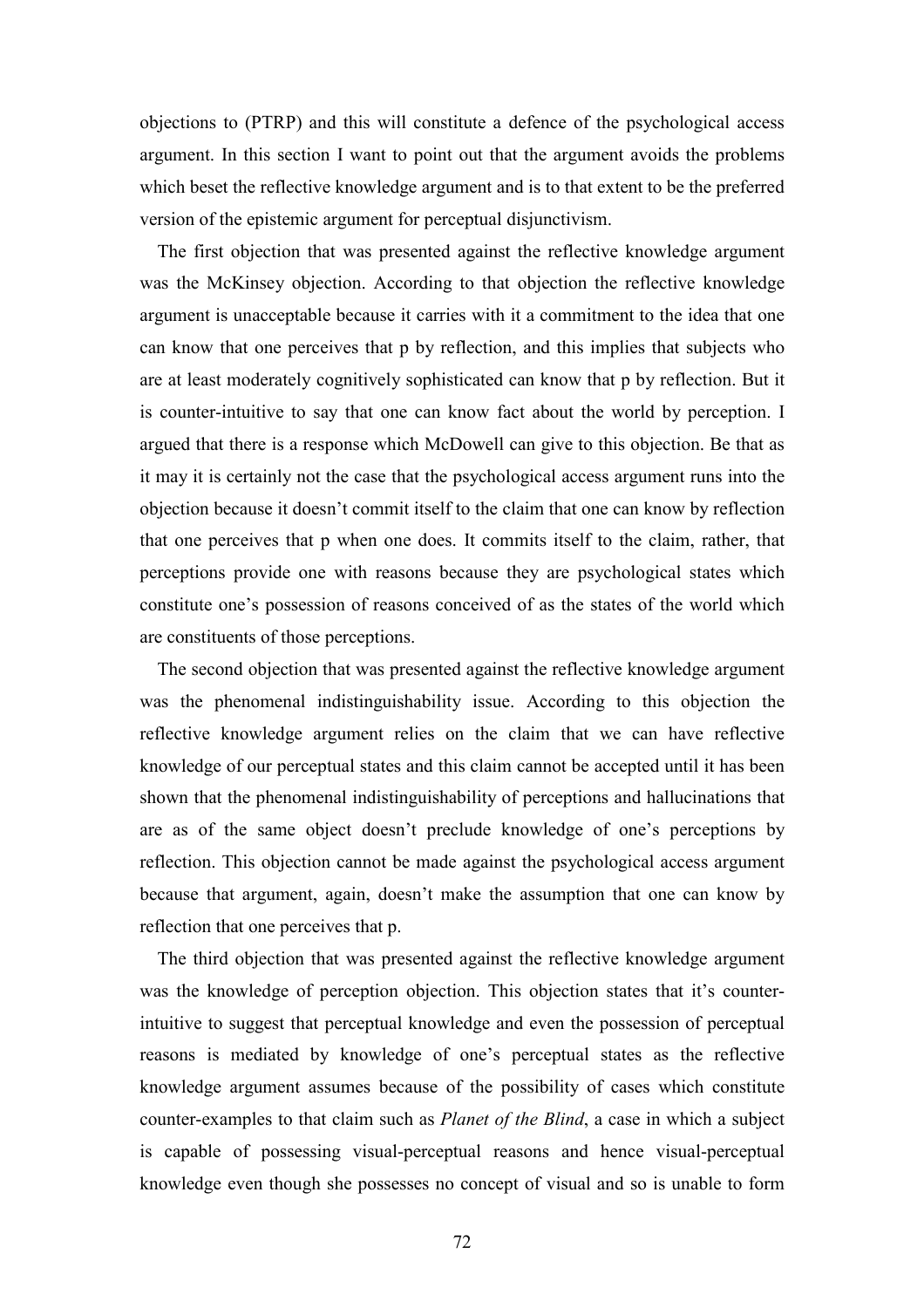any judgements about what visual states she is in. The psychological access argument doesn't claim that perceptual knowledge and the possession of perceptual reasons is mediated by knowledge of one's perceptual states. It says instead that perceptual experience provide one with reasons because they are psychological states which have reasons conceived of as states of the world as constituents. This is all it takes to possess perceptual reasons according to the psychological access argument. As such the psychological access argument is perfectly consistent with cases like *Planet of the Blind*.

The final objection that was presented against the reflective knowledge argument was Wright's objection. According to this objection one cannot rationally avow the claim one perceives that p unless one already has justification for the claim that p itself and this precludes the claim that one perceives that p functioning as one's indefeasible reason to believe that p because it a condition of a claim being a reason to believe that p that one can infer p from it and that one can rationally avow it without having prior justification for p itself. The psychological access argument avoids this objection because doesn't claim that *that one perceives that p* is one's perceptual reason to believe that p in the first place and so one does not need to be able to rationally avow this proposition prior to possessing any justification for the claim that p in order to possess a reason to believe that p. Instead the psychological access argument rejects the inferentialist picture of reason-hood that Wright assumes is correct when he says that in order for a claim to constitute a reason to believe that p it must be rationally avowable prior to one possessing justification for the claim that p itself.

I conclude, then that the psychological access argument avoids all the objections that I presented against the reflective knowledge argument. To that extent, then, the former is to be preferred as a version of the epistemic argument for perceptual disjunctivism to the latter.

7.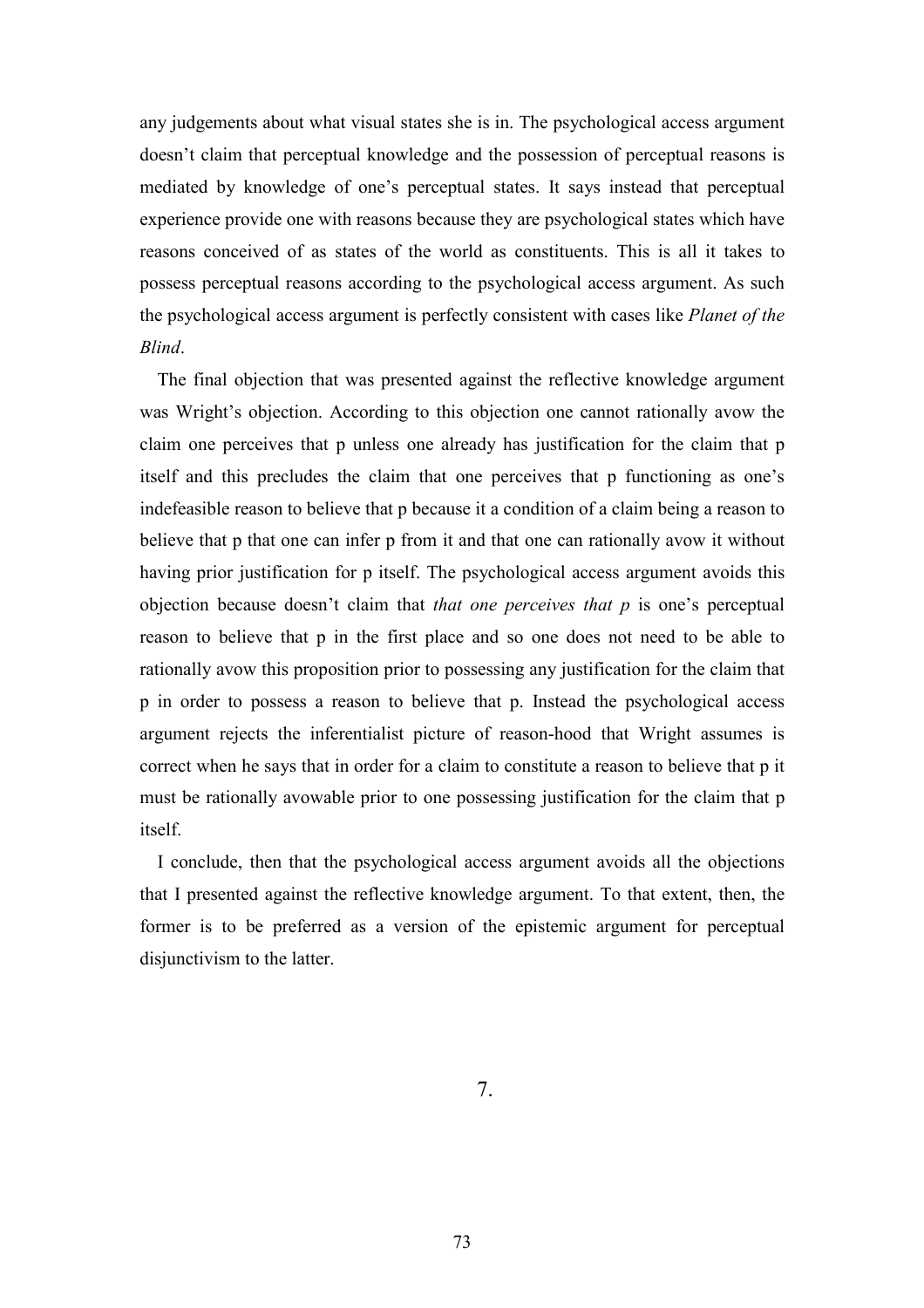The version of the epistemic argument for perceptual disjunctivism just propounded attempts to use the theory of perceptual reasons which emerges from the application of (PTRP) to infer the truth of perceptual disjunctivism. But the theory of perceptual experiences which emerges from the application of (PTRP) is objectionable. In this concluding section I'll attempt to address two problems with the view.

The first problem can be presented as follows. According to the theory of perceptual reasons which emerges from the application of (PTRP) a perception of an O which is F enables one to count as possessing the indefeasible reason constituted by the O and its Fness to believe that there is an O which is F because a perception is a psychological state of the subject with the O and its Fness as constituents and such a psychological state constitutes what it is for a subject to possess a reason, assuming that the subject conceives of the O and its Fness as a truth-maker of the claim that there is an O which is F, as (PTRP) states.

We saw that according to the psychological access argument it follows from the claim that perceptions are psychological states with states of the world as constituents that perceptual disjunctivism is true. This is because if perceptual disjunctivism is false then perceptual states are not *psychological* states with states of the world as constituents at all. It might well be conceded that only if perceptual disjunctivism is true can perceptions be psychological states with states of the world as constituents.

 According to the first objection I want to consider however a subject need not be in a *psychological* state which has the O and its Fness as constituents in order for her to count as possessing the indefeasible reason that that state of the world constitutes to believe that there is an O which is F, as (PTRP) suggests. Instead a subject can be in a state which is merely composed of certain psychological and non-psychological elements that has the O and its Fness as constituents in order to count as possessing a reason constituted by that state of the world to believe that there is an O which is F. The upshot of this is that even if perceptual disjunctivism is false and perceptual experiences of an O which is F are not psychological states with the O and its Fness as constituents a subject can still count as possessing that indefeasible reason to believe that there is an O which is F, so the psychological access argument does not work.

According to the objection we are now considering, then, a perceptual experience of an O which is F composed of an experience as of an O which is F the same in kind as a hallucinatory experience, the O and its Fness themselves, plus some extrinsic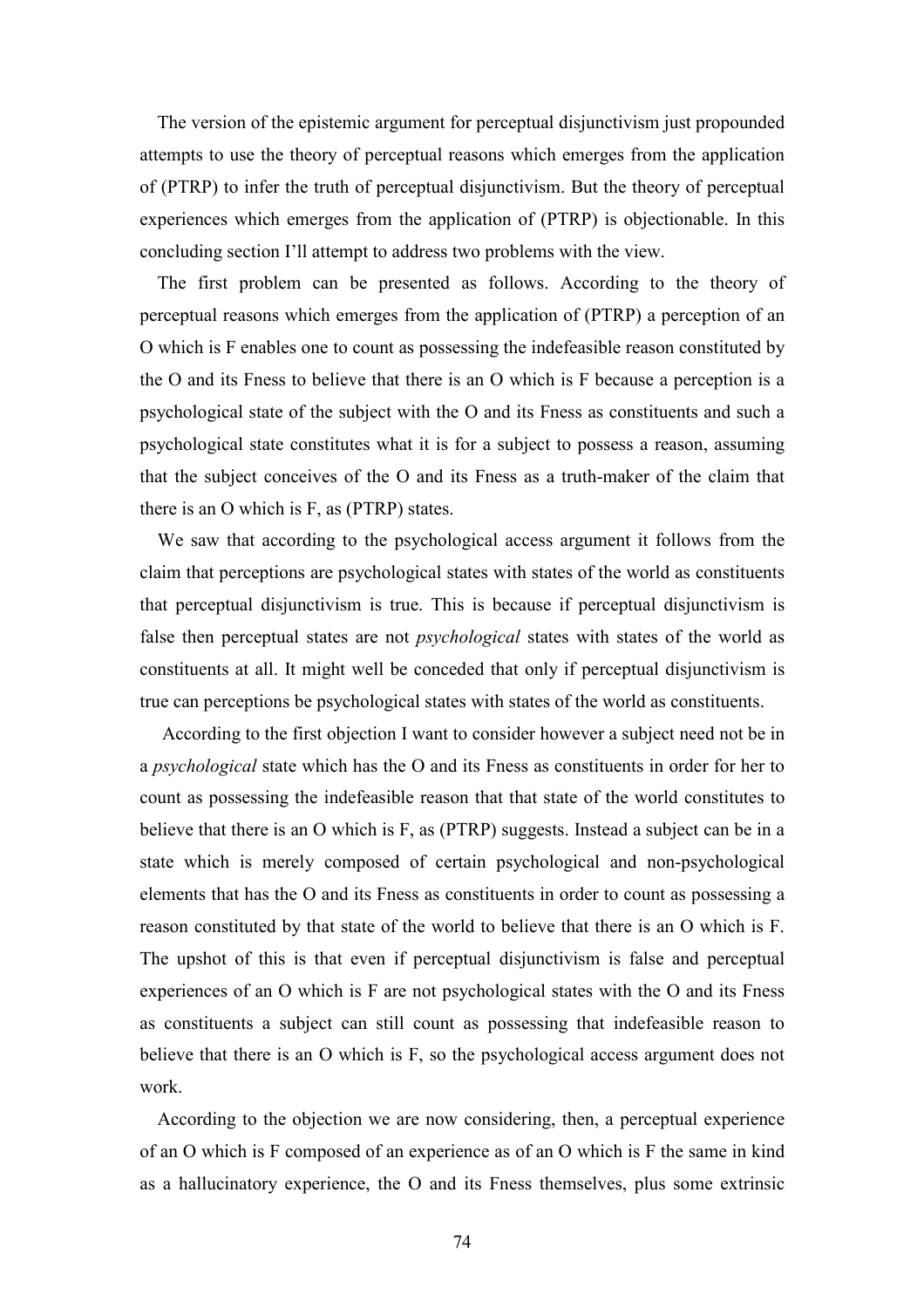property of the experience as of an O which is F which relates it to the O and its Fness in such a way that the experience can count as a perception of an O which is F such as a causal link between the experience and O, is sufficient for one to possess the indefeasible reason to believe that p constituted by the O and its Fness themselves to believe that there is an O which is F. It is not necessary that one's perception constitutes a psychological state with the O and its Fness as constituents if it is to constitute the state of possessing an indefeasible reason to believe that there is an O which is F, according to this objection.

In response to this suggestion I want to protest that it looks as if one doesn't count as possessing the indefeasible reason to believe that there is an O which is F constituted by the state of the world made up of the O and its Fness if the perceptual state that is supposed to constitute one's possession of such a reason is a nonpsychological state composed of psychological and non-psychological components.

 To see why consider the case of Steve and Sam. Let's assume that Steve has a 'perception' of a lemon tree in front of him which is composed of the psychological and non-psychological components listed above. Let's assume that Sam has a perception of a lemon tree in front of him which is a purely psychological state which has the lemon tree as a constituent. Let's also assume that both Steve and Same conceive of the lemon tree they experience as a truth-maker for the judgement *there is a lemon tree*. Let's also assume that neither Steve nor Sam have any knowledge about their perceptual experiences. In particular, Steve doesn't know whether his experience is related in any way to the lemon tree itself. It seems that Sam counts as possessing an indefeasible reason to believe that there is a lemon tree but does Steve?

I think the answer is 'no'. Afterall Steve doesn't have any knowledge of whether there is a relation between the experience he's having and the lemon tree itself. Should we not conclude, then, that there is no suitable sense in which Steve can be counted as having access to a reason to believe that there is a lemon tree anymore than he would have if he were to have a true belief that there is a lemon tree in front of him which is caused in some suitable way by the lemon tree itself? Why should the latter sort of state fail to constitute the possession of a reason even though, according to the account of perceptual reasons possession utilised by the current objection, an experience which has the experience which has the exact same structure can? If a theory of perceptual reasons possession which falls out of an application of (PTRP) is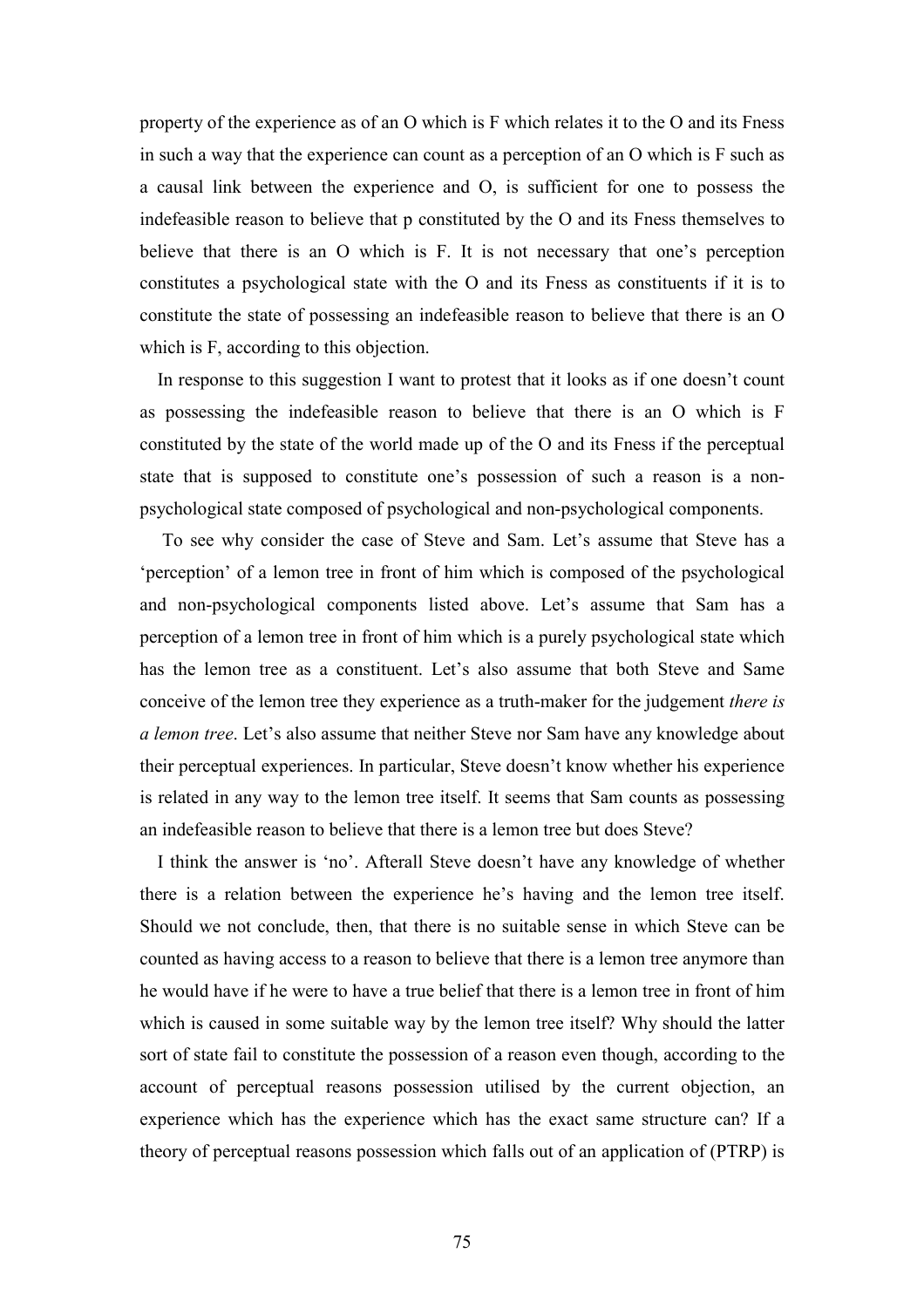not assumed then it just looks mysterious why reliably formed true beliefs can't give one reasons but perceptions, which have the exact same structure as such belief, can.

I've sketched a response to the first objection to the psychological access argument. I now want to move onto the second, which can be presented as follows. The psychological access argument identifies perceptual reasons with states of the world. It says that the proper way to understand how perception provides one with indefeasible reasons is to take it that perceptions give us access to those states of the world by being constituted by psychological states that have those states of the world as constituents. Perception provides us with reasons when we have such access and we conceive of the states of the world in question as truth-makers of the judgements they constitute indefeasible reasons for. But it is hardly intelligible that a subject in such cases counts as possessing a *reason* to believe that there is an O which is F. Afterall if anyone asked her what her reason was to believe that there is an O which is F she may well not be in a position to provide them with anything from which p could be inferred, or which could make p rationally compelling, so in what sense does she count as possessing a reason at all?

In responding to this objection I want to point out that there is a perfectly intelligible sense in which the subject counts as possessing a reason to believe that there is an O which is F when she has a perception of an O which is F that is constituted by a psychological state that has that state of the world as a constituent and she conceives of that state of the world as a truth-maker for the judgement that there is an O which is F. Because the subject who enjoys such a perception of an O which is F *conceives of* the states of the world made up of the O and its Fness as a truth-maker for the judgement that there is an O which is F there is a state of affairs which is part of her *conscious perspective on the world* in virtue of being a constituent of the psychological state constitutive of perception – the state of the world made up of the O and its Fness – which she conceives of as a confirming the truth of her judgement that there is an O which is F. Because it is a requirement of the theory of perceptual reasons which emerges from the application of (PTRP) that the subject conceives of the state of the world that constitutes the indefeasible reason to believe that there is an O which is F that her psychological perceptual state has a constituent as a truth-maker of that judgement if that psychological state is to constitute her possession of reasons to believe that there is an O which is F the account has the consequence that whenever perception constitutes her possession of a reason there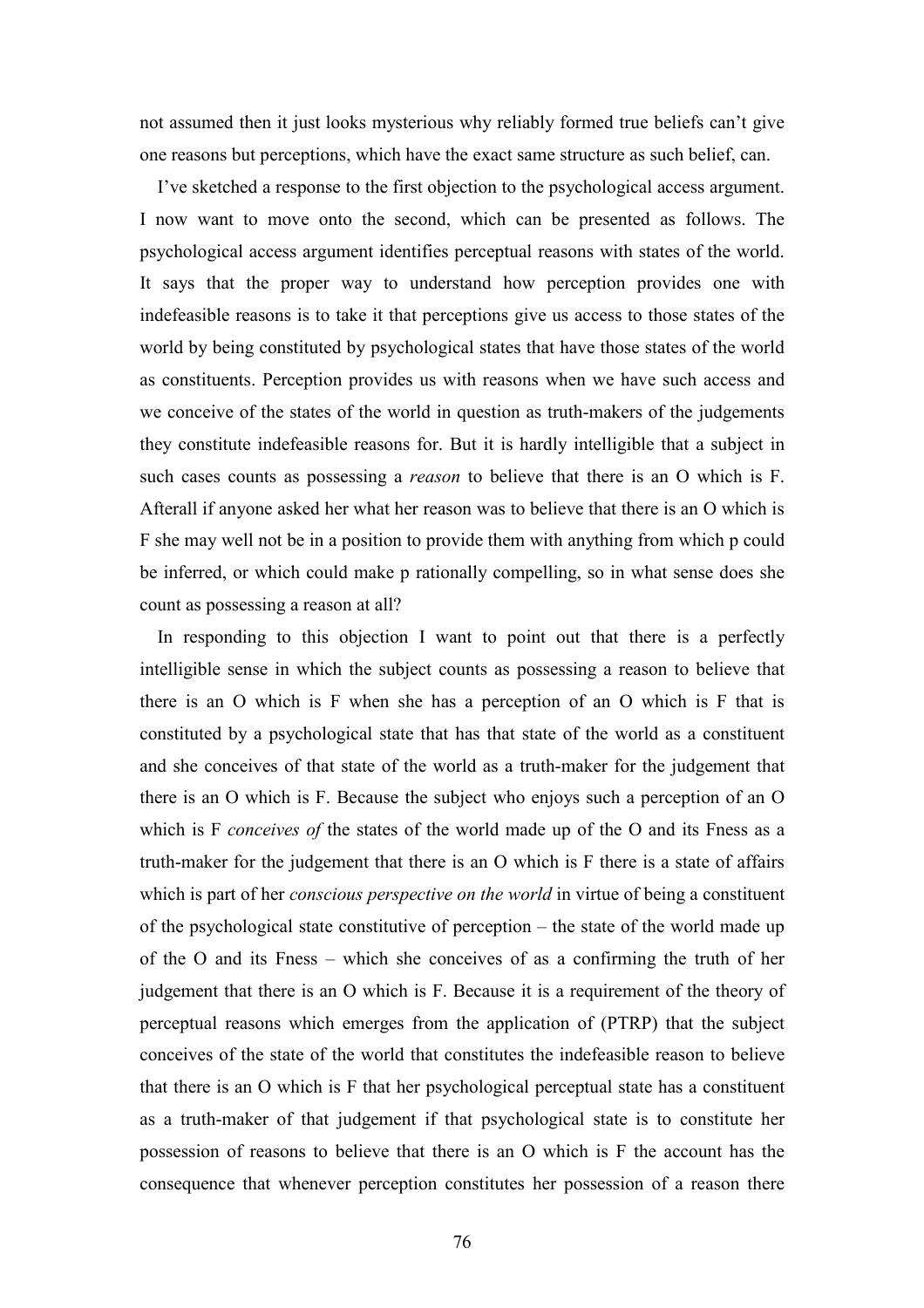will be something within her first-person perspective which she conceives of as confirming the truth of the claim that there is an O which is F.

But if this is a consequence of the theory of perceptual reasons which emerges from the application of (PTRP) then there is surely a perfectly intelligible sense in which the subject genuinely counts as possessing *reasons* to believe that there is an O which is F when she is in a psychological perceptual state that has the O and its Fness as constituents and she conceives of the O and its Fness as a truth-maker of the judgement that there is an O which is F. I conclude, then, that the second objection, like the first, fails to do damage to the psychological access argument.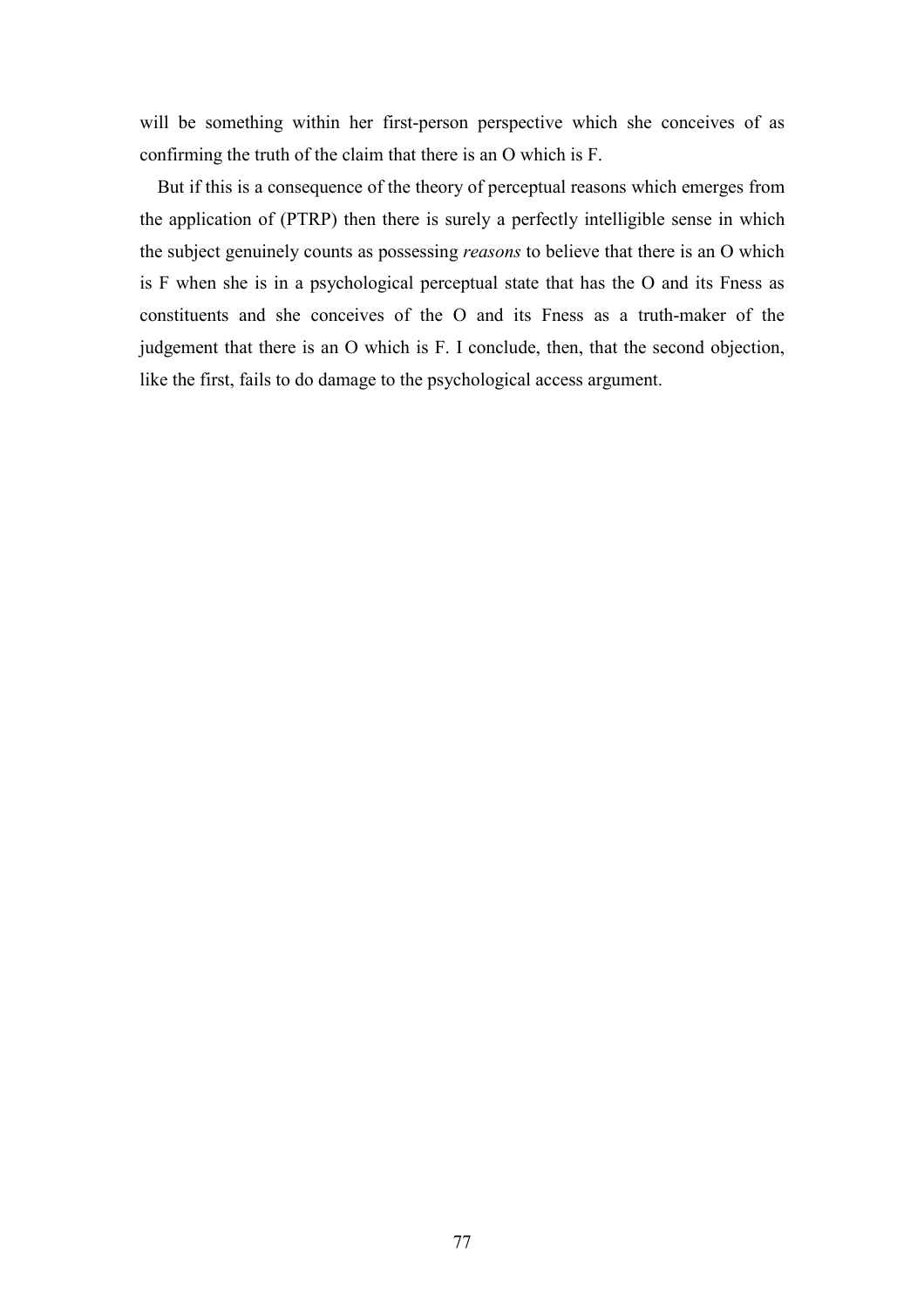## *Conclusion*

I have attempted to show that there is an epistemic argument for perceptual disjunctivism to be found in McDowell's writings on the matter. I distinguished two versions of the argument: the reflective knowledge argument, which I attributed to McDowell, and the psychological access argument, which was constructed using the theory of perceptual reasons which emerges from an application of (PTRP). I attempted to show that the psychological access argument is superior to the reflective knowledge argument to the extent that it avoids the problems which I argued beset the latter. The take home message of this essay is that if it is assumed that experiences give us access to reasons conceived of as states of the world by being constituted by psychological states which have those states of the world as constituents then it is possible to construct a version of the epistemic argument for perceptual disjunctivism which looks like it stands a better chance of working than the reflective knowledge argument.

At the end of the previous chapter I attempted to respond to two criticisms of the psychological access argument. I do not pretend that there are not additional criticisms of that argument that one might make. For example it might be objected that according to the theory of perceptual reasons which emerges from (PTRP) a perception of an O which is F provides its subject with an indefeasible reason to believe that there is an O which is F by being constituted by a psychological state which has the state of the world made up of O and its Fness as constituents, *and the subject conceives of that state of the world as a truth-maker for the claim that there is*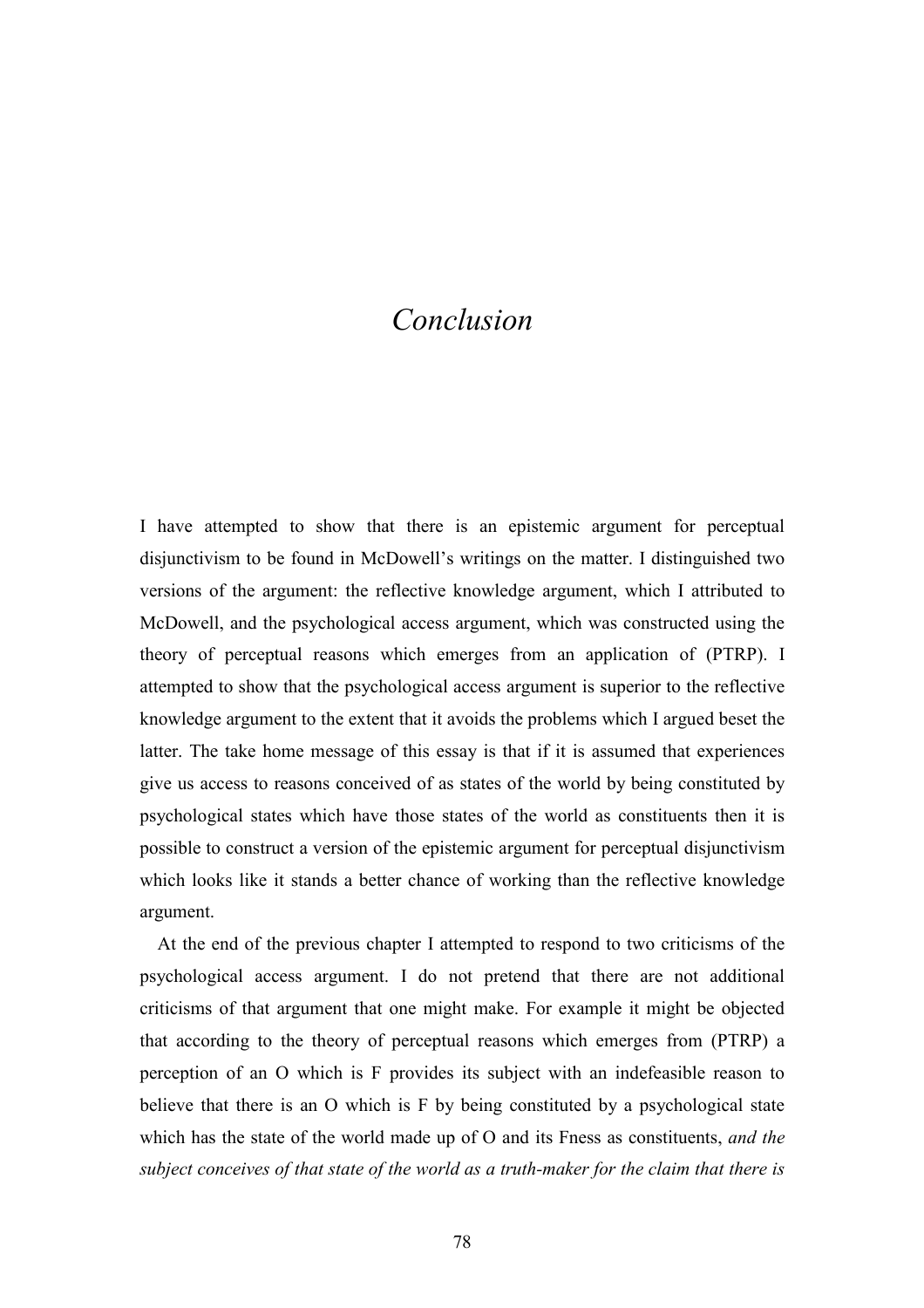*an O which is F*. But surely the subject counts as conceiving of the O and its Fness as a truth-maker for the claim that there is an O which is F only if she believes that the O and it's Fness make it true that there is an O which is F. This implies that it is a consequence of the current theory of perceptual reasons that a subject must possess a certain kind of belief about the content of his perception if his perception is to enable him to possess a reason to believe that there is an O which is F. But this surely contradicts the claim made by the theory of perceptual reasons we are now considering that is perceptions themselves which constitute what it is for their subjects to count as possessing reasons to believe that there is an O which is F, not perceptions of an O which is F plus some further belief which says that the O and its Fness are truth-makers of the judgement *there is an O which is F*.

I think that in order to respond to an objection like this those wishing to defend the theory of perceptual reasons which emerges from an application of (PTRP) need to find a way of showing that our conceiving of the O and its Fness as a truth-maker for the claim that there is an O which is F is *built into* our perception of an O which is F itself and is not constituted by a belief that me might have in addition to that perception. I do not want to pursue this line of thought here. It will be enough for my purposes if I have managed to show that there is a version of the epistemic argument for perceptual disjunctivism which can be constructed using the theory perceptual reasons which emerges from an application of (PTRP) and which avoids the objections that beset McDowell's version of the argument.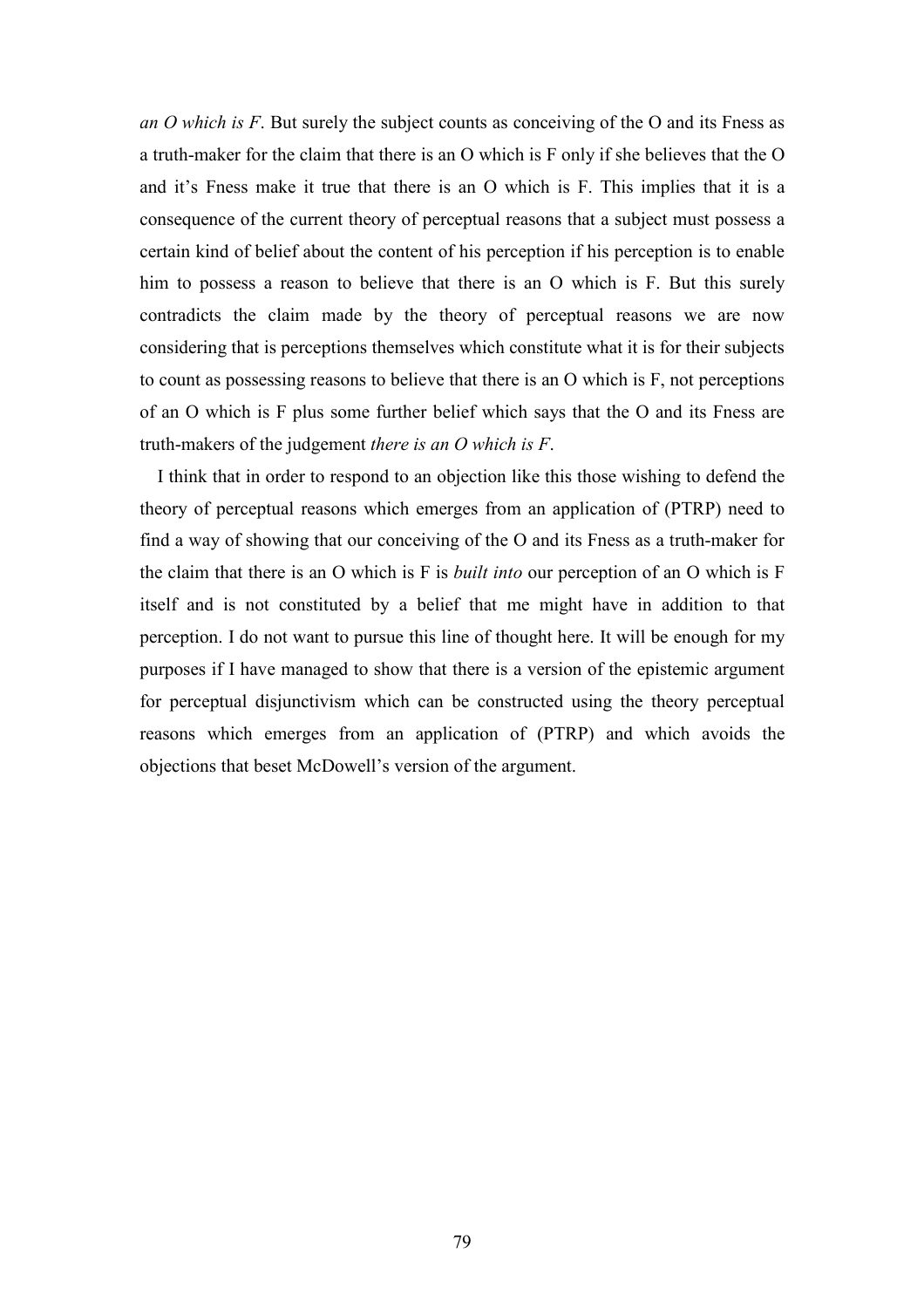## *Bibliography*

BonJour, L. 1985, *The Structure of Empirical Knowledge*, London: Harvard University Press

BonJour, L. & Sosa, E. 2003, *Epistemic Justification: Internalism vs. Externalism, Foundations vs. Virtues*, London: Blackwell

Brewer, B. 1999, *Perception and Reason*, Oxford: Oxford University Press

Brewer, B. 2008, *Perception and Content*, in Lindegaard (2008), pp.15-31

Byrne, A. and Logue, H. 2008, *Either/Or*, in Haddock & Macpherson (2008), pp.57- 94

Cassam, Q. 2007, 'Ways of Knowing', *Proceedings of the Aristotelian Society*,

Cassam, Q. 2008, 'Knowledge, Perception, and Analysis', *South African Journal of Philosophy* 27

Cassam, Q. 2009, *Can the Concept of Knowledge be Analysed?*, in Greenough & Pritchard (2009), pp.12-30

Connee, E. & Feldman, R. 2004, *Evidentialism: Essays in Epistemology*, Oxford: Oxford University Press

Crane, T. 2001, *Elements of Mind*, Oxford: Oxford University Press

Crane, T. 2005, 'The Problem of Perception', in E. Zalta (ed.), *Stanford Encyclopaedia of Philosophy* (Spring 2005 Edition). <http://www.seop.leeds.ac.uk/entries/perception-problem/>, accessed 7/7/2010

Crane, T. 2006, *Is There a Perceptual Relation?*, in Gendler & Hawthorne (2006), pp.126-146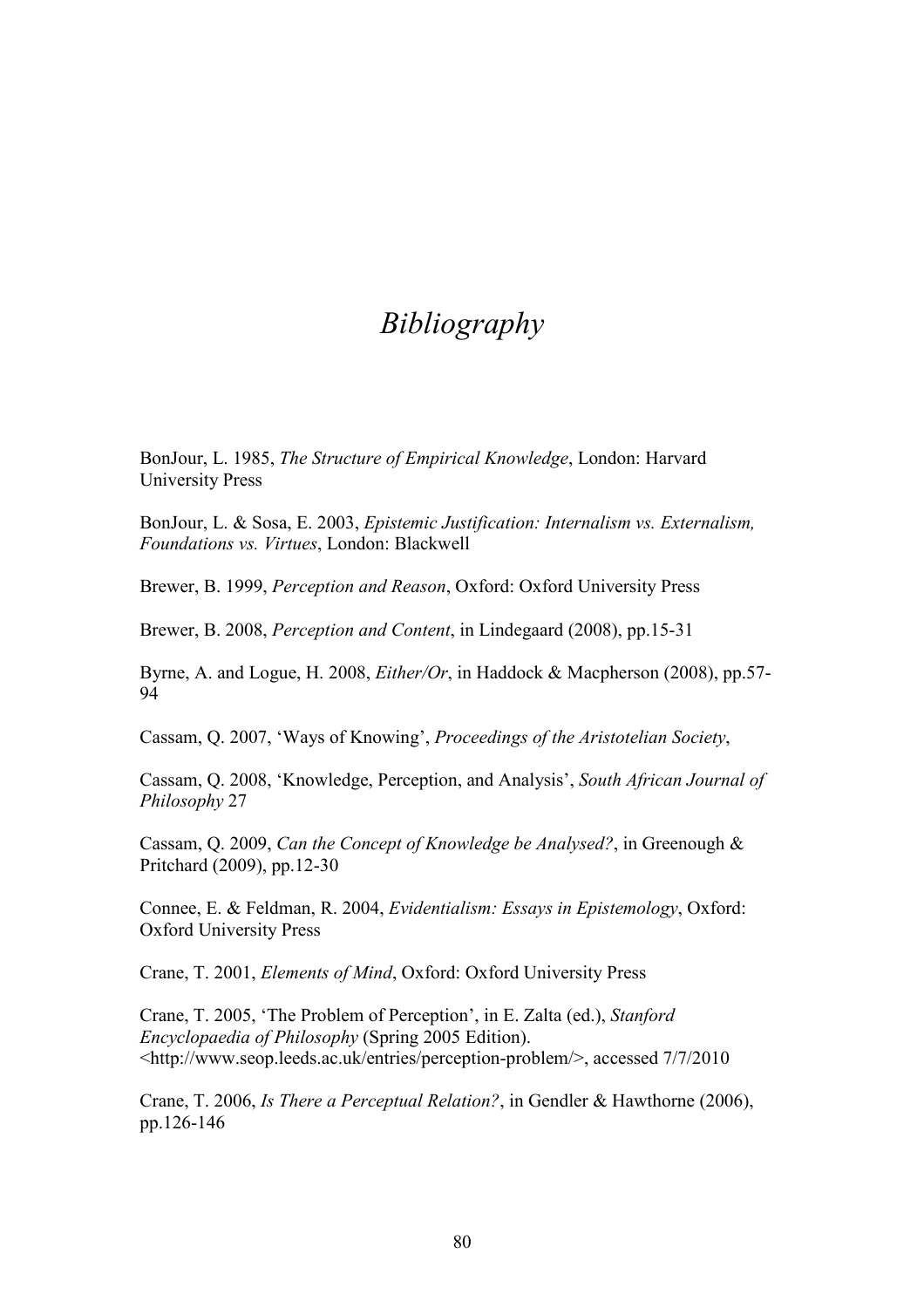Crane, T. 2008, 'Is Perception a Propositional Attitude?', *The Philosophical Quarterly*, 59(236), pp.452-469

Dancy, J. (ed.) 1988, *Perceptual Knowledge*, Oxford: Oxford University Press

Fricker, E. 2009, *Is Knowing a State of Mind? The Case Against*, in Greenough & Pritchard (2009), pp. 31-59

Gendler, T. & Hawthorne, J. (eds.), 2006, *Perceptual Experience*, Oxford: Oxford University Press

Greenough, P. & Pritchard, D. (eds.) 2009, *Williamson on Knowledge*, Oxford: Oxford University Press

Haddock, A. and Macpherson, F. (eds.) 2008a, *Disjunctivism: Perception, Action, Knowledge*, Oxford: Oxford University Press

Haddock, A. and Macpherson, F. 2008b, *Introduction: Varieties of Disjunctivism*, in Haddock & Macpherson (2008a), pp.1-24

Lindegaard, J. (ed.) 2008, *John McDowell: Experience, Norm, and Nature*, London: Blackwell

Martin, M.G.F. 2001, 'Epistemic Openness and Perceptual Defeasibility', *Philosophy and Phenomenological research*, 63:2, pp.441-448

Martin, M.G.F. 2002, 'The Transparency of Experience', *Mind and Language*, 17, pp.376-425

Martin, M.G.F. 2004, 'The Limits of Self-Awareness', *Philosophical Studies*, 120, pp.37-89

Martin, M.G.F. 2006, *On Being Alienated*, in Gendler & Hawthorne (2006), pp.354- 410

McDowell, J. 1982, *Criteria, Defeasibility, and Knowledge*, reprinted in McDowell (1998), pp. 369-394

McDowell, J. 1986, *Singular Thought and the Extent of Inner Space*, reprinted in McDowell (1998), pp. 228-259

McDowell, J. 1992, *Putnam on Mind and Meaning*, reprinted in McDowell (1998), pp.275-291

McDowell, J. 1994, *Knowledge by Hearsay*, reprinted in McDowell (1998), pp. 414- 444

McDowell, J. 1995, *Knowledge and the Internal*, reprinted in McDowell (1998), pp. 395-413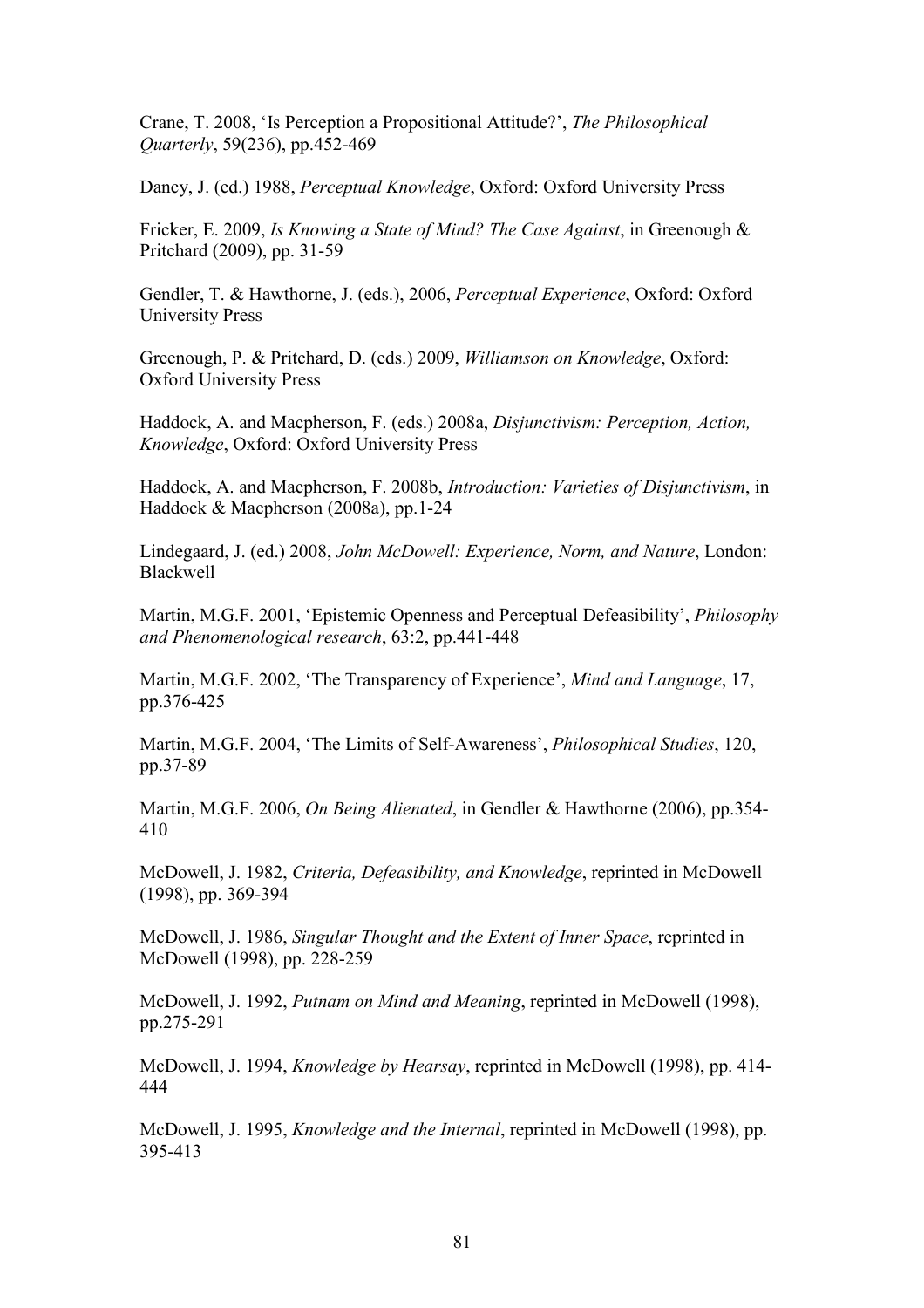McDowell, J. 1996, *Mind and World*, Cam. Mass: Harvard University Press

McDowell, J. 1998, *Meaning, Knowledge, and Reality*, Camb. M.A.: Harvard University Press

McDowell, J. 2002, 'Knowledge and the Internal Revisited', in *Philosophy and Phenomenological Research* 64, pp.97-105

McDowell, J. 2008a, *The Disjunctive Conception of Experience as Material for a Transcendental Argument*, in Haddock & Macpherson (2008), pp. 376-389

McDowell, J. 2008b, *Avoiding the Myth of the Given*, in Lindegaard (2008), pp.1-14

McKinsey, M. 1991, 'Anti-Individualism and Privileged Access', *Analysis* 51, pp.9- 16

McKinsey, M. 2007, *Externalism and Privileged Access are Inconsistent*, in McLaughlin & Cohen (2007), pp.53-65

McLaughlin, B.P. & Cohen, J. (eds.) 2007, *Contemporary Debates in the Philosophy of Mind*, London: Blackwell

Neta, R. 2008, *In Defence of Disjunctivism*, in Haddock & Macpherson (2008), pp.311-329

Plantinga, A. 1993, *Warrant: The Current Debate*, Oxford: Oxford University Press

Pritchard, D. 2008, *McDowellian Neo-Mooreanism*, in Haddock & Macpherson (2008) pp.283-310

Pritchard, D. and Neta, R. 2007, 'McDowell and the New Evil Genius', *Philosophy and Phenomenological Research* 74 (2007), 381-96

Pryor, J. 2000, 'The Sceptic and the Dogmatist', *Noûs* 34, pp.517-49

Pryor, J. 2005, *There is Immediate Justification*, in Steup & Sosa (2005), pp.181-202

Snowdon, P. 1980-1981, *Perception, Vision, and Causation*, reprinted in Dancy (1988), pp.192-208

Snowdon, P. 1990, 'The Objects of Perceptual Experience', *Proceedings of the Aristotelian Society Supplementary Volumes*, 64, pp.121-150

Snowdon, P. 2005, 'The Formulation of Disjunctivism: A response to Fish', *Proceedings of the Aristotelian Society*, 105, pp.129-141

Snowdon, P. 2008, *Hinton and the Origins of Disjunctivism*, in Haddock & Macpherson (2008), pp.35-36